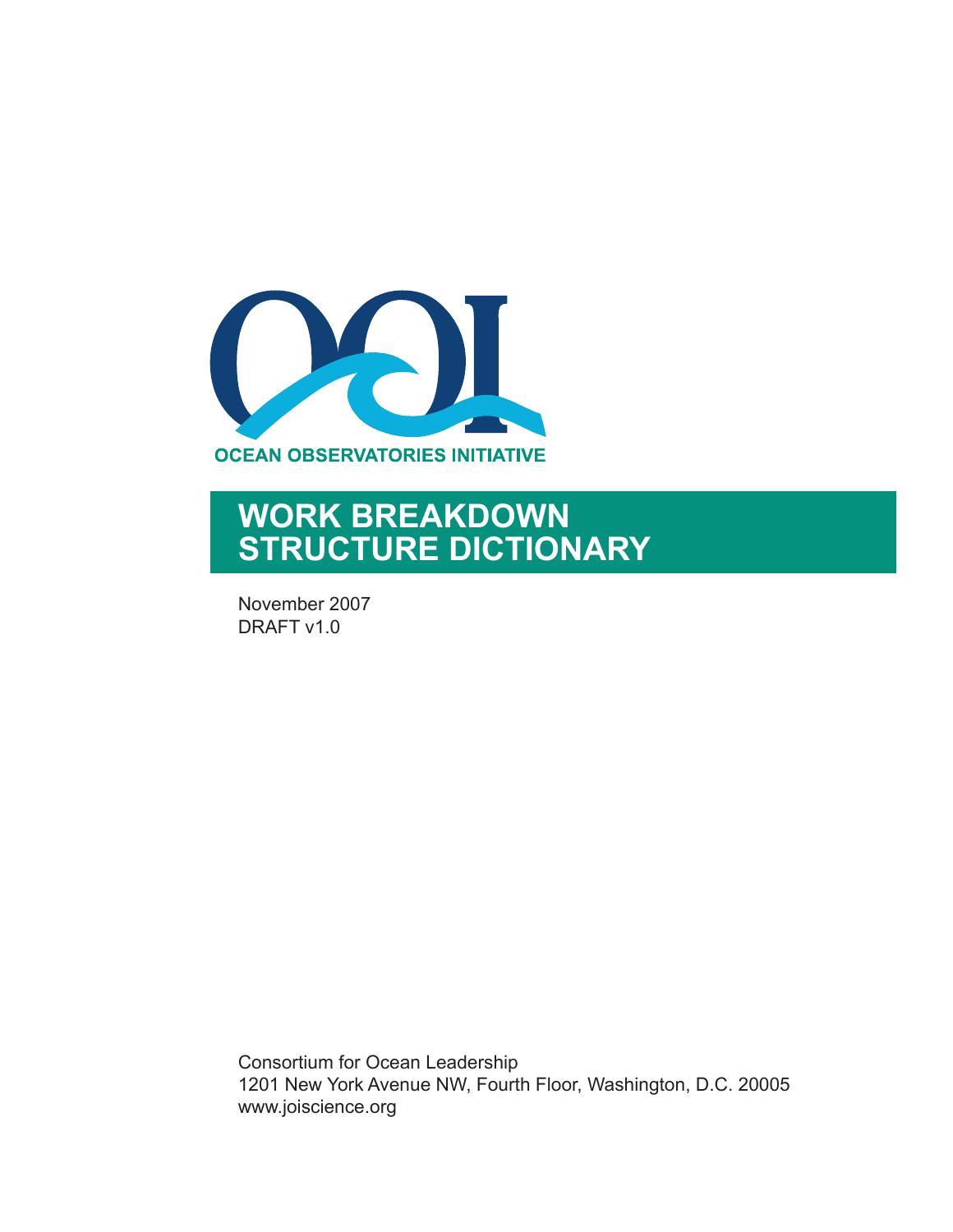| <b>WBS</b>     | Element<br><b>Type</b> | <b>Element Name</b>               | <b>Definition</b>                                                                                                                                                                                                                                                                                                                                                                                                                                                                                                                                                                                                                                                                                                                              |
|----------------|------------------------|-----------------------------------|------------------------------------------------------------------------------------------------------------------------------------------------------------------------------------------------------------------------------------------------------------------------------------------------------------------------------------------------------------------------------------------------------------------------------------------------------------------------------------------------------------------------------------------------------------------------------------------------------------------------------------------------------------------------------------------------------------------------------------------------|
| $\overline{1}$ | S                      | ool                               |                                                                                                                                                                                                                                                                                                                                                                                                                                                                                                                                                                                                                                                                                                                                                |
| 1.1            | S                      | <b>System Integration</b>         | This Summary Task for OOI System Integration directs and manages the<br>integration of all implementing organization activities necessary to create<br>a system of systems.                                                                                                                                                                                                                                                                                                                                                                                                                                                                                                                                                                    |
| 1.1.1          | <sub>S</sub>           | Program Management                | This Summary Task for OOI Program Management directs and manages<br>all resources and activities necessary for the OOI Program                                                                                                                                                                                                                                                                                                                                                                                                                                                                                                                                                                                                                 |
| 1.1.1.1        | C                      | 2008 Support                      | Control Account for the OOI Program Management Office LOE tasks for<br>2008. The scope of this Control Account contains all the labor and<br>associated costs of the personnel in the program office.                                                                                                                                                                                                                                                                                                                                                                                                                                                                                                                                          |
| 1.1.1.1.1      | W                      | Program Management and Controls   | Work Package Account for the OOI Program Management Office LOE<br>tasks for 2008. The scope of this Work Package Account contains all the<br>labor and associated costs of the personnel in the program office,<br>including but not limited to: Program Executive Staff, Program<br>Management staff, Program Finance, EV analysis, Program Scheduler.<br>This Workpackage includes the efforts for creating and maintenance of<br>the Earned Value System and the Performance Measurement Baseline<br>The Creation and Maintenance of a Risk Management plan and register,<br>the Program Schedule, status and management of all monthly, quarterly<br>reporting requirements, creation and maintenance of all program<br>contingency funds. |
| 1.1.1.1.1.1    | $\mathsf T$            | Program Executive Staff           | This task identifies the LOE labor and associated costs for the OOI<br>Program Executive staff.                                                                                                                                                                                                                                                                                                                                                                                                                                                                                                                                                                                                                                                |
| 1.1.1.1.1.2    | Τ                      | <b>Project Management COTRs</b>   | This task identifies the LOE labor and associated costs for the COTR's for<br>the OOI Program                                                                                                                                                                                                                                                                                                                                                                                                                                                                                                                                                                                                                                                  |
| 1.1.1.1.1.3    | $\mathsf T$            | Program Planning and Controls     | This task identifies the LOE labor and associated costs for the OOI<br>Program Planning and Controls staff. Including Program Finance, EV<br>analysis, Program Scheduler.                                                                                                                                                                                                                                                                                                                                                                                                                                                                                                                                                                      |
| 1.1.1.1.2      | W                      | Science Outreach and Education    | Work Package Account for the OOI Program Science Staff LOE tasks for<br>2008. The scope of this Work Package Account contains all the labor and<br>associated costs of the personnel in the Science office, including but not<br>limited to: OOI Program Principle Investigator, OOI Program Science<br>Advisors, OOI Program Science Staff. This workpackage exists for the<br>creation and distribution of information to the Science community and to<br>the public.                                                                                                                                                                                                                                                                        |
| 1.1.1.1.2.1    | $\mathsf T$            | Principal Investigator Activities | This task identifies the LOE labor and associated costs for the OOI<br>Program Principal Investigator.                                                                                                                                                                                                                                                                                                                                                                                                                                                                                                                                                                                                                                         |
| 1.1.1.1.2.2    | T                      | Science Staff                     | This task identifies the LOE labor and associated costs for the OOI<br>Program Science Staff                                                                                                                                                                                                                                                                                                                                                                                                                                                                                                                                                                                                                                                   |
| 1.1.1.1.2.3    | T                      | Science Advisor                   | This task identifies the LOE labor and associated costs for the OOI<br>Program Science Advisors                                                                                                                                                                                                                                                                                                                                                                                                                                                                                                                                                                                                                                                |
| 1.1.1.1.3      | W                      | Quality, Health, and Safety       | Work Package Account for the OOI Program Quality, Health, and Safety<br>Staff LOE tasks for 2008. The scope of this Work Package Account<br>contains all the Labor and associated overhead costs Including but not<br>limited to: Program QA manager, and staff, Program Health and Safety<br>staff. This task will include program QA planning and implementation,<br>Program health and safety planning and implementation.                                                                                                                                                                                                                                                                                                                  |
| 1.1.1.2        | $\mathsf{C}$           | 2009 Support                      | Control Account for the OOI Program Management Office LOE tasks for<br>2009. The scope of this Control Account contains all the labor and<br>associated costs of the personnel in the program office.                                                                                                                                                                                                                                                                                                                                                                                                                                                                                                                                          |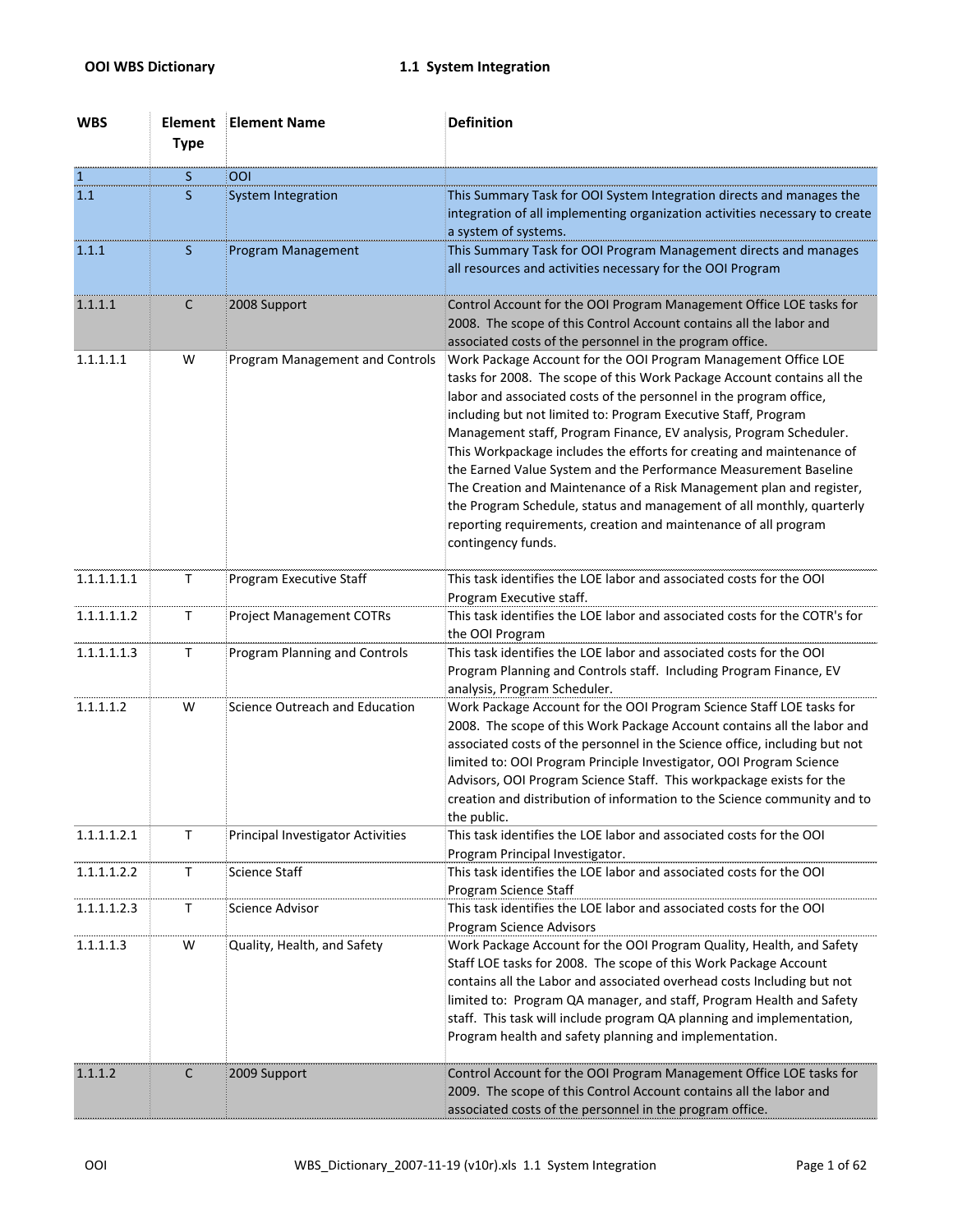| <b>WBS</b> | Element<br><b>Type</b> | <b>Element Name</b>             | <b>Definition</b>                                                                                                                                                                                     |
|------------|------------------------|---------------------------------|-------------------------------------------------------------------------------------------------------------------------------------------------------------------------------------------------------|
| 1.1.1.2.1  | W                      | Program Management and Controls | Work Package Account for the OOI Program Management Office LOE<br>tasks for 2009. Continuation of Work Package 1.1.1.1.1                                                                              |
| 1.1.1.2.2  | W                      | Science Outreach and Education  | Work Package Account for the OOI Program Science Staff LOE tasks for<br>2009. Continuation of Work Package 1.1.1.1.2                                                                                  |
| 1.1.1.2.3  | W                      | Quality, Health, and Safety     | Work Package Account for the OOI Program Quality, Health, and Safety<br>Staff LOE tasks for 2009. Continuation of Work Package 1.1.1.1.3                                                              |
| 1.1.1.3    | $\mathsf C$            | 2010 Support                    | Control Account for the OOI Program Management Office LOE tasks for<br>2010. The scope of this Control Account contains all the labor and<br>associated costs of the personnel in the program office. |
| 1.1.1.3.1  | W                      | Program Management and Controls | Work Package Account for the OOI Program Management Office LOE<br>tasks for 2010. Continuation of Work Package 1.1.1.1.1                                                                              |
| 1.1.1.3.2  | W                      | Science Outreach and Education  | Work Package Account for the OOI Program Science Staff LOE tasks for<br>2010. Continuation of Work Package 1.1.1.1.2                                                                                  |
| 1.1.1.3.3  | W                      | Quality, Health, and Safety     | Work Package Account for the OOI Program Quality, Health, and Safety<br>Staff LOE tasks for 2010. Continuation of Work Package 1.1.1.1.3                                                              |
| 1.1.1.4    | $\mathsf C$            | 2011 Support                    | Control Account for the OOI Program Management Office LOE tasks for<br>2011. The scope of this Control Account contains all the labor and<br>associated costs of the personnel in the program office. |
| 1.1.1.4.1  | W                      | Program Management and Controls | Work Package Account for the OOI Program Management Office LOE<br>tasks for 2011. Continuation of Work Package 1.1.1.1.1                                                                              |
| 1.1.1.4.2  | W                      | Science Outreach and Education  | Work Package Account for the OOI Program Science Staff LOE tasks for<br>2011. Continuation of Work Package 1.1.1.1.2                                                                                  |
| 1.1.1.4.3  | W                      | Quality, Health, and Safety     | Work Package Account for the OOI Program Quality, Health, and Safety<br>Staff LOE tasks for 2011. Continuation of Work Package 1.1.1.1.3                                                              |
| 1.1.1.5    | $\mathsf{C}$           | 2012 Support                    | Control Account for the OOI Program Management Office LOE tasks for<br>2012. The scope of this Control Account contains all the labor and<br>associated costs of the personnel in the program office. |
| 1.1.1.5.1  | W                      | Program Management and Controls | Work Package Account for the OOI Program Management Office LOE<br>tasks for 2012. Continuation of Work Package 1.1.1.1.1                                                                              |
| 1.1.1.5.2  | W                      | Science Outreach and Education  | Work Package Account for the OOI Program Science Staff LOE tasks for<br>2012. Continuation of Work Package 1.1.1.1.1                                                                                  |
| 1.1.1.5.3  | W                      | Quality, Health, and Safety     | Work Package Account for the OOI Program Quality, Health, and Safety<br>Staff LOE tasks for 2012. Continuation of Work Package 1.1.1.1.3                                                              |
| 1.1.1.6    | $\mathsf{C}$           | 2013 Support                    | Control Account for the OOI Program Management Office LOE tasks for<br>2013. The scope of this Control Account contains all the labor and<br>associated costs of the personnel in the program office. |
| 1.1.1.6.1  | W                      | Program Management and Controls | Work Package Account for the OOI Program Management Office LOE<br>tasks for 2013. Continuation of Work Package 1.1.1.1.1                                                                              |
| 1.1.1.6.2  | W                      | Science Outreach and Education  | Work Package Account for the OOI Program Science Staff LOE tasks for<br>2013. Continuation of Work Package 1.1.1.1.2                                                                                  |
| 1.1.1.6.3  | W                      | Quality, Health, and Safety     | Work Package Account for the OOI Program Quality, Health, and Safety<br>Staff LOE tasks for 2013. Continuation of Work Package 1.1.1.1.3                                                              |
| 1.1.2      | $\mathsf{S}$           | <b>System Engineering</b>       | This Summary Task for OOI Systems Engineering provides direction for<br>resources and activities necessary for effective technical management of<br>the OOI Program                                   |
| 1.1.2.1    | $\mathsf{C}$           | 2008 SE Support                 | Control Account for the OOI Program Systems Engineering Office LOE<br>tasks for 2008. The scope of this Control Account contains all the labor<br>and associated costs of the SE office.              |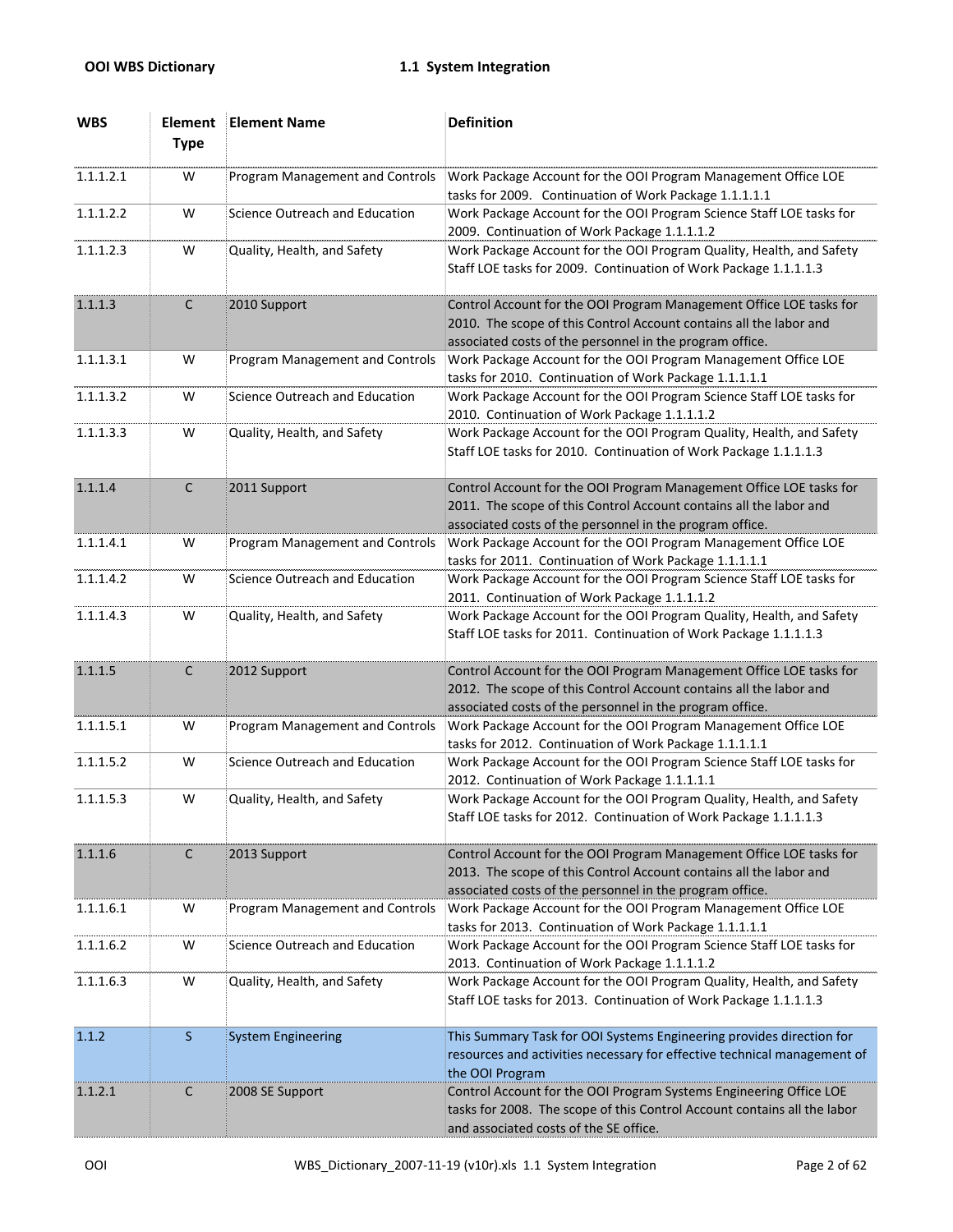| <b>WBS</b>  | Element<br><b>Type</b> | <b>Element Name</b>                        | <b>Definition</b>                                                                                                                                                                                                                                                                                                                                                                              |
|-------------|------------------------|--------------------------------------------|------------------------------------------------------------------------------------------------------------------------------------------------------------------------------------------------------------------------------------------------------------------------------------------------------------------------------------------------------------------------------------------------|
| 1.1.2.1.1   | W                      | Systems Engineering Oversight /<br>Support | Work Package Account for the OOI Program Systems Engineering Office<br>LOE tasks for 2008. The scope of this Control Account contains all the<br>labor and associated costs of the personnel in the SE office.                                                                                                                                                                                 |
| 1.1.2.1.1.1 | $\mathsf T$            | <b>Systems Engineering Management</b>      | This task identifies the LOE labor and associated costs for the OOI<br>Systems Engineer.                                                                                                                                                                                                                                                                                                       |
| 1.1.2.1.1.2 | $\mathsf T$            | Design Engineering Activities              | This task identifies the LOE labor and associated costs for the OOI Design<br>Engineers.                                                                                                                                                                                                                                                                                                       |
| 1.1.2.1.1.3 | Τ                      | <b>COTR Interface and Management</b>       | This task identifies labor and associated costs for the COTR Interface and<br>Management of cross program issues.                                                                                                                                                                                                                                                                              |
| 1.1.2.1.2   | W                      | <b>Requirements Management</b>             | Work Package Account for the OOI Program Requirements Management<br>effort for 2008. The Scope of this work package includes the creation and<br>maintenance of System Level, Science User and End Users Requirements<br>documents for OOI, establishment of OOI Reliability/ Maintainability<br>Requirements, OOI Quality Assurance Plan, Integrated Logistics Support<br>(ILS) requirements. |
| 1.1.2.1.3   | W                      | Systems Integration                        | Work Package Account for the OOI Systems Integration effort for 2008.<br>The scope of this work package includes the development and<br>management of system interfaces and Interoperability documents,<br>between RSN, CGO, and CI portions of the program.                                                                                                                                   |
| 1.1.2.1.4   | W                      | <b>Technical Change Control Process</b>    | Work Package Account for the OOI Technical Change Control Process<br>effort for 2008. This work package includes all effort necessary for the<br>creation and management of the Configuration Management and Change<br>Control Plans, change control boards, Engineering Change Orders and<br>technical documentation.                                                                         |
| 1.1.2.1.5   | W                      | System Integration Test and<br>Evaluation  | Work Package Account for the OOI Systems Integration testing and<br>evaluation effort for 2008. The scope of this work package includes the<br>development and management of system testing and evaluation<br>documents, performance of tests and evaluations, commissioning.                                                                                                                  |
| 1.1.2.2     | $\mathsf C$            | 2009 SE Support                            | Control Account for the OOI Program Systems Engineering Office LOE<br>tasks for 2009. The scope of this Control Account contains all the labor<br>and associated costs of the personnel in the SE office                                                                                                                                                                                       |
| 1.1.2.2.1   | W                      | Systems Engineering Oversight /<br>Support | Work Package Account for the OOI Program Systems Engineering Office<br>LOE tasks for 2009. Continuation of 1.1.2.1.1                                                                                                                                                                                                                                                                           |
| 1.1.2.2.2   | W                      | <b>Requirements Management</b>             | Work Package Account for the OOI Program Requirements Management<br>effort for 2009. Continuation of 1.1.2.1.2                                                                                                                                                                                                                                                                                 |
| 1.1.2.2.3   | W                      | Systems Integration                        | Work Package Account for th OOI Systems Integration effort for 2009.<br>Continuation of 1.1.2.1.3                                                                                                                                                                                                                                                                                              |
| 1.1.2.2.4   | W                      | <b>Technical Change Control Process</b>    | Work Package Account for the OOI Technical Change Control Process<br>effort for 2009. Continuation of 1.1.2.1.4                                                                                                                                                                                                                                                                                |
| 1.1.2.2.5   | W                      | System Integration Test and<br>Evaluation  | Work Package Account for the OOI Systems Integration testing and<br>evaluation effort for 2009. Continuation of 1.1.2.1.5                                                                                                                                                                                                                                                                      |
| 1.1.2.3     | $\mathsf C$            | 2010 SE Support                            | Control Account for the OOI Program Systems Engineering Office LOE<br>tasks for 2010. The scope of this Control Account contains all the labor<br>and associated costs of the personnel in the SE office                                                                                                                                                                                       |
| 1.1.2.3.1   | W                      | Systems Engineering Oversight /<br>Support | Work Package Account for the OOI Program Systems Engineering Office<br>LOE tasks for 2010. Continuation of 1.1.2.1.1                                                                                                                                                                                                                                                                           |
| 1.1.2.3.2   | W                      | Requirements Management                    | Work Package Account for the OOI Program Requirements Management<br>effort for 2010. Continuation of 1.1.2.1.2                                                                                                                                                                                                                                                                                 |
| 1.1.2.3.3   | W                      | <b>Systems Integration</b>                 | Work Package Account for th OOI Systems Integration effort for 2010.<br>Continuation of 1.1.2.1.3                                                                                                                                                                                                                                                                                              |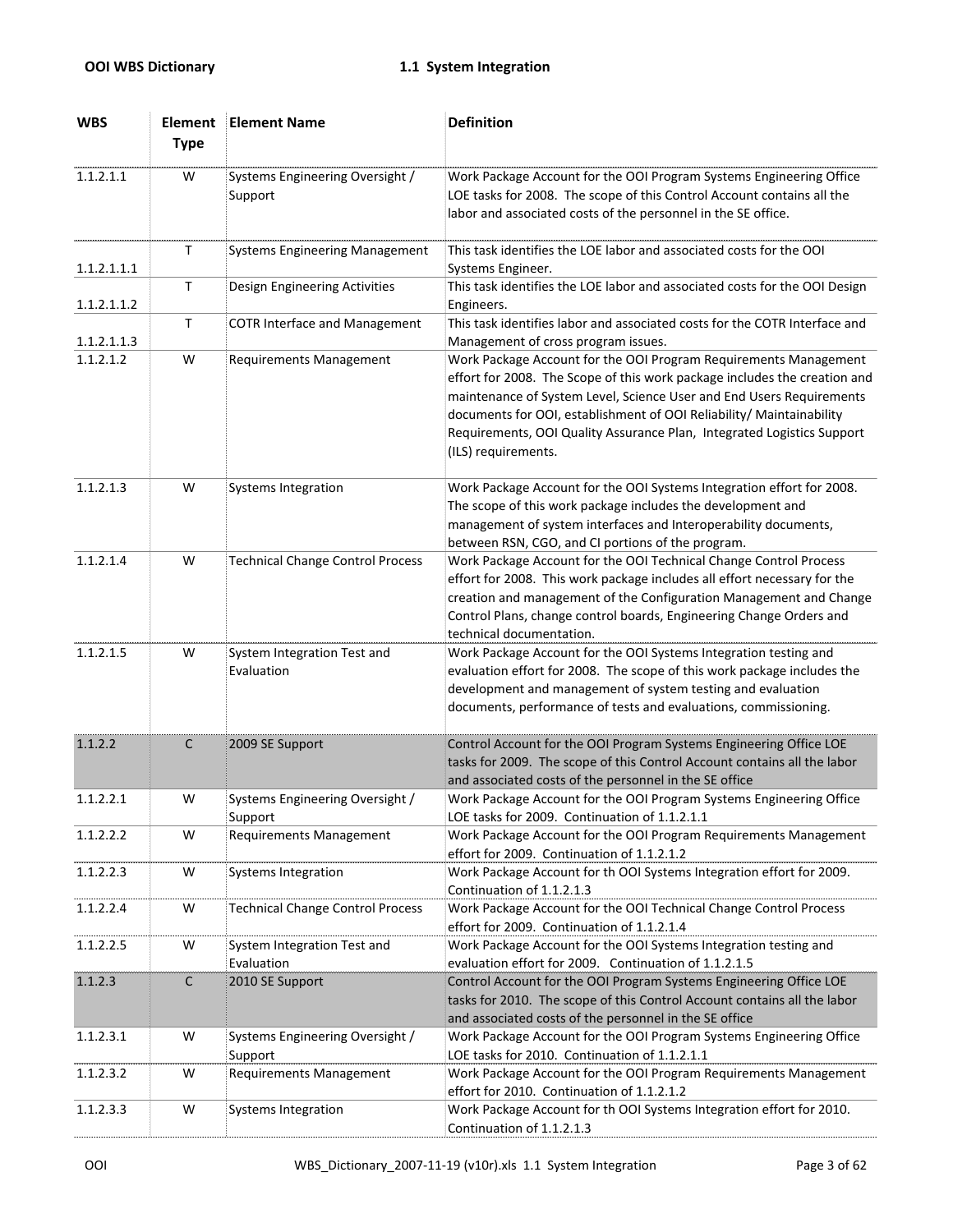| <b>WBS</b> | Element<br><b>Type</b> | <b>Element Name</b>                        | <b>Definition</b>                                                                                                                                                                                                                                                     |
|------------|------------------------|--------------------------------------------|-----------------------------------------------------------------------------------------------------------------------------------------------------------------------------------------------------------------------------------------------------------------------|
| 1.1.2.3.4  | W                      | <b>Technical Change Control Process</b>    | Work Package Account for the OOI Technical Change Control Process<br>effort for 2010. Continuation of 1.1.2.1.4                                                                                                                                                       |
| 1.1.2.3.5  | W                      | System Integration Test and<br>Evaluation  | Work Package Account for the OOI Systems Integration testing and<br>evaluation effort for 2010. Continuation of 1.1.2.1.5                                                                                                                                             |
| 1.1.2.4    | $\mathsf{C}$           | 2011 SE Support                            | Control Account for the OOI Program Systems Engineering Office LOE<br>tasks for 2011. The scope of this Control Account contains all the labor<br>and associated costs of the personnel in the SE office                                                              |
| 1.1.2.4.1  | W                      | Systems Engineering Oversight /<br>Support | Work Package Account for the OOI Program Systems Engineering Office<br>LOE tasks for 2011. Continuation of 1.1.2.1.1                                                                                                                                                  |
| 1.1.2.4.2  | W                      | <b>Requirements Management</b>             | Work Package Account for the OOI Program Requirements Management<br>effort for 2011. Continuation of 1.1.2.1.2                                                                                                                                                        |
| 1.1.2.4.3  | W                      | <b>Systems Integration</b>                 | Work Package Account for th OOI Systems Integration effort for 2011.<br>Continuation of 1.1.2.1.3                                                                                                                                                                     |
| 1.1.2.4.4  | W                      | <b>Technical Change Control Process</b>    | Work Package Account for the OOI Technical Change Control Process<br>effort for 2011. Continuation of 1.1.2.1.4                                                                                                                                                       |
| 1.1.2.4.5  | W                      | System Integration Test and<br>Evaluation  | Work Package Account for the OOI Systems Integration testing and<br>evaluation effort for 2011. Continuation of 1.1.2.1.5                                                                                                                                             |
| 1.1.2.5    | $\mathsf{C}$           | 2012 SE Support                            | Control Account for the OOI Program Systems Engineering Office LOE<br>tasks for 2012. The scope of this Control Account contains all the labor<br>and associated costs of the personnel in the SE office                                                              |
| 1.1.2.5.1  | W                      | Systems Engineering Oversight /<br>Support | Work Package Account for the OOI Program Systems Engineering Office<br>LOE tasks for 2012. Continuation of 1.1.2.1.1                                                                                                                                                  |
| 1.1.2.5.2  | W                      | <b>Requirements Management</b>             | Work Package Account for the OOI Program Requirements Management<br>effort for 2012. Continuation of 1.1.2.1.2                                                                                                                                                        |
| 1.1.2.5.3  | W                      | Systems Integration                        | Work Package Account for th OOI Systems Integration effort for 2012.<br>Continuation of 1.1.2.1.3                                                                                                                                                                     |
| 1.1.2.5.4  | W                      | <b>Technical Change Control Process</b>    | Work Package Account for the OOI Technical Change Control Process<br>effort for 2012. Continuation of 1.1.2.1.4                                                                                                                                                       |
| 1.1.2.5.5  | W                      | System Integration Test and<br>Evaluation  | Work Package Account for the OOI Systems Integration testing and<br>evaluation effort for 2012. Continuation of 1.1.2.1.5                                                                                                                                             |
| 1.1.2.6    | $\mathsf C$            | 2013 SE Support                            | Control Account for the OOI Program Systems Engineering Office LOE<br>tasks for 2013. The scope of this Control Account contains all the labor<br>and associated costs of the personnel in the SE office                                                              |
| 1.1.2.6.1  | W                      | Systems Engineering Oversight /<br>Support | Work Package Account for the OOI Program Systems Engineering Office<br>LOE tasks for 2013. Continuation of 1.1.2.1.1                                                                                                                                                  |
| 1.1.2.6.2  | W                      | Requirements Management                    | Work Package Account for the OOI Program Requirements Management<br>effort for 2013. Continuation of 1.1.2.1.2                                                                                                                                                        |
| 1.1.2.6.3  | W                      | <b>Systems Integration</b>                 | Work Package Account for th OOI Systems Integration effort for 2013.<br>Continuation of 1.1.2.1.3                                                                                                                                                                     |
| 1.1.2.6.4  | W                      | <b>Technical Change Control Process</b>    | Work Package Account for the OOI Technical Change Control Process<br>effort for 2013. Continuation of 1.1.2.1.4                                                                                                                                                       |
| 1.1.2.6.5  | W                      | System Integration Test and<br>Evaluation  | Work Package Account for the OOI Systems Integration testing and<br>evaluation effort for 2013. Continuation of 1.1.2.1.5                                                                                                                                             |
| 1.1.3      | $\mathsf{C}$           | <b>Operations Planning</b>                 | This Summary Task for OOI Operations Planning directs and manages all<br>resources and activities necessary for effective development of the<br>Operations Plan and transfer of system operation and maintenance<br>activities and functions to the operating entity. |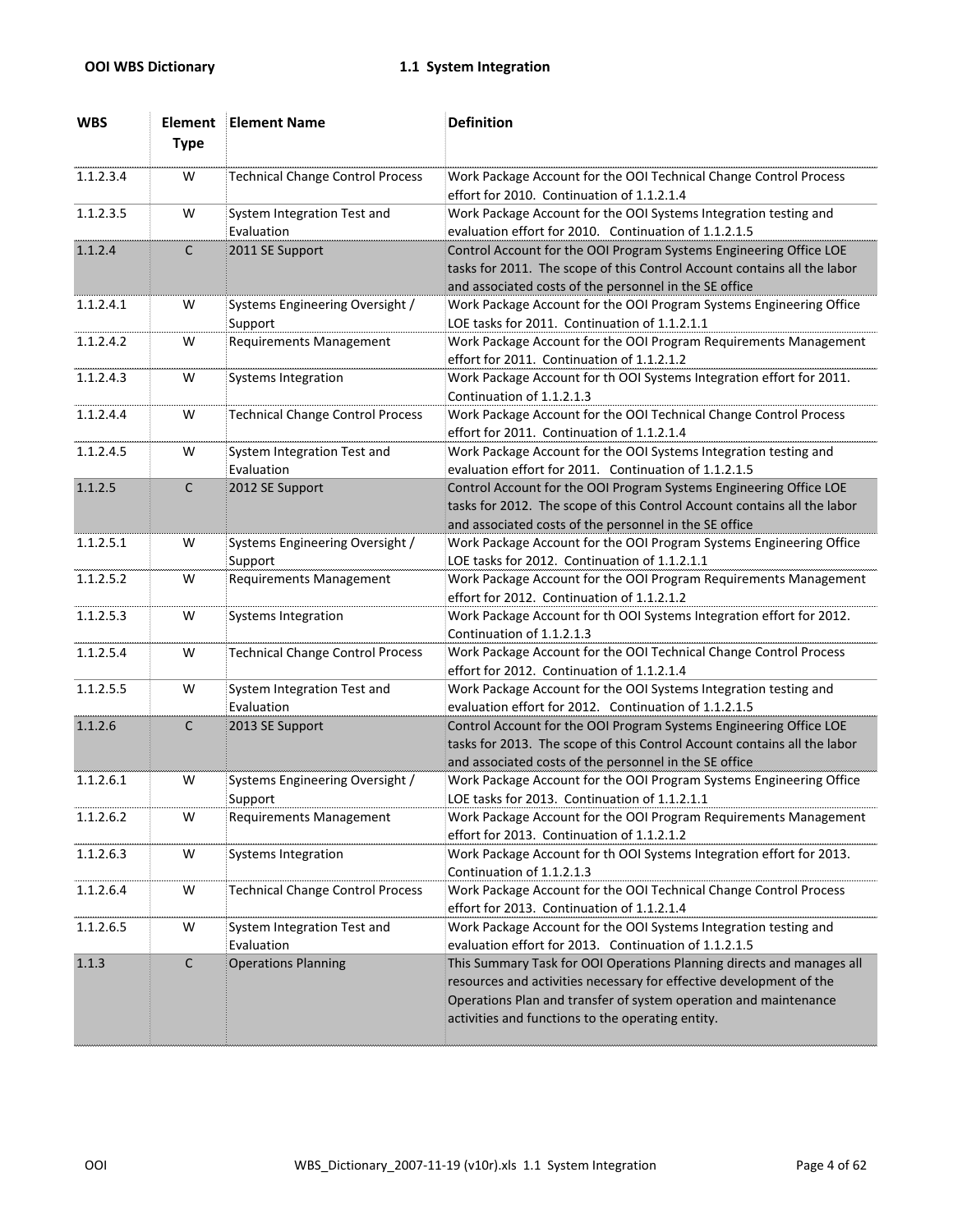| <b>WBS</b>  | <b>Element</b><br><b>Type</b> | <b>Element Name</b>                        | <b>Definition</b>                                                                                                                                                                                                                                                                                                                                                                                                                                                                  |
|-------------|-------------------------------|--------------------------------------------|------------------------------------------------------------------------------------------------------------------------------------------------------------------------------------------------------------------------------------------------------------------------------------------------------------------------------------------------------------------------------------------------------------------------------------------------------------------------------------|
| 1.1.3.1     | W                             | <b>Operations Planning Documentation</b>   | Work Package Account for the OOI Program Operations Management<br>documentation discrete tasks. The scope of this Work Package Account<br>contains all the labor and associated costs of OOI Operations<br>Management of the documentation necessary for the transition to<br>operations via the creation of the Operations Plan.                                                                                                                                                  |
| 1.1.3.2     | W                             | <b>Transition to Operations</b>            | Work Package Account for the OOI Program Operations Management<br>discrete tasks. The scope of this Work Package contains all the labor and<br>associated costs of OOI Operations Management transition to operations<br>in accordance with the Operations plan.                                                                                                                                                                                                                   |
| 1.1.4       | $\mathsf{S}$                  | <b>Education and Public Awareness</b>      | This Summary Task for OOI Education and Public Awareness directs and<br>manages all resources and activities necessary for effective management<br>of the OOI Education and Outreach Program                                                                                                                                                                                                                                                                                       |
| 1.1.4.1     | C                             | 2008 Education and Public<br>Awareness     | Control Account for the OOI Program Education and Public Awareness<br>LOE tasks for 2008. The scope of this Control Account contains all the<br>labor and associated costs of the personnel in the Education office.                                                                                                                                                                                                                                                               |
| 1.1.4.1.1   | W                             |                                            | Community Interest and Information Work Package Account OOI Program Community Interest and Information<br>LOE tasks for 2008. This Work Package Account contains the labor and<br>associated costs of personnel, and costs associated with creation of<br>information and distribution of OOI information to the OOI Science<br>Community. This workpackage supports Science planning workshops,<br>Advisory Committees, and attendance at other science conferences as<br>needed. |
| 1.1.4.1.1.1 | Т                             | National and International Meeting R       | Support for Science planning workshops, Advisory Committees, and<br>attendance at other science conferences as needed.                                                                                                                                                                                                                                                                                                                                                             |
| 1.1.4.1.1.2 | T.                            | <b>Informational Material and Website</b>  | Support for maintenance and updates to the OOI website.                                                                                                                                                                                                                                                                                                                                                                                                                            |
| 1.1.4.1.2   | W                             | <b>Extramural Coordination and Liaison</b> | Work Package Account OOI Program Extramural Coordination and Liaison<br>LOE tasks for 2008. This Work Package Account contains all the labor and<br>associated costs of Activities in support of coordination / Liason with<br>other federal and international Science Organizations and Agencies and<br>attendance at other science conferences as needed.                                                                                                                        |
| 1.1.4.1.2.1 | Τ                             |                                            | Coordination and Liason with Federal LOE Support for coordination efforts between OOI and other Fegeral and<br>International Science organizations and agencies                                                                                                                                                                                                                                                                                                                    |
| 1.1.4.1.3   | W                             | Communication and Outreach                 | Work Package Account OOI Program Communication and Outreach LOE<br>tasks for 2008. The scope of this Work Package Account contains all the<br>labor and associated costs of personnel, the creation of teaching<br>information for K-12 students, undergraduate and graduate students,<br>Policy makers, and the general public.                                                                                                                                                   |
| 1.1.4.1.3.1 | $\mathsf T$                   |                                            | Education and Public Awareness Plan LOE Support for creation of educational materials for K-12 students,<br>undergraduate and graduate students, policy makers, and the general<br>public.                                                                                                                                                                                                                                                                                         |
| 1.1.4.2     | $\mathsf{C}$                  | 2009 Education and Public<br>Awareness     | Control Account for the OOI Program Education and Public Awareness<br>LOE tasks for 2009. The scope of this Control Account contains all the<br>labor and associated costs of the personnel in the Education office.                                                                                                                                                                                                                                                               |
| 1.1.4.2.1   | W                             |                                            | Community Interest and Information Work Package Account OOI Program Community Interest and Information<br>LOE tasks for 2009. Continuation of 1.1.4.1.1                                                                                                                                                                                                                                                                                                                            |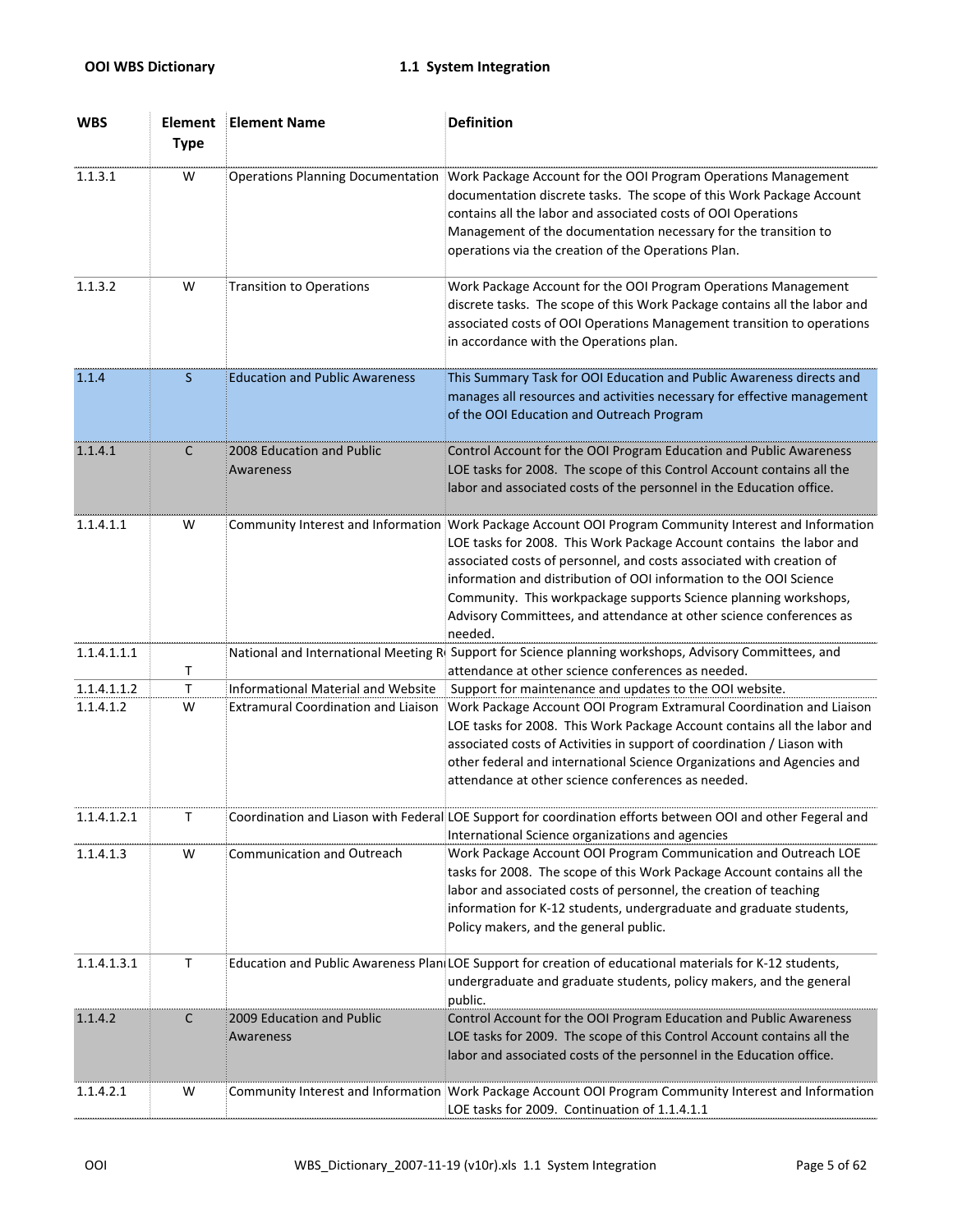| <b>WBS</b> | Element<br><b>Type</b> | <b>Element Name</b>                        | <b>Definition</b>                                                                                                                                                                                                    |
|------------|------------------------|--------------------------------------------|----------------------------------------------------------------------------------------------------------------------------------------------------------------------------------------------------------------------|
| 1.1.4.2.2  | W                      | <b>Extramural Coordination and Liaison</b> | Work Package Account OOI Program Extramural Coordination and Liaison<br>LOE tasks for 2009. Continuation of 1.1.4.1.2                                                                                                |
| 1.1.4.2.3  | W                      | Communication and Outreach                 | Work Package Account OOI Program Communication and Outreach LOE<br>tasks for 2009. Continuation of 1.1.4.1.3                                                                                                         |
| 1.1.4.3    | $\mathsf{C}$           | 2010 Education and Public<br>Awareness     | Control Account for the OOI Program Education and Public Awareness<br>LOE tasks for 2010. The scope of this Control Account contains all the<br>labor and associated costs of the personnel in the Education office. |
| 1.1.4.3.1  | W                      | Community Interest and Information         | Work Package Account OOI Program Community Interest and Information<br>LOE tasks for 2010. Continuation of 1.1.4.1.1                                                                                                 |
| 1.1.4.3.2  | W                      | <b>Extramural Coordination and Liaison</b> | Work Package Account OOI Program Extramural Coordination and Liaison<br>LOE tasks for 2010. Continuation of 1.1.4.1.2                                                                                                |
| 1.1.4.3.3  | W                      | <b>Communication and Outreach</b>          | Work Package Account OOI Program Communication and Outreach LOE<br>tasks for 2010. Continuation of 1.1.4.1.3                                                                                                         |
| 1.1.4.4    | $\mathsf{C}$           | 2011 Education and Public<br>Awareness     | Control Account for the OOI Program Education and Public Awareness<br>LOE tasks for 2011. The scope of this Control Account contains all the<br>labor and associated costs of the personnel in the Education office. |
| 1.1.4.4.1  | W                      |                                            | Community Interest and Information Work Package Account OOI Program Community Interest and Information<br>LOE tasks for 2011. Continuation of 1.1.4.1.1                                                              |
| 1.1.4.4.2  | W                      | <b>Extramural Coordination and Liaison</b> | Work Package Account OOI Program Extramural Coordination and Liaison<br>LOE tasks for 2011. Continuation of 1.1.4.1.2                                                                                                |
| 1.1.4.4.3  | W                      | Communication and Outreach                 | Work Package Account OOI Program Communication and Outreach LOE<br>tasks for 2011. Continuation of 1.1.4.1.3                                                                                                         |
| 1.1.4.5    | $\mathsf{C}$           | 2012 Education and Public<br>Awareness     | Control Account for the OOI Program Education and Public Awareness<br>LOE tasks for 2012. The scope of this Control Account contains all the<br>labor and associated costs of the personnel in the Education office. |
| 1.1.4.5.1  | W                      |                                            | Community Interest and Information Work Package Account OOI Program Community Interest and Information<br>LOE tasks for 2012. Continuation of 1.1.4.1.1                                                              |
| 1.1.4.5.2  | W                      | <b>Extramural Coordination and Liaison</b> | Work Package Account OOI Program Extramural Coordination and Liaison<br>LOE tasks for 2012. Continuation of 1.1.4.1.2                                                                                                |
| 1.1.4.5.3  | W                      | Communication and Outreach                 | Work Package Account OOI Program Communication and Outreach LOE<br>tasks for 2012. Continuation of 1.1.4.1.3                                                                                                         |
| 1.1.4.6    | C                      | 2013 Education and Public<br>Awareness     | Control Account for the OOI Program Education and Public Awareness<br>LOE tasks for 2013. The scope of this Control Account contains all the<br>labor and associated costs of the personnel in the Education office. |
| 1.1.4.6.1  | W                      |                                            | Community Interest and Information Work Package Account OOI Program Community Interest and Information<br>LOE tasks for 2013. Continuation of 1.1.4.1.1                                                              |
| 1.1.4.6.2  | W                      | <b>Extramural Coordination and Liaison</b> | Work Package Account OOI Program Extramural Coordination and Liaison<br>LOE tasks for 2013. Continuation of 1.1.4.1.2                                                                                                |
| 1.1.4.6.3  | W                      | Communication and Outreach                 | Work Package Account OOI Program Communication and Outreach LOE<br>tasks for 2013. Continuation of 1.1.4.1.3                                                                                                         |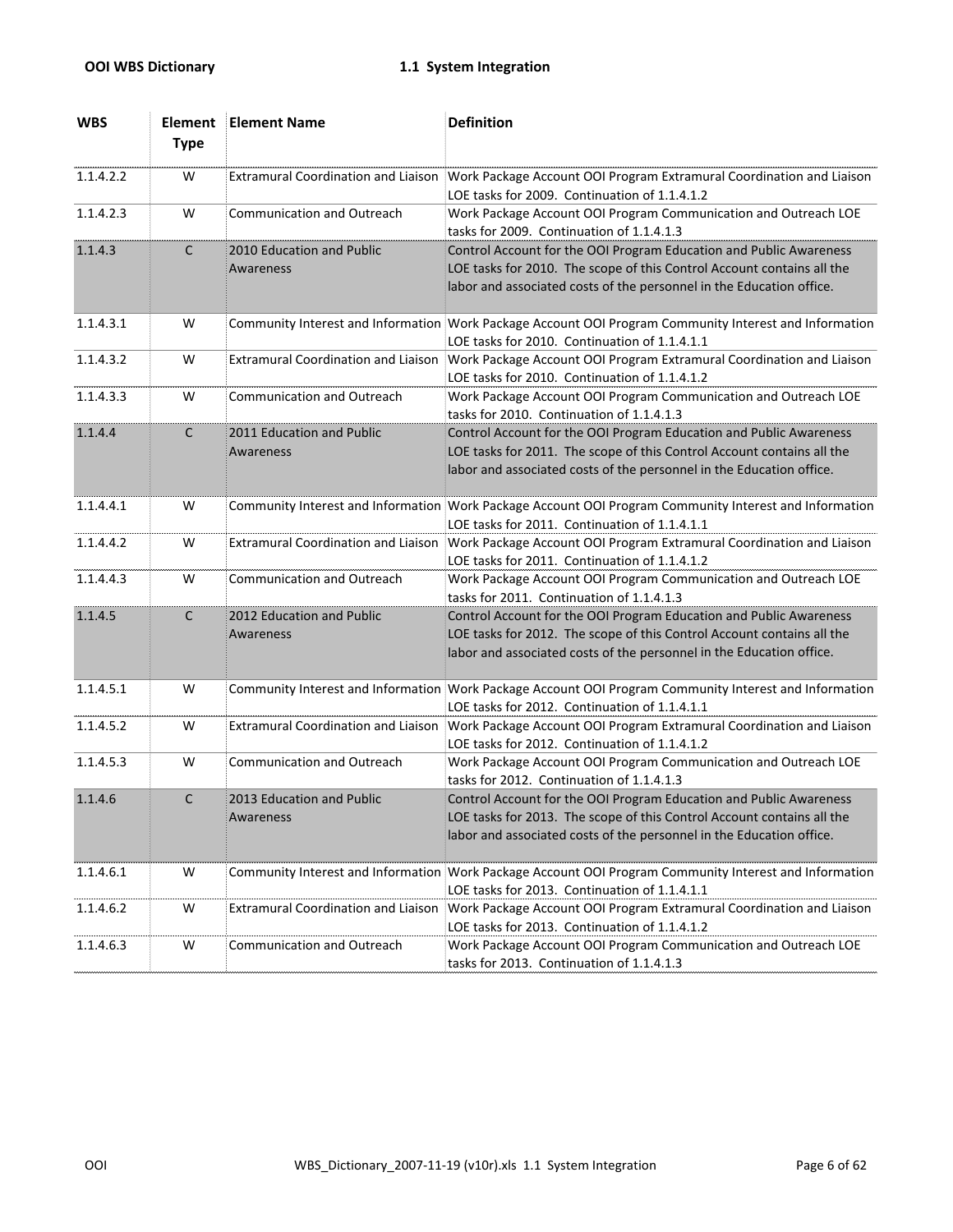| <b>WBS</b> | Element<br><b>Type</b> | <b>Element Name</b>                  | <b>Definition</b>                                                                                                                                                                                                                                                                                                              |
|------------|------------------------|--------------------------------------|--------------------------------------------------------------------------------------------------------------------------------------------------------------------------------------------------------------------------------------------------------------------------------------------------------------------------------|
| 1          | S                      | OOI                                  |                                                                                                                                                                                                                                                                                                                                |
| 1.2        | S                      | Cyberinfrastructure                  |                                                                                                                                                                                                                                                                                                                                |
| 1.2.1      | С                      | <b>Project Management</b>            |                                                                                                                                                                                                                                                                                                                                |
| 1.2.1.1    | W                      | Project Management                   | Project life cycle management functions involving planning, budgeting,<br>change management and performance assessment at the program,<br>project and subcontract levels)                                                                                                                                                      |
| 1.2.1.2    | W                      | <b>Business Operations</b>           | Project administration and control functions covering administrative<br>duties, financial accounting, contingency management, subcontract<br>management, purchasing and Earned Value Management.                                                                                                                               |
| 1.2.1.3    | W                      | Risk and Opportunity Management      | Processes and procedures to identify, characterize and manage<br>conditions (risks and opportunities) that could impact the cost, schedule,<br>scope and/or performance of the program.                                                                                                                                        |
| 1.2.1.4    | W                      | <b>Communication &amp; Outreach</b>  | Media communications and public outreach activities covering Education<br>& Public Awareness, Ocean Science and CI conference participation and<br>promotion of the program through Web and Media presence.                                                                                                                    |
| 1.2.2      | C                      | <b>System Engineering</b>            |                                                                                                                                                                                                                                                                                                                                |
| 1.2.2.1    | W                      | <b>System Engineering Management</b> | System life cycle management activities covering engineering process<br>performance management, technical performance management,<br>configuration/document management, deficiency management,<br>integration/verification management and security management                                                                  |
| 1.2.2.2    | W                      | <b>Requirements Management</b>       | Requirements elicitation, capture, structuring/coloration and<br>management activities resulting in Science User Requirements, Concept<br>of Operations and System Requirements.                                                                                                                                               |
| 1.2.2.3    | W                      | <b>Interoperability Management</b>   | Processes and procedures to ensure the interoperability of the CI with<br>the hardware and software elements produced by the Marine IOs and<br>key external entities, notably IOOS                                                                                                                                             |
| 1.2.2.4    | W                      | System Design                        | Provide the design expertise and process to drive and support architeture<br>and applications for all the subsystem components. The maor concerns<br>are sytem requirements analysis, domain modeling and application and<br>user interface design. This is the development center for the DoDAF<br>artifacts.                 |
| 1.2.2.5    | W                      | <b>Change Control Management</b>     | Processes and procedures to manage changes to the system and<br>subsystem designs                                                                                                                                                                                                                                              |
| 1.2.2.6    | W                      | <b>Integrated Logistics Support</b>  | Management of the ten elements comprising ILS                                                                                                                                                                                                                                                                                  |
| 1.2.2.7    | W                      | Community Involvement & Support      | Processes and procedures for stakeholder engagement, user<br>support/documentation and user training                                                                                                                                                                                                                           |
| 1.2.3      | S                      | System Development                   |                                                                                                                                                                                                                                                                                                                                |
| 1.2.3.1    | $\mathsf C$            | Sensing and Acquisition              | The subsystem responsible for providing the life cycle and operational<br>management of sensor network environments as well as observing<br>activities (i.e., scheduling, collecting, processing) associated with sensor<br>data acquisition.                                                                                  |
| 1.2.3.1.1  | W                      | <b>Marine Facility Services</b>      | Building on the capabilities of the Facility Service, provides services to<br>task, coordinate, and manage the "marine" observatory resources and<br>their interdependencies. The management services provide oversight to<br>ensure safe and secure operations and to maximize the total data return<br>from all instruments. |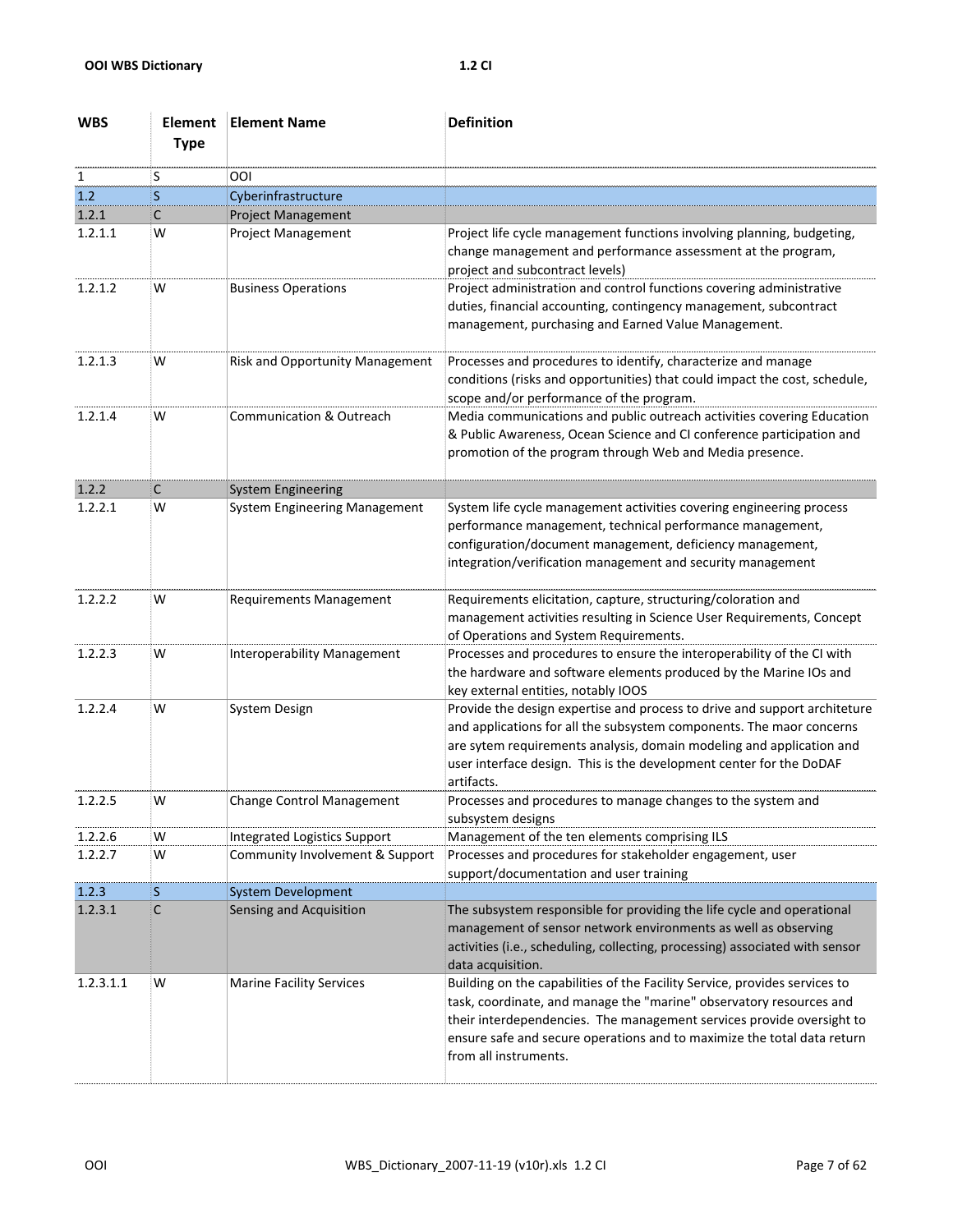| <b>WBS</b> | Element<br><b>Type</b> | <b>Element Name</b>                              | <b>Definition</b>                                                                                                                                                                                                                                                                                                                                                                                                                                                                                                    |
|------------|------------------------|--------------------------------------------------|----------------------------------------------------------------------------------------------------------------------------------------------------------------------------------------------------------------------------------------------------------------------------------------------------------------------------------------------------------------------------------------------------------------------------------------------------------------------------------------------------------------------|
| 1.2.3.1.2  | W                      | <b>Instrument Direct Access</b>                  | This service provides direct IP connectivity between the research team<br>and their instrumentation from anywhere within the integrated network.<br>The service is designed to support instrument connections using telnet,<br>ssh and/or proprietary instrument software. Such a channel has a higher-<br>level security requirement, and initiation will require a separate and<br>more stringent authentication process.                                                                                          |
| 1.2.3.1.3  | W                      | <b>Instrument Management Services</b>            | Provides the command, control, and monitoring services to operate and<br>manage an instrument. Operating an instrument has a higher-level<br>security requirement, and engagement will require a separate and more<br>stringent authentication process. This service also supports instrument<br>development and deployment through test and validation services.                                                                                                                                                    |
| 1.2.3.1.4  | W                      | <b>Instrument and Data Process</b><br>Repository | Maintains informational representations of instruments and their<br>configuration and calibration, along with references to their acquired<br>data. It also maintains copies of all processes applied to data from<br>acquisition through product delivery. All are associated with their<br>respective metadata                                                                                                                                                                                                     |
| 1.2.3.1.5  | W                      | <b>Instrument Activation Services</b>            | Provides registration, testing and validation services for instruments and<br>instrument platforms to ensure conformity with different operational<br>requirements in the network.                                                                                                                                                                                                                                                                                                                                   |
| 1.2.3.1.6  | W                      | <b>Data Acquisition Services</b>                 | Provides services to configure data acquisition, disseminate and<br>persistence of observed data originating from an Instrument platform to<br>the Integrated Observatory Network                                                                                                                                                                                                                                                                                                                                    |
| 1.2.3.1.7  | W                      | Data Processing Services                         | Provides services to configure the application of specific data processing<br>steps at the acquisition site and/or at the ingest site                                                                                                                                                                                                                                                                                                                                                                                |
| 1.2.3.1.8  | W                      | Data Calibration & Validation<br><b>Services</b> | Enables configuration of the data calibration and validation processes<br>and the application of custom automated data processing steps. The<br>service supports the flagging and sequestering of derived data until<br>reviewed by responsible participants. Derived data are automatically<br>associated with their data source. The service supports automated<br>revisions of the derived data on a partial or complete basis.                                                                                   |
| 1.2.3.1.9  | W                      | Marine Resource Scheduling<br>Services           | The coordination services are the primary means for allocating and<br>scheduling instrument use of communications and power, but will extend<br>to the coordination of environmental interactions (i.e. sound, chemical,<br>light).                                                                                                                                                                                                                                                                                  |
| 1.2.3.1.10 | W                      | Data Product Catalog & Repository<br>Services    | Maintains informational representations of measurements and data<br>products with associated metadata, configuration and calibration by<br>maintaining a history of all processes applied to data from acquisition<br>through product delivery.                                                                                                                                                                                                                                                                      |
| 1.2.3.1.11 | W                      | <b>Data Product Activation Services</b>          | Provides services to produce and publish data products and apply<br>processes for generating products from data and/or derived data. Data<br>products are automatically persisted and published based on the<br>configuration set for individual product development.                                                                                                                                                                                                                                                |
| 1.2.3.1.12 | W                      | Spiral Development System Reviews                | Costs and effort associate with the 4 spiral development anchor point<br>system wide reviews per Release Cycle. The Anchor Point Reviews are:<br>Life Cycle Objective in month 4, Life Cycle Architecture in month 8, Initial<br>Operting Capacity in month 14 and System Release in final month of a<br>Release, month 16. The System Release review for the current release is<br>held with the Life Cycle Objective review for the next release as a face to<br>face meeting at UCSD. (See SSEP for more detail). |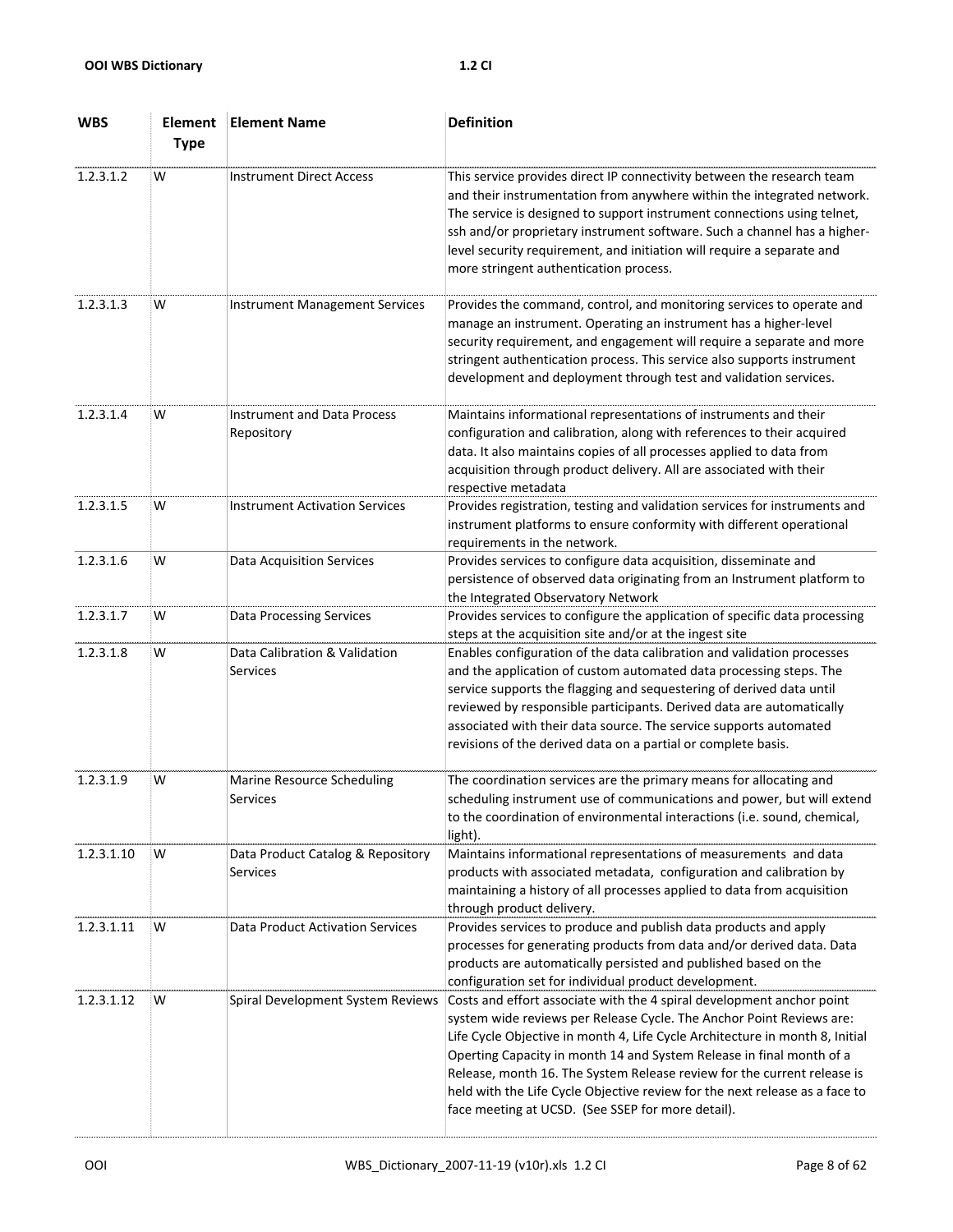| <b>WBS</b> | Element<br><b>Type</b> | <b>Element Name</b>                         | <b>Definition</b>                                                                                                                                                                                                                                                                                                                                                                                                                                                                                                                                                                                                                                                                                                                                                 |
|------------|------------------------|---------------------------------------------|-------------------------------------------------------------------------------------------------------------------------------------------------------------------------------------------------------------------------------------------------------------------------------------------------------------------------------------------------------------------------------------------------------------------------------------------------------------------------------------------------------------------------------------------------------------------------------------------------------------------------------------------------------------------------------------------------------------------------------------------------------------------|
| 1.2.3.2    | $\mathsf{C}$           | Analysis and Synthesis                      | The subsystem responsible for providing the life cycle and operational<br>management of community models, ensembles of models and the virtual<br>ocean simulator as well as modeling activities (i.e., assimilation, analysis,<br>evaluation) using observed and derived data products.                                                                                                                                                                                                                                                                                                                                                                                                                                                                           |
| 1.2.3.2.1  | W                      | Laboratory & Classroom Facility<br>Services | Building on the capabilities of the Observatory Facility, provides services<br>to organize, manage, and control research and educational activities, the<br>resources they use, and the participants involved. It is the virtual home<br>where research teams gather their resources, carry out their objectives,<br>and collect their results. It belongs to an individual or a group. It provides<br>the group management tools to facilitate membership and collaborations<br>and to assign roles and responsibilities.                                                                                                                                                                                                                                        |
| 1.2.3.2.2  | W                      | Data Analysis & Visualization<br>Services   | Provides a generalized analysis and synthesis framework for<br>transforming, analyzing, and visualizing data through the application of<br>user and community developed processes.                                                                                                                                                                                                                                                                                                                                                                                                                                                                                                                                                                                |
| 1.2.3.2.3  | W                      | <b>Event Detection Services</b>             | Provides services to register processes to detect and publish events from<br>data streams. Events are automatically persisted and distributed based<br>on the configuration set for the detector.                                                                                                                                                                                                                                                                                                                                                                                                                                                                                                                                                                 |
| 1.2.3.2.4  | W                      | Model Catalog & Repository Services         | Maintains a hierarchy of evolving interdisciplinary models (e.g. from<br>'reduced' process-oriented models to operational forecast systems).<br>Supports the registration and dissemination of model data sets. An initial<br>set of community-based numerical ocean models, such as Regional<br>Ocean Modeling System (ROMS) and the Harvard Ocean Prediction<br>System (HOPS), will be introduced.                                                                                                                                                                                                                                                                                                                                                              |
| 1.2.3.2.5  | W                      | <b>Modeling Services</b>                    | Provides ocean modeling network services for access to multiple<br>community-based numerical ocean models for parameter<br>estimation/optimization and data assimilation. Provides the services to<br>construct, modify, and execute numerical ocean models with command<br>and control services for their operation and management. It provides a<br>Virtual Measurement Sampling service to drive virtual instruments<br>and/or virtual data acquisition processes. Services support: multiple<br>models used in ensemble techniques, uncertainty and error estimation,<br>and adaptive multi domain 2-way nested configurations for generating<br>dynamical interpolation of data sets, data assimilation, reanalyzes<br>(hindcasts), nowcasts, and forecasts. |
| 1.2.3.2.6  | W                      | <b>Model Activation Services</b>            | Provides testing and validation services to ensure conformity with the<br>different operational requirements in the network.                                                                                                                                                                                                                                                                                                                                                                                                                                                                                                                                                                                                                                      |
| 1.2.3.2.7  | W                      | Virtual Ocean Simulator                     | Provides services to interact with the ocean through a simulator<br>producing virtual ocean fields updated on a daily basis covering all three<br>observatory types. The simulator involves on the order of twenty tracers<br>including four physical variables (temperature, salinity, zonal and<br>meridional current), a dozen biogeochemical variables (silicate, nitrate,<br>phytoplank-ton, ammonium, two phytoplankton groups, two zooplankton<br>grazers, two detrital pools, DIC, and oxygen), and four more tracers of<br>interests (e.g., tracers from hydrothermal event plumes).                                                                                                                                                                     |
| 1.2.3.2.8  | W                      | Ocean System Simulation<br>Experiments      | Provides services to assist in selecting observatory sites and sensor<br>network designs, as well as generate trade studies, data impact<br>investigations, and data and information management exercises.                                                                                                                                                                                                                                                                                                                                                                                                                                                                                                                                                        |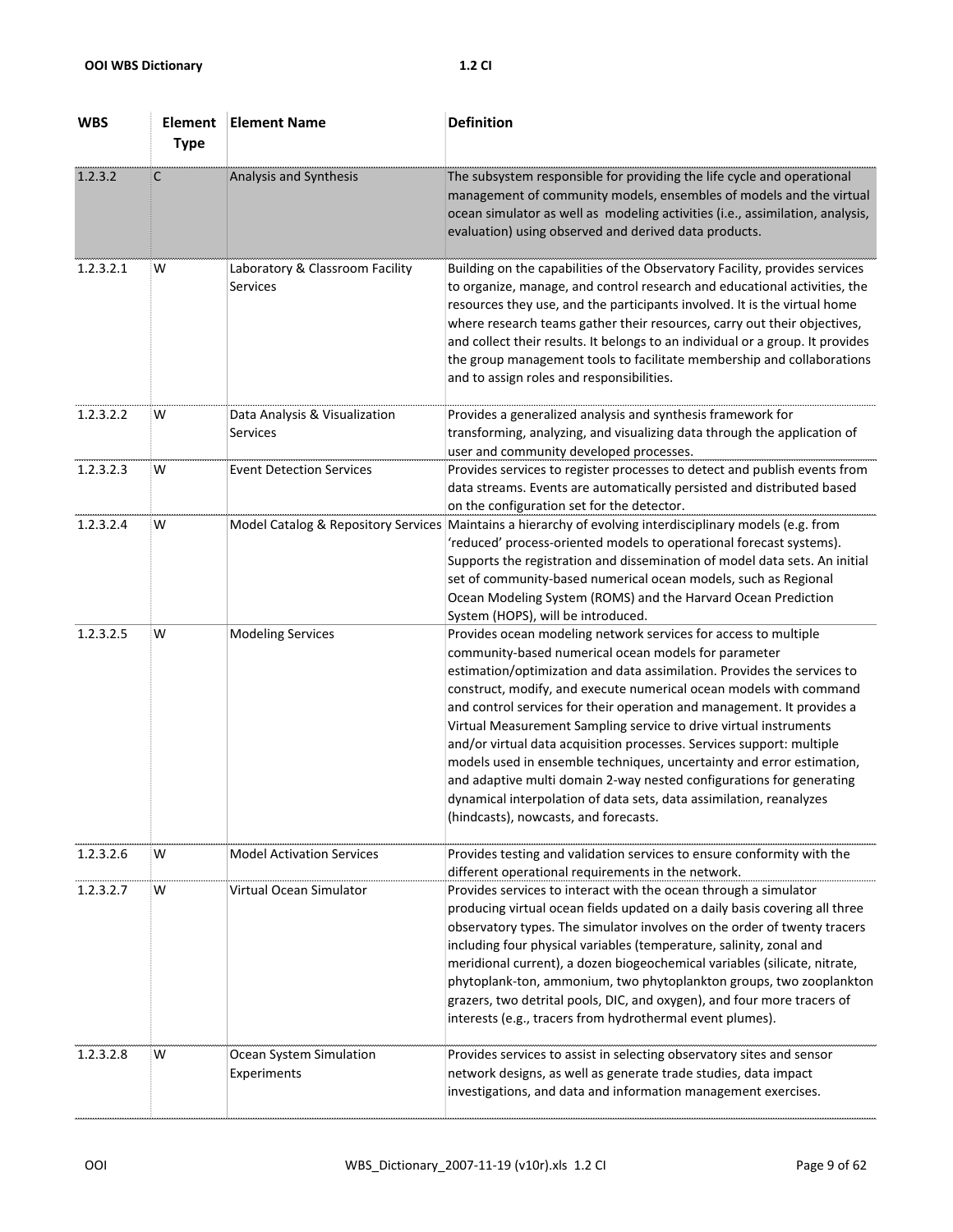| <b>WBS</b> | Element<br><b>Type</b> | <b>Element Name</b>                          | <b>Definition</b>                                                                                                                                                                                                                                                                                                                                                                                                                                                                                                                                                                                                                                                                                                                                    |
|------------|------------------------|----------------------------------------------|------------------------------------------------------------------------------------------------------------------------------------------------------------------------------------------------------------------------------------------------------------------------------------------------------------------------------------------------------------------------------------------------------------------------------------------------------------------------------------------------------------------------------------------------------------------------------------------------------------------------------------------------------------------------------------------------------------------------------------------------------|
| 1.2.3.2.9  | W                      | Spiral Development System Reviews            | Costs and effort associate with the 4 spiral development anchor point<br>system wide reviews per Release Cycle. The Anchor Point Reviews are:<br>Life Cycle Objective in month 4, Life Cycle Architecture in month 8, Initial<br>Operting Capacity in month 14 and System Release in final month of a<br>Release, month 16. The System Release review for the current release is<br>held with the Life Cycle Objective review for the next release as a face to<br>face meeting at UCSD. (See SSEP for more detail).                                                                                                                                                                                                                                 |
| 1.2.3.3    | C                      | Planning and Prosecution                     | The subsystem responsible for providing the mission and campaign<br>planning and prosecution (execution through completion) activities<br>associated with carrying out simultaneous coordinated multi-objective<br>observations across the resources of the observatory.                                                                                                                                                                                                                                                                                                                                                                                                                                                                             |
| 1.2.3.3.1  | W                      | Interactive Observatory Facility<br>Services | Building on the capabilities of the Observatory Facility, provides the<br>services to design, assemble, and operate configurations of resources<br>from across the OOI into unique systems for planning, testing and<br>prosecuting observation requests, leveraging the nested and<br>autonomous capabilities of the fully integrated network of sensing,<br>modeling, and control resources. Provides experimentalists with services<br>to define, compose, and schedule multi-instrument observations that can<br>execute across the observatory. As an example of a simple observation<br>statement: on event "X" provide a CTD and a current profile of region "Y"<br>using gliders "A, B, C" in configuration "Z" using behavior scenario "W". |
| 1.2.3.3.2  | w                      | <b>Event Response Services</b>               | Provides services for policy and behavior based reconfiguration of tasks<br>and observational programs. Provides a nested communication,<br>command, and control architecture that enables and supports the<br>deployment and prosecution, fully autonomously or under operator<br>control, of new missions, processes and behaviors, in parallel to and<br>without interruption of prior platform objectives.                                                                                                                                                                                                                                                                                                                                       |
| 1.2.3.3.3  | w                      | Portable Control Software                    | Provides a portable, platform-generic higher-level control software<br>package based on the public-domain MOOS mission control software that<br>can run natively on fixed observatory assets, and for download and<br>implementation into platforms such as gliders and AUV's operated in the<br>observatory. The software provides a standard communication,<br>command, and control connectivity with the overall OOI CI, and a<br>standard NMEA interface to native control software on the platforms.                                                                                                                                                                                                                                            |
| 1.2.3.3.4  | W                      | Mission Catalog & Repository<br>Services     | Provides and maintains platform specifications, planning elements, and<br>plan and behavior modules for a variety of multi-objective ocean<br>observation missions, such as the capture of a coastal upwelling event. A<br>representative set of plan and behavior modules that adhere to a full<br>Boolean logic precondition language for generically-conditioned<br>autonomy actions will be introduced.                                                                                                                                                                                                                                                                                                                                          |
| 1.2.3.3.5  | W                      | <b>Planning Services</b>                     | Provides software tools and user interfaces for the scientist defining a set<br>of states for each fixed or mobile node involved in a planned experiment<br>or observation campaign, and to design the associated, conditional state<br>transitions, forming the basis for defining the behavior algebra<br>(language) necessary to complete a predetermined, as well as<br>autonomously adaptive sensing task.                                                                                                                                                                                                                                                                                                                                      |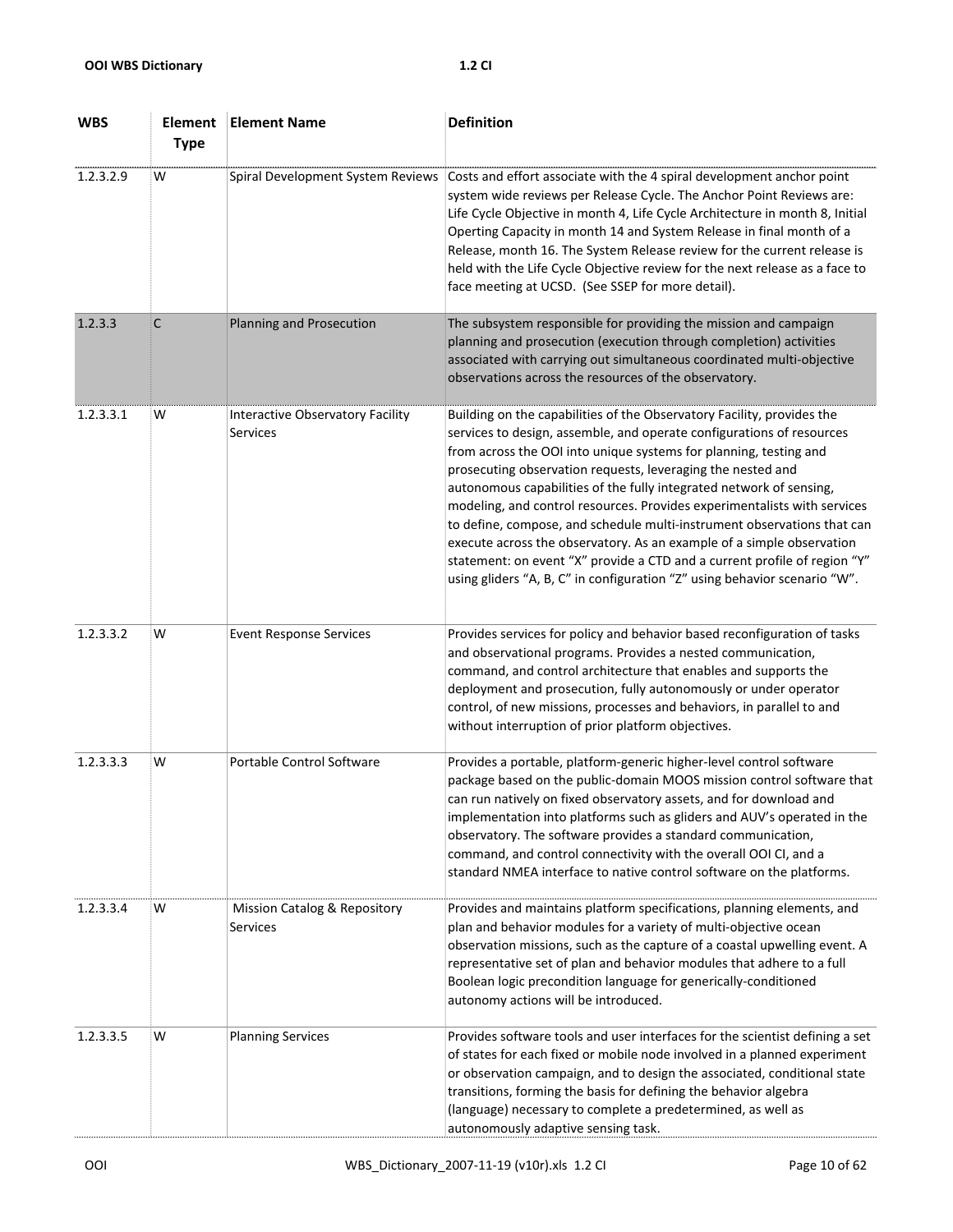| <b>WBS</b> | Element<br><b>Type</b> | <b>Element Name</b>                       | <b>Definition</b>                                                                                                                                                                                                                                                                                                                                                                                                                                                                                                                                              |
|------------|------------------------|-------------------------------------------|----------------------------------------------------------------------------------------------------------------------------------------------------------------------------------------------------------------------------------------------------------------------------------------------------------------------------------------------------------------------------------------------------------------------------------------------------------------------------------------------------------------------------------------------------------------|
| 1.2.3.3.6  | W                      | <b>Mission Coordination Services</b>      | Provides standard safety procedures protecting the fixed or mobile<br>assets that could be damaged through improper use by inexperienced<br>operators, such as collision control for multiple AUVs and assurances of<br>depth limits for sensor packages.                                                                                                                                                                                                                                                                                                      |
| 1.2.3.3.7  | W                      | <b>Mission Simulator</b>                  | Provides a complete mission simulation capability for pre-deployment<br>planning and testing of specific measurement campaigns. Seamlessly<br>linked to the OOI Virtual Ocean Simulator, this enables comprehensive<br>testing of predetermined as well as adaptive missions, such as the<br>capture and measurement of a rapidly developing coastal front or a<br>subsea volcanic eruption.                                                                                                                                                                   |
| 1.2.3.3.8  | W                      | Spiral Development System Reviews         | Costs and effort associate with the 4 spiral development anchor point<br>system wide reviews per Release Cycle. The Anchor Point Reviews are:<br>Life Cycle Objective in month 4, Life Cycle Architecture in month 8, Initial<br>Operting Capacity in month 14 and System Release in final month of a<br>Release, month 16. The System Release review for the current release is<br>held with the Life Cycle Objective review for the next release as a face to<br>face meeting at UCSD. (See SSEP for more detail).                                           |
| 1.2.3.4    | C                      | Data Management                           | The subsystem responsible for providing life cycle management,<br>federation, preservation and presentation of OOI data holdings and<br>associated metadata via data streams, repositories and catalogs                                                                                                                                                                                                                                                                                                                                                        |
| 1.2.3.4.1  | w                      | OOI Common Data & Metadata<br>Model       | Provides the common data and metadata model for the Integrated<br>Observatory into which all integrated data products must translate, if<br>required, for shared syntactic and semantic access. The scope of syntactic<br>representation of observed data shall be extendable and comprehensive.<br>The scope of the observatory metadata model and semantic<br>representation shall be extendable yet constrained in implementation to<br>at least meet all data requirements imposed by the set "Core" OOI<br>sensors and their associated QA/QC processing. |
| 1.2.3.4.2  | W                      | <b>Dynamic Data Distribution Services</b> | Provides publication, subscription, and query services associated with<br>variant and dynamic data resources. Used in combination with the<br>Processing Service to drive the policy decision to execute a process.                                                                                                                                                                                                                                                                                                                                            |
| 1.2.3.4.3  | W                      | Data Catalog & Repository Services        | Provides registration, indexing, and presentation services to collect and<br>organize data holdings with their associated metadata for an individual,<br>group and/or community.                                                                                                                                                                                                                                                                                                                                                                               |
| 1.2.3.4.4  | W                      | <b>Persistent Archive Services</b>        | Provides cataloging, preservation, validation & curation services to<br>organize, persist and maintain data holdings with their associated<br>metadata for an individual, group and/or community.                                                                                                                                                                                                                                                                                                                                                              |
| 1.2.3.4.5  | W                      | Search & Navigation Services              | Provides query and browsing services by context based on the content,<br>metadata and semantics of the data holdings.                                                                                                                                                                                                                                                                                                                                                                                                                                          |
| 1.2.3.4.6  | W                      | <b>External Data Access Services</b>      | Provides an extensible suite of access interfaces and data formats for<br>interoperability with external communities and applications (i.e.,<br>OPeNDAP, THREDDS, LAS and the suite of OGC Web services).                                                                                                                                                                                                                                                                                                                                                      |
| 1.2.3.4.7  | W                      | <b>Aggregation Service</b>                | Provides for the classification, categorization, and general grouping of<br>data into collections.                                                                                                                                                                                                                                                                                                                                                                                                                                                             |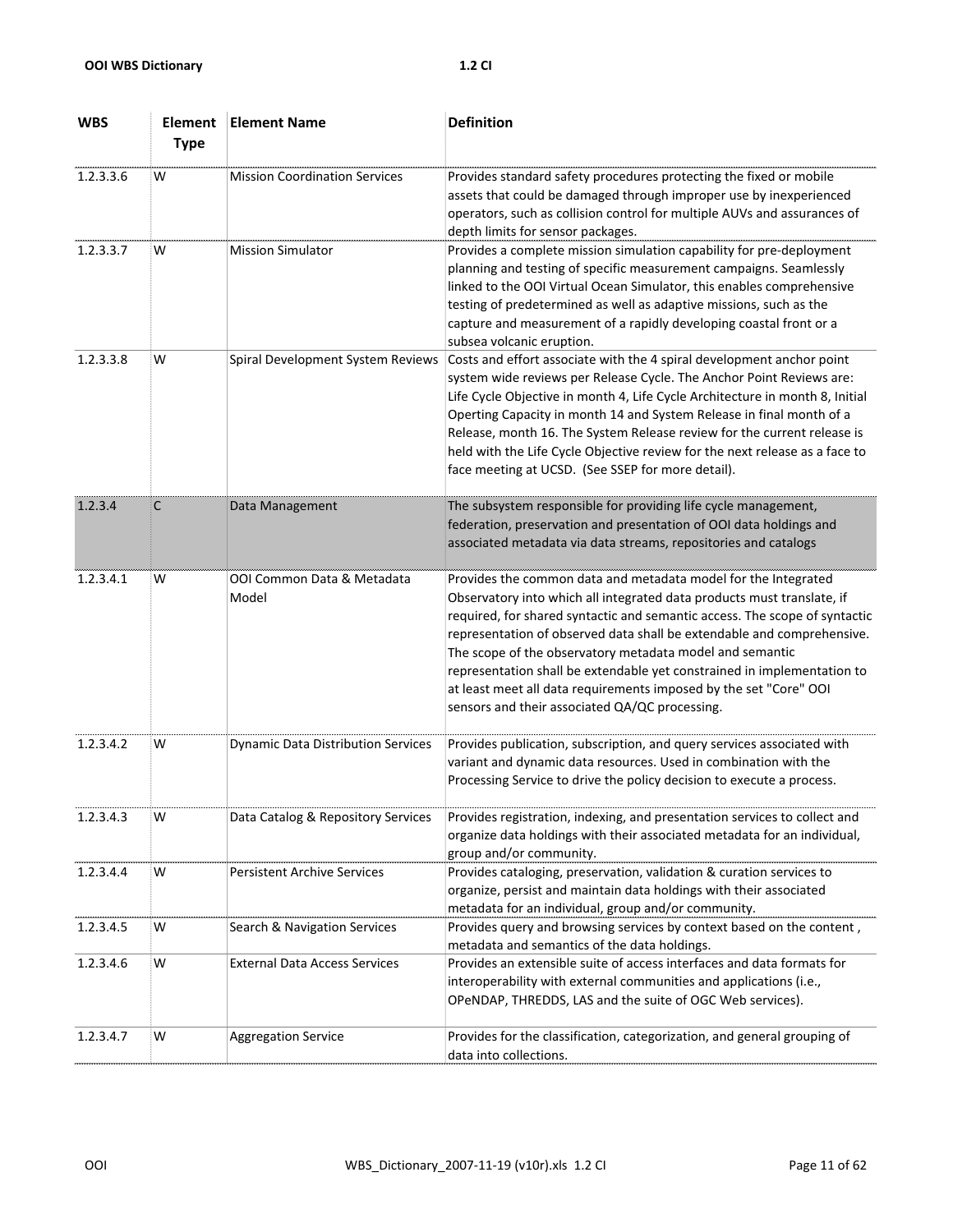| <b>WBS</b>  | Element<br><b>Type</b> | <b>Element Name</b>                                         | <b>Definition</b>                                                                                                                                                                                                                                                                                                                                                                                                                                                                                                    |
|-------------|------------------------|-------------------------------------------------------------|----------------------------------------------------------------------------------------------------------------------------------------------------------------------------------------------------------------------------------------------------------------------------------------------------------------------------------------------------------------------------------------------------------------------------------------------------------------------------------------------------------------------|
| 1.2.3.4.8   | W                      | <b>Attribution &amp; Association Services</b>               | Associates and retrieves attributes to resources. The attributes can be<br>associated within a semantic context (ontology). The service facilitates<br>the characterization, qualification, and general commentary about the<br>elements with which the participants interact.                                                                                                                                                                                                                                       |
| 1.2.3.4.9   | W                      | Spiral Development System Reviews                           | Costs and effort associate with the 4 spiral development anchor point<br>system wide reviews per Release Cycle. The Anchor Point Reviews are:<br>Life Cycle Objective in month 4, Life Cycle Architecture in month 8, Initial<br>Operting Capacity in month 14 and System Release in final month of a<br>Release, month 16. The System Release review for the current release is<br>held with the Life Cycle Objective review for the next release as a face to<br>face meeting at UCSD. (See SSEP for more detail). |
| 1.2.3.5     | C                      | <b>Common Operating Infrastructure</b>                      | Provides the services and distributed infrastructure to build a secure,<br>scalable, fault-tolerant federated system of independently operated<br>observatory components.                                                                                                                                                                                                                                                                                                                                            |
| 1.2.3.5.1   | W                      | <b>Fedrated Facility (Virtual</b><br>Organization) Services | Provides the management and governance services for a collection of<br>resources on behalf of a group or individual. It represents the domain of<br>authority for the set of resources managed by the facility. The<br>governance services provide for the following set of collaboration<br>agreements: membership, part-nership, federation, and delegation.<br>Delegation, for example, is used to give a marine observatory the rights<br>to operate/manage a research team's instrument on their behalf.        |
| 1.2.3.5.2   | W                      | Enterprise Service Bus & Container                          | Provides the distributed service infrastructure for the secure, scalable<br>and fault-tolerant operation and federation of the Facilities (operational<br>domains of authority) that comprise the deployed system of systems                                                                                                                                                                                                                                                                                         |
| 1.2.3.5.2.1 | T                      | <b>Presentation Framework</b>                               | Provides the web services & browser presentation containers as well as<br>the web user interface "portlet" building blocks.                                                                                                                                                                                                                                                                                                                                                                                          |
| 1.2.3.5.2.2 | T                      | Governance Framework                                        | System for identity and policy management to govern the use of<br>resources by participants through policy enforcement & decision<br>services.                                                                                                                                                                                                                                                                                                                                                                       |
| 1.2.3.5.2.3 | T                      | Service Framework                                           | System for provisioning, federating, delegating, and binding service<br>interactions between resources.                                                                                                                                                                                                                                                                                                                                                                                                              |
| 1.2.3.5.2.4 | İΤ                     | Resource Framework                                          | System for provisioning, managing, and tracking the use of resources.                                                                                                                                                                                                                                                                                                                                                                                                                                                |
| 1.2.3.5.2.5 | Τ                      | Distributed State Management                                | System for managing active and persisted distributed state.                                                                                                                                                                                                                                                                                                                                                                                                                                                          |
| 1.2.3.5.2.6 | Τ                      | Communication Infrastructure                                | System for messaging, bulk data transfer, guaranteed data transfer and<br>provisioning streaming media channels.                                                                                                                                                                                                                                                                                                                                                                                                     |
| 1.2.3.5.3   | W                      | <b>Identity &amp; Policy Management</b><br>Services         | Services that provision and securely manage information about<br>participants used in the governance (i.e. authentication, authorization) of<br>their activities across the network. The services ensure that personal<br>information is owned and its exposure to other participants is controlled<br>by the participant.                                                                                                                                                                                           |
| 1.2.3.5.4   | W                      | Resource Catalog & Repository<br>Services                   | Services that provide for the persistence, preservation, and retrieval of<br>information elements associated with resources registered with the<br>system.                                                                                                                                                                                                                                                                                                                                                           |
| 1.2.3.5.5   | W                      | Resource Lifecycle Services                                 | Resource management services to transition a resource from cradle to<br>grave.                                                                                                                                                                                                                                                                                                                                                                                                                                       |
| 1.2.3.5.6   | W                      | <b>Resource Activation Services</b>                         | Testing and validation services to ensure conformity with the different<br>operational requirements in the network.                                                                                                                                                                                                                                                                                                                                                                                                  |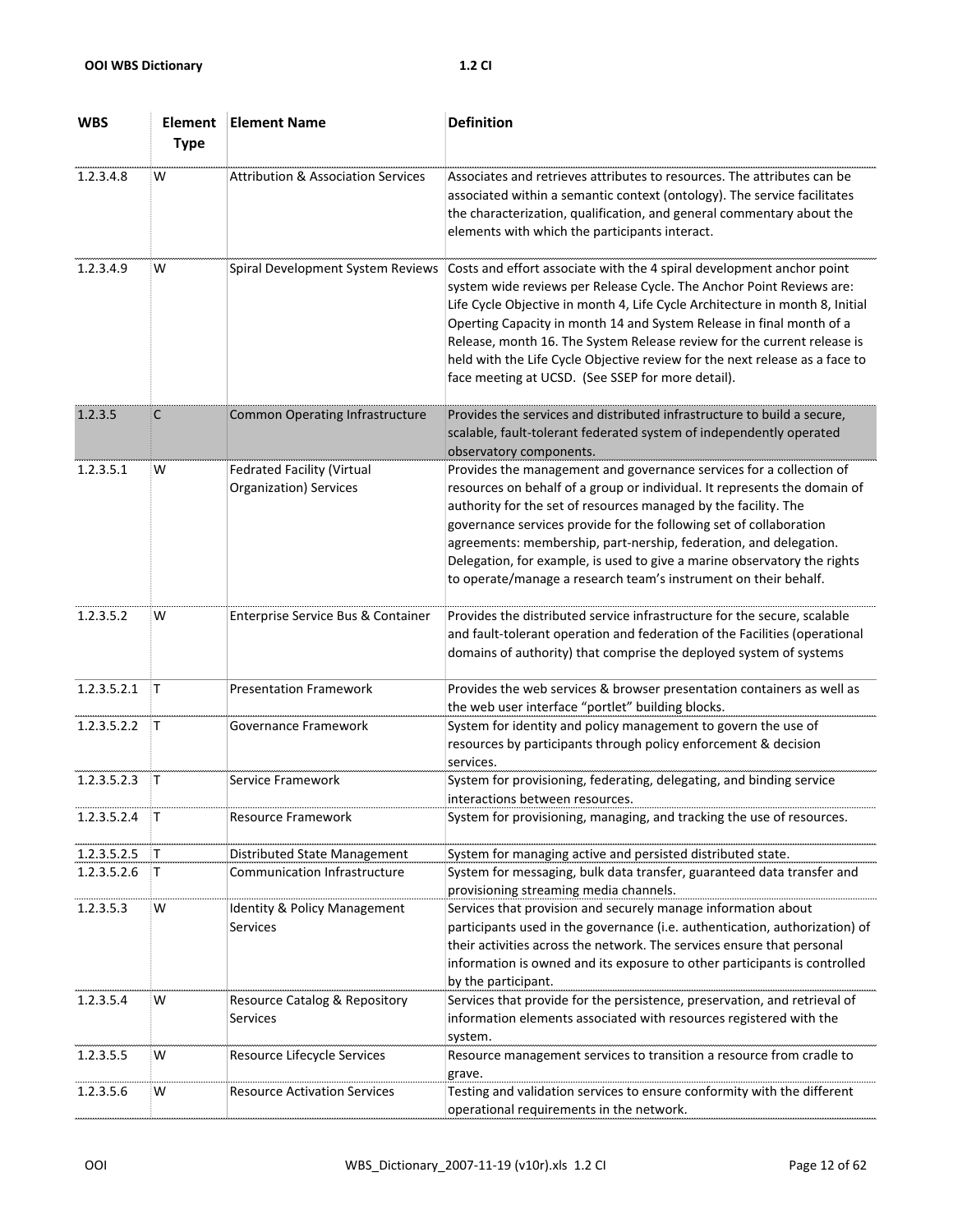| <b>WBS</b> | Element<br><b>Type</b> | <b>Element Name</b>                                                 | <b>Definition</b>                                                                                                                                                                                                                                                                                                                                                                                                                                                                                                                                      |
|------------|------------------------|---------------------------------------------------------------------|--------------------------------------------------------------------------------------------------------------------------------------------------------------------------------------------------------------------------------------------------------------------------------------------------------------------------------------------------------------------------------------------------------------------------------------------------------------------------------------------------------------------------------------------------------|
| 1.2.3.5.7  | W                      | <b>Resource Collaboration Services</b>                              | Services that facilitate the negotiations between participants and<br>facilities for sharing resources (e.g., instruments, processes, and models).<br>Agreements are captured and associated with all parties materially<br>involved.                                                                                                                                                                                                                                                                                                                  |
| 1.2.3.5.8  | W                      | Spiral Development System Reviews                                   | Costs and effort associate with the 4 spiral development anchor point<br>system wide reviews per Release Cycle. The Anchor Point Reviews are:<br>Life Cycle Objective in month 4, Life Cycle Architecture in month 8, Initial<br>Operting Capacity in month 14 and System Release in final month of a<br>Release, month 16. The System Release review for the current release is<br>held with the Life Cycle Objective review for the next release as a face to<br>face meeting at UCSD. (See SSEP for more detail).                                   |
| 1.2.3.6    | $\mathsf{C}$           | <b>Common Execution Infrastructure</b>                              | Provides the services to manage the distributed, immediate mode<br>execution of processes                                                                                                                                                                                                                                                                                                                                                                                                                                                              |
| 1.2.3.6.1  | W                      | <b>Elastic Computing Services</b>                                   | Scheduling, provisioning, and monitoring services to maintain a balanced<br>deployment of Virtual Compute Nodes to the computational engines.                                                                                                                                                                                                                                                                                                                                                                                                          |
| 1.2.3.6.2  | W                      | <b>Execution Engine Catalog &amp;</b><br><b>Repository Services</b> | Maintains references to registered execution sites and Virtual Compute<br>Node configuration packages.                                                                                                                                                                                                                                                                                                                                                                                                                                                 |
| 1.2.3.6.3  | W                      | <b>Resource Management Services</b>                                 | Establishes standard models for the operational management (monitor &<br>control) of stateful and taskable resources.                                                                                                                                                                                                                                                                                                                                                                                                                                  |
| 1.2.3.6.4  | W                      | <b>Process Management Services</b>                                  | Provides the validation, scheduling, and management services for policy-<br>based process execution at specified execution sites. The service<br>supports the coupling of the dynamic data distribution service with the<br>process and its triggering. Provenance and citation annotation are<br>registered associating the input and output products with the execution<br>process and its operating context.                                                                                                                                        |
| 1.2.3.6.5  | W                      | Process Catalog & Repository<br><b>Services</b>                     | Maintains process itineraries and references to registered process engine<br>configurations and execution sites.                                                                                                                                                                                                                                                                                                                                                                                                                                       |
| 1.2.3.6.6  | W                      | Integration w/ National Computing<br>Infrastructure                 | Provide the capability to deploy OOI processing, both data stream and<br>ocean models on to the nation computing infrastructure, in particular the<br>focus is on the Open Science Grid and the Terregrid (and/or it logical<br>successor)                                                                                                                                                                                                                                                                                                             |
| 1.2.3.6.7  | w                      |                                                                     | Spiral Development System Reviews Costs and effort associate with the 4 spiral development anchor point<br>system wide reviews per Release Cycle. The Anchor Point Reviews are:<br>Life Cycle Objective in month 4, Life Cycle Architecture in month 8, Initial<br>Operting Capacity in month 14 and System Release in final month of a<br>Release, month 16. The System Release review for the current release is<br>held with the Life Cycle Objective review for the next release as a face to<br>face meeting at UCSD. (See SSEP for more detail). |
| 1.2.3.7    | C                      | System Integration, Test, and<br>Validation                         | This area of activity is responsible for the coordination, integration,<br>testing and validation of all of the subsystems                                                                                                                                                                                                                                                                                                                                                                                                                             |
| 1.2.3.7.1  | W                      | IT&V Management                                                     | Provides the overall planning, management and delivery of the<br>integrated CI system to Operations                                                                                                                                                                                                                                                                                                                                                                                                                                                    |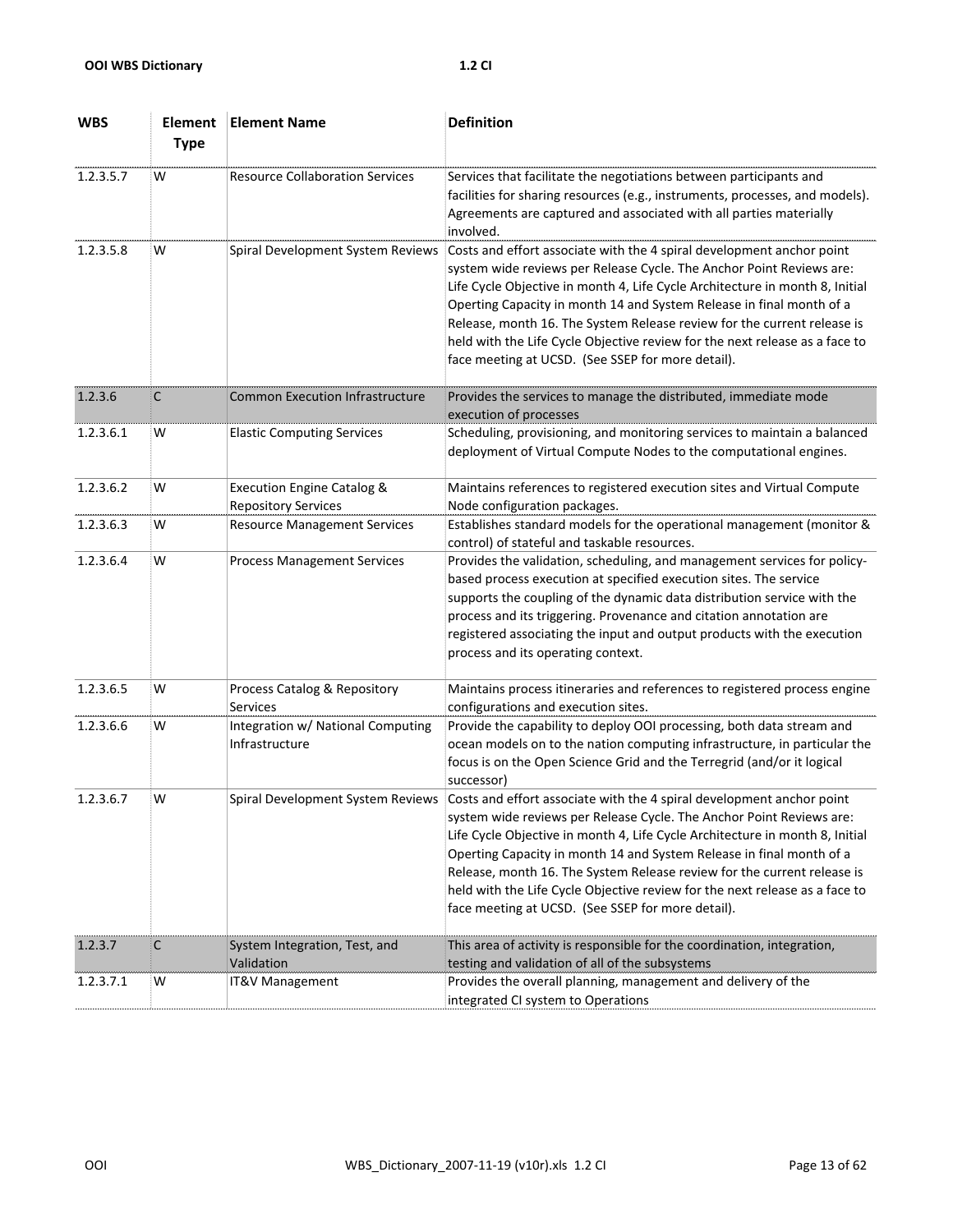| <b>WBS</b> | Element<br><b>Type</b> | <b>Element Name</b>                 | <b>Definition</b>                                                                                                                                                                                                                                                                                                                                                                                                                                                                                                    |
|------------|------------------------|-------------------------------------|----------------------------------------------------------------------------------------------------------------------------------------------------------------------------------------------------------------------------------------------------------------------------------------------------------------------------------------------------------------------------------------------------------------------------------------------------------------------------------------------------------------------|
| 1.2.3.7.2  | W                      | <b>System Integration</b>           | Takes receipt of the CI subsystems and delivers the integrated CI system<br>of subsystems to System Test. Also responsible for the implementation<br>and activation of the CI Development and Testing environments at UCSD<br>which comprises a source code and configuration repository, a simulated<br>OOI wide area network deployment with the major communication<br>computing regimes represented, and system building environment and a<br>qualified system testing environment.                              |
| 1.2.3.7.3  | w                      | System Test & Validation            | Provides a fully qualified CI system to Operations. This entails testing the<br>Integrated CI system internally against the OOI User, System and<br>Operational requirements and validating the system externally with the<br>OOI community                                                                                                                                                                                                                                                                          |
| 1.2.3.7.4  | W                      | Spiral Development System Reviews   | Costs and effort associate with the 4 spiral development anchor point<br>system wide reviews per Release Cycle. The Anchor Point Reviews are:<br>Life Cycle Objective in month 4, Life Cycle Architecture in month 8, Initial<br>Operting Capacity in month 14 and System Release in final month of a<br>Release, month 16. The System Release review for the current release is<br>held with the Life Cycle Objective review for the next release as a face to<br>face meeting at UCSD. (See SSEP for more detail). |
| 1.2.4      | <sub>S</sub>           | Hardware Development                | Not Applicable - There are no requirements to develop specialized<br>hardware components for the Cyber Infrastructure                                                                                                                                                                                                                                                                                                                                                                                                |
|            |                        |                                     |                                                                                                                                                                                                                                                                                                                                                                                                                                                                                                                      |
| 1.2.5      | S                      | Implementation                      | Provides the specific labor and systems to implement, integrate and<br>activate distributed components of the OOI wide area network                                                                                                                                                                                                                                                                                                                                                                                  |
| 1.2.5.1    | C                      |                                     | Marine Observatory Node Activation Provides the specific labor, software and hardware systems to<br>implement, integrate and activate each of the Marine Nodes into the<br><b>Integrated Observatory Facility</b>                                                                                                                                                                                                                                                                                                    |
| 1.2.5.1.1  | W                      | Integration of Core Instrumention   | Implement and test OOI instrument proxy drivers for 80 unique<br>instrument types and 120 data streams types with their associated<br>QA/QC processes designated as the Core instrumentation for the OOI                                                                                                                                                                                                                                                                                                             |
| 1.2.5.1.2  | W                      | Mid Atlantic Bight - Pioneer Array  | For the Mid Atlantic Bight - Pioneer Array: Integrate and test the<br>Integrated Observatory's power and communication resource scheduler<br>with the Marine Node's resource controller, and Activate 220 instances<br>of instrument proxies and 281 instances of data streams associated with<br>the Node.                                                                                                                                                                                                          |
| 1.2.5.1.3  | W                      | Pacific Northwest - Endurance Array | For the Pacific Northwest - Endurance Array: Integrate and test the<br>Integrated Observatory's power and communication resource scheduler<br>with the Marine Node's resource controller, and Activate 234 instances<br>of instrument proxies and 278 instances of data streams associated with<br>the Node.                                                                                                                                                                                                         |
| 1.2.5.1.4  | W                      | <b>Station Papa - Discus Buoy</b>   | For the Station Papa - Discus Buoy: Integrate and test the Integrated<br>Observatory's power and communication resource scheduler with the<br>Marine Node's resource controller, and Activate 84 instances of<br>instrument proxies and 102 instances of data streams associated with the<br>Node.                                                                                                                                                                                                                   |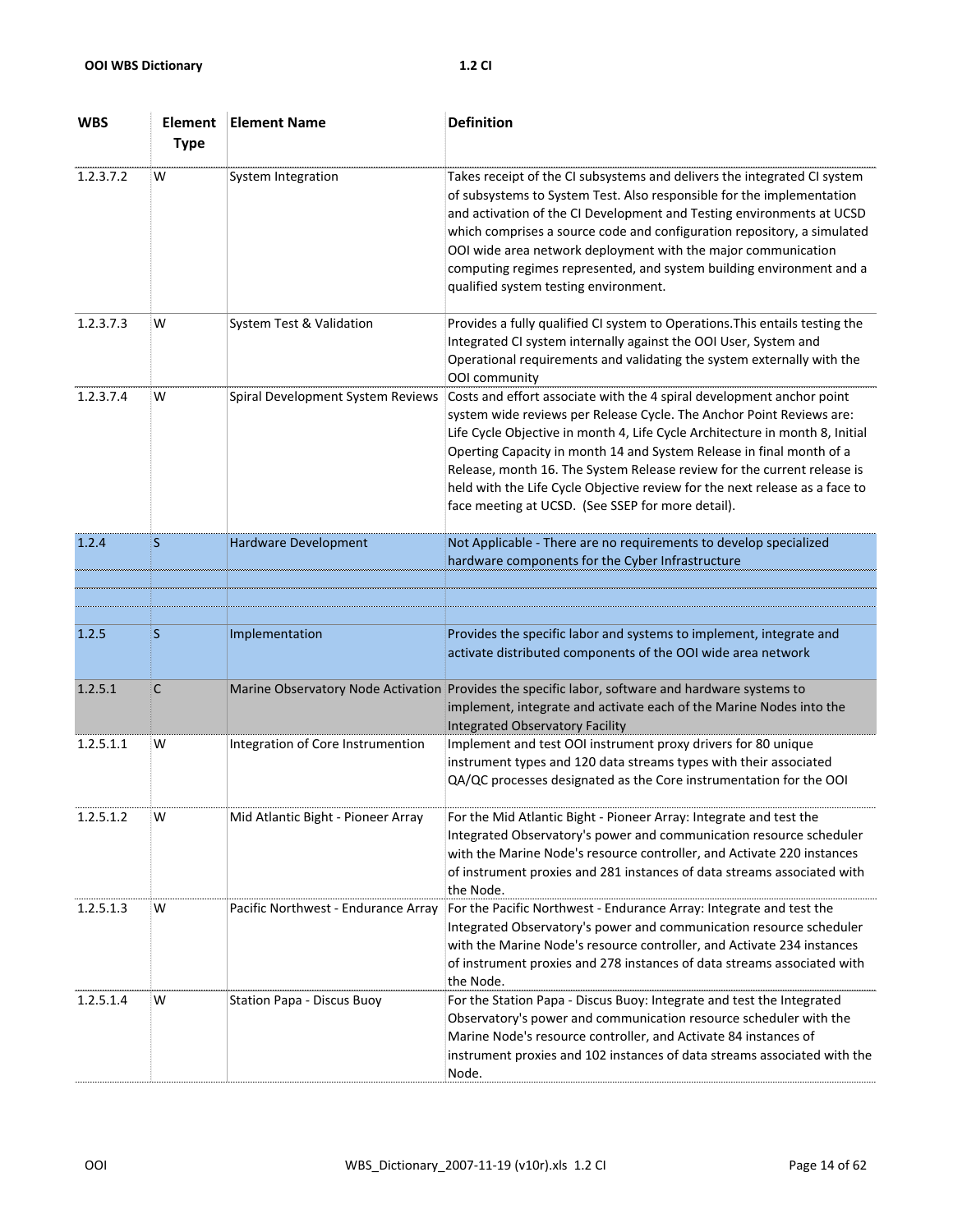| <b>WBS</b> | Element<br><b>Type</b> | <b>Element Name</b>                                                  | <b>Definition</b>                                                                                                                                                                                                                                                                                             |
|------------|------------------------|----------------------------------------------------------------------|---------------------------------------------------------------------------------------------------------------------------------------------------------------------------------------------------------------------------------------------------------------------------------------------------------------|
| 1.2.5.1.5  | W                      | Southern Ocean 55 S - Discus Buoy                                    | For the Southern Ocean 55 S - Discus Buoy: Integrate and test the<br>Integrated Observatory's power and communication resource scheduler<br>with the Marine Node's resource controller, and Activate 98 instances of<br>instrument proxies and 116 instances of data streams associated with the<br>Node.     |
| 1.2.5.1.6  | W                      | Irminger Sea - Discus Buoy                                           | For the Irminger Sea - Discus Buoy: Integrate and test the Integrated<br>Observatory's power and communication resource scheduler with the<br>Marine Node's resource controller, and Activate 97 instances of<br>instrument proxies and 115 instances of data streams associated with the<br>Node.            |
| 1.2.5.1.7  | W                      | Mid Atlantic - Extended Draft<br>Platform                            | For the Mid Atlantic - Extended Draft Platform: Integrate and test the<br>Integrated Observatory's power and communication resource scheduler<br>with the Marine Node's resource controller, and Activate 62 instances of<br>instrument proxies and 80 instances of data streams associated with the<br>Node. |
| 1.2.5.1.8  | W                      | Hydrate Ridge - Cabled Node                                          | For the Hydrate Ridge - Cabled Node: Integrate and test the Integrated<br>Observatory's power and communication resource scheduler with the<br>Marine Node's resource controller, and Activate 45 instances of<br>instrument proxies and 55 instances of data streams associated with the<br>Node.            |
| 1.2.5.1.9  | W                      | Blanco - Cabled Node                                                 | For the Blanco - Cabled Node: Integrate and test the Integrated<br>Observatory's power and communication resource scheduler with the<br>Marine Node's resource controller, and Activate 11 instances of<br>instrument proxies and 37 instances of data streams associated with the<br>Node.                   |
| 1.2.5.1.10 | W                      | Axial - Cabled Node                                                  | For the Axial - Cabled Node: Integrate and test the Integrated<br>Observatory's power and communication resource scheduler with the<br>Marine Node's resource controller, and Activate 25 instances of<br>instrument proxies and 53 instances of data streams associated with the<br>Node.                    |
| 1.2.5.1.11 | w                      | Midplate - Cabled Node                                               | For the Midplate - Cabled Node: Integrate and test the Integrated<br>Observatory's power and communication resource scheduler with the<br>Marine Node's resource controller, and Activate 4 instances of<br>instrument proxies and 10 instances of data streams associated with the<br>Node.                  |
| 1.2.5.1.12 | W                      | Subduction Zone - Cabled Node                                        | For the Subduction Zone - Cabled Node: Integrate and test the Integrated<br>Observatory's power and communication resource scheduler with the<br>Marine Node's resource controller, and Activate 9 instances of<br>instrument proxies and 12 instances of data streams associated with the<br>Node.           |
| 1.2.5.2    | C                      | <b>Terrestrial Cyber Points of Presence</b><br>(CyberPoP) Activation | Provides the specific labor, software, hardware and communication<br>systems to implement, integrate and activate each of the terrestrial<br>CyberPoPs and Operation Centers with the Integrated Observatory<br><b>Network</b>                                                                                |
| 1.2.5.2.1  | W                      | <b>Integrated Observatory</b><br><b>Communication Network</b>        | Implements and activates the secure, scalable, fault-tolerant wide area<br>communication (networking) infrastructure between the all terrestrial<br>cyber point of presence, CyberPoPs and the interconnection between the<br>shore side CyberPoPs and their respective Marine Observatory Nodes              |
| 1.2.5.2.2  | W                      | San Diego CyberPoP - Observatory &<br><b>Marine Functionality</b>    | Implements and activates the secure, scalable, fault-tolerant primary CI<br>CyberPoP with collocated secondary CGSN functionality for the Mid<br>Atlantic EDP at San Diego                                                                                                                                    |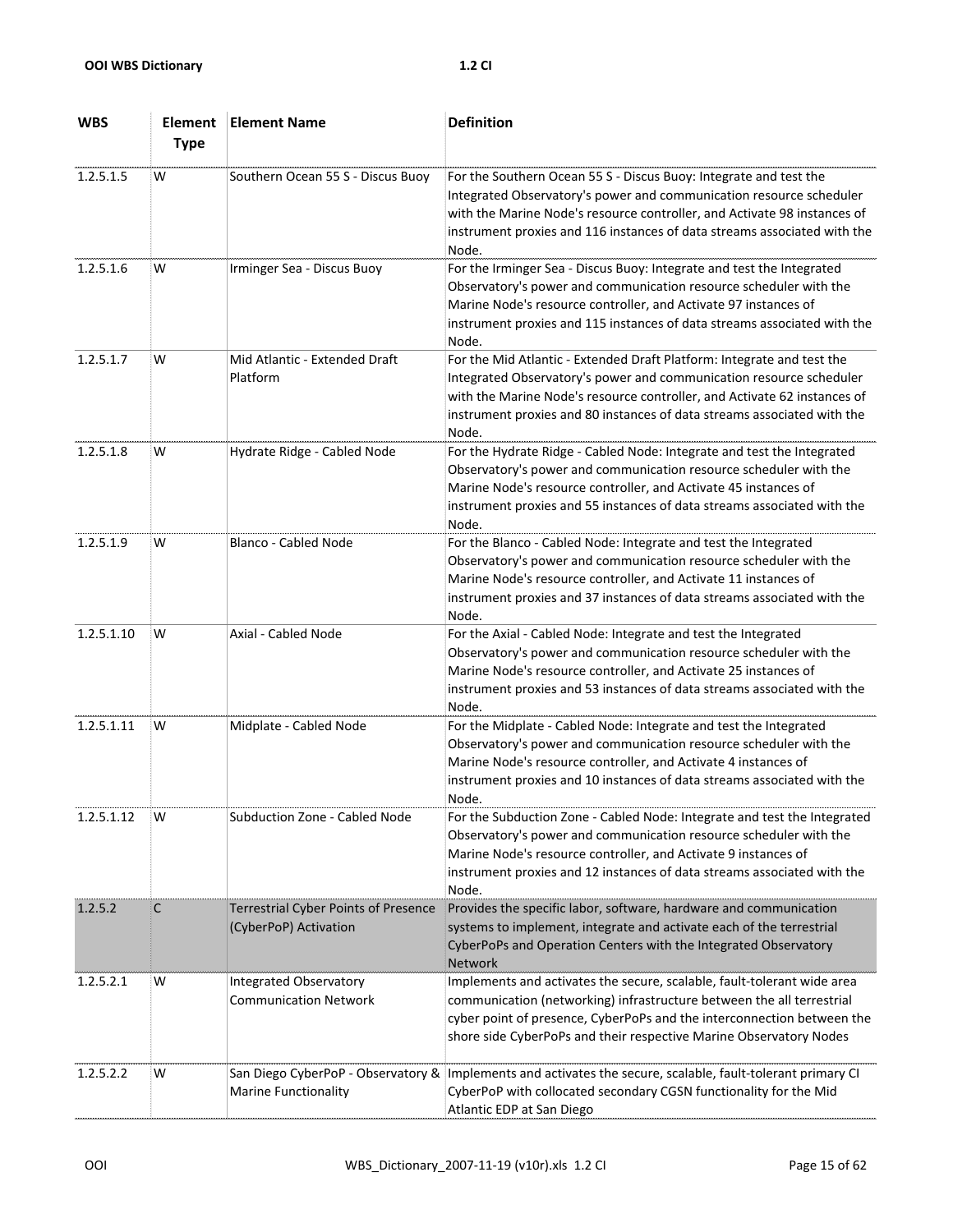| <b>WBS</b> | Element<br><b>Type</b> | <b>Element Name</b>                                          | <b>Definition</b>                                                                                                                                                                                                                                                                                                                                                                                                                                                                                                                                                                                                                                                                                                                                                                    |
|------------|------------------------|--------------------------------------------------------------|--------------------------------------------------------------------------------------------------------------------------------------------------------------------------------------------------------------------------------------------------------------------------------------------------------------------------------------------------------------------------------------------------------------------------------------------------------------------------------------------------------------------------------------------------------------------------------------------------------------------------------------------------------------------------------------------------------------------------------------------------------------------------------------|
| 1.2.5.2.3  | W                      | Boulder(tbd) CyberPoP -                                      | Implements and activates the secure, scalable, fault-tolerant secondary                                                                                                                                                                                                                                                                                                                                                                                                                                                                                                                                                                                                                                                                                                              |
|            |                        | <b>Observatory Functionality</b>                             | CI CyberPoP at San Diego                                                                                                                                                                                                                                                                                                                                                                                                                                                                                                                                                                                                                                                                                                                                                             |
| 1.2.5.2.4  | W                      | Portland CyberPoP - Marine Facility<br>Functionality         | Implements and activates the secure, scalable, fault-tolerant primary RSN<br>CyberPoP with collocated secondary CGSN functionality for the PNW<br><b>Endurance Array at Portland</b>                                                                                                                                                                                                                                                                                                                                                                                                                                                                                                                                                                                                 |
| 1.2.5.2.5  | W                      | Wood Hole CyberPoP - Marine<br><b>Facility Functionality</b> | Implements and activates the secure, scalable, fault-tolerant primary<br>CGSN CyberPoP at Woods Hole                                                                                                                                                                                                                                                                                                                                                                                                                                                                                                                                                                                                                                                                                 |
| 1.2.5.2.6  | W                      | <b>CI Operations Center</b>                                  | Implements and activates the CI Operations primary workstation                                                                                                                                                                                                                                                                                                                                                                                                                                                                                                                                                                                                                                                                                                                       |
| 1.2.5.2.7  | W                      | <b>CGSN Woods Hole Operations</b><br>Center                  | Integrates and activates the OOI Integrated Observatory Management<br>functionality into CGSN Management & Operations console                                                                                                                                                                                                                                                                                                                                                                                                                                                                                                                                                                                                                                                        |
| 1.2.5.2.8  | W                      | <b>CGSN Corvallis Operations Center</b>                      | Integrates and activates the OOI Integrated Observatory Management<br>functionality into CGSN Management & Operations console                                                                                                                                                                                                                                                                                                                                                                                                                                                                                                                                                                                                                                                        |
| 1.2.5.2.9  | W                      | RSN Seattle Operations Center                                | Integrates and activates the OOI Integrated Observatory Management<br>functionality into RSN Management & Operations console                                                                                                                                                                                                                                                                                                                                                                                                                                                                                                                                                                                                                                                         |
| 1.2.5.2.10 | W                      | RSN Portland High Bandwidth<br><b>Stream Processor</b>       | Implements and activates the High Bandwidth Data Stream Processor at<br>shore end of the RSN cable network. This system recognizes the extreme<br>capabilities of a 10Gbps cabled system to produce unprecedented<br>volumes of observed data on a continuous basis. The system provides<br>enough processing to characterize, summarize and downsample this class<br>of data streams as well as provide storage capacity to support short term<br>(order of days) buffering. This work covers the implementation and<br>activation of the system wit the Integrated Observatory network and the<br>integration and activation of the high bandwidth stream processes. It<br>does not cover the identification and development of the high bandwidth<br>stream processing functions. |
| 1.2.5.3    | C                      | <b>External Observatory Interfaces</b>                       | Provided the specific labor, software interfaces to implement, integrate<br>and activate the interface and initial data products to be shared bi-<br>directional between the Integrated Observatory Facility and external<br>observatories.                                                                                                                                                                                                                                                                                                                                                                                                                                                                                                                                          |
| 1.2.5.3.1  | w                      | Neptune Canada                                               | Develop the mapping between Neptune Canada's and OOI's respective<br>observatory data & metadata models                                                                                                                                                                                                                                                                                                                                                                                                                                                                                                                                                                                                                                                                              |
| 1.2.5.3.2  | W                      | <b>IOOS</b>                                                  | Develop the mapping between IOOS's and OOI's respective observatory<br>data & metadata models                                                                                                                                                                                                                                                                                                                                                                                                                                                                                                                                                                                                                                                                                        |
| 1.2.5.3.3  | W                      | WMO/IOC formats and standards                                | Develop the mapping of the OOI data stream is to the WMO/IOC formats<br>and standards for international distribution to operational (and research)<br>institutions.                                                                                                                                                                                                                                                                                                                                                                                                                                                                                                                                                                                                                  |
| 1.2.6      | S                      | <b>Operations &amp; Maintenance</b>                          |                                                                                                                                                                                                                                                                                                                                                                                                                                                                                                                                                                                                                                                                                                                                                                                      |
| 1.2.6.1    | C                      | Program Management                                           |                                                                                                                                                                                                                                                                                                                                                                                                                                                                                                                                                                                                                                                                                                                                                                                      |
| 1.2.6.1.1  | W                      | Project Management                                           | Project life cycle management functions involving planning, budgeting,<br>change management and performance assessment at the program,<br>project and subcontract levels)                                                                                                                                                                                                                                                                                                                                                                                                                                                                                                                                                                                                            |
| 1.2.6.1.2  | W                      | <b>Business Operations</b>                                   | Project administration and control functions covering administrative<br>duties, financial accounting and purchasing.                                                                                                                                                                                                                                                                                                                                                                                                                                                                                                                                                                                                                                                                 |
| 1.2.6.1.3  | W                      | <b>Communication &amp; Outreach</b>                          | Media communications and public outreach activities covering Education<br>& Public Awareness, Ocean Science and CI conference participation and<br>promotion of the program through Web and Media presence.                                                                                                                                                                                                                                                                                                                                                                                                                                                                                                                                                                          |
| 1.2.6.2    | С                      | <b>Observatory Services Facility</b>                         |                                                                                                                                                                                                                                                                                                                                                                                                                                                                                                                                                                                                                                                                                                                                                                                      |
| 1.2.6.2.1  | W                      | Data Management Center                                       | Provides the management and curation for the OOI data holdings                                                                                                                                                                                                                                                                                                                                                                                                                                                                                                                                                                                                                                                                                                                       |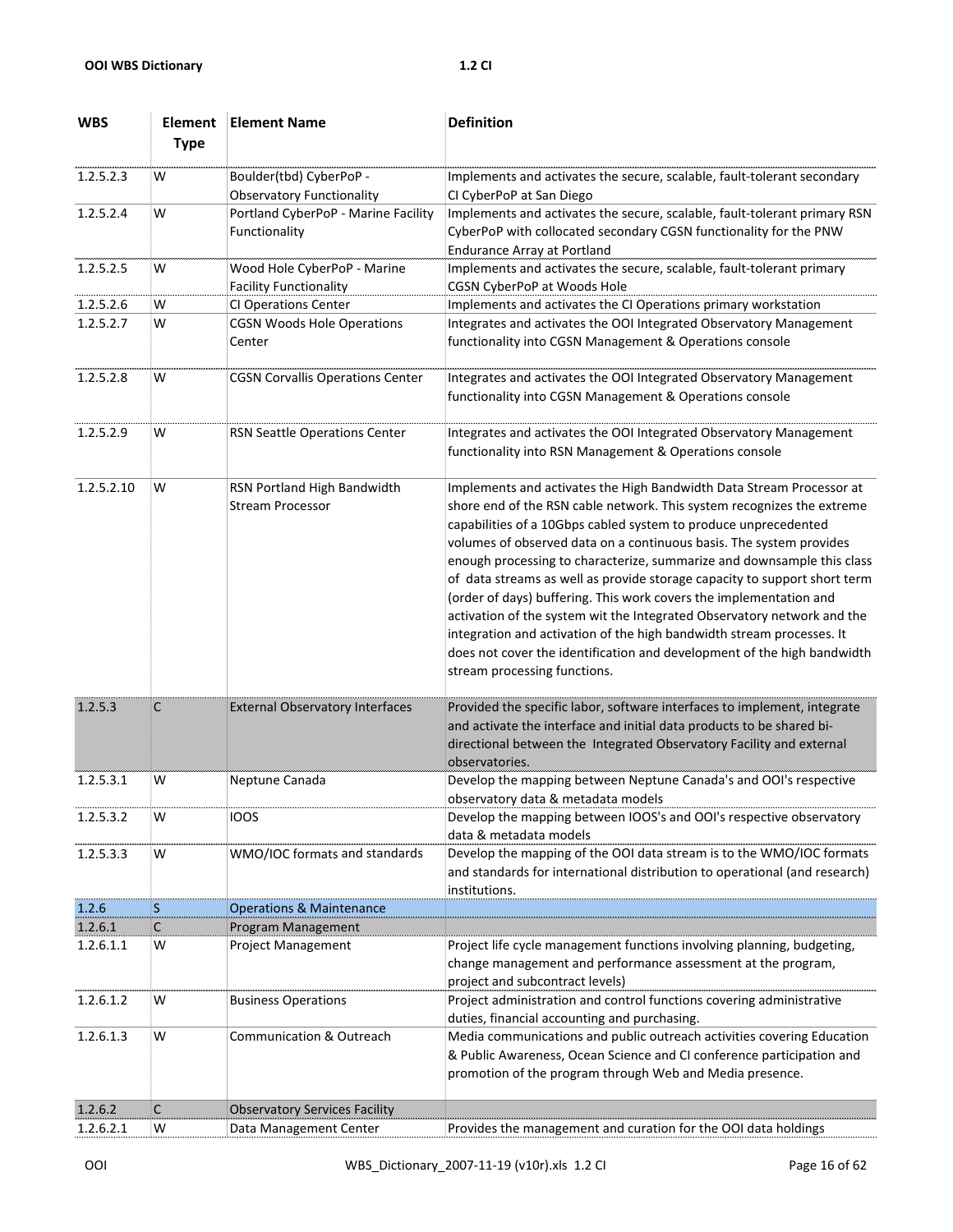| <b>WBS</b> | <b>Element</b><br><b>Type</b> | <b>Element Name</b>                                   | <b>Definition</b>                                                                                                                                                                                        |
|------------|-------------------------------|-------------------------------------------------------|----------------------------------------------------------------------------------------------------------------------------------------------------------------------------------------------------------|
| 1.2.6.2.2  | W                             | <b>Observation Planning &amp; Execution</b><br>Center | Provides the planning and management support for the life cycle of all<br>scientific observations and campaigns                                                                                          |
| 1.2.6.2.3  | W                             | <b>Testing &amp; Certification Center</b>             | Provides the testing & certification programs for all software<br>components deployed within the OOI Observatory and Marine Facilities<br>that directly interact with the Integrated Observatory Network |
| 1.2.6.2.4  | W                             | Training & Support Center                             | Provides the OOI membership with "End User" training and support                                                                                                                                         |
| 1.2.6.3    | C                             | <b>Cyber Operations Facility</b>                      |                                                                                                                                                                                                          |
| 1.2.6.3.1  | W                             | System & Network Administration                       | Provides the systems and network adnimistration to support the 24/7<br>operations of the Integrated Observatory Network.                                                                                 |
| 1.2.6.3.2  | W                             | Software Maintenance & Upgrade                        | Provides the service and software configuration management and<br>software upgrades to sustain the ongoing operations of the Integrated<br><b>Observatory Network</b>                                    |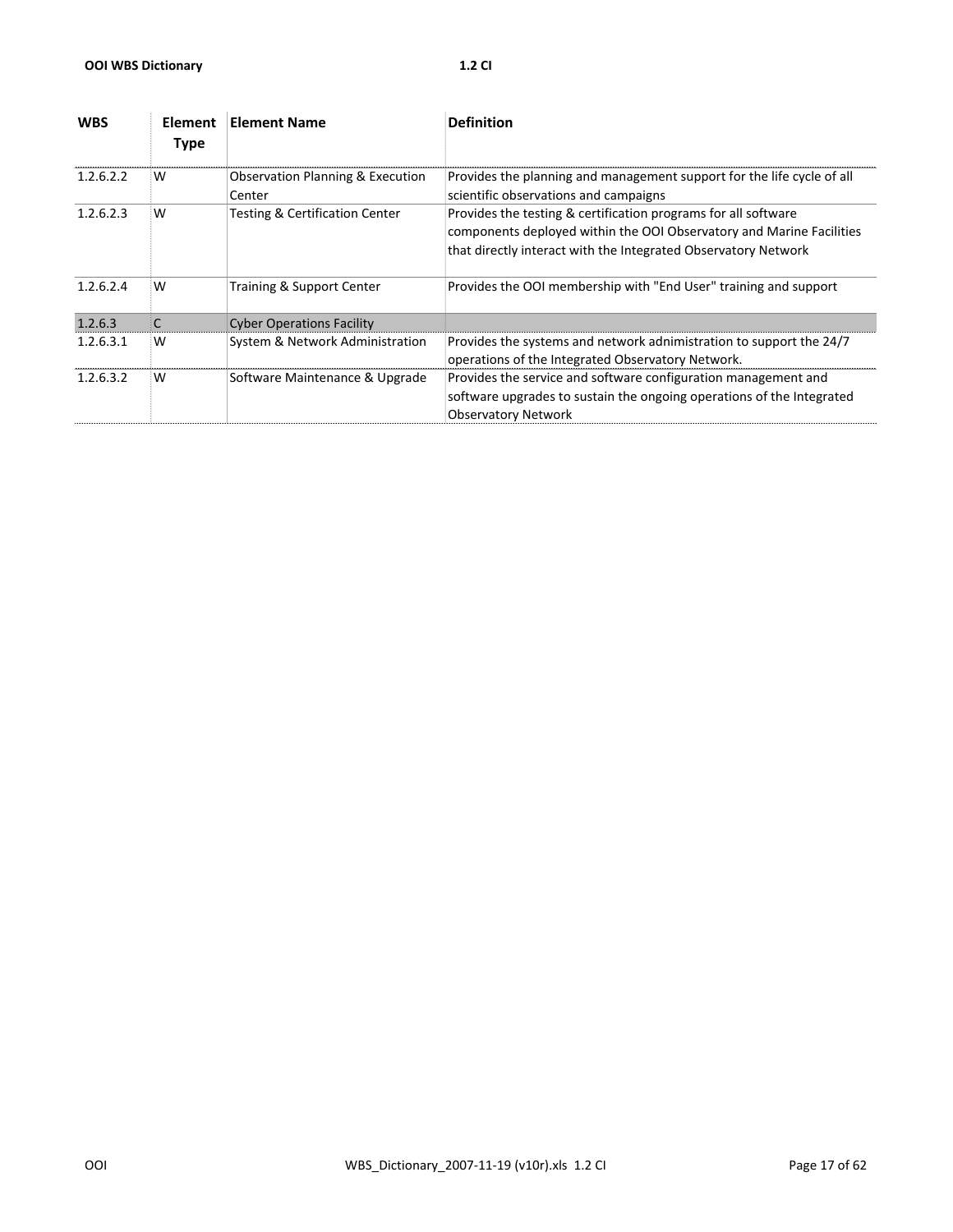| <b>WBS</b>   | <b>Element</b><br><b>Type</b> | <b>Element Name</b>                               | <b>Definition</b>                                                                                                                                                                                                                                                                                                                                                                                                                                                                                                                                                                                                                                                                                                                                                                 |
|--------------|-------------------------------|---------------------------------------------------|-----------------------------------------------------------------------------------------------------------------------------------------------------------------------------------------------------------------------------------------------------------------------------------------------------------------------------------------------------------------------------------------------------------------------------------------------------------------------------------------------------------------------------------------------------------------------------------------------------------------------------------------------------------------------------------------------------------------------------------------------------------------------------------|
| $\mathbf{1}$ | S                             | OOI                                               |                                                                                                                                                                                                                                                                                                                                                                                                                                                                                                                                                                                                                                                                                                                                                                                   |
| 1.3          | S                             | Coastal / Global Observatory                      |                                                                                                                                                                                                                                                                                                                                                                                                                                                                                                                                                                                                                                                                                                                                                                                   |
| 1.3.1        | S                             | <b>Project Management</b>                         | This Summary Task effort directs and manages all resources and activities<br>necessary to deliver the Coastal and Global Scale Nodes to the OOI<br>network on time, on budget and meeting all performance requirements.<br>It includes tasking to develop a PEP, implement EVMS, prepare reports<br>and perform other management activities both internal to the IO and in<br>coordination with the other IO's and the OOI Program Office.                                                                                                                                                                                                                                                                                                                                        |
| 1.3.1.1      | С                             | 2008 Support                                      | Summary for 2008                                                                                                                                                                                                                                                                                                                                                                                                                                                                                                                                                                                                                                                                                                                                                                  |
| 1.3.1.1.1    | W                             | <b>PM and Controls</b>                            | This task includes all effort to manage the project. It includes<br>establishing and maintaining an organization to perform the tasks<br>defined in the Statement of Work at the prime and subcontract locations.<br>It includes establishment and maintenance of the Performance<br>Measurement Baseline and subsequent Earned Value Management<br>System (EVMS) status and analysis, monthly and quarterly reports,<br>management of contingency funds, internal project meetings and<br>meetings with the OOI Program Office. It includes establishment,<br>maintenance and implementation of the Risk Management Plan and<br>management of the contingency funds. It includes finance and<br>scheduling support to these tasks. It includes travel related to these<br>tasks. |
| 1.3.1.1.2    | W                             | Science Outreach and Education                    | This task includes all effort on the part of the CGSN IO to prepare<br>infrastructure to disseminte information to the science community and<br>to the public. This task includes coordination with the other IO's to<br>maximize the impact of the Education and Outreach program.                                                                                                                                                                                                                                                                                                                                                                                                                                                                                               |
| 1.3.1.2      | $\mathsf{C}$                  | 2009 Support                                      | Summary for 2009                                                                                                                                                                                                                                                                                                                                                                                                                                                                                                                                                                                                                                                                                                                                                                  |
| 1.3.1.2.1    | W                             | <b>PM and Controls</b>                            | see 1.3.1.1.1                                                                                                                                                                                                                                                                                                                                                                                                                                                                                                                                                                                                                                                                                                                                                                     |
| 1.3.1.2.2    | W                             | Science Outreach and Education                    | see 1.3.1.1.2                                                                                                                                                                                                                                                                                                                                                                                                                                                                                                                                                                                                                                                                                                                                                                     |
| 1.3.1.3      | C                             | 2010 Support                                      | Summary for 2010                                                                                                                                                                                                                                                                                                                                                                                                                                                                                                                                                                                                                                                                                                                                                                  |
| 1.3.1.3.1    | W                             | <b>PM and Controls</b>                            | see 1.3.1.1.1                                                                                                                                                                                                                                                                                                                                                                                                                                                                                                                                                                                                                                                                                                                                                                     |
| 1.3.1.3.2    | W                             | Science Outreach and Education                    | see 1.3.1.1.2                                                                                                                                                                                                                                                                                                                                                                                                                                                                                                                                                                                                                                                                                                                                                                     |
| 1.3.1.4      | C                             | 2011 Support                                      | Summary for 2011                                                                                                                                                                                                                                                                                                                                                                                                                                                                                                                                                                                                                                                                                                                                                                  |
| 1.3.1.4.1    | W                             | PM and Controls                                   | see 1.3.1.1.1                                                                                                                                                                                                                                                                                                                                                                                                                                                                                                                                                                                                                                                                                                                                                                     |
| 1.3.1.4.2    | W                             | Science Outreach and Education                    | see 1.3.1.1.2                                                                                                                                                                                                                                                                                                                                                                                                                                                                                                                                                                                                                                                                                                                                                                     |
| 1.3.1.5      | C                             | 2012 Support                                      | Summary for 2012                                                                                                                                                                                                                                                                                                                                                                                                                                                                                                                                                                                                                                                                                                                                                                  |
| 1.3.1.5.1    | W                             | PM and Controls                                   | see 1.3.1.1.1                                                                                                                                                                                                                                                                                                                                                                                                                                                                                                                                                                                                                                                                                                                                                                     |
| 1.3.1.5.2    | W                             | Science Outreach and Education                    | see 1.3.1.1.2                                                                                                                                                                                                                                                                                                                                                                                                                                                                                                                                                                                                                                                                                                                                                                     |
| 1.3.1.6      | С                             | 2013 Support                                      | Summary for 2013                                                                                                                                                                                                                                                                                                                                                                                                                                                                                                                                                                                                                                                                                                                                                                  |
| 1.3.1.6.1    | W                             | PM and Controls                                   | see 1.3.1.1.1                                                                                                                                                                                                                                                                                                                                                                                                                                                                                                                                                                                                                                                                                                                                                                     |
| 1.3.1.6.2    | W                             | Science Outreach and Education                    | see 1.3.1.1.2                                                                                                                                                                                                                                                                                                                                                                                                                                                                                                                                                                                                                                                                                                                                                                     |
| 1.3.1.7      | S.                            | <b>Environmental Compliance and</b><br>Permitting | This task includes all effort and expense associated with permitting and<br>environmental compliance. Legal costs, permitting fees, studies and<br>reports to support environmental compliance are included. The<br>assumption is that JOI Division will provide the Environmental Impact<br>Assessment for the entire OOI Program; the CGSN IO will be resposible to<br>provide inputs the the OOI-level EIA. A list of permit requirements,<br>schedule and status will be maintained.                                                                                                                                                                                                                                                                                          |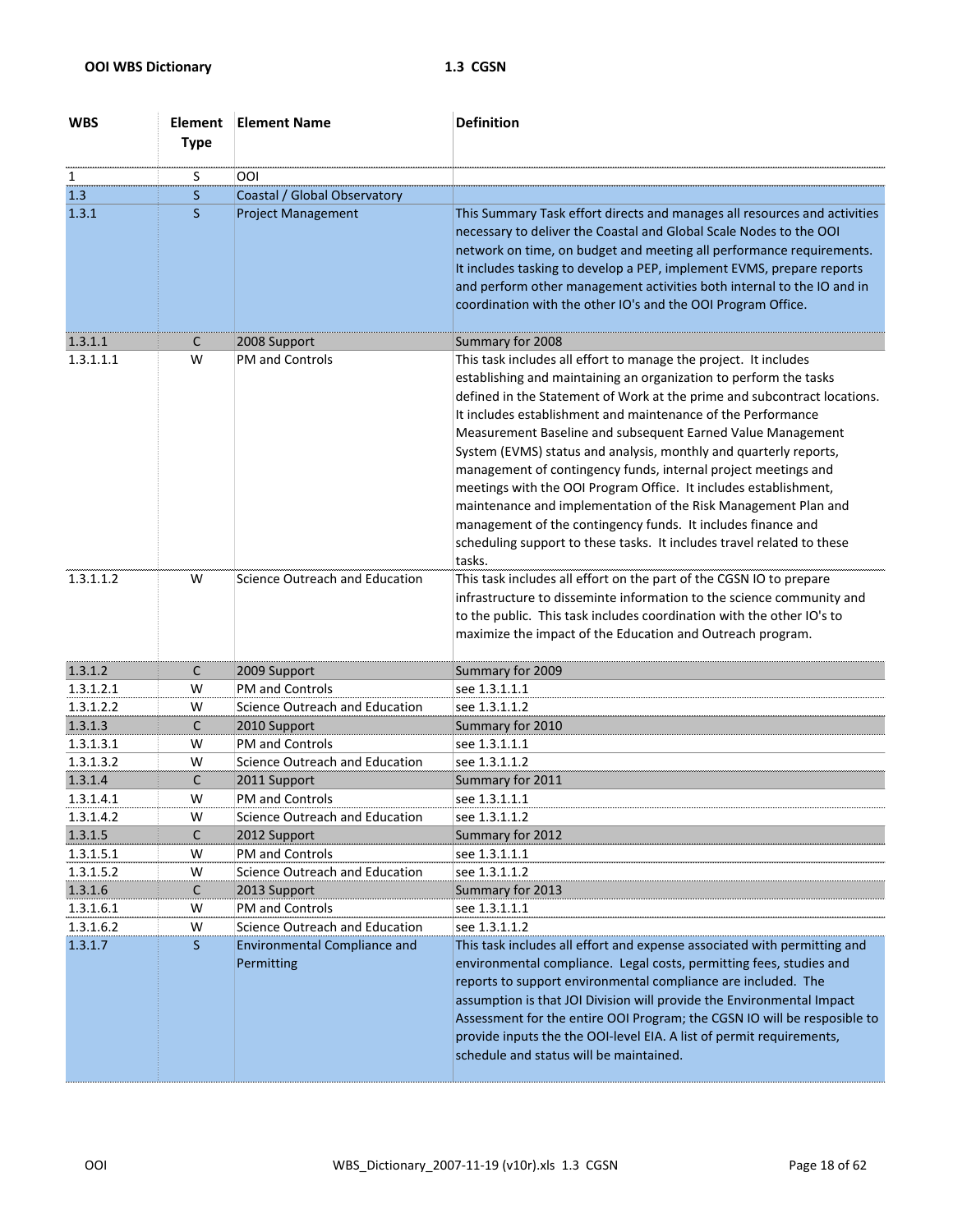| <b>WBS</b> | <b>Element</b><br><b>Type</b> | <b>Element Name</b>                                      | <b>Definition</b>                                                                                                                                                                                                                                                                                                                                                                                                                                                                                                                                                                                                                                                                                                                          |
|------------|-------------------------------|----------------------------------------------------------|--------------------------------------------------------------------------------------------------------------------------------------------------------------------------------------------------------------------------------------------------------------------------------------------------------------------------------------------------------------------------------------------------------------------------------------------------------------------------------------------------------------------------------------------------------------------------------------------------------------------------------------------------------------------------------------------------------------------------------------------|
| 1.3.2      | S.                            | <b>Systems Engineering</b>                               | This Summary Task effort directs and manages the system engineering<br>for the Coastal and Global Scale Nodes. In addition to developing<br>performance and interface requirements with traceability to the science<br>user requirements, these tasks will allocate CGSN subcomoentns, develop<br>maintenance and sparing philosophies, develop logistics and support<br>plans, conduct trade studies, and participate in risk management<br>activities. These tasks also develop test scenarios and plans for<br>acceptance of the CGSN nodes and sensors.                                                                                                                                                                                |
| 1.3.2.1    | C                             | 2008 SE Support                                          | Summary for 2008                                                                                                                                                                                                                                                                                                                                                                                                                                                                                                                                                                                                                                                                                                                           |
| 1.3.2.1.1  | W                             | <b>Requirements Management</b>                           | This task includes all effort to generate, review and maintain CGSN<br>system level requirements including (as required) Quality Assurance Plan,<br>Reliability Plan, Reliability Allocation, Configuration Management Plan,<br>Maintainability Plan, Sparing Philosophy and Quantity Plan, Integrated<br>Logistics Support Plan, Interoperability Plan. The task includes<br>requirements for calibration facilities and PI instrumentation.                                                                                                                                                                                                                                                                                              |
| 1.3.2.1.2  | W                             | <b>Detailed Performance Requirements</b>                 | This task includes all effort to generate, review, approve and maintain<br>requirements specific to each CGSN site, the Shore Station(s), Science<br>Systems and Sensors. For each CGSN site, Systems Engineer for the site<br>will lead this effort with the support of the Systems Engineering<br>Coordinator, Science Advisor for the site and the Project Scientists. For<br>non-site specific requirements, the Systems Engineering Team will lead<br>the effort with input from the Project Scientists.                                                                                                                                                                                                                              |
| 1.3.2.1.3  | W                             | Integration and Test Planning                            | This task includes all effort to generate, review, approve and maintain<br>test plans for component performance, system integration, pre-<br>installation integration and site installation of CGSN equipment. It<br>includes Component Test Plans, Subassembly Test Plans, Integration Test<br>Plans, Pre-Installation Integration Test Plans (for each installable unit),<br>Installation Test Plans (for each installable unit), Commissioning and<br>Acceptance Plans (for each commissionable unit) and a Commissioning<br>and Acceptance Verification Matrix (for each commisionable unit). The<br>Systems Engineer for a specific site will lead this effort with support from<br>the Project Scientists and Site Science Advisors. |
| 1.3.2.1.4  | W                             | Systems Engineering Oversight /<br>Support               | This task includes all effort associated with Systems Engineering<br>Coordination following the approval of the requirements, through design<br>approval at Critical Design Review and continuing through<br>Commissioning. It includes direction to engineers and review of design<br>and design change information.                                                                                                                                                                                                                                                                                                                                                                                                                      |
| 1.3.2.1.5  | W                             | <b>Engineering Information</b><br>Management Methodology | This task includes all effort associated with refinement, documentation<br>and maintenance of interface requirements.                                                                                                                                                                                                                                                                                                                                                                                                                                                                                                                                                                                                                      |
| 1.3.2.1.6  | W                             | Software Development Practices                           | This task includes all effort associated with documentation and training<br>with respect to Software Development Practices. It includes, as required,<br>generation, review, approval and implementation of a software design<br>process to allow for review of software requirements, design and<br>implementation as well as development of methodology to control and<br>maintain the software design.                                                                                                                                                                                                                                                                                                                                  |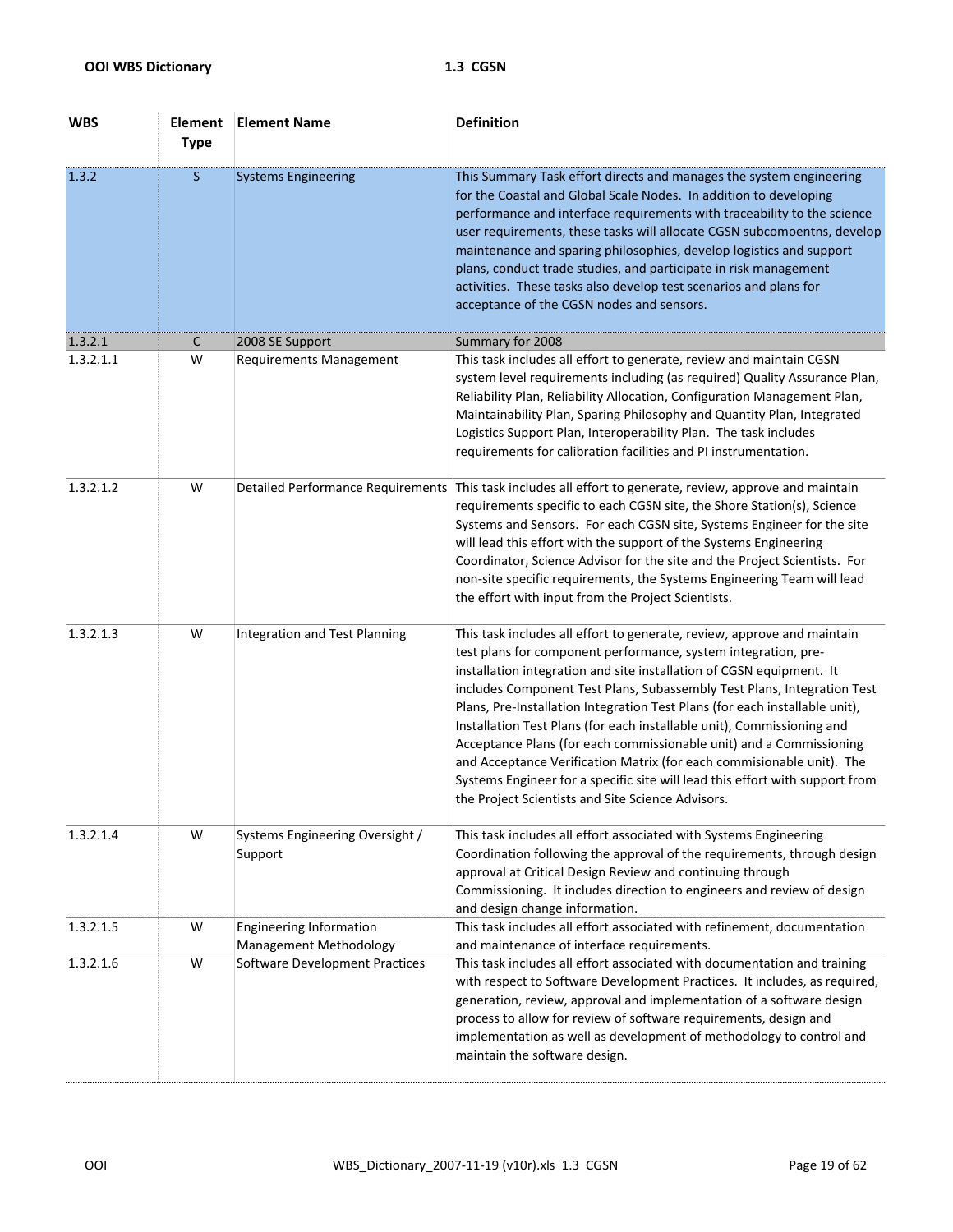| <b>WBS</b> | <b>Element</b><br><b>Type</b> | <b>Element Name</b>                                      | <b>Definition</b>                                                                                                                                                                                                                                                                                                                                                                                         |
|------------|-------------------------------|----------------------------------------------------------|-----------------------------------------------------------------------------------------------------------------------------------------------------------------------------------------------------------------------------------------------------------------------------------------------------------------------------------------------------------------------------------------------------------|
| 1.3.2.1.7  | W                             | Hardware Development Practices                           | This task includes all effort associated with documentation and training<br>with respect to Hardware Development Practices. It includes, as<br>required, generation, review, approval and implementation of a hardware<br>design process to allow for review of hardware requirements, desgin and<br>implementation as well as development of methodology to control and<br>maintain the hardware design. |
| 1.3.2.1.8  | W                             | <b>Technical Change Control Process</b>                  | This task includes all effort associated with development, training,<br>implementation and maintenance of a Configuration Management<br>Control Process to cover management of requirements, interface<br>agreements, bills of materials, software designs and hardware designs.                                                                                                                          |
| 1.3.2.2    | $\mathsf{C}$                  | 2009 SE Support                                          | 2009 Summary                                                                                                                                                                                                                                                                                                                                                                                              |
| 1.3.2.2.1  | W                             | <b>Requirements Management</b>                           | see 1.3.2.1.1                                                                                                                                                                                                                                                                                                                                                                                             |
| 1.3.2.2.2  | W                             | Detailed Performance Requirements   see 1.3.2.1.2        |                                                                                                                                                                                                                                                                                                                                                                                                           |
| 1.3.2.2.3  | W                             | Integration and Test Planning                            | see 1.3.2.1.3                                                                                                                                                                                                                                                                                                                                                                                             |
| 1.3.2.2.4  | W                             | Systems Engineering Oversight /<br>Support               | see 1.3.2.1.4                                                                                                                                                                                                                                                                                                                                                                                             |
| 1.3.2.2.5  | W                             | <b>Engineering Information</b><br>Management Methodology | see 1.3.2.1.5                                                                                                                                                                                                                                                                                                                                                                                             |
| 1.3.2.2.6  | W                             | Software Development Practices                           | see 1.3.2.1.6                                                                                                                                                                                                                                                                                                                                                                                             |
| 1.3.2.2.7  | W                             | Hardware Development Practices                           | see 1.3.2.1.7                                                                                                                                                                                                                                                                                                                                                                                             |
| 1.3.2.2.8  | W                             | <b>Technical Change Control Process</b>                  | see 1.3.2.1.8                                                                                                                                                                                                                                                                                                                                                                                             |
| 1.3.2.3    | $\mathsf{C}$                  | 2010 SE Support                                          | 2010 Summary                                                                                                                                                                                                                                                                                                                                                                                              |
| 1.3.2.3.1  | W                             | <b>Requirements Management</b>                           | see 1.3.2.1.1                                                                                                                                                                                                                                                                                                                                                                                             |
| 1.3.2.3.2  | W                             | <b>Detailed Performance Requirements</b>                 | see 1.3.2.1.2                                                                                                                                                                                                                                                                                                                                                                                             |
| 1.3.2.3.3  | W                             | Integration and Test Planning                            | see 1.3.2.1.3                                                                                                                                                                                                                                                                                                                                                                                             |
| 1.3.2.3.4  | W                             | Systems Engineering Oversight /<br>Support               | see 1.3.2.1.4                                                                                                                                                                                                                                                                                                                                                                                             |
| 1.3.2.3.5  | W                             | <b>Engineering Information</b><br>Management Methodology | see 1.3.2.1.5                                                                                                                                                                                                                                                                                                                                                                                             |
| 1.3.2.3.6  | W                             | Software Development Practices                           | see 1.3.2.1.6                                                                                                                                                                                                                                                                                                                                                                                             |
| 1.3.2.3.7  | W                             | Hardware Development Practices                           | see 1.3.2.1.7                                                                                                                                                                                                                                                                                                                                                                                             |
| 1.3.2.3.8  | W                             | <b>Technical Change Control Process</b>                  | see 1.3.2.1.8                                                                                                                                                                                                                                                                                                                                                                                             |
| 1.3.2.4    | $\mathsf{C}$                  | 2011 SE Support                                          | 2011 Summary                                                                                                                                                                                                                                                                                                                                                                                              |
| 1.3.2.4.1  | W                             | <b>Requirements Management</b>                           | see 1.3.2.1.1                                                                                                                                                                                                                                                                                                                                                                                             |
| 1.3.2.4.2  | W                             | <b>Detailed Performance Requirements</b>                 | see 1.3.2.1.2                                                                                                                                                                                                                                                                                                                                                                                             |
| 1.3.2.4.3  | W                             | <b>Integration and Test Planning</b>                     | see 1.3.2.1.3                                                                                                                                                                                                                                                                                                                                                                                             |
| 1.3.2.4.4  | W                             | Systems Engineering Oversight /<br>Support               | see 1.3.2.1.4                                                                                                                                                                                                                                                                                                                                                                                             |
| 1.3.2.4.5  | W                             | <b>Engineering Information</b><br>Management Methodology | see 1.3.2.1.5                                                                                                                                                                                                                                                                                                                                                                                             |
| 1.3.2.4.6  | W                             | <b>Software Development Practices</b>                    | see 1.3.2.1.6                                                                                                                                                                                                                                                                                                                                                                                             |
| 1.3.2.4.7  | W                             | Hardware Development Practices                           | see 1.3.2.1.7                                                                                                                                                                                                                                                                                                                                                                                             |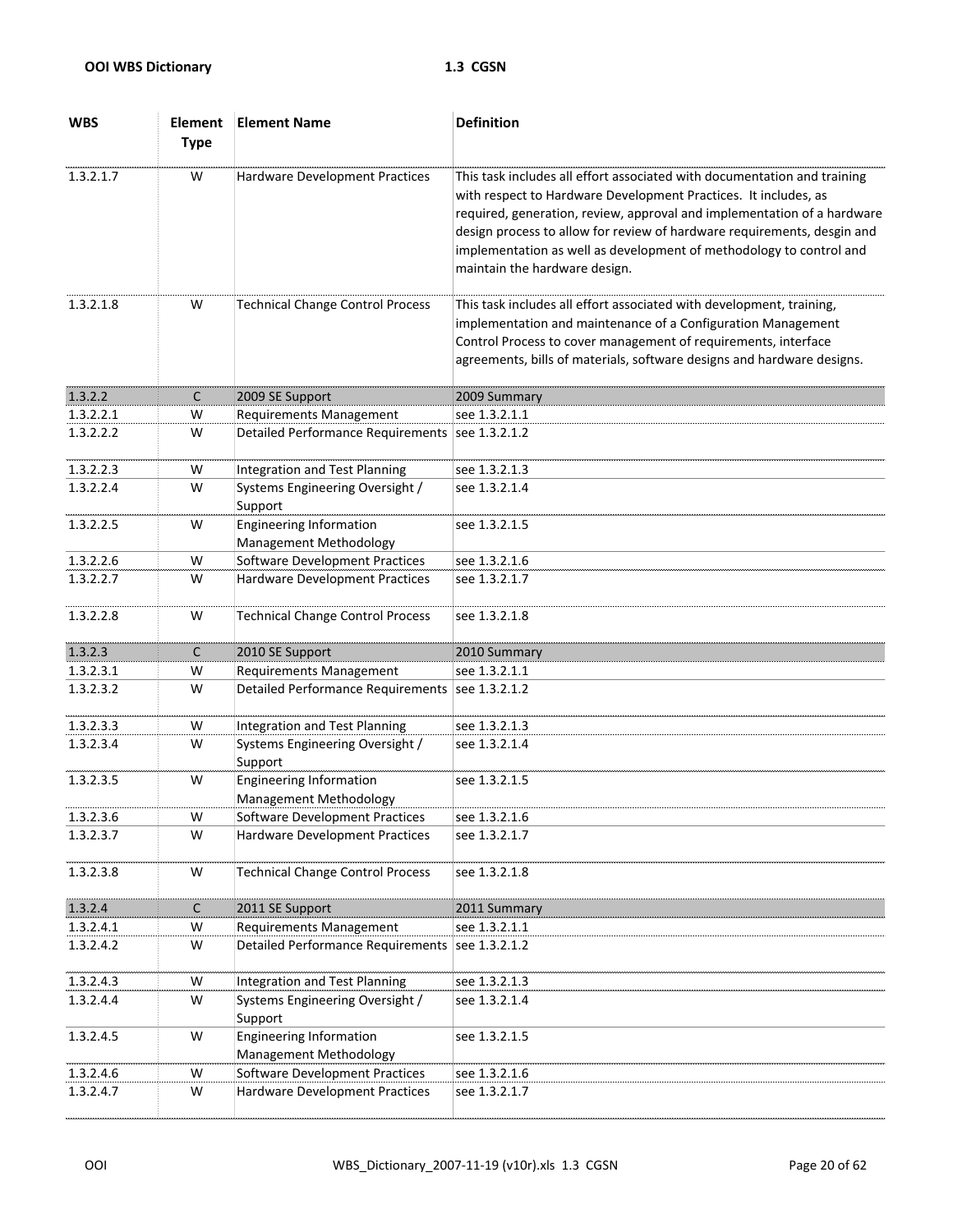| <b>WBS</b>  | <b>Element</b><br><b>Type</b> | <b>Element Name</b>                                             | <b>Definition</b>                                                                                                                                                                                                                                                                                                                                                                                                                                               |
|-------------|-------------------------------|-----------------------------------------------------------------|-----------------------------------------------------------------------------------------------------------------------------------------------------------------------------------------------------------------------------------------------------------------------------------------------------------------------------------------------------------------------------------------------------------------------------------------------------------------|
| 1.3.2.4.8   | W                             | <b>Technical Change Control Process</b>                         | see 1.3.2.1.8                                                                                                                                                                                                                                                                                                                                                                                                                                                   |
| 1.3.2.5     | $\mathsf{C}$                  | 2012 SE Support                                                 | 2012 Summary                                                                                                                                                                                                                                                                                                                                                                                                                                                    |
| 1.3.2.5.1   | W                             | <b>Requirements Management</b>                                  | see 1.3.2.1.1                                                                                                                                                                                                                                                                                                                                                                                                                                                   |
| 1.3.2.5.2   | W                             | <b>Detailed Performance Requirements</b>                        | see 1.3.2.1.2                                                                                                                                                                                                                                                                                                                                                                                                                                                   |
| 1.3.2.5.3   | W                             | Integration and Test Planning                                   | see 1.3.2.1.3                                                                                                                                                                                                                                                                                                                                                                                                                                                   |
| 1.3.2.5.4   | W                             | Systems Engineering Oversight /<br>Support                      | see 1.3.2.1.4                                                                                                                                                                                                                                                                                                                                                                                                                                                   |
| 1.3.2.5.5   | W                             | <b>Engineering Information</b><br>Management Methodology        | see 1.3.2.1.5                                                                                                                                                                                                                                                                                                                                                                                                                                                   |
| 1.3.2.5.6   | W                             | Software Development Practices                                  | see 1.3.2.1.6                                                                                                                                                                                                                                                                                                                                                                                                                                                   |
| 1.3.2.5.7   | W                             | Hardware Development Practices                                  | see 1.3.2.1.7                                                                                                                                                                                                                                                                                                                                                                                                                                                   |
| 1.3.2.5.8   | W                             | <b>Technical Change Control Process</b>                         | see 1.3.2.1.8                                                                                                                                                                                                                                                                                                                                                                                                                                                   |
| 1.3.2.6     | $\mathsf{C}$                  | 2013 SE Support                                                 | 2013 Summary                                                                                                                                                                                                                                                                                                                                                                                                                                                    |
| 1.3.2.6.1   | W                             | <b>Requirements Management</b>                                  | see 1.3.2.1.1                                                                                                                                                                                                                                                                                                                                                                                                                                                   |
| 1.3.2.6.2   | W                             | <b>Detailed Performance Requirements</b>                        | see 1.3.2.1.2                                                                                                                                                                                                                                                                                                                                                                                                                                                   |
| 1.3.2.6.3   | W                             | Integration and Test Planning                                   | see 1.3.2.1.3                                                                                                                                                                                                                                                                                                                                                                                                                                                   |
| 1.3.2.6.4   | W                             | Systems Engineering Oversight /<br>Support                      | see 1.3.2.1.4                                                                                                                                                                                                                                                                                                                                                                                                                                                   |
| 1.3.2.6.5   | W                             | <b>Engineering Information</b><br><b>Management Methodology</b> | see 1.3.2.1.5                                                                                                                                                                                                                                                                                                                                                                                                                                                   |
| 1.3.2.6.6   | W                             | <b>Software Development Practices</b>                           | see 1.3.2.1.6                                                                                                                                                                                                                                                                                                                                                                                                                                                   |
| 1.3.2.6.7   | W                             | Hardware Development Practices                                  | see 1.3.2.1.7                                                                                                                                                                                                                                                                                                                                                                                                                                                   |
| 1.3.2.6.8   | W                             | <b>Technical Change Control Process</b>                         | see 1.3.2.1.8                                                                                                                                                                                                                                                                                                                                                                                                                                                   |
| 1.3.3       | $\mathsf{S}$                  | Subsystem Development                                           | This Summary Task develops, designs, and specifies software, hardware<br>and the ship/shore facilities of the CGSN. Software development is<br>focused on software necessary to ensure the operaiton of the CGSN on<br>the OOI Network and coordination and control of the CGSN equipment.<br>Hardware development includes hardware prototypes, engineering and<br>qualification testing. Design documentation generation, review and<br>approval is included. |
| 1.3.3.1     | $\mathsf{C}$                  | <b>Buoy Design</b>                                              |                                                                                                                                                                                                                                                                                                                                                                                                                                                                 |
| 1.3.3.1.1   | W                             | Electrical                                                      |                                                                                                                                                                                                                                                                                                                                                                                                                                                                 |
| 1.3.3.1.1.1 | Τ                             | Power System Design                                             | This task includes all effort to develop, design, document and test a<br>hybrid power generation, distribution and control system. Hardware and<br>software tasking is included. Participation in Integrated and Cross Design<br>Teams (IDT, CDT) is an integral part of this task. Travel and engineering<br>prototype materials are included to the extent they will not be used in<br>the final CGSN System.                                                 |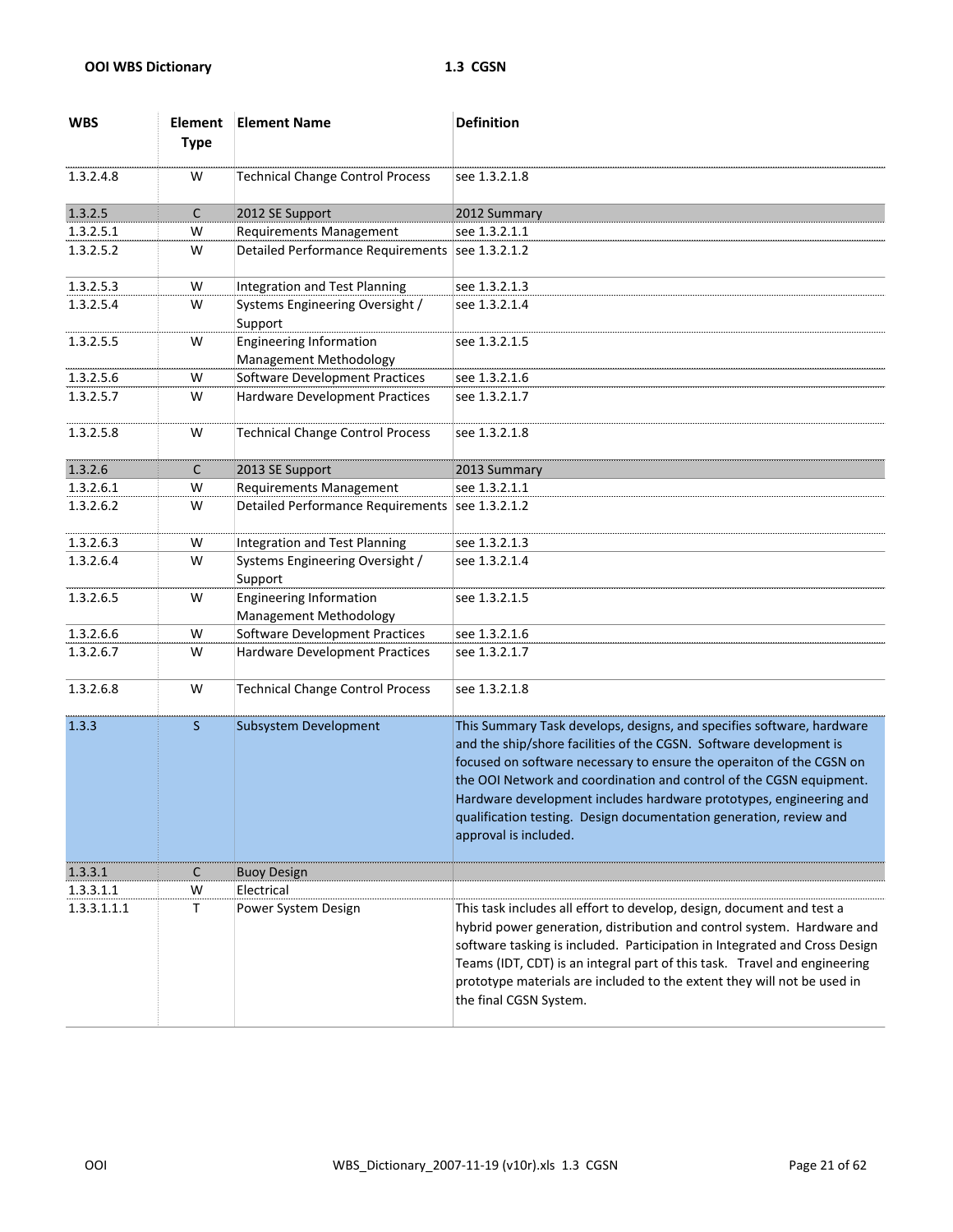| <b>WBS</b>  | <b>Element</b><br><b>Type</b> | <b>Element Name</b>                   | <b>Definition</b>                                                                                                                                                                                                                                                                                                                                                                                                            |
|-------------|-------------------------------|---------------------------------------|------------------------------------------------------------------------------------------------------------------------------------------------------------------------------------------------------------------------------------------------------------------------------------------------------------------------------------------------------------------------------------------------------------------------------|
| 1.3.3.1.1.2 | $\mathsf T$                   | <b>Telemetry Design</b>               | This task includes all effort to develop, design, document and test a<br>hybrid telemetry and control system. Hardware and software tasking is<br>included. Participation in Integrated and Cross Design Teams (IDT, CDT)<br>is an integral part of this task. Travel and engineering prototype<br>materials are included to the extent they will not be used in the final<br>CGSN System. (Satellite comms, WiFi, Freewave) |
| 1.3.3.1.1.3 | Τ                             | Mooring System Controller             | This task includes all effort to develop, design, document and test a<br>mooring system controller. Hardware and software tasking is included.<br>Participation in Integrated and Cross Design Teams (IDT, CDT) is an<br>integral part of this task. Travel and engineering prototype materials are<br>included to the extent they will not be used in the final CGSN System.                                                |
| 1.3.3.1.1.4 | $\mathsf T$                   | Data Concentrator & Logger (DCL)      | This task includes all effort to develop, design, document and test a data<br>concentrator & logger. Hardware and software tasking is included.<br>Participation in Integrated and Cross Design Teams (IDT, CDT) is an<br>integral part of this task. Travel and engineeing prototype materials are<br>included to the extent they will not be used in the final CGSN System.                                                |
| 1.3.3.1.1.5 | $\mathsf T$                   | <b>EOM Design</b>                     | This task includes all effort to develop, design, document and test an<br>EOM connection from a surface buoy to an MFN on the sea floor.<br>Hardware and software tasking is included. Participation in Integrated<br>and Cross Design Teams (IDT, CDT) is an integral part of this task. Travel<br>and engineering prototype materials are included to the extent they will<br>not be used in the final CGSN System.        |
| 1.3.3.1.2   | W                             | Interface to CI                       | This task includes all effort to develop, design, document and test a buoy-<br>based interface to CI. Hardware and software tasking is included.<br>Participation in the Interface Meetings and Integrated and Cross Design<br>Teams (IDT, CDT) is an integral part of this task. Travel and engineering<br>prototype materials are included to the extent they will not be used in<br>the final CGSN System.                |
| 1.3.3.1.3   | W                             | <b>Mechanical Design</b>              | This task includes all effort to develop, design, document and test the<br>buoy. It includes definition of the generic mooring structure for EM and<br>EOM operations. Participation in Integrated and Cross Design Teams<br>(IDT, CDT) is an integral part of this task. Travel and engineering<br>prototype materials are included to the extent they will not be used in<br>the final CGSN System.                        |
| 1.3.3.2     | $\mathsf C$                   | Mooring Component Design              | This task includes all effort to develop, design, document and test<br>mooring components specific to CGSN. Participation in Integrated and<br>Cross Design Teams (IDT, CDT) is an integral part of this task. Travel and<br>engineering prototype materials are included to the extent they will not<br>be used in the final CGSN System.                                                                                   |
| 1.3.3.3     | $\mathsf{C}$                  | Profiling Mooring Design              |                                                                                                                                                                                                                                                                                                                                                                                                                              |
| 1.3.3.3.1   | W                             | <b>Global Hybrid Profiler Mooring</b> | This task includes all effort to develop, design and document a deep<br>water hybrid profiler mooring based on a commercially available deep<br>water profiler and a hardened upper ocean winched profiler. It includes<br>definition of telemetry, power, profiler interface and mooring structure<br>tasks. Participation in Integrated and Cross Design Teams (IDT, CDT) is an<br>integral part of this task.             |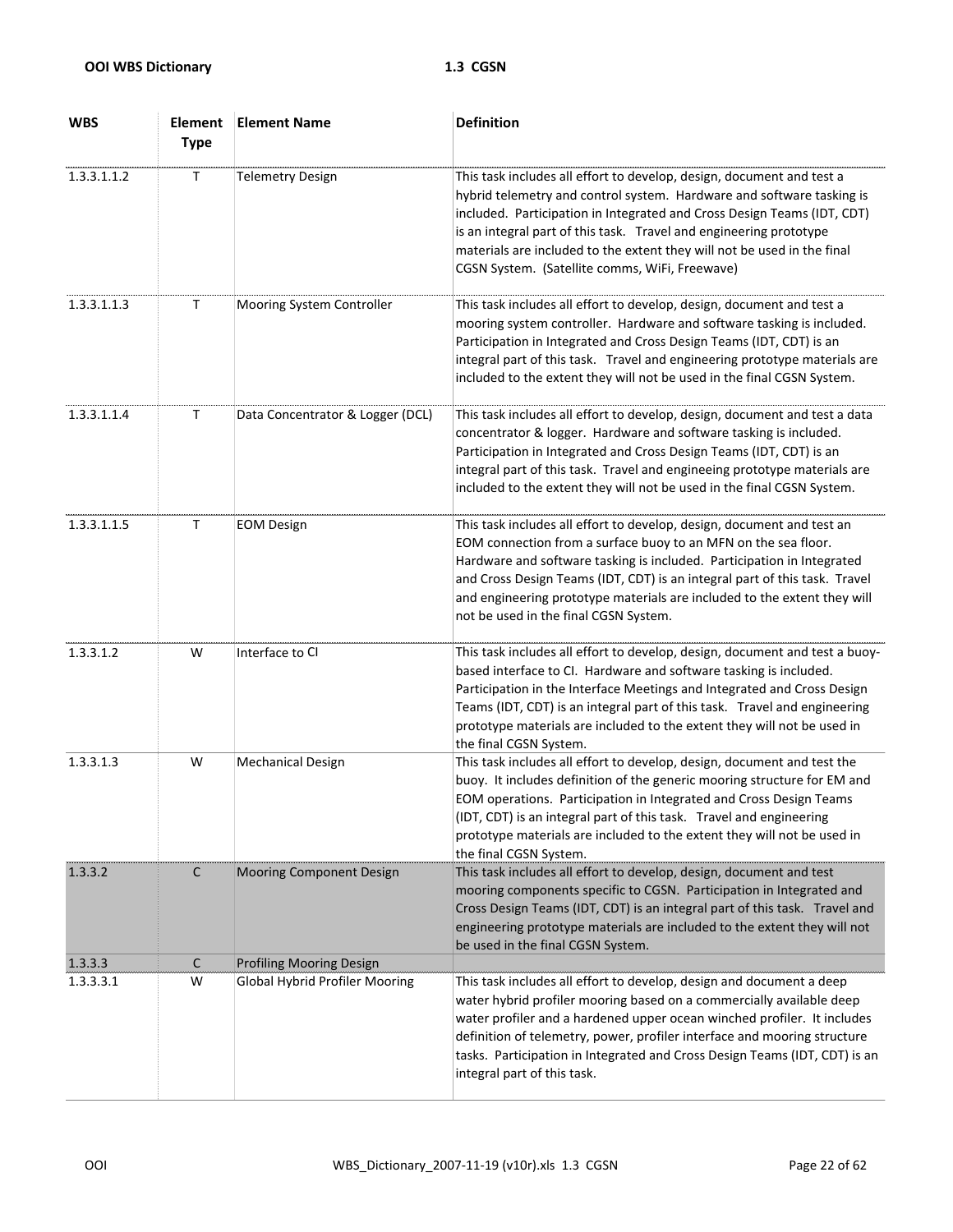| <b>WBS</b> | <b>Element</b><br><b>Type</b> | <b>Element Name</b>                       | <b>Definition</b>                                                                                                                                                                                                                                                                                                                                                                                                                   |
|------------|-------------------------------|-------------------------------------------|-------------------------------------------------------------------------------------------------------------------------------------------------------------------------------------------------------------------------------------------------------------------------------------------------------------------------------------------------------------------------------------------------------------------------------------|
| 1.3.3.3.2  | W                             | <b>Coastal Profiler Mooring</b>           | This task includes all effort to develop, design and document a coastal<br>profiler mooring based on a commercially available profiler. It includes<br>definition of telemetry, power, profiler interface and mooring structure<br>tasks.                                                                                                                                                                                           |
| 1.3.3.3.3  | W                             | <b>Coastal Hybrid Profiler Mooring</b>    | This task includes all effort to develop, design and document a coastal<br>hybrid profiler mooring based on a commercially available deep water<br>profiler and an upper ocean winched profiler. It includes definition of<br>telemetry, power, profiler interface and mooring structure tasks.                                                                                                                                     |
| 1.3.3.3.4  | W                             | Coastal Cabled Hybrid Profiler<br>Mooring | This task includes all effort to develop, design and document a cabled<br>coastal hybrid profiler mooring based on a commercially available deep<br>water profiler and an upper ocean winched profiler. It includes definition<br>of telemetry, power, profiler interface and mooring structure.<br>Participation in Integrated and Cross Design Teams (IDT, CDT) is an<br>integral part of this task.                              |
| 1.3.3.4    | $\mathsf{C}$                  | Mesoscale Flanking Mooring Design         | This task includes all effort to develop, design and document a mesoscale<br>flanking mooring. It includes definition of telemetry, power, instrument<br>interfaces and mooring structure. Participation in Integrated and Cross<br>Design Teams (IDT, CDT) is an integral part of this task.                                                                                                                                       |
| 1.3.3.5    | C                             | Near Shore Mooring Design                 | This task includes all effort to develop, design, document and test a near<br>shore mooring (25m depth). It includes definition of telemetry, power,<br>instrument interfaces and mooring structure. Participation in Integrated<br>and Cross Design Teams (IDT, CDT) is an integral part of this task. Travel<br>and engineering prototype materials are included to the extent they will<br>not be used in the final CGSN System. |
| 1.3.3.6    | C                             | Benthic Package Design                    |                                                                                                                                                                                                                                                                                                                                                                                                                                     |
| 1.3.3.6.1  | W                             | <b>EDP Junction Box Design</b>            | This task includes all effort to develop, design, document and test the<br>EDP junction box. Participation in Integrated and Cross Design Teams<br>(IDT, CDT) is an integral part of this task. Travel and engineering<br>prototype materials are included to the extent they will not be used in<br>the final CGSN System.                                                                                                         |
| 1.3.3.6.2  | W                             | <b>MFN Design</b>                         | This task includes all effort to develop, design, document and test the<br>Multifunction Node (MFN). Participation in Integrated and Cross Design<br>Teams (IDT, CDT) is an integral part of this task. Travel and engineering<br>prototype materials are included to the extent they will not be used in<br>the final CGSN System.                                                                                                 |
| 1.3.3.6.3  | W                             | Benthic Experiment Node Design            | This task includes all effort to develop, design, document and test the<br>Benthic Experiment Node. Participation in Integrated and Cross Design<br>Teams (IDT, CDT) is an integral part of this task. Travel and engineering<br>prototype materials are included to the extent they will not be used in<br>the final CGSN System.                                                                                                  |
| 1.3.3.6.4  | W                             | Cabled Benthic Experiment Node<br>Design  | This task includes all effort to develop, design, document and test the<br>Cabled Benthic Experiment Node. Participation in Interface Meetings<br>and Integrated and Cross Design Teams (IDT, CDT) is an integral part of<br>this task. Travel and engineering prototype materials are included to the<br>extent they will not be used in the final CGSN System.                                                                    |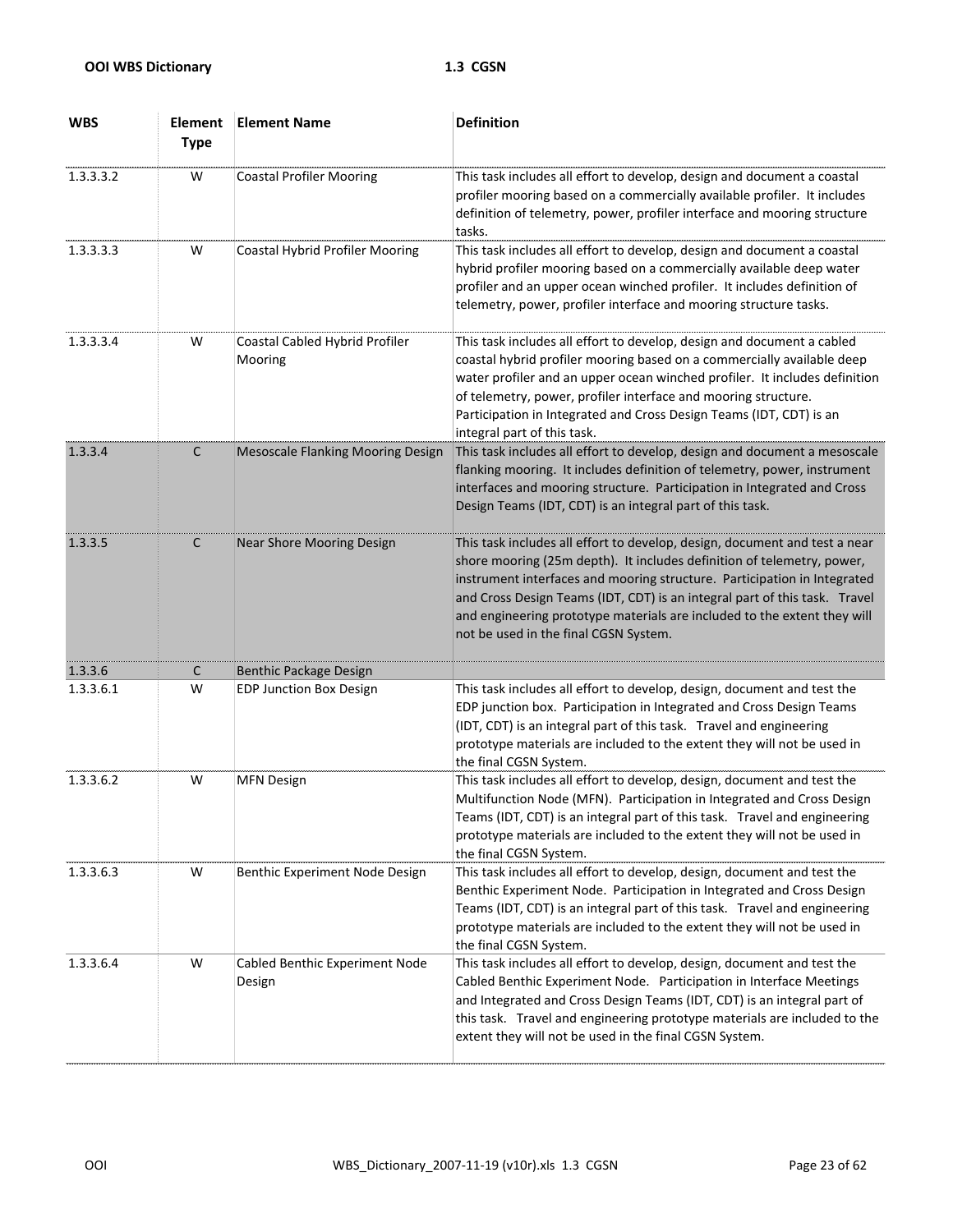| <b>WBS</b>  | <b>Element</b><br><b>Type</b> | <b>Element Name</b>                           | <b>Definition</b>                                                                                                                                                                                                                                                                                                                                                                      |
|-------------|-------------------------------|-----------------------------------------------|----------------------------------------------------------------------------------------------------------------------------------------------------------------------------------------------------------------------------------------------------------------------------------------------------------------------------------------------------------------------------------------|
| 1.3.3.6.5   | W                             | Low Voltage Node Design                       | This task includes all effort to develop, design, document and test the<br>Low Voltage Node. Participation in Interface Meetings is an integral part<br>of this task. Travel and engineering prototype materials are included to<br>the extent they will not be used in the final CGSN System.                                                                                         |
| 1.3.3.6.6   | W                             | Medium Voltage Node Design                    | This task includes all effort to develop, design, document and test the<br>Medium Voltage Node. Participation in Interface Meetings is an integral<br>part of this task. Travel and engineering prototype materials are included<br>to the extent they will not be used in the final CGSN System.                                                                                      |
| 1.3.3.7     | C                             | Vehicle Design                                |                                                                                                                                                                                                                                                                                                                                                                                        |
| 1.3.3.7.1   | W                             | AUV                                           |                                                                                                                                                                                                                                                                                                                                                                                        |
| 1.3.3.7.1.1 | Τ                             | <b>AUV Design</b>                             | This task includes all effort to develop, design, document and test an AUV<br>with instrument interfaces required by CGSN and capable of docking.<br>Docking will provide an interface for power and communications with the<br>AUV. Travel and engineering prototype materials are included to the<br>extent they will not be used in the final CGSN System.                          |
| 1.3.3.7.1.2 | T.                            | <b>AUV Dock Design</b>                        | This task includes all effort to develop, design, document and test an AUV<br>Dock. Docking will provide an interface for power and communications<br>with the AUV. Travel and engineering prototype materials are included<br>to the extent they will not be used in the final CGSN System.                                                                                           |
| 1.3.3.7.2   | W                             | Global Winched Profiler Design                | This task includes all effort to develop, design, document and test a<br>winched profiler for use at high latitude sites in the Global system.<br>Participation in Integrated and Cross Design Teams (IDT, CDT) is an<br>integral part of this task. Travel and engineering prototype materials are<br>included to the extent they will not be used in the final CGSN System.          |
| 1.3.3.7.3   | W                             | <b>Coastal Winched Profiler</b>               | This task includes all effort to develop, design, document and test a<br>winched profiler, battery and/or cable-powered base for use in Coastal<br>cabled and uncabled applications. Participation in Interface Meetings is<br>an integral part of this task. Travel and engineering prototype materials<br>are included to the extent they will not be used in the final CGSN System. |
| 1.3.3.7.4   | W                             | Glider Design                                 |                                                                                                                                                                                                                                                                                                                                                                                        |
| 1.3.3.7.4.1 | т                             | Capability                                    | Extension of Endurance and Payload This task includes all effort to develop, design, document and test a<br>capability to enable glider use at Global sites for up to a year.                                                                                                                                                                                                          |
| 1.3.3.7.4.2 | T                             | <b>Biofouling Mitigation</b>                  | This task includes all effort to design methods to limit biofouling,<br>particularly of optical sensors, planned for use in coastal zones for up to<br>six months.                                                                                                                                                                                                                     |
| 1.3.3.8     | $\mathsf C$                   | Design Integration and Test                   | This task includes all effort associated with engineering tests of<br>integrated subsystems. Travel and engineering prototype matierals are<br>included to the extent they will not be used in the final CGSN System.                                                                                                                                                                  |
| 1.3.3.9     | $\mathsf{C}$                  | <b>Shore Station Design</b>                   |                                                                                                                                                                                                                                                                                                                                                                                        |
| 1.3.3.9.1   | W                             | Cyber Infrastructure Incorporation<br>Design  | This task includes all effort to develop, design, document and test a shore-<br>based interface to the CI IO. Participation in Interface Meetings is an<br>integral part of this task. Travel and engineering prototype materials are<br>included to the extent they will not be used in the final CGSN System.                                                                        |
| 1.3.3.9.2   | W                             | <b>Operations Management System</b><br>Design | This task includes all effort to design and document the Operations<br>Management System.                                                                                                                                                                                                                                                                                              |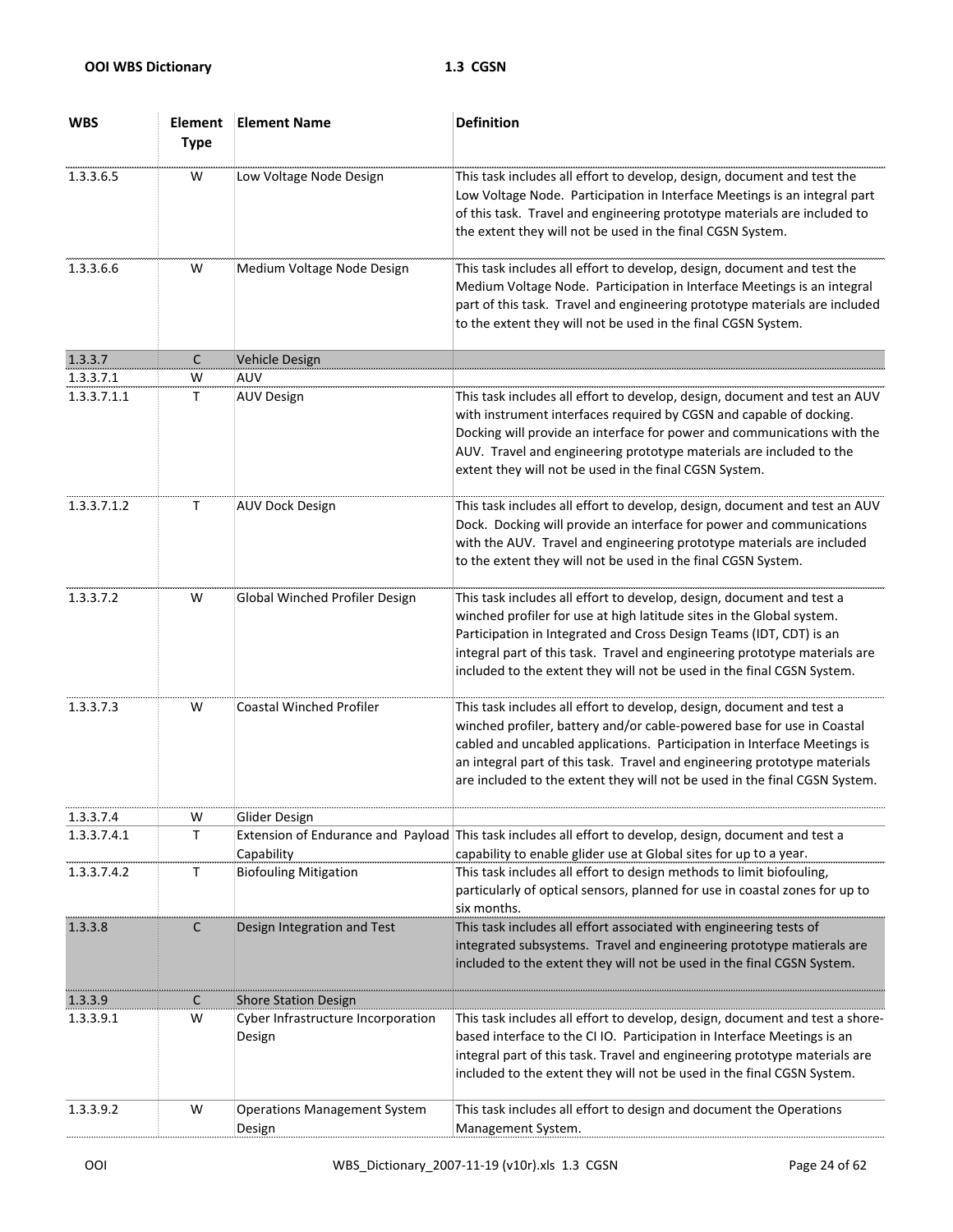| <b>WBS</b>    | <b>Element</b><br><b>Type</b> | <b>Element Name</b>                                                     | <b>Definition</b>                                                                                                                                                                                                                                                                                   |
|---------------|-------------------------------|-------------------------------------------------------------------------|-----------------------------------------------------------------------------------------------------------------------------------------------------------------------------------------------------------------------------------------------------------------------------------------------------|
| 1.3.3.9.3     | W                             | Change Management System Design                                         | This task includes all effort to design and document the Change<br>Management System.                                                                                                                                                                                                               |
| 1.3.3.9.4     | W                             | <b>Operations Management Centers</b><br>Design                          | This task includes all effort to design and document the Operations<br>Management Centers.                                                                                                                                                                                                          |
| 1.3.3.9.5     | W                             | Data Acquisition Management<br>Design                                   | This task includes all effort to design and doucment the Data Acquisition<br>management processes and procedures to be used throughout the<br>project.                                                                                                                                              |
| 1.3.3.10      | C                             | <b>EDP Design</b>                                                       |                                                                                                                                                                                                                                                                                                     |
| 1.3.4         | $\mathsf{S}$                  | Implementation                                                          |                                                                                                                                                                                                                                                                                                     |
| 1.3.4.1       | S.                            | <b>Global Sites</b>                                                     |                                                                                                                                                                                                                                                                                                     |
| 1.3.4.1.1     | S.                            | <b>Station Papa</b>                                                     | <b>Summary for Station Papa Site</b>                                                                                                                                                                                                                                                                |
| 1.3.4.1.1.1   | C                             | <b>Station Papa Site Survey</b>                                         | This task includes all effort and expense associated with surveying or<br>otherwise obtaining site-specific data to enable modeling of conditions<br>for design inputs.                                                                                                                             |
| 1.3.4.1.1.2   | $\mathsf{C}$                  | <b>Station Papa Site Design</b>                                         | This task includes all effort to document the equipment assembly and<br>site organization. It includes effort associated with the design review to<br>assess maturity for implementation.                                                                                                           |
| 1.3.4.1.1.3   | $\mathsf{C}$                  | AL Discus Mooring Procure, Build,<br>Inspect & Test                     |                                                                                                                                                                                                                                                                                                     |
| 1.3.4.1.1.3.1 | W                             | <b>Electrical Build</b>                                                 | This task includes all material, build labor, inspection labor and test labor<br>to procure, construct, inspect and test the power, satellite and acoustic<br>telemetry (Iridium, C-band, KU band, WiFi, and/or acoustic), instrument<br>integration and mooring control portions of this platform. |
| 1.3.4.1.1.3.2 | W                             | <b>Mechanical Build</b>                                                 | This task includes all material, build labor, inspection labor and test labor<br>to procure, construct, inspect and test the mechanical portions of this<br>platform.                                                                                                                               |
| 1.3.4.1.1.3.3 | W                             | <b>Rigging Shop</b>                                                     | This task includes all rigging shop material and labor to procure,<br>construct, inspect and test the rigging portions of the platform.                                                                                                                                                             |
| 1.3.4.1.1.3.4 | W                             | <b>DCL Build</b>                                                        | This task includes all material, build labor, inspection labor and test labor<br>to procure, construct, inspect and test the DCLs for this site.                                                                                                                                                    |
| 1.3.4.1.1.3.5 | W                             | Sensors                                                                 | This task includes all sensor material and labor to procure, inspect and<br>test the sensors for this platform. Sensors include spares appropriate to<br>the platform in sufficient quantities to support the project through<br>Commissioning.                                                     |
| 1.3.4.1.1.4   | С                             | <b>Global Hybrid Profiler Mooring</b><br>Procure, Build, Inspect & Test |                                                                                                                                                                                                                                                                                                     |
| 1.3.4.1.1.4.1 | W                             | Procure, Build, Inspect & Test                                          | This task includes all material, build labor, inspection labor and test labor<br>to procure, construct, inspect and test the power, satellite and acoustic<br>telemetry (Iridium, C-band, KU band, WiFi, and/or acoustic), instrument<br>integration and mooring control portions of this platform. |
| 1.3.4.1.1.4.2 | W                             | Sensors                                                                 | This task includes all sensor material and labor to procure, inspect and<br>test the sensors for this platform. Sensors include spares appropriate to<br>the platform in sufficient quantities to support the project through<br>Commissioning.                                                     |
| 1.3.4.1.1.5   | $\mathsf C$                   | <b>Mesoscale Flanking Mooring</b><br>Procure, Build, Inspect & Test     |                                                                                                                                                                                                                                                                                                     |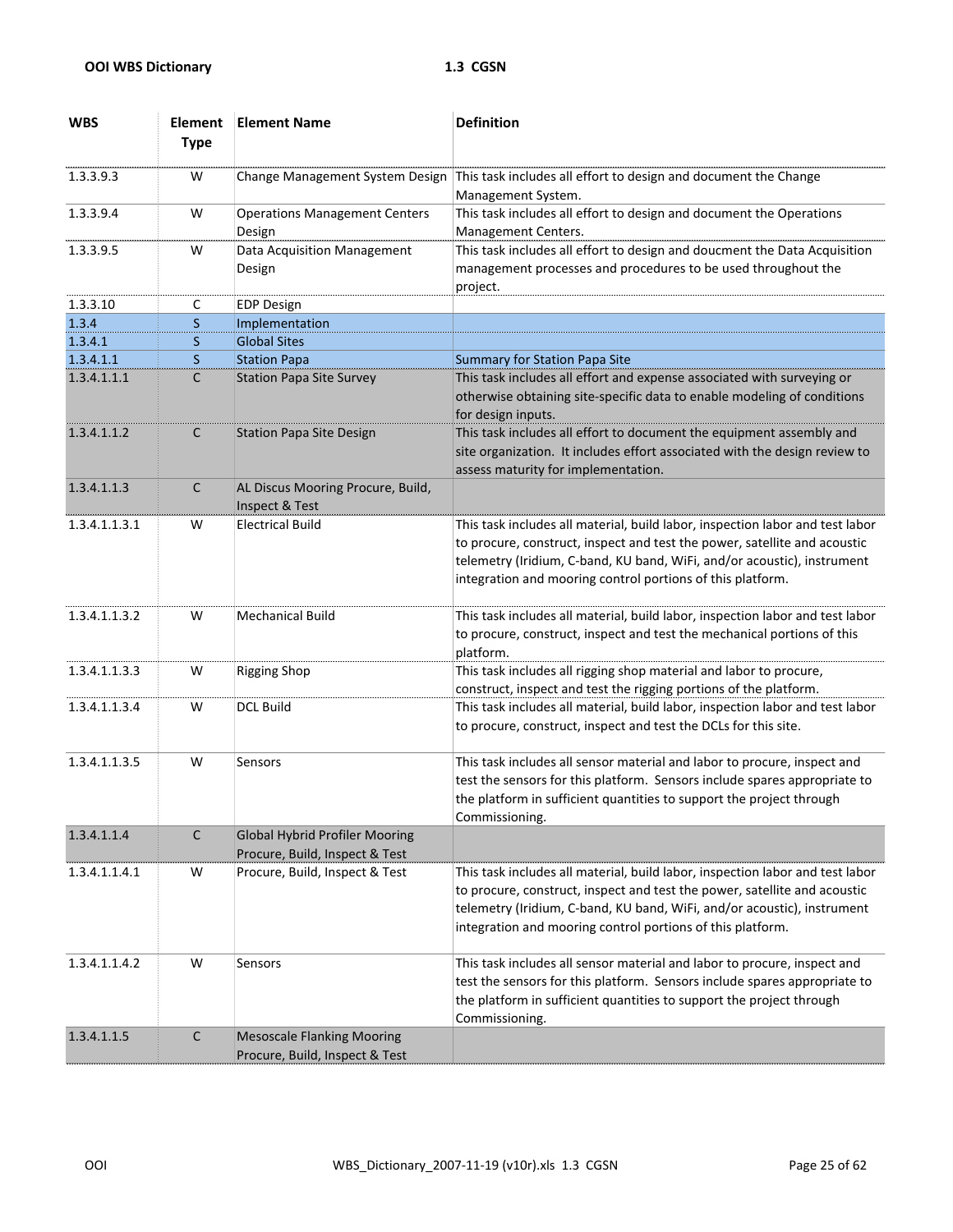| <b>WBS</b>    | <b>Element</b><br><b>Type</b> | <b>Element Name</b>                                       | <b>Definition</b>                                                                                                                                                                                                                                                                                                                |
|---------------|-------------------------------|-----------------------------------------------------------|----------------------------------------------------------------------------------------------------------------------------------------------------------------------------------------------------------------------------------------------------------------------------------------------------------------------------------|
| 1.3.4.1.1.5.1 | W                             | <b>Electrical Build</b>                                   | This task includes all material, build labor, inspection labor and test labor<br>to procure, construct, inspect and test the power, satellite and acoustic<br>telemetry (Iridium, C-band, KU band, WiFi, and/or acoustic), instrument<br>integration, mooring control, mechanical and rigging portions of this<br>platform.      |
| 1.3.4.1.1.5.2 | W                             | Sensors                                                   | This task includes all sensor material and labor to procure, inspect and<br>test the sensors for this platform. Sensors include spares appropriate to<br>the platform in sufficient quantities to support the project through<br>Commissioning.                                                                                  |
| 1.3.4.1.1.6   | $\mathsf C$                   | Glider Procure, Build, Inspect & Test                     |                                                                                                                                                                                                                                                                                                                                  |
| 1.3.4.1.1.6.1 | W                             | <b>Electrical Build</b>                                   | This task includes all material, build labor, inspection labor and test labor<br>to procure, construct, inspect and test the power, satellite and acoustic<br>telemetry (Iridium, C-band, KU band, WiFi, and/or acoustic), instrument<br>integration and mooring control portions of this platform.                              |
| 1.3.4.1.1.6.2 | W                             | <b>Mechanical Build</b>                                   | This task includes all material, build labor, inspection labor and test labor<br>to procure, construct, inspect and test the mechanical portions of this<br>platform.                                                                                                                                                            |
| 1.3.4.1.1.6.3 | W                             | Sensors                                                   | This task includes all sensor material and labor to procure, inspect and<br>test the sensors for this platform. Sensors include spares appropriate to<br>the platform in sufficient quantities to support the project through<br>Commissioning.                                                                                  |
| 1.3.4.1.1.7   | $\mathsf C$                   | Pre-Installation Integration Test                         | This task includes labor and materials / equipment necessary for pre-<br>installation integration tests (burn-in) in accordance with the apporved<br>test plan. Testing will confirm extended CGSN equipment functionality<br>and interface integrity with the CI equipment.                                                     |
| 1.3.4.1.1.8   | $\mathsf{C}$                  | <b>Installation and Test</b>                              | This task includes all labor and materials / equipment necessary for<br>installation and installation testing of the site in accordance with the<br>apporved installation and installation test plans. Ship time, mobilization<br>and demobilization time and fees are included.                                                 |
| 1.3.4.1.1.9   | $\mathsf{C}$                  | Commissioning & Acceptance                                | This task includes all labor associated with commissioning and<br>acceptance of the equipment at the site. It includes documentation of<br>known defficiencies at installation and resolution plans.                                                                                                                             |
| 1.3.4.1.2     | S                             | Southern Ocean 55 S                                       |                                                                                                                                                                                                                                                                                                                                  |
| 1.3.4.1.2.1   | C                             | Southern Ocean 55 S Site Survey                           | This task includes all effort and expense associated with surveying or<br>otherwise obtaining site-specific data to enable modeling of conditions<br>for design inputs.                                                                                                                                                          |
| 1.3.4.1.2.2   | $\mathsf{C}$                  | Southern Ocean 55 S Site Design                           | This task includes all effort to document the equipment assembly and<br>site organization. It includes effort associated with the design review to<br>assess maturity for implementation.                                                                                                                                        |
| 1.3.4.1.2.3   | $\mathsf{C}$                  | Advanced Discus Mooring Procure,<br>Build, Inspect & Test |                                                                                                                                                                                                                                                                                                                                  |
| 1.3.4.1.2.3.1 | W                             | <b>Electrical Build</b>                                   | This task includes all material, build labor, inspection labor and test labor<br>to procure, construct, inspect and test the power, satellite and acoustic<br>telemetry (Iridium, C-band, KU band, WiFi, and/or acoustic), instrument<br>integration and mooring control portions of this platform. Includes EOM<br>cable build. |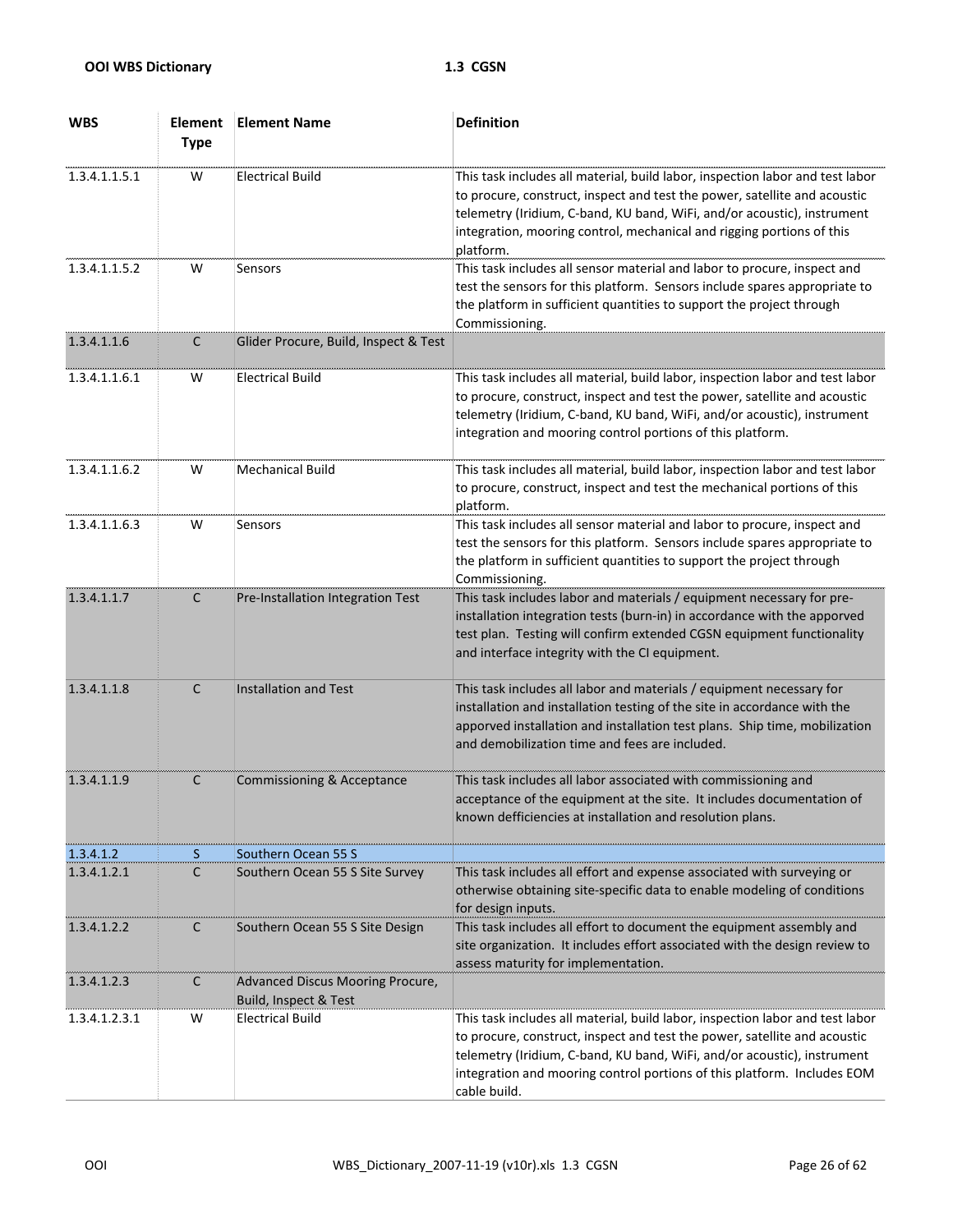| <b>WBS</b>    | <b>Element</b><br><b>Type</b> | <b>Element Name</b>                                                     | <b>Definition</b>                                                                                                                                                                                                                                                                                                           |
|---------------|-------------------------------|-------------------------------------------------------------------------|-----------------------------------------------------------------------------------------------------------------------------------------------------------------------------------------------------------------------------------------------------------------------------------------------------------------------------|
| 1.3.4.1.2.3.2 | W                             | <b>Mechanical Build</b>                                                 | This task includes all material, build labor, inspection labor and test labor<br>to procure, construct, inspect and test the mechanical portions of this<br>platform. Includes accommodation for EOM cable.                                                                                                                 |
| 1.3.4.1.2.3.3 | W                             | <b>Rigging Shop</b>                                                     | This task includes all rigging shop material and labor to procure,<br>construct, inspect and test the rigging portions of the platform.                                                                                                                                                                                     |
| 1.3.4.1.2.3.4 | W                             | <b>MFN Build</b>                                                        | This task includes all material, build labor, inspection labor and test labor<br>to procure, construct, inspect and test the MFN for this site.                                                                                                                                                                             |
| 1.3.4.1.2.3.5 | W                             | <b>DCL Build</b>                                                        | This task includes all material, build labor, inspectoin labor and test labor<br>to procure, construct, inspect and test the MFN for this site.                                                                                                                                                                             |
| 1.3.4.1.2.3.6 | W                             | Sensors                                                                 | This task includes all sensor material and labor to procure, inspect and<br>test the sensors for this platform. Sensors include spares appropriate to<br>the platform in sufficient quantities to support the project through<br>Commissioning.                                                                             |
| 1.3.4.1.2.4   | $\mathsf C$                   | <b>Global Hybrid Profiler Mooring</b><br>Procure, Build, Inspect & Test |                                                                                                                                                                                                                                                                                                                             |
| 1.3.4.1.2.4.1 | W                             | Procure, Build, Inspect & Test                                          | This task includes all material, build labor, inspection labor and test labor<br>to procure, construct, inspect and test the power, satellite and acoustic<br>telemetry (Iridium, C-band, KU band, WiFi, and/or acoustic), instrument<br>integration, mooring control, mechanical and rigging portions of this<br>platform. |
| 1.3.4.1.2.4.2 | W                             | Sensors                                                                 | This task includes all sensor material and labor to procure, inspect and<br>test the sensors for this platform. Sensors include spares appropriate to<br>the platform in sufficient quantities to support the project through<br>Commissioning.                                                                             |
| 1.3.4.1.2.5   | $\mathsf C$                   | <b>Mesoscale Flanking Mooring</b><br>Procure, Build, Inspect & Test     |                                                                                                                                                                                                                                                                                                                             |
| 1.3.4.1.2.5.1 | W                             | Procure, Build, Inspect & Test                                          | This task includes all material, build labor, inspection labor and test labor<br>to procure, construct, inspect and test the power, satellite and acoustic<br>telemetry (Iridium, C-band, KU band, WiFi, and/or acoustic), instrument<br>integration, mooring control, mechanical and rigging portions of this<br>platform. |
| 1.3.4.1.2.5.2 | W                             | Sensors                                                                 | This task includes all sensor material and labor to procure, inspect and<br>test the sensors for this platform. Sensors include spares appropriate to<br>the platform in sufficient quantities to support the project through<br>Commissioning.                                                                             |
| 1.3.4.1.2.6   | $\mathsf C$                   | Glider Procure, Build, Inspect & Test                                   |                                                                                                                                                                                                                                                                                                                             |
| 1.3.4.1.2.6.1 | W                             | <b>Electrical Build</b>                                                 | This task includes all material, build labor, inspection labor and test labor<br>to procure, construct, inspect and test the power, satellite and acoustic<br>telemetry (Iridium, C-band, KU band, WiFi, and/or acoustic), instrument<br>integration and mooring control portions of this platform.                         |
| 1.3.4.1.2.6.2 | W                             | <b>Mechanical Build</b>                                                 | This task includes all material, build labor, inspection labor and test labor<br>to procure, construct, inspect and test the mechanical portions of this<br>platform.                                                                                                                                                       |
| 1.3.4.1.2.6.3 | W                             | Sensors                                                                 | This task includes all sensor material and labor to procure, inspect and<br>test the sensors for this platform. Sensors include spares appropriate to<br>the platform in sufficient quantities to support the project through<br>Commissioning.                                                                             |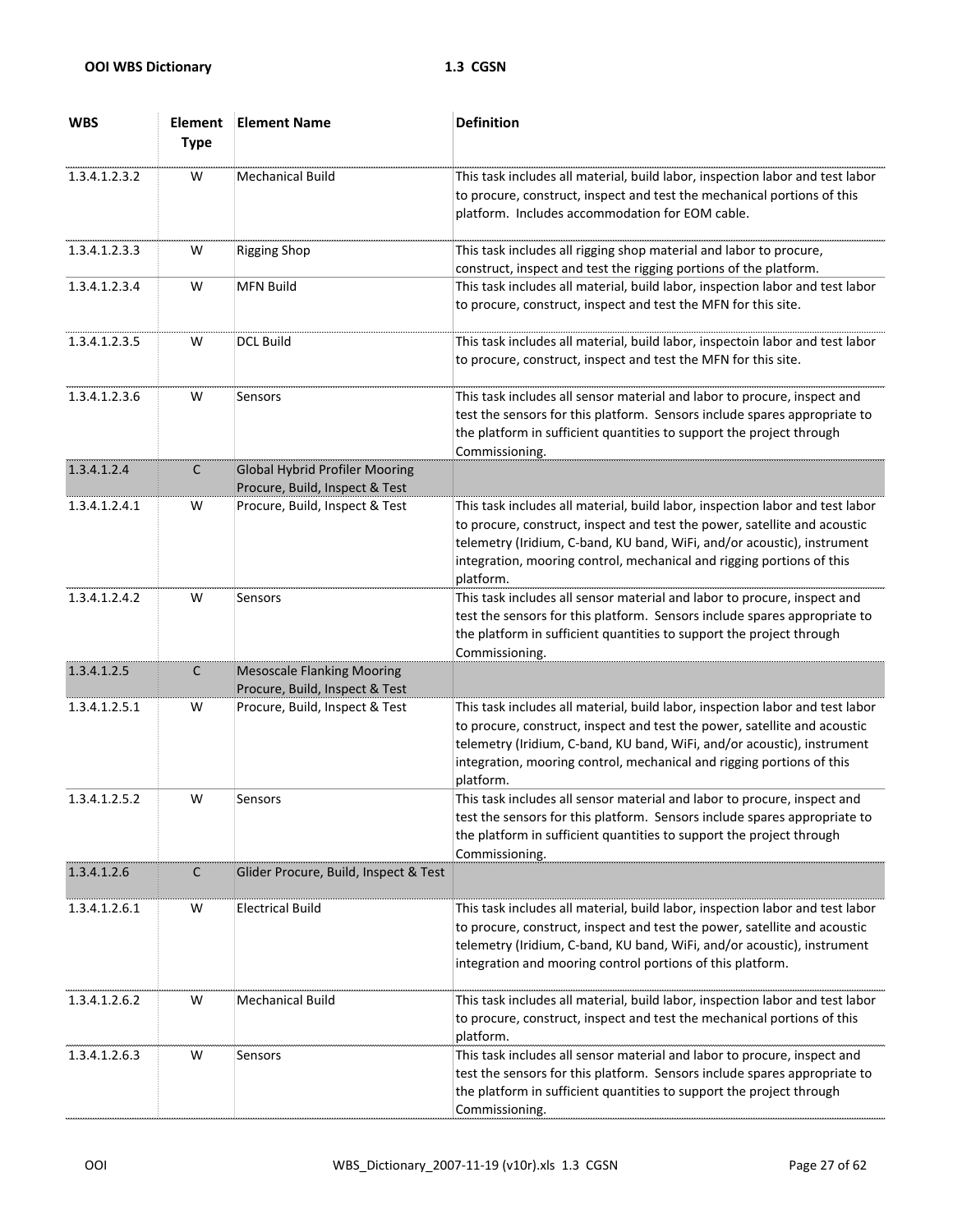| <b>WBS</b>    | <b>Element</b><br><b>Type</b> | <b>Element Name</b>                                                     | <b>Definition</b>                                                                                                                                                                                                                                                                                                           |
|---------------|-------------------------------|-------------------------------------------------------------------------|-----------------------------------------------------------------------------------------------------------------------------------------------------------------------------------------------------------------------------------------------------------------------------------------------------------------------------|
| 1.3.4.1.2.7   | $\mathsf C$                   | Pre-Installation Integration Test                                       | This task includes labor and materials / equipment necessary for pre-<br>installation integration tests (burn-in) in accordance with the apporved<br>test plan. Testing will confirm extended CGSN equipment functionality<br>and interface integrity with the CI equipment.                                                |
| 1.3.4.1.2.8   | $\mathsf{C}$                  | <b>Installation and Test</b>                                            | This task includes all labor and materials / equipment necessary for<br>installation and installation testing of the site in accordance with the<br>apporved installation and installation test plans. Ship time, mobilization<br>and demobilization time and fees are included.                                            |
| 1.3.4.1.2.9   | $\mathsf{C}$                  | Commissioning & Acceptance                                              | This task includes all labor associated with commissioning and<br>acceptance of the equipment at the site. It includes documentation of<br>known defficiencies at installation and resolution plans.                                                                                                                        |
| 1.3.4.1.3     | S.                            | <b>Irminger Sea</b>                                                     |                                                                                                                                                                                                                                                                                                                             |
| 1.3.4.1.3.1   | C                             | Irminger Sea Site Survey                                                | This task includes all effort and expense associated with surveying or<br>otherwise obtaining site-specific data to enable modeling of conditions<br>for design inputs.                                                                                                                                                     |
| 1.3.4.1.3.2   | $\mathsf{C}$                  | Irminger Sea Site Design                                                | This task includes all effort to document the equipment assembly and<br>site organization. It includes effort associated with the design review to<br>assess maturity for implementation.                                                                                                                                   |
| 1.3.4.1.3.3   | $\mathsf{C}$                  | AL Discus Node Procure, Build,<br>Inspect & Test                        |                                                                                                                                                                                                                                                                                                                             |
| 1.3.4.1.3.3.1 | W                             | <b>Electrical Build</b>                                                 | This task includes all material, build labor, inspection labor and test labor<br>to procure, construct, inspect and test the power, satellite and acoustic<br>telemetry (Iridium, C-band, KU band, WiFi, and/or acoustic), instrument<br>integration and mooring control portions of this platform.                         |
| 1.3.4.1.3.3.2 | W                             | <b>Mechanical Build</b>                                                 | This task includes all material, build labor, inspection labor and test labor<br>to procure, construct, inspect and test the mechanical portions of this<br>platform.                                                                                                                                                       |
| 1.3.4.1.3.3.3 | W                             | <b>Rigging Shop</b>                                                     | This task includes all rigging shop material and labor to procure,<br>construct, inspect and test the rigging portions of the platform.                                                                                                                                                                                     |
| 1.3.4.1.3.3.4 | W                             | <b>DCL Build</b>                                                        | This task includes all material, build labor, inspection labor and test labor<br>to procure, construct, inspect and test the DCLs for this site.                                                                                                                                                                            |
| 1.3.4.1.3.3.5 | W                             | Sensors                                                                 | This task includes all sensor material and labor to procure, inspect and<br>test the sensors for this platform. Sensors include spares appropriate to<br>the platform in sufficient quantities to support the project through<br>Commissioning.                                                                             |
| 1.3.4.1.3.4   | $\mathsf C$                   | <b>Global Hybrid Profiler Mooring</b><br>Procure, Build, Inspect & Test |                                                                                                                                                                                                                                                                                                                             |
| 1.3.4.1.3.4.1 | W                             | Procure, Build, Inspect & Test                                          | This task includes all material, build labor, inspection labor and test labor<br>to procure, construct, inspect and test the power, satellite and acoustic<br>telemetry (Iridium, C-band, KU band, WiFi, and/or acoustic), instrument<br>integration, mooring control, mechanical and rigging portions of this<br>platform. |
| 1.3.4.1.3.4.2 | W                             | Sensors                                                                 | This task includes all sensor material and labor to procure, inspect and<br>test the sensors for this platform. Sensors include spares appropriate to<br>the platform in sufficient quantities to support the project through<br>Commissioning.                                                                             |
| 1.3.4.1.3.5   | $\mathsf C$                   | <b>Mesoscale Flanking Mooring</b><br>Procure, Build, Inspect & Test     |                                                                                                                                                                                                                                                                                                                             |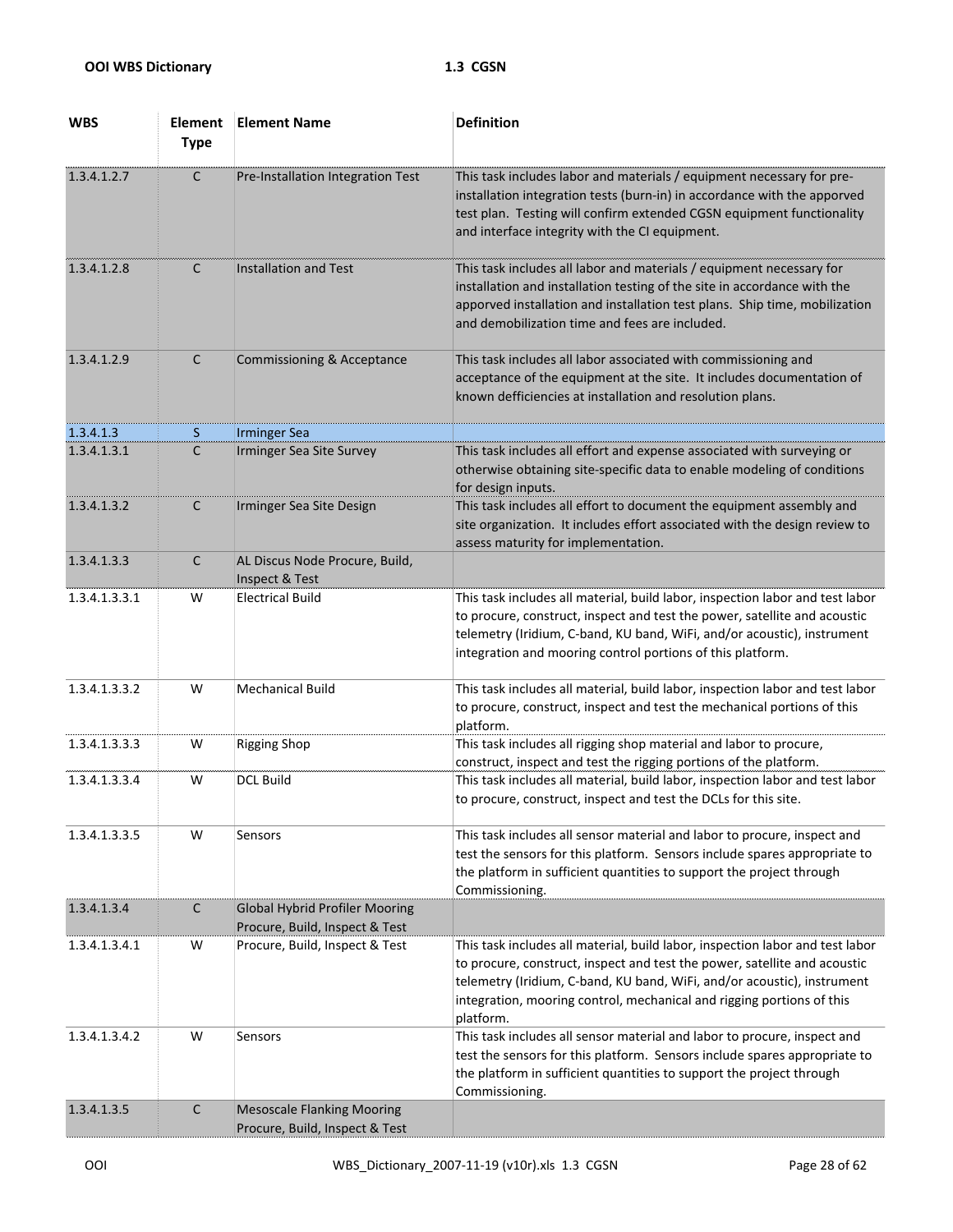| <b>WBS</b>    | <b>Element</b><br><b>Type</b> | <b>Element Name</b>                   | <b>Definition</b>                                                                                                                                                                                                                                                                                                           |
|---------------|-------------------------------|---------------------------------------|-----------------------------------------------------------------------------------------------------------------------------------------------------------------------------------------------------------------------------------------------------------------------------------------------------------------------------|
| 1.3.4.1.3.5.1 | W                             | Procure, Build, Inspect & Test        | This task includes all material, build labor, inspection labor and test labor<br>to procure, construct, inspect and test the power, satellite and acoustic<br>telemetry (Iridium, C-band, KU band, WiFi, and/or acoustic), instrument<br>integration, mooring control, mechanical and rigging portions of this<br>platform. |
| 1.3.4.1.3.5.2 | W                             | Sensors                               | This task includes all sensor material and labor to procure, inspect and<br>test the sensors for this platform. Sensors include spares appropriate to<br>the platform in sufficient quantities to support the project through<br>Commissioning.                                                                             |
| 1.3.4.1.3.6   | $\mathsf C$                   | Glider Procure, Build, Inspect & Test |                                                                                                                                                                                                                                                                                                                             |
| 1.3.4.1.3.6.1 | W                             | <b>Electrical Build</b>               | This task includes all material, build labor, inspection labor and test labor<br>to procure, construct, inspect and test the power, satellite and acoustic<br>telemetry (Iridium, C-band, KU band, WiFi, and/or acoustic), instrument<br>integration and mooring control portions of this platform.                         |
| 1.3.4.1.3.6.2 | W                             | <b>Mechanical Build</b>               | This task includes all material, build labor, inspection labor and test labor<br>to procure, construct, inspect and test the mechanical portions of this<br>platform.                                                                                                                                                       |
| 1.3.4.1.3.6.3 | W                             | Sensors                               | This task includes all sensor material and labor to procure, inspect and<br>test the sensors for this platform. Sensors include spares appropriate to<br>the platform in sufficient quantities to support the project through<br>Commissioning.                                                                             |
| 1.3.4.1.3.7   | $\mathsf C$                   | Pre-Installation Integration Test     | This task includes labor and materials / equipment necessary for pre-<br>installation integration tests (burn-in) in accordance with the apporved<br>test plan. Testing will confirm extended CGSN equipment functionality<br>and interface integrity with the CI equipment.                                                |
| 1.3.4.1.3.8   | $\mathsf{C}$                  | Installation and Test                 | This task includes all labor and materials / equipment necessary for<br>installation and installation testing of the site in accordance with the<br>apporved installation and installation test plans. Ship time, mobilization<br>and demobilization time and fees are included.                                            |
| 1.3.4.1.3.9   | C                             | <b>Commissioning &amp; Acceptance</b> | This task includes all labor associated with commissioning and<br>acceptance of the equipment at the site. It includes documentation of<br>known defficiencies at installation and resolution plans.                                                                                                                        |
| 1.3.4.1.4     | S.                            | <b>Mid Atlantic</b>                   |                                                                                                                                                                                                                                                                                                                             |
| 1.3.4.1.4.1   | C                             | Mid Atlantic Site Survey              | This task includes all effort and expense associated with surveying or<br>otherwise obtaining site-specific data to enable modeling of conditions<br>for design inputs.                                                                                                                                                     |
| 1.3.4.1.4.2   | C                             | Mid Atlantic Site Design              | This task includes all effort to document the equipment assembly and<br>site organization. It includes effort associated with the design review to<br>assess maturity for implementation.                                                                                                                                   |
| 1.3.4.1.4.3   | $\mathsf C$                   | EDP Procure, Build, Inspect & Test    |                                                                                                                                                                                                                                                                                                                             |
| 1.3.4.1.4.3.1 | W                             | Build, Inspect, Manufacturing Test    |                                                                                                                                                                                                                                                                                                                             |
| 1.3.4.1.4.3.2 | T                             | Platform Hull Mods                    |                                                                                                                                                                                                                                                                                                                             |
| 1.3.4.1.4.3.3 | Τ                             | Mooring                               |                                                                                                                                                                                                                                                                                                                             |
| 1.3.4.1.4.3.4 | Τ                             | Power System                          |                                                                                                                                                                                                                                                                                                                             |
| 1.3.4.1.4.3.5 | Τ                             | <b>Satellite Communicaitons</b>       |                                                                                                                                                                                                                                                                                                                             |
| 1.3.4.1.4.3.6 | T                             | Sensors                               |                                                                                                                                                                                                                                                                                                                             |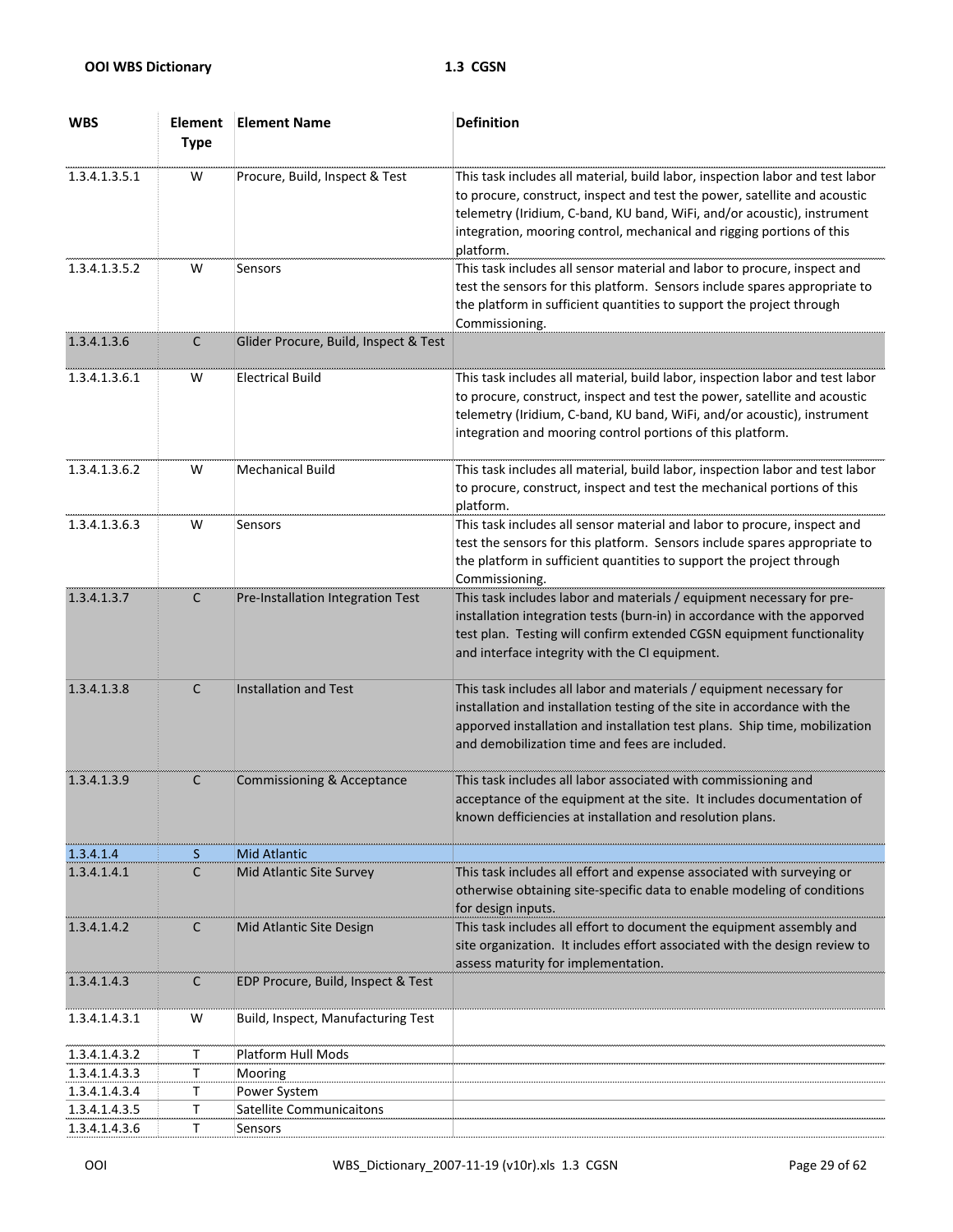| <b>WBS</b>    | <b>Element</b><br><b>Type</b> | <b>Element Name</b>                                                 | <b>Definition</b>                                                                                                                                                                                                                                                                                                           |
|---------------|-------------------------------|---------------------------------------------------------------------|-----------------------------------------------------------------------------------------------------------------------------------------------------------------------------------------------------------------------------------------------------------------------------------------------------------------------------|
| 1.3.4.1.4.3.7 | т                             | <b>Build Labor</b>                                                  |                                                                                                                                                                                                                                                                                                                             |
| 1.3.4.1.4.3.8 | Τ                             | Test (FAT)                                                          |                                                                                                                                                                                                                                                                                                                             |
| 1.3.4.1.4.4   | С                             | Global Profiler Mooring Procure,<br>Build, Inspect & Test           |                                                                                                                                                                                                                                                                                                                             |
| 1.3.4.1.4.4.1 | W                             | Procure, Build, Inspect & Test                                      | This task includes all material, build labor, inspection labor and test labor<br>to procure, construct, inspect and test the power, satellite and acoustic<br>telemetry (Iridium, C-band, KU band, WiFi, and/or acoustic), instrument<br>integration, mooring control, mechanical and rigging portions of this<br>platform. |
| 1.3.4.1.4.4.2 | W                             | Sensors                                                             | This task includes all sensor material and labor to procure, inspect and<br>test the sensors for this platform. Sensors include spares appropriate to<br>the platform in sufficient quantities to support the project through<br>Commissioning.                                                                             |
| 1.3.4.1.4.5   | $\mathsf{C}$                  | <b>Mesoscale Flanking Mooring</b><br>Procure, Build, Inspect & Test |                                                                                                                                                                                                                                                                                                                             |
| 1.3.4.1.4.5.1 | W                             | Procure, Build, Inspect & Test                                      | This task includes all material, build labor, inspection labor and test labor<br>to procure, construct, inspect and test the power, satellite and acoustic<br>telemetry (Iridium, C-band, KU band, WiFi, and/or acoustic), instrument<br>integration, mooring control, mechanical and rigging portions of this<br>platform. |
| 1.3.4.1.4.5.2 | W                             | Sensors                                                             | This task includes all sensor material and labor to procure, inspect and<br>test the sensors for this platform. Sensors include spares appropriate to<br>the platform in sufficient quantities to support the project through<br>Commissioning.                                                                             |
| 1.3.4.1.4.6   | C                             | Glider Procure, Build, Inspect & Test                               |                                                                                                                                                                                                                                                                                                                             |
| 1.3.4.1.4.6.1 | W                             | <b>Electrical Build</b>                                             | This task includes all material, build labor, inspection labor and test labor<br>to procure, construct, inspect and test the power, satellite and acoustic<br>telemetry (Iridium, C-band, KU band, WiFi, and/or acoustic), instrument<br>integration and mooring control portions of this platform.                         |
| 1.3.4.1.4.6.2 | W                             | <b>Mechanical Build</b>                                             | This task includes all material, build labor, inspection labor and test labor<br>to procure, construct, inspect and test the mechanical portions of this<br>platform.                                                                                                                                                       |
| 1.3.4.1.4.6.3 | W                             | Sensors                                                             | This task includes all sensor material and labor to procure, inspect and<br>test the sensors for this platform. Sensors include spares appropriate to<br>the platform in sufficient quantities to support the project through<br>Commissioning.                                                                             |
| 1.3.4.1.4.7   | $\mathsf{C}$                  | Pre-Installation Integration Test                                   | This task includes labor and materials / equipment necessary for pre-<br>installation integration tests (burn-in) in accordance with the apporved<br>test plan. Testing will confirm extended CGSN equipment functionality<br>and interface integrity with the CI equipment.                                                |
| 1.3.4.1.4.8   | C                             | <b>Installation and Test</b>                                        | This task includes all labor and materials / equipment necessary for<br>installation and installation testing of the site in accordance with the<br>apporved installation and installation test plans. Ship time, mobilization<br>and demobilization time and fees are included.                                            |
| 1.3.4.1.4.9   | C                             | Commissioning & Acceptance                                          | This task includes all labor associated with commissioning and<br>acceptance of the equipment at the site. It includes documentation of<br>known defficiencies at installation and resolution plans.                                                                                                                        |
| 1.3.4.1.5     | S.                            | <b>Global Material to Support Turns</b>                             |                                                                                                                                                                                                                                                                                                                             |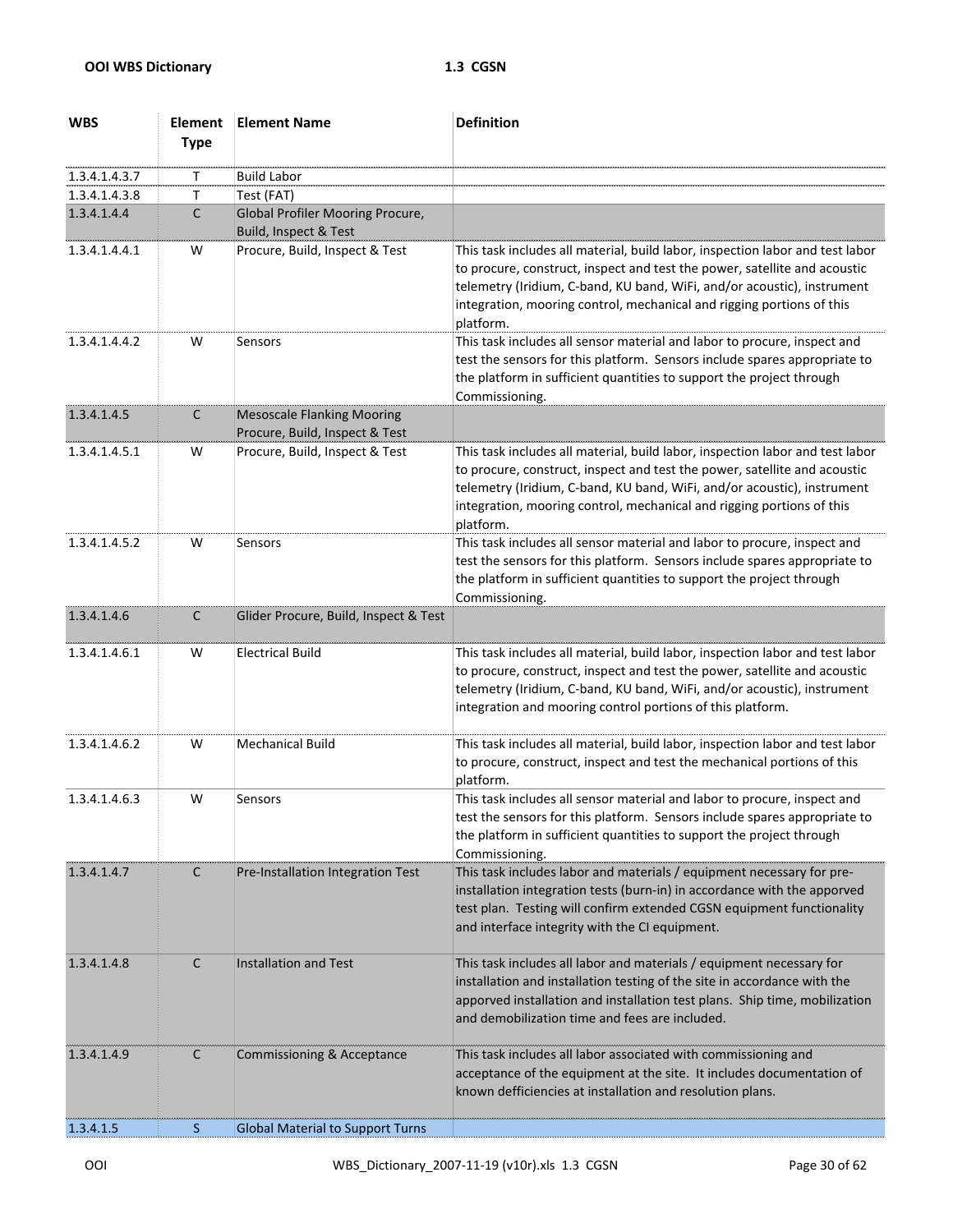| <b>WBS</b>    | <b>Element</b><br><b>Type</b> | <b>Element Name</b>                                                 | <b>Definition</b>                                                                                                                                                                                                                                                                                                           |
|---------------|-------------------------------|---------------------------------------------------------------------|-----------------------------------------------------------------------------------------------------------------------------------------------------------------------------------------------------------------------------------------------------------------------------------------------------------------------------|
| 1.3.4.1.5.1   | $\mathsf{C}$                  | <b>Global Material Support to Turns</b><br>Design                   | This task includes all labor to define, document, review and approve an<br>equipment plan to support the Operational use of the system over long<br>periods. This equipment is used to replace deployed equipment returned<br>to shore for refurbishment.                                                                   |
| 1.3.4.1.5.2   | $\mathsf{C}$                  | AL Discus Mooring Procure, Build,<br>Inspect & Test                 |                                                                                                                                                                                                                                                                                                                             |
| 1.3.4.1.5.2.1 | W                             | <b>Electrical Build</b>                                             | This task includes all material, build labor, inspection labor and test labor<br>to procure, construct, inspect and test the power, satellite and acoustic<br>telemetry (Iridium, C-band, KU band, WiFi, and/or acoustic), instrument<br>integration and mooring control portions of this platform.                         |
| 1.3.4.1.5.2.2 | W                             | <b>Mechanical Build</b>                                             | This task includes all material, build labor, inspection labor and test labor<br>to procure, construct, inspect and test the mechanical portions of this<br>platform.                                                                                                                                                       |
| 1.3.4.1.5.2.3 | W                             | <b>Rigging Shop</b>                                                 | This task includes all rigging shop material and labor to procure,<br>construct, inspect and test the rigging portions of the platform.                                                                                                                                                                                     |
| 1.3.4.1.5.2.4 | W                             | <b>DCL Build</b>                                                    | This task includes all material, build labor, inspection labor and test labor<br>to procure, construct, inspect and test the DCLs for this site.                                                                                                                                                                            |
| 1.3.4.1.5.2.5 | W                             | Sensors                                                             | This task includes all sensor material and labor to procure, inspect and<br>test the sensors for this platform.                                                                                                                                                                                                             |
| 1.3.4.1.5.3   | C                             | <b>Global Profiler Mooring Procure,</b><br>Build, Inspect & Test    |                                                                                                                                                                                                                                                                                                                             |
| 1.3.4.1.5.3.1 | W                             | Procure, Build, Inspect & Test                                      | This task includes all material, build labor, inspection labor and test labor<br>to procure, construct, inspect and test the power, satellite and acoustic<br>telemetry (Iridium, C-band, KU band, WiFi, and/or acoustic), instrument<br>integration, mooring control, mechanical and rigging portions of this<br>platform. |
| 1.3.4.1.5.3.2 | W                             | Sensors                                                             | This task includes all sensor material and labor to procure, inspect and<br>test the sensors for this platform.                                                                                                                                                                                                             |
| 1.3.4.1.5.4   | $\mathsf C$                   | <b>Mesoscale Flanking Mooring</b><br>Procure, Build, Inspect & Test |                                                                                                                                                                                                                                                                                                                             |
| 1.3.4.1.5.4.1 | W                             | Procure, Build, Inspect & Test                                      | This task includes all material, build labor, inspection labor and test labor<br>to procure, construct, inspect and test the power, satellite and acoustic<br>telemetry (Iridium, C-band, KU band, WiFi, and/or acoustic), instrument<br>integration, mooring control, mechanical and rigging portions of this<br>platform. |
| 1.3.4.1.5.4.2 | W                             | Sensors                                                             | This task includes all sensor material and labor to procure, inspect and<br>test the sensors for this platform.                                                                                                                                                                                                             |
| 1.3.4.1.5.5   | C                             | Gliders                                                             |                                                                                                                                                                                                                                                                                                                             |
| 1.3.4.2       | S                             | <b>PNW Endurance Array</b>                                          |                                                                                                                                                                                                                                                                                                                             |
| 1.3.4.2.1     | S                             | <b>OR 80m</b>                                                       |                                                                                                                                                                                                                                                                                                                             |
| 1.3.4.2.1.1   | C                             | OR 80m Site Survey                                                  | This task includes all effort and expense associated with surveying or<br>otherwise obtaining site-specific data to enable modeling of conditions<br>for design inputs.                                                                                                                                                     |
| 1.3.4.2.1.2   | C                             | OR 80m Site Design                                                  | This task includes all effort to document the equipment assembly and<br>site organization. It includes effort associated with the design review to<br>assess maturity for implementation.                                                                                                                                   |
| 1.3.4.2.1.3   | $\mathsf C$                   | Coastal Mooring Procure, Build,<br>Inspect & Test                   |                                                                                                                                                                                                                                                                                                                             |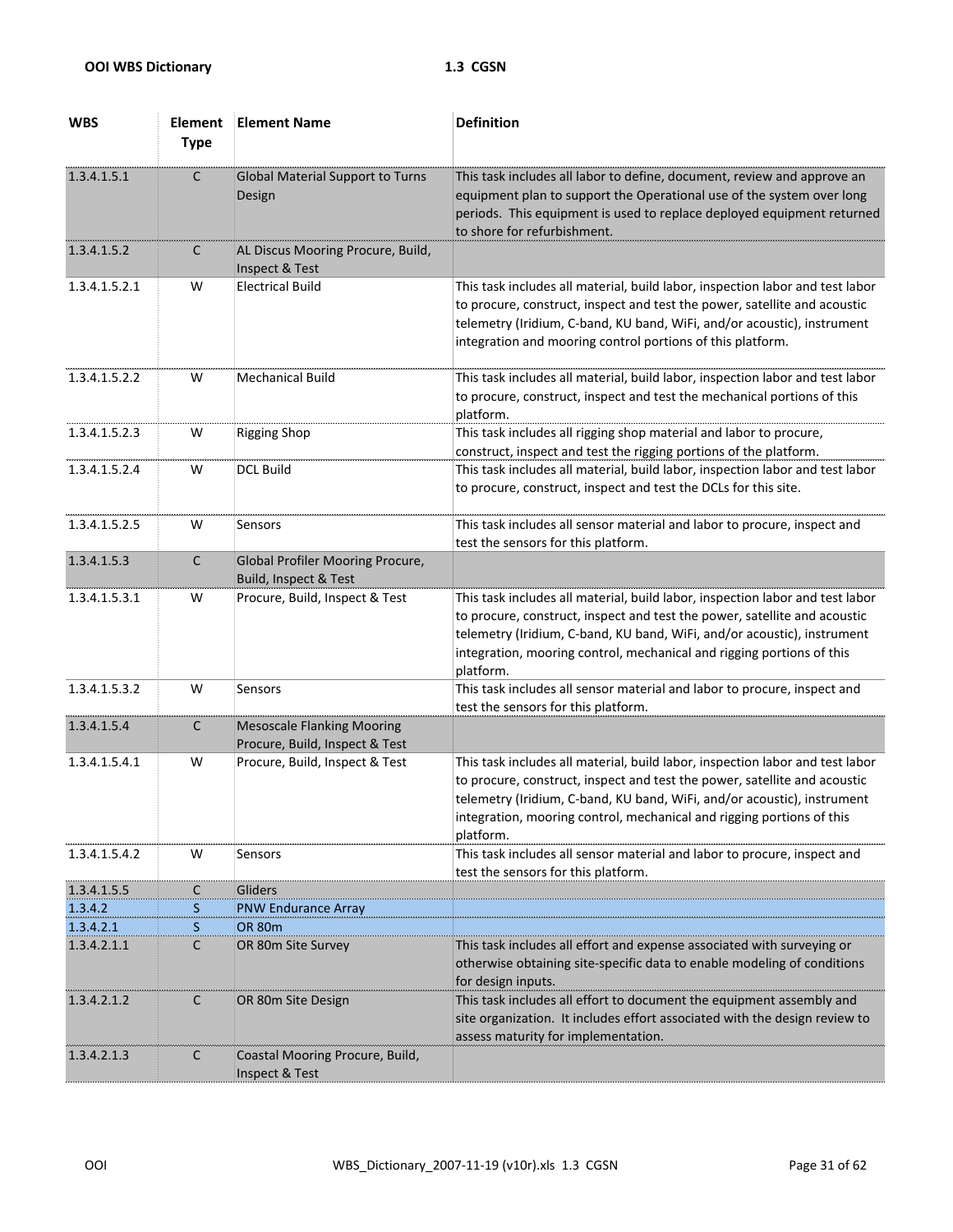| <b>WBS</b>    | <b>Element</b><br><b>Type</b> | <b>Element Name</b>                                                                        | <b>Definition</b>                                                                                                                                                                                                                                                                                                             |
|---------------|-------------------------------|--------------------------------------------------------------------------------------------|-------------------------------------------------------------------------------------------------------------------------------------------------------------------------------------------------------------------------------------------------------------------------------------------------------------------------------|
| 1.3.4.2.1.3.1 | W                             | <b>Electrical Build</b>                                                                    | This task includes all material, build labor, inspection labor and test labor<br>to procure, construct, inspect and test the power, satellite and acoustic<br>telemetry (Iridium, C-band, KU band, WiFi, and/or acoustic), instrument<br>integration and mooring control portions of this platform.                           |
| 1.3.4.2.1.3.2 | W                             | <b>Mechanical Build</b>                                                                    | This task includes all material, build labor, inspection labor and test labor<br>to procure, construct, inspect and test the mechanical portions of this<br>platform.                                                                                                                                                         |
| 1.3.4.2.1.3.3 | W                             | <b>Rigging Shop</b>                                                                        | This task includes all rigging shop material and labor to procure,<br>construct, inspect and test the rigging portions of the platform.                                                                                                                                                                                       |
| 1.3.4.2.1.3.4 | W                             | <b>DCL Build</b>                                                                           | This task includes all material, build labor, inspection labor and test labor<br>to procure, construct, inspect and test the DCL(s) for this site.                                                                                                                                                                            |
| 1.3.4.2.1.3.5 | W                             | Sensors                                                                                    | This task includes all sensor material and labor to procure, inspect and<br>test the sensors for this platform. Sensors include spares appropriate to<br>the platform in sufficient quantities to support the project through<br>Commissioning.                                                                               |
| 1.3.4.2.1.4   | $\mathsf C$                   | <b>Cabled Coastal Winched Profiler</b><br>Mooring Procure, Build, Inspect &<br><b>Test</b> |                                                                                                                                                                                                                                                                                                                               |
| 1.3.4.2.1.4.1 | W                             | Procure, Build, Inspect & Test                                                             | This task includes all material, build labor, inspection labor and test labor<br>to procure, construct, inspect and test the power, satellite and acoustic<br>telemetry (Iridium, C-band, KU band, WiFi, and/or acoustic), instrument<br>integration and mooring control / mechanical / rigging portions of this<br>platform. |
| 1.3.4.2.1.4.2 | W                             | Sensors                                                                                    | This task includes all sensor material and labor to procure, inspect and<br>test the sensors for this platform. Sensors include spares appropriate to<br>the platform in sufficient quantities to support the project through<br>Commissioning.                                                                               |
| 1.3.4.2.1.5   | $\mathsf C$                   | <b>Cabled Benthic Experiment Node</b><br>Procure, Build, Inspect & Test                    |                                                                                                                                                                                                                                                                                                                               |
| 1.3.4.2.1.5.1 | W                             | Procure, Build, Inspect & Test                                                             | This task includes all material, build labor, inspection labor and test labor<br>to procure, construct, inspect and test the power, satellite and acoustic<br>telemetry (Iridium, C-band, KU band, WiFi, and/or acoustic), instrument<br>integration and mooring control / mechanical / rigging portions of this<br>platform. |
| 1.3.4.2.1.5.2 | W                             | Sensors                                                                                    | This task includes all sensor material and labor to procure, inspect and<br>test the sensors for this platform. Sensors include spares appropriate to<br>the platform in sufficient quantities to support the project through<br>Commissioning.                                                                               |
| 1.3.4.2.1.6   | $\mathsf C$                   | Cabling                                                                                    |                                                                                                                                                                                                                                                                                                                               |
| 1.3.4.2.1.6.1 | W                             | Cable Procure and Install                                                                  | This task includes all material, build labor, inspection labor and test labor<br>to procure, construct, install, inspect and test the cable extension from<br>RSN to this site.                                                                                                                                               |
| 1.3.4.2.1.6.2 | W                             | Medium Voltage Node                                                                        | This task includes all material, build labor, inspection labor and test labor<br>to procure, construct, install, inspect and test the medium voltage node<br>NP3 on the extension from RSN to this site.                                                                                                                      |
| 1.3.4.2.1.6.3 | W                             | Low Voltage Node                                                                           | This task includes all material, build labor, inspection labor and test labor<br>to procure, construct and test the Low Voltage Node for this site. LV<br>Node is assumed to be installed with the site rather than with the RSN<br>equipment.                                                                                |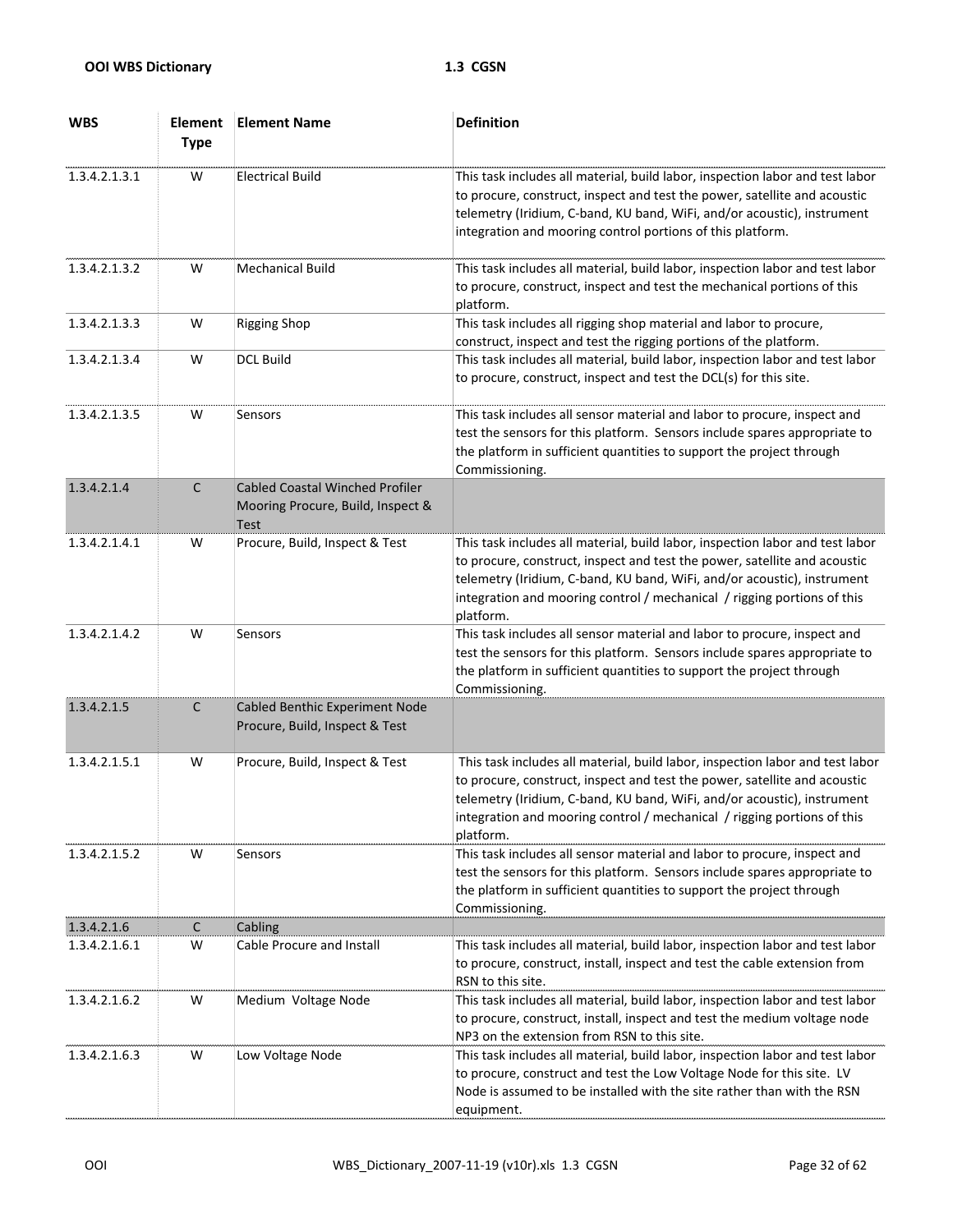| <b>WBS</b>    | <b>Element</b><br><b>Type</b> | <b>Element Name</b>                                                       | <b>Definition</b>                                                                                                                                                                                                                                                                                                             |
|---------------|-------------------------------|---------------------------------------------------------------------------|-------------------------------------------------------------------------------------------------------------------------------------------------------------------------------------------------------------------------------------------------------------------------------------------------------------------------------|
| 1.3.4.2.1.7   | $\mathsf{C}$                  | Pre-Installation Integration Test                                         | This task includes labor and materials / equipment necessary for pre-<br>installation integration tests (burn-in) in accordance with the apporved<br>test plan. Testing will confirm extended CGSN equipment functionality<br>and interface integrity with the CI equipment.                                                  |
| 1.3.4.2.1.8   | $\mathsf{C}$                  | <b>Installation and Test</b>                                              | This task includes all labor and materials / equipment necessary for<br>installation and installation testing of the site in accordance with the<br>apporved installation and installation test plans. Ship time, mobilization<br>and demobilization time and fees are included.                                              |
| 1.3.4.2.1.9   | $\mathsf{C}$                  | <b>Commissioning &amp; Acceptance</b>                                     | This task includes all labor associated with commissioning and<br>acceptance of the equipment at the site. It includes documentation of<br>known defficiencies at installation and resolution plans.                                                                                                                          |
| 1.3.4.2.2     | S.                            | <b>OR 25m</b>                                                             |                                                                                                                                                                                                                                                                                                                               |
| 1.3.4.2.2.1   | C                             | OR 25m Site Survey                                                        | This task includes all effort and expense associated with surveying or<br>otherwise obtaining site-specific data to enable modeling of conditions<br>for design inputs.                                                                                                                                                       |
| 1.3.4.2.2.2   | C                             | OR 25m Site Design                                                        | This task includes all effort to document the equipment assembly and<br>site organization. It includes effort associated with the design review to<br>assess maturity for implementation.                                                                                                                                     |
| 1.3.4.2.2.3   | C                             | Near Shore Mooring Procure, Build,<br>Inspect & Test                      |                                                                                                                                                                                                                                                                                                                               |
| 1.3.4.2.2.3.1 | W                             | Electrical / Mechanical Build                                             | This task includes all material, build labor, inspection labor and test labor<br>to procure, construct, inspect and test the power, satellite and acoustic<br>telemetry (Iridium, C-band, KU band, WiFi, and/or acoustic), instrument<br>integration and mooring control / mechanical / rigging portions of this<br>platform. |
| 1.3.4.2.2.3.2 | W                             | Sensors                                                                   | This task includes all sensor material and labor to procure, inspect and<br>test the sensors for this platform. Sensors include spares appropriate to<br>the platform in sufficient quantities to support the project through<br>Commissioning.                                                                               |
| 1.3.4.2.2.3.3 | W                             | <b>MFN Build</b>                                                          | This task includes all material, build labor, inspection labor and test labor<br>to procure, construct, inspect and test the MFN for this site.                                                                                                                                                                               |
| 1.3.4.2.2.3.4 | W                             | <b>DCL Build</b>                                                          | This task includes all material, build labor, inspection labor and test labor<br>to procure, construct, inspect and test the DCL(s) for this site.                                                                                                                                                                            |
| 1.3.4.2.2.4   | $\mathsf C$                   | <b>Coastal Winched Profiler Mooring</b><br>Procure, Build, Inspect & Test |                                                                                                                                                                                                                                                                                                                               |
| 1.3.4.2.2.4.1 | W                             | Procure, Build, Inspect & Test                                            | This task includes all material, build labor, inspection labor and test labor<br>to procure, construct, inspect and test the power, satellite and acoustic<br>telemetry (Iridium, C-band, KU band, WiFi, and/or acoustic), instrument<br>integration and mooring control / mechanical / rigging portions of this<br>platform. |
| 1.3.4.2.2.4.2 | W                             | Sensors                                                                   | This task includes all sensor material and labor to procure, inspect and<br>test the sensors for this platform. Sensors include spares appropriate to<br>the platform in sufficient quantities to support the project through<br>Commissioning.                                                                               |
| 1.3.4.2.2.5   | $\mathsf C$                   | Benthic Experiment Node Procure,<br>Build, Inspect & Test                 |                                                                                                                                                                                                                                                                                                                               |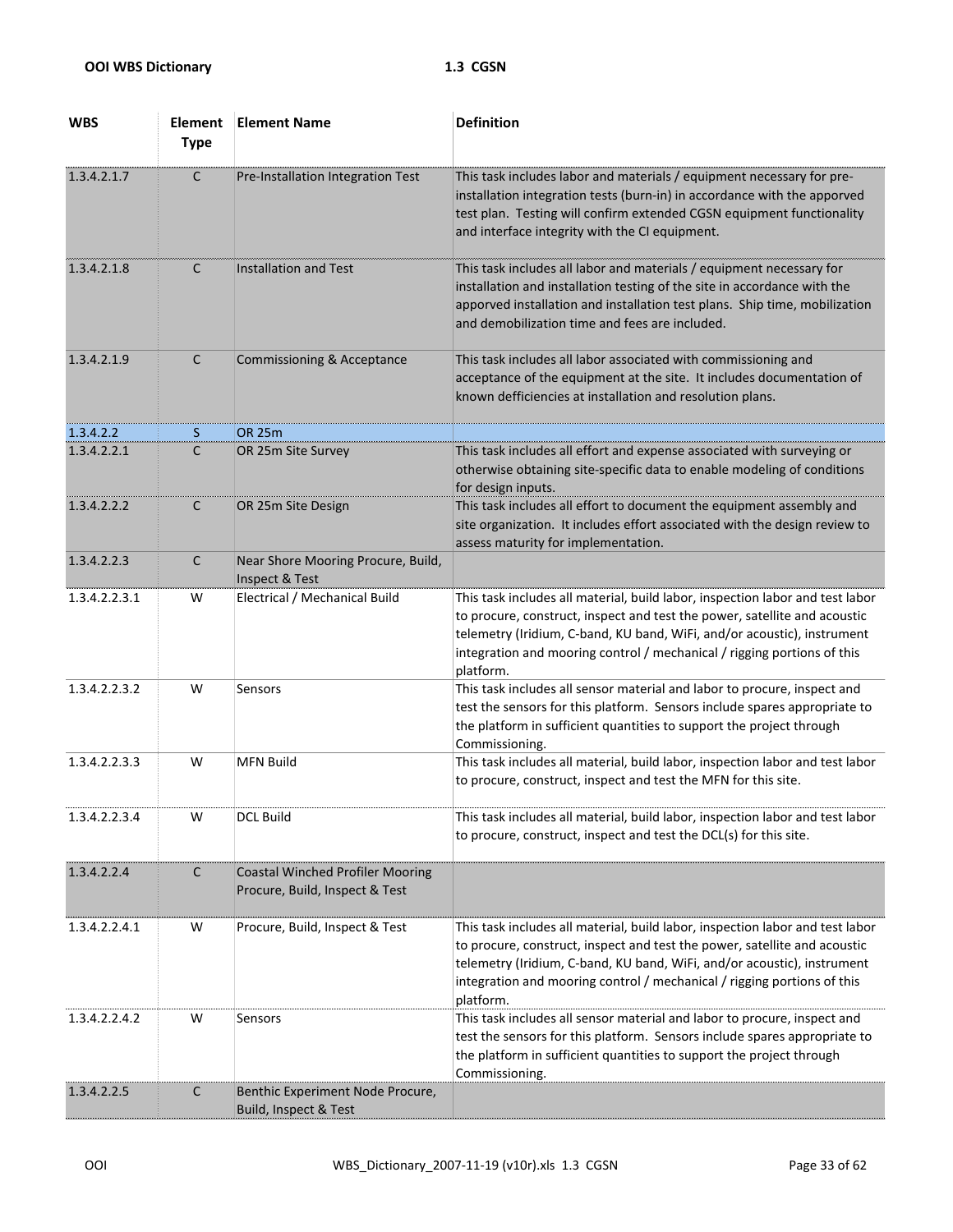| <b>WBS</b>    | <b>Element</b><br><b>Type</b> | <b>Element Name</b>                                                         | <b>Definition</b>                                                                                                                                                                                                                                                                                                             |
|---------------|-------------------------------|-----------------------------------------------------------------------------|-------------------------------------------------------------------------------------------------------------------------------------------------------------------------------------------------------------------------------------------------------------------------------------------------------------------------------|
| 1.3.4.2.2.5.1 | W                             | Procure, Build, Inspect & Test                                              | This task includes all material, build labor, inspection labor and test labor<br>to procure, construct, inspect and test the power, satellite and acoustic<br>telemetry (Iridium, C-band, KU band, WiFi, and/or acoustic), instrument<br>integration and mooring control / mechanical / rigging portions of this<br>platform. |
| 1.3.4.2.2.5.2 | W                             | Sensors                                                                     | This task includes all sensor material and labor to procure, inspect and<br>test the sensors for this platform. Sensors include spares appropriate to<br>the platform in sufficient quantities to support the project through<br>Commissioning.                                                                               |
| 1.3.4.2.2.6   | $\mathsf C$                   | Pre-Installation Integration Test                                           | This task includes labor and materials / equipment necessary for pre-<br>installation integration tests (burn-in) in accordance with the apporved<br>test plan. Testing will confirm extended CGSN equipment functionality<br>and interface integrity with the CI equipment.                                                  |
| 1.3.4.2.2.7   | $\mathsf{C}$                  | <b>Installation and Test</b>                                                | This task includes all labor and materials / equipment necessary for<br>installation and installation testing of the site in accordance with the<br>apporved installation and installation test plans. Ship time, mobilization<br>and demobilization time and fees are included.                                              |
| 1.3.4.2.2.8   | C                             | Commissioning & Acceptance                                                  | This task includes all labor associated with commissioning and<br>acceptance of the equipment at the site. It includes documentation of<br>known defficiencies at installation and resolution plans.                                                                                                                          |
| 1.3.4.2.3     | S.                            | <b>OR 500m</b>                                                              |                                                                                                                                                                                                                                                                                                                               |
| 1.3.4.2.3.1   | C                             | OR 500m Site Survey                                                         | This task includes all effort and expense associated with surveying or<br>otherwise obtaining site-specific data to enable modeling of conditions<br>for design inputs.                                                                                                                                                       |
| 1.3.4.2.3.2   | $\mathsf{C}$                  | OR 500m Site Design                                                         | This task includes all effort to document the equipment assembly and<br>site organization. It includes effort associated with the design review to<br>assess maturity for implementation.                                                                                                                                     |
| 1.3.4.2.3.3   | $\mathsf{C}$                  | Coastal Mooring Procure, Build,<br>Inspect & Test                           |                                                                                                                                                                                                                                                                                                                               |
| 1.3.4.2.3.3.1 | W                             | <b>Electrical Build</b>                                                     | This task includes all material, build labor, inspection labor and test labor<br>to procure, construct, inspect and test the power, satellite and acoustic<br>telemetry (Iridium, C-band, KU band, WiFi, and/or acoustic), instrument<br>integration and mooring control portions of this platform.                           |
| 1.3.4.2.3.3.2 | W                             | <b>Mechanical Build</b>                                                     | This task includes all material, build labor, inspection labor and test labor<br>to procure, construct, inspect and test the mechanical portions of this<br>platform.                                                                                                                                                         |
| 1.3.4.2.3.3.3 | W                             | <b>Rigging Shop</b>                                                         | This task includes all rigging shop material and labor to procure,<br>construct, inspect and test the rigging portions of the platform.                                                                                                                                                                                       |
| 1.3.4.2.3.3.4 | W                             | <b>DCL Build</b>                                                            | This task includes all material, build labor, inspection labor and test labor<br>to procure, construct, inspect and test the DCL(s) for this site.                                                                                                                                                                            |
| 1.3.4.2.3.3.5 | W                             | Sensors                                                                     | This task includes all sensor material and labor to procure, inspect and<br>test the sensors for this platform. Sensors include spares appropriate to<br>the platform in sufficient quantities to support the project through<br>Commissioning.                                                                               |
| 1.3.4.2.3.4   | $\mathsf C$                   | Cabled Coastal Hybrid Profiler<br>Mooring Procure, Build, Inspect &<br>Test |                                                                                                                                                                                                                                                                                                                               |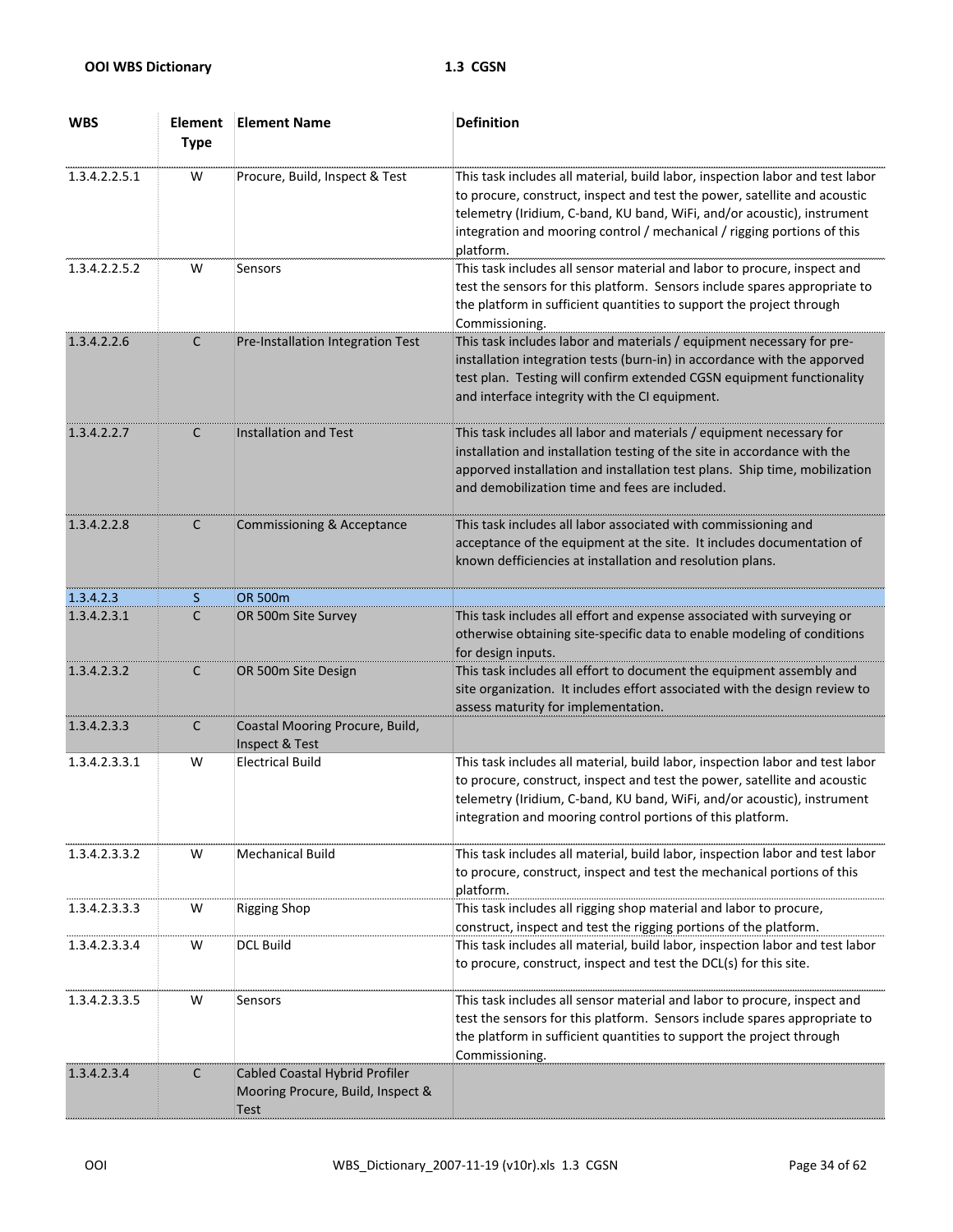| <b>WBS</b>    | <b>Element</b><br><b>Type</b> | <b>Element Name</b>                                              | <b>Definition</b>                                                                                                                                                                                                                                                                                                             |
|---------------|-------------------------------|------------------------------------------------------------------|-------------------------------------------------------------------------------------------------------------------------------------------------------------------------------------------------------------------------------------------------------------------------------------------------------------------------------|
| 1.3.4.2.3.4.1 | W                             | Procure, Build, Inspect & Test                                   | This task includes all material, build labor, inspection labor and test labor<br>to procure, construct, inspect and test the power, satellite and acoustic<br>telemetry (Iridium, C-band, KU band, WiFi, and/or acoustic), instrument<br>integration and mooring control / mechanical / rigging portions of this<br>platform. |
| 1.3.4.2.3.4.2 | W                             | Sensors                                                          | This task includes all sensor material and labor to procure, inspect and<br>test the sensors for this platform. Sensors include spares appropriate to<br>the platform in sufficient quantities to support the project through<br>Commissioning.                                                                               |
| 1.3.4.2.3.5   | $\mathsf C$                   | Cabled Benthic Experiment Node<br>Procure, Build, Inspect & Test |                                                                                                                                                                                                                                                                                                                               |
| 1.3.4.2.3.5.1 | W                             | Procure, Build, Inspect & Test                                   | This task includes all material, build labor, inspection labor and test labor<br>to procure, construct, inspect and test the power, satellite and acoustic<br>telemetry (Iridium, C-band, KU band, WiFi, and/or acoustic), instrument<br>integration and mooring control / mechanical / rigging portions of this<br>platform. |
| 1.3.4.2.3.5.2 | W                             | Sensors                                                          | This task includes all sensor material and labor to procure, inspect and<br>test the sensors for this platform. Sensors include spares appropriate to<br>the platform in sufficient quantities to support the project through<br>Commissioning.                                                                               |
| 1.3.4.2.3.6   | $\mathsf T$                   | Cabling                                                          | This task includes all material, build labor, inspection labor and test labor<br>to procure, construct, install, inspect and test the cable extension and<br>secondary infrastructure from RSN to this site.                                                                                                                  |
| 1.3.4.2.3.7   | $\mathsf{C}$                  | Pre-Installation Integration Test                                | This task includes labor and materials / equipment necessary for pre-<br>installation integration tests (burn-in) in accordance with the apporved<br>test plan. Testing will confirm extended CGSN equipment functionality<br>and interface integrity with the CI equipment.                                                  |
| 1.3.4.2.3.8   | $\mathsf{C}$                  | <b>Installation and Test</b>                                     | This task includes all labor and materials / equipment necessary for<br>installation and installation testing of the site in accordance with the<br>apporved installation and installation test plans. Ship time, mobilization<br>and demobilization time and fees are included.                                              |
| 1.3.4.2.3.9   | C                             | Commissioning & Acceptance                                       | This task includes all labor associated with commissioning and<br>acceptance of the equipment at the site. It includes documentation of<br>known defficiencies at installation and resolution plans.                                                                                                                          |
| 1.3.4.2.4     | S.                            | <b>WA 80m</b>                                                    |                                                                                                                                                                                                                                                                                                                               |
| 1.3.4.2.4.1   | C                             | WA 80m Site Survey                                               | This task includes all effort and expense associated with surveying or<br>otherwise obtaining site-specific data to enable modeling of conditions<br>for design inputs.                                                                                                                                                       |
| 1.3.4.2.4.2   | $\mathsf{C}$                  | WA 80m Site Design                                               | This task includes all effort to document the equipment assembly and<br>site organization. It includes effort associated with the design review to<br>assess maturity for implementation.                                                                                                                                     |
| 1.3.4.2.4.3   | $\mathsf{C}$                  | Coastal Mooring Procure, Build,<br>Inspect & Test                |                                                                                                                                                                                                                                                                                                                               |
| 1.3.4.2.4.3.1 | W                             | <b>Electrical Build</b>                                          | This task includes all material, build labor, inspection labor and test labor<br>to procure, construct, inspect and test the power, satellite and acoustic<br>telemetry (Iridium, C-band, KU band, WiFi, and/or acoustic), instrument<br>integration and mooring control portions of this platform.                           |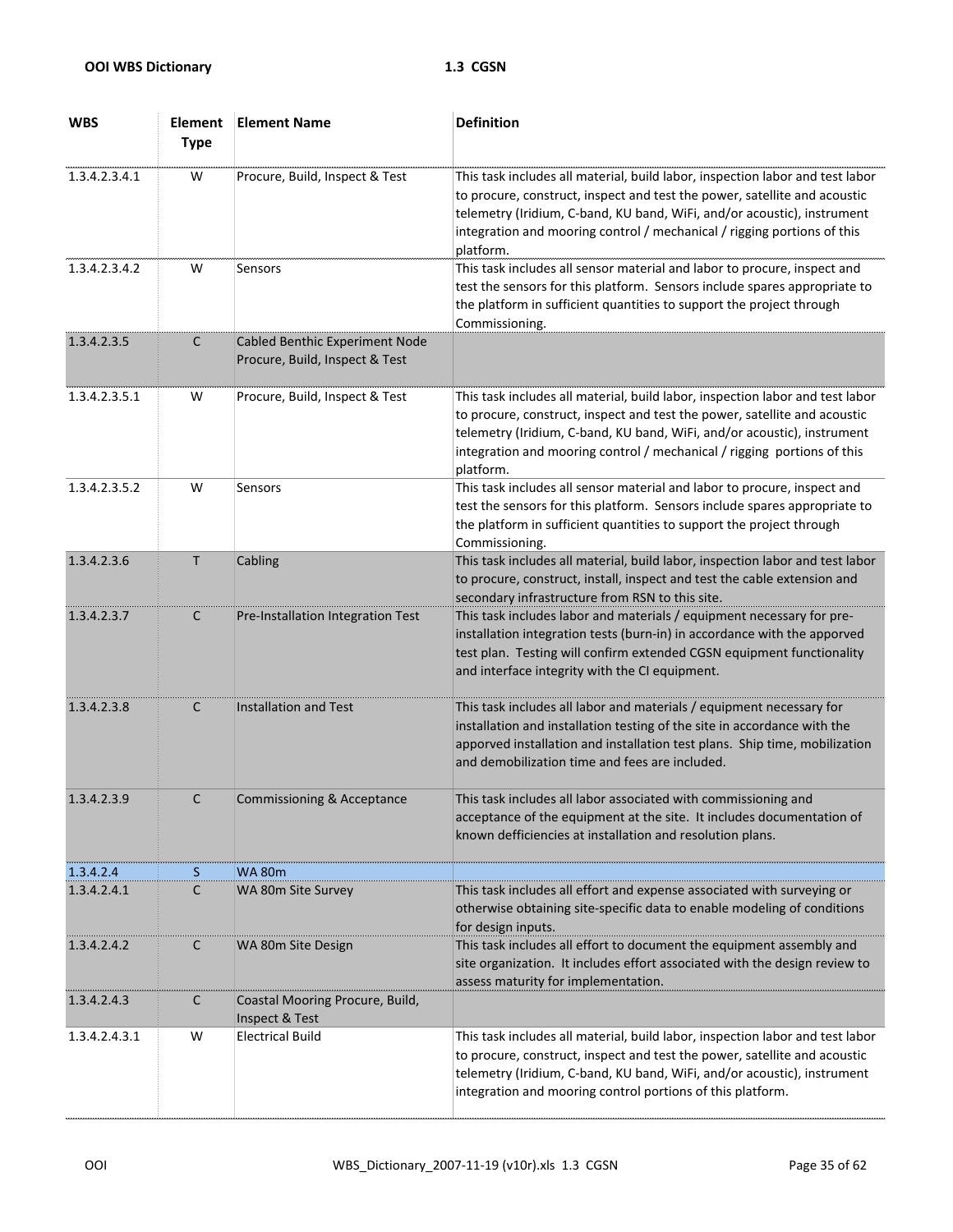| <b>WBS</b>    | <b>Element</b><br><b>Type</b> | <b>Element Name</b>                                                       | <b>Definition</b>                                                                                                                                                                                                                                                                                                             |
|---------------|-------------------------------|---------------------------------------------------------------------------|-------------------------------------------------------------------------------------------------------------------------------------------------------------------------------------------------------------------------------------------------------------------------------------------------------------------------------|
| 1.3.4.2.4.3.2 | W                             | <b>Mechanical Build</b>                                                   | This task includes all material, build labor, inspection labor and test labor<br>to procure, construct, inspect and test the mechanical portions of this<br>platform.                                                                                                                                                         |
| 1.3.4.2.4.3.3 | W                             | <b>Rigging Shop</b>                                                       | This task includes all rigging shop material and labor to procure,<br>construct, inspect and test the rigging portions of the platform.                                                                                                                                                                                       |
| 1.3.4.2.4.3.4 | W                             | <b>DCL Build</b>                                                          | This task includes all material, build labor, inspection labor and test labor<br>to procure, construct, inspect and test the DCL(s) for this site.                                                                                                                                                                            |
| 1.3.4.2.4.3.5 | W                             | Sensors                                                                   | This task includes all sensor material and labor to procure, inspect and<br>test the sensors for this platform. Sensors include spares appropriate to<br>the platform in sufficient quantities to support the project through<br>Commissioning.                                                                               |
| 1.3.4.2.4.3.6 | W                             | <b>MFN Build</b>                                                          | This task includes all material, build labor, inspection labor and test labor<br>to procure, construct, inspect and test the MFN for this site.                                                                                                                                                                               |
| 1.3.4.2.4.4   | $\mathsf C$                   | <b>Coastal Winched Profiler Mooring</b><br>Procure, Build, Inspect & Test |                                                                                                                                                                                                                                                                                                                               |
| 1.3.4.2.4.4.1 | W                             | Electrical / Mechanical Build                                             | This task includes all material, build labor, inspection labor and test labor<br>to procure, construct, inspect and test the power, satellite and acoustic<br>telemetry (Iridium, C-band, KU band, WiFi, and/or acoustic), instrument<br>integration and mooring control / mechanical / rigging portions of this<br>platform. |
| 1.3.4.2.4.4.2 | W                             | Sensors                                                                   | This task includes all sensor material and labor to procure, inspect and<br>test the sensors for this platform. Sensors include spares appropriate to<br>the platform in sufficient quantities to support the project through<br>Commissioning.                                                                               |
| 1.3.4.2.4.5   | $\mathsf C$                   | Benthic Experiment Node Procure,<br>Build, Inspect & Test                 |                                                                                                                                                                                                                                                                                                                               |
| 1.3.4.2.4.5.1 | W                             | Electrical / Mechanical Build                                             | This task includes all material, build labor, inspection labor and test labor<br>to procure, construct, inspect and test the power, satellite and acoustic<br>telemetry (Iridium, C-band, KU band, WiFi, and/or acoustic), instrument<br>integration and mooring control / mechanical / rigging portions of this<br>platform. |
| 1.3.4.2.4.5.2 | W                             | Sensors                                                                   | This task includes all sensor material and labor to procure, inspect and<br>test the sensors for this platform. Sensors include spares appropriate to<br>the platform in sufficient quantities to support the project through<br>Commissioning.                                                                               |
| 1.3.4.2.4.6   | $\mathsf{C}$                  | Pre-Installation Integration Test                                         | This task includes labor and materials / equipment necessary for pre-<br>installation integration tests (burn-in) in accordance with the apporved<br>test plan. Testing will confirm extended CGSN equipment functionality<br>and interface integrity with the CI equipment.                                                  |
| 1.3.4.2.4.7   | $\mathsf{C}$                  | <b>Installation and Test</b>                                              | This task includes all labor and materials / equipment necessary for<br>installation and installation testing of the site in accordance with the<br>apporved installation and installation test plans. Ship time, mobilization<br>and demobilization time and fees are included.                                              |
| 1.3.4.2.4.8   | C                             | Commissioning & Acceptance                                                | This task includes all labor associated with commissioning and<br>acceptance of the equipment at the site. It includes documentation of<br>known defficiencies at installation and resolution plans.                                                                                                                          |
| 1.3.4.2.5     | <sub>S</sub>                  | <b>WA 25m</b>                                                             |                                                                                                                                                                                                                                                                                                                               |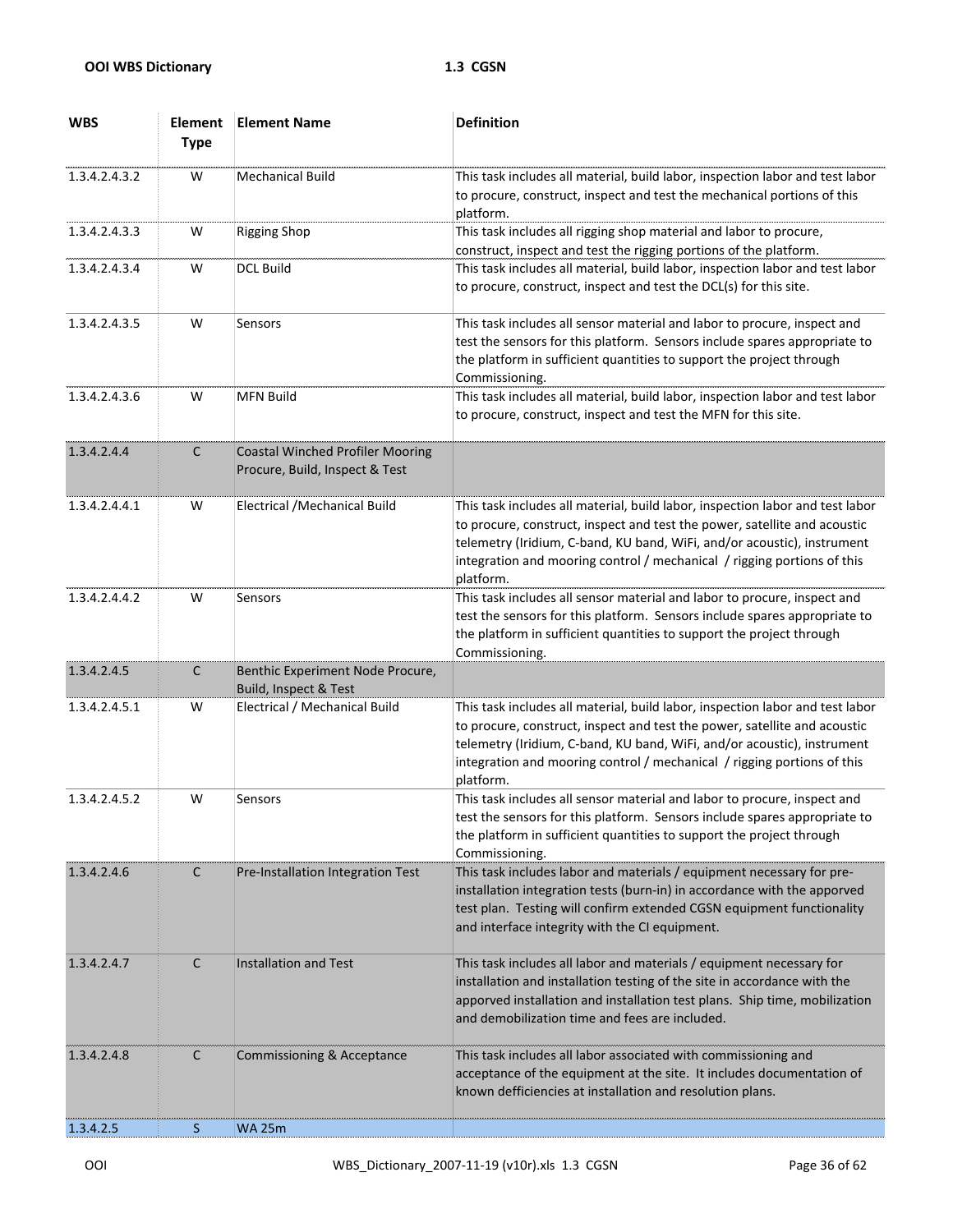| <b>WBS</b>    | <b>Element</b><br><b>Type</b> | <b>Element Name</b>                                                       | <b>Definition</b>                                                                                                                                                                                                                                                                                                             |
|---------------|-------------------------------|---------------------------------------------------------------------------|-------------------------------------------------------------------------------------------------------------------------------------------------------------------------------------------------------------------------------------------------------------------------------------------------------------------------------|
| 1.3.4.2.5.1   | $\mathsf{C}$                  | WA 25m Site Survey                                                        | This task includes all effort and expense associated with surveying or<br>otherwise obtaining site-specific data to enable modeling of conditions<br>for design inputs.                                                                                                                                                       |
| 1.3.4.2.5.2   | $\mathsf{C}$                  | WA 25m Site Design                                                        | This task includes all effort to document the equipment assembly and<br>site organization. It includes effort associated with the design review to<br>assess maturity for implementation.                                                                                                                                     |
| 1.3.4.2.5.3   | $\mathsf{C}$                  | Near Shore Mooring Procure, Build,<br>Inspect & Test                      |                                                                                                                                                                                                                                                                                                                               |
| 1.3.4.2.5.3.1 | W                             | Electrical / Mechanical Build                                             | This task includes all material, build labor, inspection labor and test labor<br>to procure, construct, inspect and test the power, satellite and acoustic<br>telemetry (Iridium, C-band, KU band, WiFi, and/or acoustic), instrument<br>integration and mooring control / mechanical / rigging portions of this<br>platform. |
| 1.3.4.2.5.3.2 | W                             | Sensors                                                                   | This task includes all sensor material and labor to procure, inspect and<br>test the sensors for this platform. Sensors include spares appropriate to<br>the platform in sufficient quantities to support the project through<br>Commissioning.                                                                               |
| 1.3.4.2.5.3.3 | W                             | <b>MFN Build</b>                                                          | This task includes all material, build labor, inspection labor and test labor<br>to procure, construct, inspect and test the MFN for this site.                                                                                                                                                                               |
| 1.3.4.2.5.3.4 | W                             | <b>DCL Build</b>                                                          | This task includes all material, build labor, inspection labor and test labor<br>to procure, construct, inspect and test the DCL(s) for this site.                                                                                                                                                                            |
| 1.3.4.2.5.4   | С                             | <b>Coastal Winched Profiler Mooring</b><br>Procure, Build, Inspect & Test |                                                                                                                                                                                                                                                                                                                               |
| 1.3.4.2.5.4.1 | W                             | Procure, Build, Inspect & Test                                            | This task includes all material, build labor, inspection labor and test labor<br>to procure, construct, inspect and test the power, satellite and acoustic<br>telemetry (Iridium, C-band, KU band, WiFi, and/or acoustic), instrument<br>integration and mooring control / mechanical / rigging portions of this<br>platform. |
| 1.3.4.2.5.4.2 | W                             | Sensors                                                                   | This task includes all sensor material and labor to procure, inspect and<br>test the sensors for this platform. Sensors include spares appropriate to<br>the platform in sufficient quantities to support the project through<br>Commissioning.                                                                               |
| 1.3.4.2.5.5   | C                             | Benthic Experiment Node Procure,<br>Build, Inspect & Test                 |                                                                                                                                                                                                                                                                                                                               |
| 1.3.4.2.5.5.1 | W                             | Procure, Build, Inspect & Test                                            | This task includes all material, build labor, inspection labor and test labor<br>to procure, construct, inspect and test the power, satellite and acoustic<br>telemetry (Iridium, C-band, KU band, WiFi, and/or acoustic), instrument<br>integration and mooring control / mechanical / rigging portions of this<br>platform. |
| 1.3.4.2.5.5.2 | W                             | Sensors                                                                   | This task includes all sensor material and labor to procure, inspect and<br>test the sensors for this platform. Sensors include spares appropriate to<br>the platform in sufficient quantities to support the project through<br>Commissioning.                                                                               |
| 1.3.4.2.5.6   | C                             | Pre-Installation Integration Test                                         | This task includes labor and materials / equipment necessary for pre-<br>installation integration tests (burn-in) in accordance with the apporved<br>test plan. Testing will confirm extended CGSN equipment functionality<br>and interface integrity with the CI equipment.                                                  |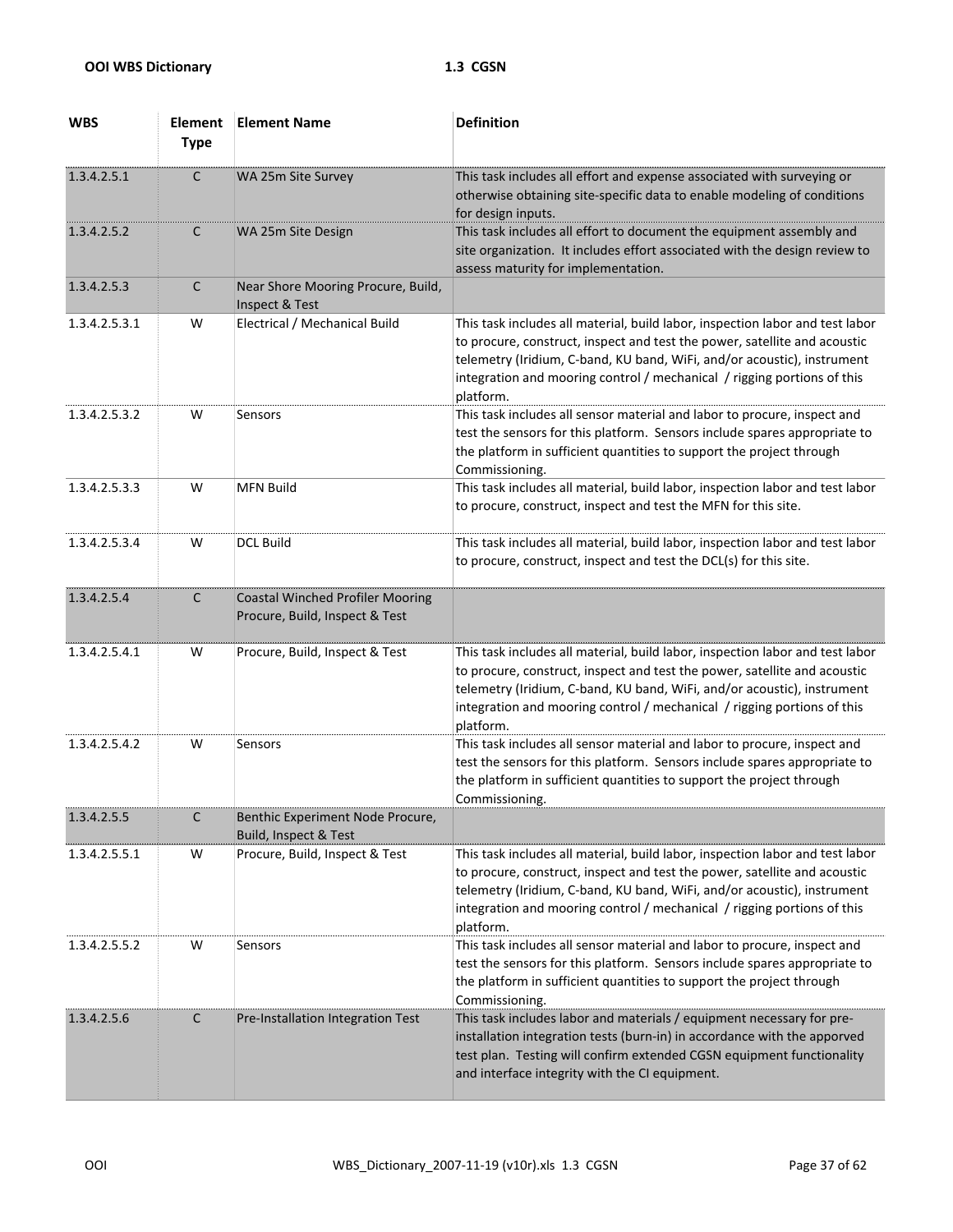| <b>WBS</b>    | <b>Element</b><br><b>Type</b> | <b>Element Name</b>                                                                        | <b>Definition</b>                                                                                                                                                                                                                                                                                                             |
|---------------|-------------------------------|--------------------------------------------------------------------------------------------|-------------------------------------------------------------------------------------------------------------------------------------------------------------------------------------------------------------------------------------------------------------------------------------------------------------------------------|
| 1.3.4.2.5.7   | $\mathsf C$                   | <b>Installation and Test</b>                                                               | This task includes all labor and materials / equipment necessary for<br>installation and installation testing of the site in accordance with the<br>apporved installation and installation test plans. Ship time, mobilization<br>and demobilization time and fees are included.                                              |
| 1.3.4.2.5.8   | $\mathsf{C}$                  | <b>Commissioning &amp; Acceptance</b>                                                      | This task includes all labor associated with commissioning and<br>acceptance of the equipment at the site. It includes documentation of<br>known defficiencies at installation and resolution plans.                                                                                                                          |
| 1.3.4.2.6     | S.                            | OR 150m                                                                                    |                                                                                                                                                                                                                                                                                                                               |
| 1.3.4.2.6.1   | C                             | OR 150m Site Survey                                                                        | This task includes all effort and expense associated with surveying or<br>otherwise obtaining site-specific data to enable modeling of conditions<br>for design inputs.                                                                                                                                                       |
| 1.3.4.2.6.2   | $\mathsf{C}$                  | OR 150m Site Design                                                                        | This task includes all effort to document the equipment assembly and<br>site organization. It includes effort associated with the design review to<br>assess maturity for implementation.                                                                                                                                     |
| 1.3.4.2.6.3   | $\mathsf{C}$                  | <b>Cabled Coastal Winched Profiler</b><br>Mooring Procure, Build, Inspect &<br><b>Test</b> |                                                                                                                                                                                                                                                                                                                               |
| 1.3.4.2.6.3.1 | W                             | Procure, Build, Inspect & Test                                                             | This task includes all material, build labor, inspection labor and test labor<br>to procure, construct, inspect and test the power, satellite and acoustic<br>telemetry (Iridium, C-band, KU band, WiFi, and/or acoustic), instrument<br>integration and mooring control / mechanical / rigging portions of this<br>platform. |
| 1.3.4.2.6.3.2 | W                             | Sensors                                                                                    | This task includes all sensor material and labor to procure, inspect and<br>test the sensors for this platform. Sensors include spares appropriate to<br>the platform in sufficient quantities to support the project through<br>Commissioning.                                                                               |
| 1.3.4.2.6.4   | $\mathsf{C}$                  | Cabled Benthic Experiment Node<br>Procure, Build, Inspect & Test                           |                                                                                                                                                                                                                                                                                                                               |
| 1.3.4.2.6.4.1 | W                             | Procure, Build, Inspect & Test                                                             | This task includes all material, build labor, inspection labor and test labor<br>to procure, construct, inspect and test the power, satellite and acoustic<br>telemetry (Iridium, C-band, KU band, WiFi, and/or acoustic), instrument<br>integration and mooring control / mechanical / rigging portions of this<br>platform. |
| 1.3.4.2.6.4.2 | W                             | Sensors                                                                                    | This task includes all sensor material and labor to procure, inspect and<br>test the sensors for this platform. Sensors include spares appropriate to<br>the platform in sufficient quantities to support the project through<br>Commissioning.                                                                               |
| 1.3.4.2.6.5   | $\mathsf{C}$                  | Cabling                                                                                    | This task includes all material, build labor, inspection labor and test labor<br>to procure, construct, install, inspect and test the cable extension and<br>secondary infrastructure from RSN to this site.                                                                                                                  |
| 1.3.4.2.6.6   | C                             | Pre-Installation Integration Test                                                          | This task includes labor and materials / equipment necessary for pre-<br>installation integration tests (burn-in) in accordance with the apporved<br>test plan. Testing will confirm extended CGSN equipment functionality<br>and interface integrity with the CI equipment.                                                  |
| 1.3.4.2.6.7   | $\mathsf{C}$                  | <b>Installation and Test</b>                                                               | This task includes all labor and materials / equipment necessary for<br>installation and installation testing of the site in accordance with the<br>apporved installation and installation test plans. Ship time, mobilization<br>and demobilization time and fees are included.                                              |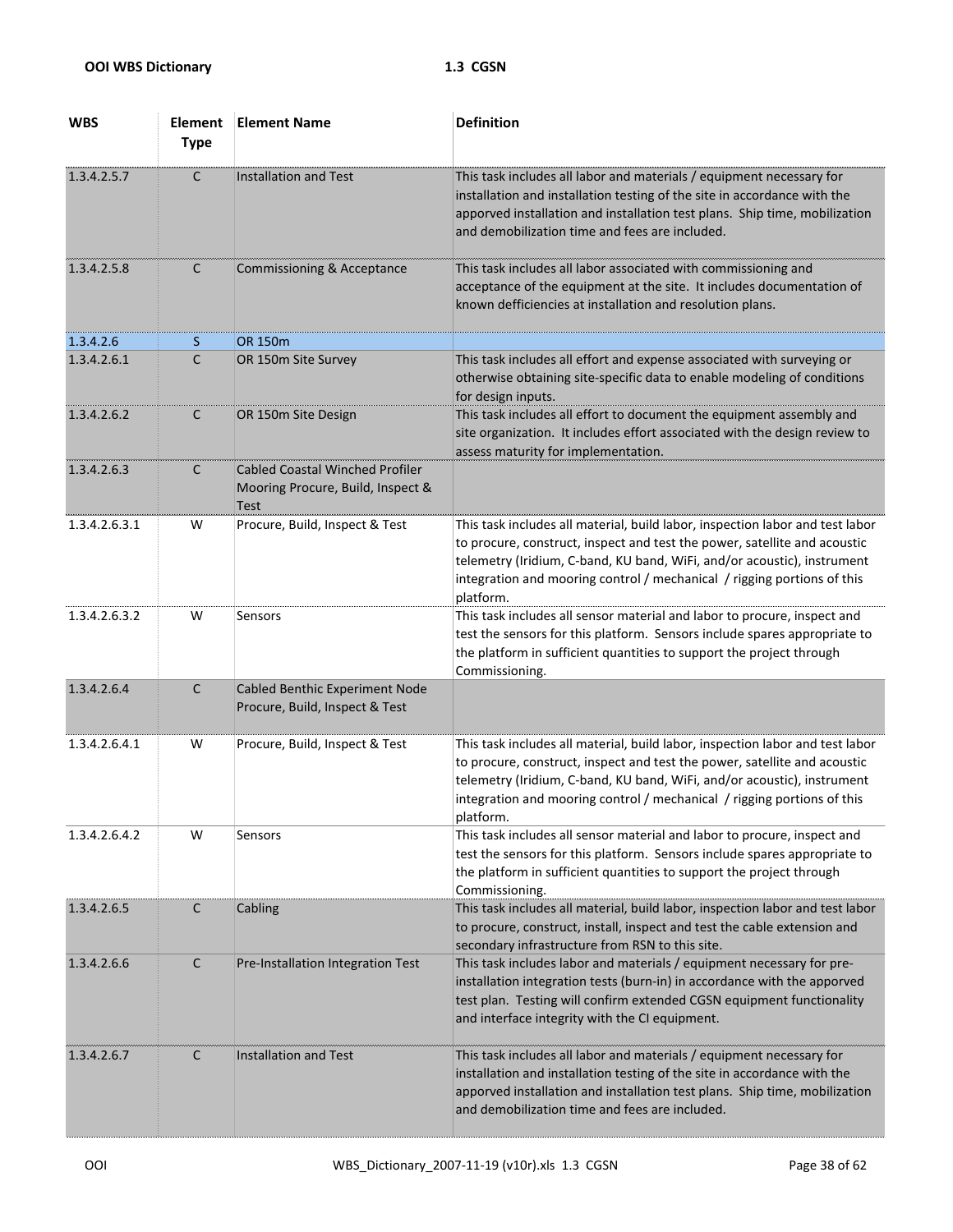| <b>WBS</b>    | Element<br><b>Type</b> | <b>Element Name</b>                               | <b>Definition</b>                                                                                                                                                                                                                                                                                                                              |
|---------------|------------------------|---------------------------------------------------|------------------------------------------------------------------------------------------------------------------------------------------------------------------------------------------------------------------------------------------------------------------------------------------------------------------------------------------------|
| 1.3.4.2.6.8   | $\mathsf{C}$           | <b>Commissioning &amp; Acceptance</b>             | This task includes all labor associated with commissioning and<br>acceptance of the equipment at the site. It includes documentation of<br>known defficiencies at installation and resolution plans.                                                                                                                                           |
| 1.3.4.2.7     | S.                     | <b>WA 150m</b>                                    |                                                                                                                                                                                                                                                                                                                                                |
| 1.3.4.2.7.1   | C                      | WA 150m Site Survey                               |                                                                                                                                                                                                                                                                                                                                                |
| 1.3.4.2.7.2   | C                      | WA 150m Site Design                               |                                                                                                                                                                                                                                                                                                                                                |
| 1.3.4.2.7.3   | C                      | Procure, Build, Inspect & Test                    |                                                                                                                                                                                                                                                                                                                                                |
| 1.3.4.2.7.3.1 | W                      | <b>Electrical Build</b>                           |                                                                                                                                                                                                                                                                                                                                                |
| 1.3.4.2.7.3.2 | W                      | <b>Mechanical Build</b>                           |                                                                                                                                                                                                                                                                                                                                                |
| 1.3.4.2.7.3.3 | W                      | <b>Rigging Shop</b>                               |                                                                                                                                                                                                                                                                                                                                                |
| 1.3.4.2.7.3.4 | W                      | Sensors                                           |                                                                                                                                                                                                                                                                                                                                                |
| 1.3.4.2.7.4   | C                      | Pre-Installation Integration Test                 |                                                                                                                                                                                                                                                                                                                                                |
| 1.3.4.2.7.5   | C                      | Installation and Test                             |                                                                                                                                                                                                                                                                                                                                                |
| 1.3.4.2.7.6   | C                      | Commissioning & Acceptance                        |                                                                                                                                                                                                                                                                                                                                                |
| 1.3.4.2.8     | S.                     | <b>Gliders</b>                                    |                                                                                                                                                                                                                                                                                                                                                |
| 1.3.4.2.8.1   | C                      | Glider Procure, Build, Inspect & Test             | This task includes all material, build labor, inspection labor and test labor<br>to procure, construct, inspect and test the power, satellite and acoustic<br>telemetry (Iridium, C-band, KU band, WiFi, and/or acoustic), instrument<br>integration and mooring control / mechanical portions of this platform.<br>This includes the SENSORS. |
| 1.3.4.2.8.2   | $\mathsf{C}$           | Pre-Installation Integration Test                 | This task includes labor and materials / equipment necessary for pre-<br>installation integration tests (burn-in) in accordance with the apporved<br>test plan. Testing will confirm extended CGSN equipment functionality<br>and interface integrity with the CI equipment.                                                                   |
| 1.3.4.2.8.3   | $\mathsf{C}$           | Installation and Test                             | This task includes all labor and materials / equipment necessary for<br>installation and installation testing of the site in accordance with the<br>apporved installation and installation test plans. Ship time, mobilization<br>and demobilization time and fees are included.                                                               |
| 1.3.4.2.8.4   | $\mathsf{C}$           | <b>Commissioning &amp; Acceptance</b>             | This task includes all labor associated with commissioning and<br>acceptance of the equipment at the site. It includes documentation of<br>known defficiencies at installation and resolution plans.                                                                                                                                           |
| 1.3.4.2.9     | S.                     | PNW Material to Support Turns                     |                                                                                                                                                                                                                                                                                                                                                |
| 1.3.4.2.9.1   | C                      | PNW Material Support to Turns<br>Design           | This task includes all labor to define, document, review and approve an<br>equipment plan to support the Operational use of the system over long<br>periods. This equipment is used to replace deployed equipment returned<br>to shore for refurbishment.                                                                                      |
| 1.3.4.2.9.2   | $\mathsf{C}$           | Coastal Mooring Procure, Build,<br>Inspect & Test |                                                                                                                                                                                                                                                                                                                                                |
| 1.3.4.2.9.2.1 | W                      | <b>Electrical Build</b>                           | This task includes all material, build labor, inspection labor and test labor<br>to procure, construct, inspect and test the power, satellite and acoustic<br>telemetry (Iridium, C-band, KU band, WiFi, and/or acoustic), instrument<br>integration and mooring control portions of this platform.                                            |
| 1.3.4.2.9.2.2 | W                      | <b>Mechanical Build</b>                           | This task includes all material, build labor, inspection labor and test labor<br>to procure, construct, inspect and test the mechanical portions of this<br>platform.                                                                                                                                                                          |
| 1.3.4.2.9.2.3 | W                      | <b>Rigging Shop</b>                               | This task includes all rigging shop material and labor to procure,<br>construct, inspect and test the rigging portions of the platform.                                                                                                                                                                                                        |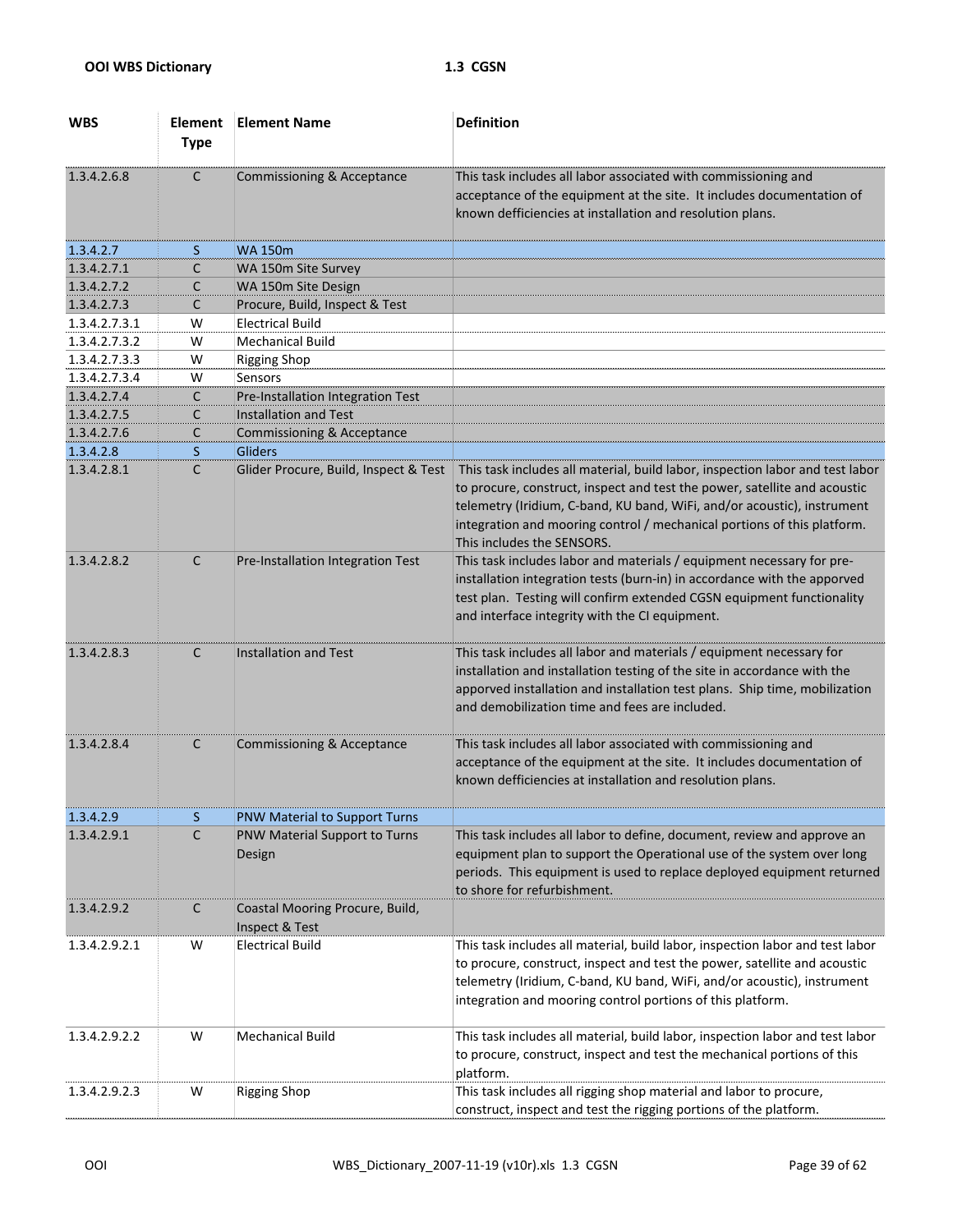| <b>WBS</b>           | <b>Element</b><br><b>Type</b> | <b>Element Name</b>                                                       | <b>Definition</b>                                                                                                                                                                                                                                                                                                           |
|----------------------|-------------------------------|---------------------------------------------------------------------------|-----------------------------------------------------------------------------------------------------------------------------------------------------------------------------------------------------------------------------------------------------------------------------------------------------------------------------|
| 1.3.4.2.9.2.4        | W                             | <b>DCL Build</b>                                                          | This task includes all material, build labor, inspection labor and test labor<br>to procure, construct, inspect and test the DCLs for this site.                                                                                                                                                                            |
| 1.3.4.2.9.2.5        | W                             | Sensors                                                                   | This task includes all sensor material and labor to procure, inspect and<br>test the sensors for this platform.                                                                                                                                                                                                             |
| 1.3.4.2.9.3          | $\mathsf{C}$                  | <b>Coastal Winched Profiler Mooring</b><br>Procure, Build, Inspect & Test |                                                                                                                                                                                                                                                                                                                             |
| 1.3.4.2.9.3.1        | W                             | Procure, Build, Inspect & Test                                            | This task includes all material, build labor, inspection labor and test labor<br>to procure, construct, inspect and test the power, satellite and acoustic<br>telemetry (Iridium, C-band, KU band, WiFi, and/or acoustic), instrument<br>integration, mooring control, mechanical and rigging portions of this<br>platform. |
| 1.3.4.2.9.3.2        | W                             | Sensors                                                                   | This task includes all sensor material and labor to procure, inspect and<br>test the sensors for this platform.                                                                                                                                                                                                             |
| 1.3.4.2.9.4          | C                             | Benthic Experiment Node Procure,<br>Build, Inspect & Test                 |                                                                                                                                                                                                                                                                                                                             |
| 1.3.4.2.9.4.1        | W                             | Procure, Build, Inspect & Test                                            | This task includes all material, build labor, inspection labor and test labor<br>to procure, construct, inspect and test the power, satellite and acoustic<br>telemetry (Iridium, C-band, KU band, WiFi, and/or acoustic), instrument<br>integration, mooring control, mechanical and rigging portions of this<br>platform. |
| 1.3.4.2.9.4.2        | W                             | Sensors                                                                   | This task includes all sensor material and labor to procure, inspect and<br>test the sensors for this platform.                                                                                                                                                                                                             |
| 1.3.4.2.9.5          | C                             | Cabled Benthic Experiment Node<br>Procure, Build, Inspect & Test          |                                                                                                                                                                                                                                                                                                                             |
| 1.3.4.2.9.5.1        | W                             | Procure, Build, Inspect & Test                                            | This task includes all material, build labor, inspection labor and test labor<br>to procure, construct, inspect and test the power, satellite and acoustic<br>telemetry (Iridium, C-band, KU band, WiFi, and/or acoustic), instrument<br>integration and mooring control portions of this platform.                         |
| 1.3.4.2.9.5.2        | W                             | Sensors                                                                   | This task includes all sensor material and labor to procure, inspect and<br>test the sensors for this platform.                                                                                                                                                                                                             |
| 1.3.4.2.9.6          | $\mathsf C$                   | Gliders                                                                   |                                                                                                                                                                                                                                                                                                                             |
| 1.3.4.3<br>1.3.4.3.1 | S<br>S                        | <b>Pioneer Array</b><br>P1 - Central EM/MFN with winched                  |                                                                                                                                                                                                                                                                                                                             |
|                      |                               | profiler (150 m)                                                          |                                                                                                                                                                                                                                                                                                                             |
| 1.3.4.3.1.1          | С                             | <b>P1 Site Survey</b>                                                     | This task includes all effort and expense associated with surveying or<br>otherwise obtaining site-specific data to enable modeling of conditions<br>for design inputs.                                                                                                                                                     |
| 1.3.4.3.1.2          | $\mathsf{C}$                  | P1 Site Design                                                            | This task includes all effort to document the equipment assembly and<br>site organization. It includes effort associated with the design review to<br>assess maturity for implementation.                                                                                                                                   |
| 1.3.4.3.1.3          | $\mathsf{C}$                  | Coastal Mooring, MFN Procure,<br>Build, Inspect & Test                    |                                                                                                                                                                                                                                                                                                                             |
| 1.3.4.3.1.3.1        | W                             | <b>Electrical Build</b>                                                   | This task includes all material, build labor, inspection labor and test labor<br>to procure, construct, inspect and test the power, satellite and acoustic<br>telemetry (Iridium, C-band, KU band, WiFi, and/or acoustic), instrument<br>integration and mooring control portions of this platform.                         |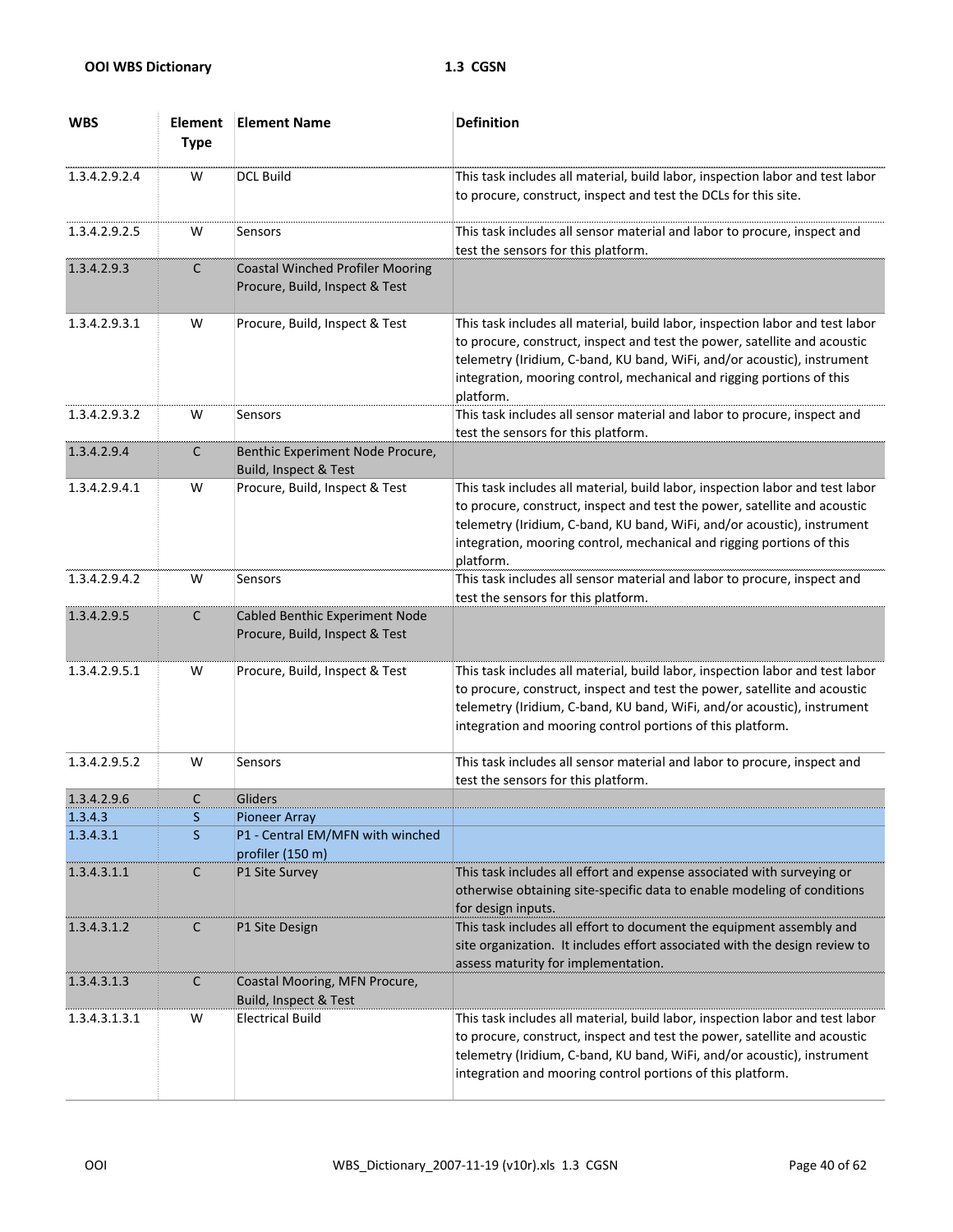| <b>WBS</b>    | <b>Element</b><br><b>Type</b> | <b>Element Name</b>                                                       | <b>Definition</b>                                                                                                                                                                                                                                                                                                           |
|---------------|-------------------------------|---------------------------------------------------------------------------|-----------------------------------------------------------------------------------------------------------------------------------------------------------------------------------------------------------------------------------------------------------------------------------------------------------------------------|
| 1.3.4.3.1.3.2 | W                             | <b>Mechanical Build</b>                                                   | This task includes all material, build labor, inspection labor and test labor<br>to procure, construct, inspect and test the mechanical portions of this<br>platform.                                                                                                                                                       |
| 1.3.4.3.1.3.3 | W                             | <b>Rigging Shop</b>                                                       | This task includes all rigging shop material and labor to procure,<br>construct, inspect and test the rigging portions of the platform.                                                                                                                                                                                     |
| 1.3.4.3.1.3.4 | W                             | <b>MFN Build</b>                                                          | This task includes all material, build labor, inspection labor and test labor<br>to procure, construct, inspect and test the MFN for this site.                                                                                                                                                                             |
| 1.3.4.3.1.3.5 | W                             | <b>DCL Build</b>                                                          | This task includes all material, build labor, inspection labor and test labor<br>ot procure, construct, inspect and test the DCL(s) for this site.                                                                                                                                                                          |
| 1.3.4.3.1.3.6 | W                             | Sensors                                                                   | This task includes all sensor material and labor to procure, inspect and<br>test the sensors for this platform. Sensors include spares appropriate to<br>the platform in sufficient quantities to support the project through<br>Commissioning.                                                                             |
| 1.3.4.3.1.4   | $\mathsf C$                   | <b>Coastal Winched Profiler Mooring</b><br>Procure, Build, Inspect & Test |                                                                                                                                                                                                                                                                                                                             |
| 1.3.4.3.1.4.1 | W                             | Procure, Build, Inspect & Test                                            | This task includes all material, build labor, inspection labor and test labor<br>to procure, construct, inspect and test the power, satellite and acoustic<br>telemetry (Iridium, C-band, KU band, WiFi, and/or acoustic), instrument<br>integration, mooring control, mechanical and rigging portions of this<br>platform. |
| 1.3.4.3.1.4.2 | W                             | Sensors                                                                   | This task includes all sensor material and labor to procure, inspect and<br>test the sensors for this platform. Sensors include spares appropriate to<br>the platform in sufficient quantities to support the project through<br>Commissioning.                                                                             |
| 1.3.4.3.1.5   | $\mathsf C$                   | Pre-Installation Integration Test                                         | This task includes labor and materials / equipment necessary for pre-<br>installation integration tests (burn-in) in accordance with the apporved<br>test plan. Testing will confirm extended CGSN equipment functionality<br>and interface integrity with the CI equipment.                                                |
| 1.3.4.3.1.6   | $\mathsf{C}$                  | <b>Installation and Test</b>                                              | This task includes all labor and materials / equipment necessary for<br>installation and installation testing of the site in accordance with the<br>apporved installation and installation test plans. Ship time, mobilization<br>and demobilization time and fees are included.                                            |
| 1.3.4.3.1.7   | C                             | Commissioning & Acceptance                                                | This task includes all labor associated with commissioning and<br>acceptance of the equipment at the site. It includes documentation of<br>known defficiencies at installation and resolution plans.                                                                                                                        |
| 1.3.4.3.2     | S                             | P2 - Upstream EM/MFN with<br>winched profiler (150 m)                     |                                                                                                                                                                                                                                                                                                                             |
| 1.3.4.3.2.1   | C                             | P2 Site Survey                                                            | This task includes all effort and expense associated with surveying or<br>otherwise obtaining site-specific data to enable modeling of conditions<br>for design inputs.                                                                                                                                                     |
| 1.3.4.3.2.2   | $\mathsf{C}$                  | P2 Site Design                                                            | This task includes all effort to document the equipment assembly and<br>site organization. It includes effort associated with the design review to<br>assess maturity for implementation.                                                                                                                                   |
| 1.3.4.3.2.3   | $\mathsf{C}$                  | Coastal Mooring, MFN Procure,<br>Build, Inspect & Test                    |                                                                                                                                                                                                                                                                                                                             |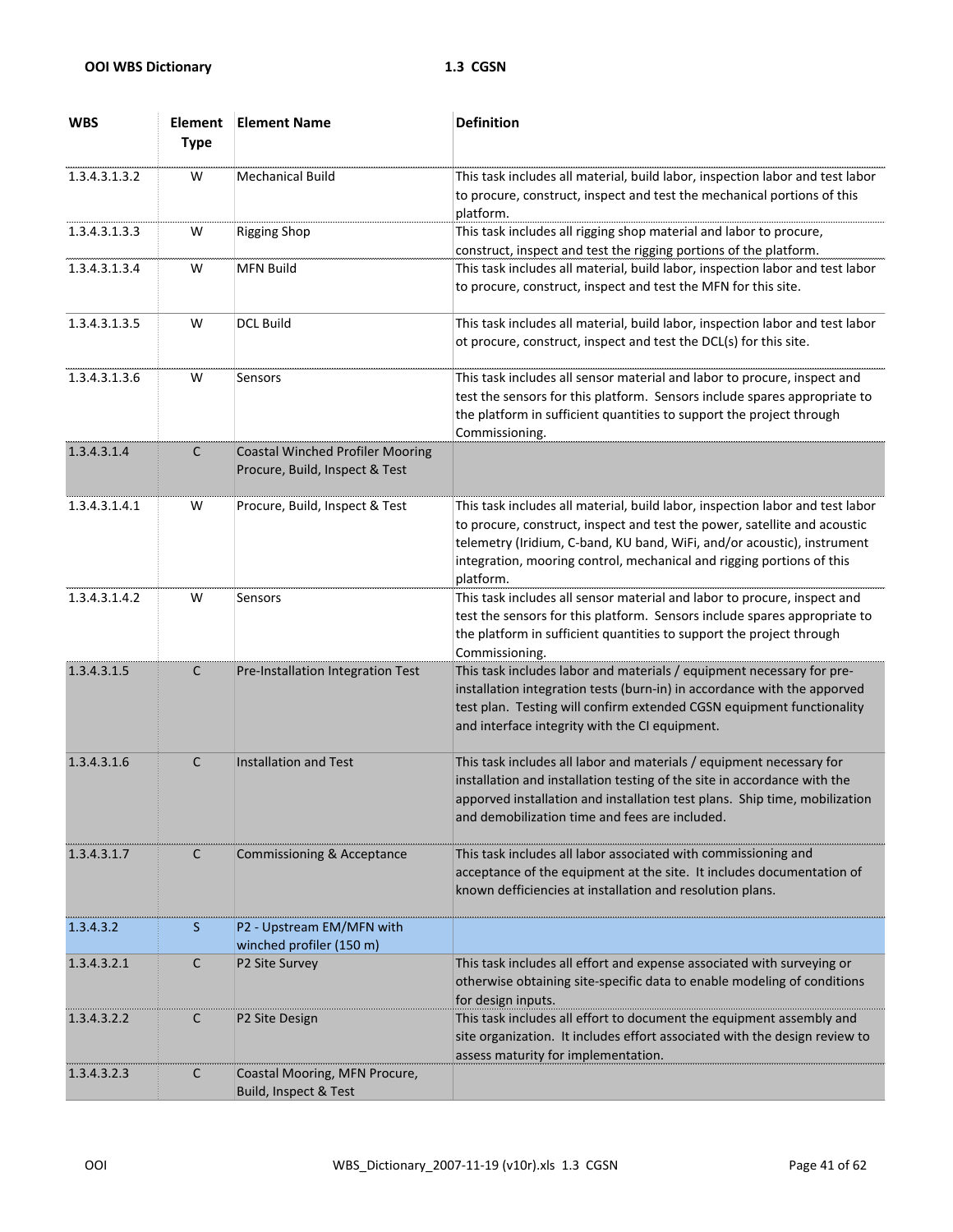| <b>WBS</b>    | <b>Element</b><br><b>Type</b> | <b>Element Name</b>                                                       | <b>Definition</b>                                                                                                                                                                                                                                                                                                                |
|---------------|-------------------------------|---------------------------------------------------------------------------|----------------------------------------------------------------------------------------------------------------------------------------------------------------------------------------------------------------------------------------------------------------------------------------------------------------------------------|
| 1.3.4.3.2.3.1 | W                             | <b>Electrical Build</b>                                                   | This task includes all material, build labor, inspection labor and test labor<br>to procure, construct, inspect and test the power, satellite and acoustic<br>telemetry (Iridium, C-band, KU band, WiFi, and/or acoustic), instrument<br>integration and mooring control portions of this platform. Includes EOM<br>cable build. |
| 1.3.4.3.2.3.2 | W                             | <b>Mechanical Build</b>                                                   | This task includes all material, build labor, inspection labor and test labor<br>to procure, construct, inspect and test the mechanical portions of this<br>platform. Includes accommodation for EOM cable.                                                                                                                      |
| 1.3.4.3.2.3.3 | W                             | <b>Rigging Shop</b>                                                       | This task includes all rigging shop material and labor to procure,<br>construct, inspect and test the rigging portions of the platform.                                                                                                                                                                                          |
| 1.3.4.3.2.3.4 | W                             | <b>MFN Build</b>                                                          | This task includes all material, build labor, inspection labor and test labor<br>to procure, construct, inspect and test the MFN for this site.                                                                                                                                                                                  |
| 1.3.4.3.2.3.5 | W                             | <b>DCL Build</b>                                                          | This task includes all material, build labor, inspection labor and test labor<br>ot procure, construct, inspect and test the DCL(s) for this site.                                                                                                                                                                               |
| 1.3.4.3.2.3.6 | W                             | Sensors                                                                   | This task includes all sensor material and labor to procure, inspect and<br>test the sensors for this platform. Sensors include spares appropriate to<br>the platform in sufficient quantities to support the project through<br>Commissioning.                                                                                  |
| 1.3.4.3.2.4   | $\mathsf C$                   | <b>Coastal Winched Profiler Mooring</b><br>Procure, Build, Inspect & Test |                                                                                                                                                                                                                                                                                                                                  |
| 1.3.4.3.2.4.1 | W                             | Procure, Build, Inspect & Test                                            | This task includes all material, build labor, inspection labor and test labor<br>to procure, construct, inspect and test the power, satellite and acoustic<br>telemetry (Iridium, C-band, KU band, WiFi, and/or acoustic), instrument<br>integration, mooring control, mechanical and rigging portions of this<br>platform.      |
| 1.3.4.3.2.4.2 | W                             | Sensors                                                                   | This task includes all sensor material and labor to procure, inspect and<br>test the sensors for this platform. Sensors include spares appropriate to<br>the platform in sufficient quantities to support the project through<br>Commissioning.                                                                                  |
| 1.3.4.3.2.5   | $\mathsf C$                   | Pre-Installation Integration Test                                         | This task includes labor and materials / equipment necessary for pre-<br>installation integration tests (burn-in) in accordance with the apporved<br>test plan. Testing will confirm extended CGSN equipment functionality<br>and interface integrity with the CI equipment.                                                     |
| 1.3.4.3.2.6   | $\mathsf{C}$                  | <b>Installation and Test</b>                                              | This task includes all labor and materials / equipment necessary for<br>installation and installation testing of the site in accordance with the<br>apporved installation and installation test plans. Ship time, mobilization<br>and demobilization time and fees are included.                                                 |
| 1.3.4.3.2.7   | C                             | Commissioning & Acceptance                                                | This task includes all labor associated with commissioning and<br>acceptance of the equipment at the site. It includes documentation of<br>known defficiencies at installation and resolution plans.                                                                                                                             |
| 1.3.4.3.3     | S                             | P3 - Inshore EM/Dock with winched<br>profiler (120 m)                     |                                                                                                                                                                                                                                                                                                                                  |
| 1.3.4.3.3.1   | C                             | P3 Site Survey                                                            | This task includes all effort and expense associated with surveying or<br>otherwise obtaining site-specific data to enable modeling of conditions<br>for design inputs.                                                                                                                                                          |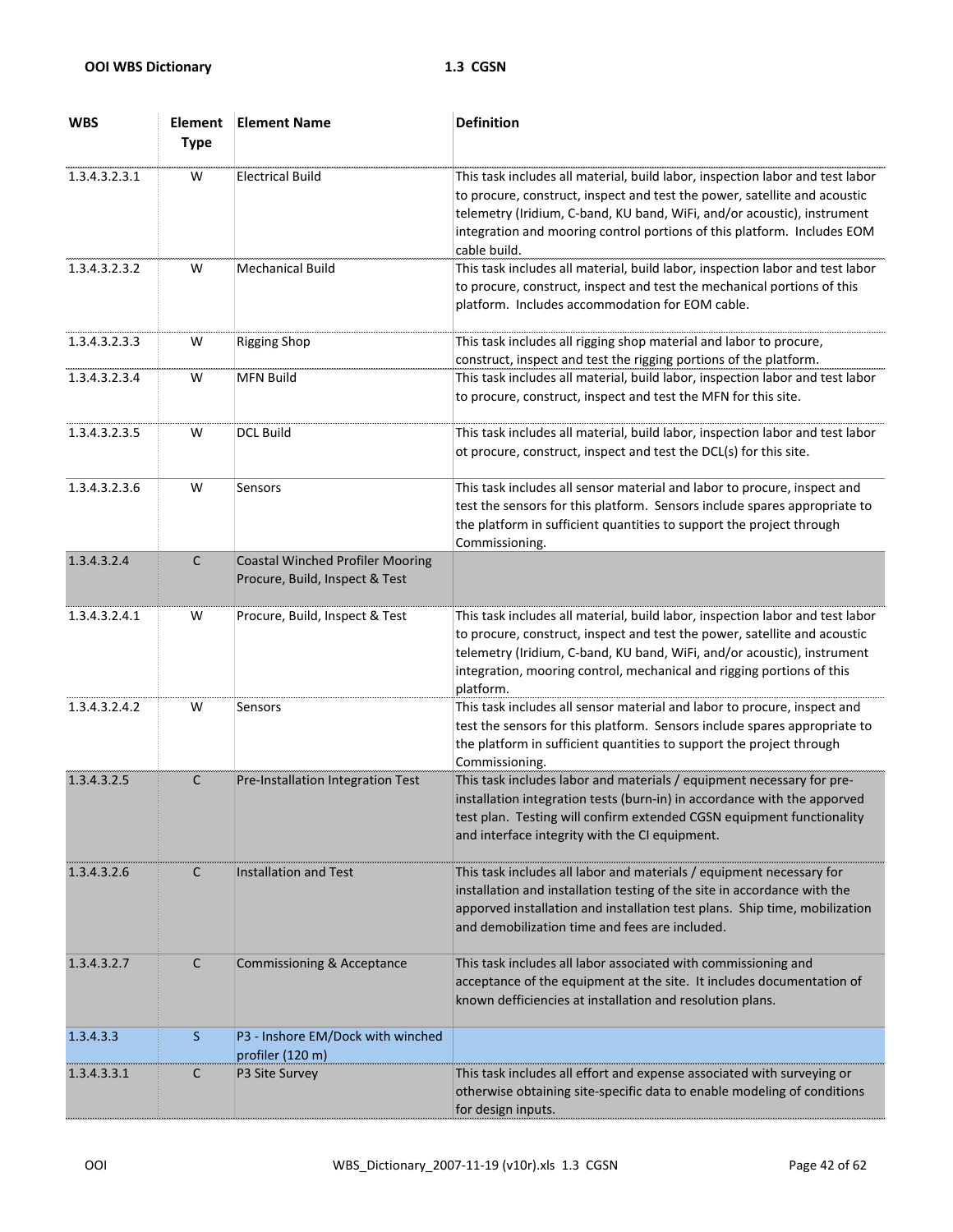| <b>WBS</b>    | <b>Element</b><br><b>Type</b> | <b>Element Name</b>                                                       | <b>Definition</b>                                                                                                                                                                                                                                                                                                           |
|---------------|-------------------------------|---------------------------------------------------------------------------|-----------------------------------------------------------------------------------------------------------------------------------------------------------------------------------------------------------------------------------------------------------------------------------------------------------------------------|
| 1.3.4.3.3.2   | $\mathsf C$                   | P3 Site Design                                                            | This task includes all effort to document the equipment assembly and<br>site organization. It includes effort associated with the design review to<br>assess maturity for implementation.                                                                                                                                   |
| 1.3.4.3.3.3   | $\mathsf{C}$                  | Coastal Mooring Procure, Build,<br>Inspect & Test                         |                                                                                                                                                                                                                                                                                                                             |
| 1.3.4.3.3.3.1 | W                             | <b>Electrical Build</b>                                                   | This task includes all material, build labor, inspection labor and test labor<br>to procure, construct, inspect and test the power, satellite and acoustic<br>telemetry (Iridium, C-band, KU band, WiFi, and/or acoustic), instrument<br>integration and mooring control portions of this platform.                         |
| 1.3.4.3.3.3.2 | W                             | <b>Mechanical Build</b>                                                   | This task includes all material, build labor, inspection labor and test labor<br>to procure, construct, inspect and test the mechanical portions of this<br>platform.                                                                                                                                                       |
| 1.3.4.3.3.3.3 | W                             | <b>Rigging Shop</b>                                                       | This task includes all rigging shop material and labor to procure,<br>construct, inspect and test the rigging portions of the platform.                                                                                                                                                                                     |
| 1.3.4.3.3.3.4 | W                             | <b>MFN Build</b>                                                          | This task includes all material, build labor, inspection labor and test labor<br>to procure, construct, inspect and test the MFN for this site.                                                                                                                                                                             |
| 1.3.4.3.3.3.5 | W                             | <b>DCL Build</b>                                                          | This task includes all material, build labor, inspection labor and test labor<br>ot procure, construct, inspect and test the DCL(s) for this site.                                                                                                                                                                          |
| 1.3.4.3.3.3.6 | W                             | Sensors                                                                   | This task includes all sensor material and labor to procure, inspect and<br>test the sensors for this platform. Sensors include spares appropriate to<br>the platform in sufficient quantities to support the project through<br>Commissioning.                                                                             |
| 1.3.4.3.3.4   | $\mathsf C$                   | <b>Coastal Winched Profiler Mooring</b><br>Procure, Build, Inspect & Test |                                                                                                                                                                                                                                                                                                                             |
| 1.3.4.3.3.4.1 | W                             | Procure, Build, Inspect & Test                                            | This task includes all material, build labor, inspection labor and test labor<br>to procure, construct, inspect and test the power, satellite and acoustic<br>telemetry (Iridium, C-band, KU band, WiFi, and/or acoustic), instrument<br>integration, mooring control, mechanical and rigging portions of this<br>platform. |
| 1.3.4.3.3.4.2 | W                             | Sensors                                                                   | This task includes all sensor material and labor to procure, inspect and<br>test the sensors for this platform. Sensors include spares appropriate to<br>the platform in sufficient quantities to support the project through<br>Commissioning.                                                                             |
| 1.3.4.3.3.5   | $\mathsf C$                   | Dock Procure, Build, Inspect & Test                                       | This task includes all material, build labor, inspection labor and test labor<br>to procure, construct, inspect and test the AUV dock.                                                                                                                                                                                      |
| 1.3.4.3.3.6   | C                             | Pre-Installation Integration Test                                         | This task includes labor and materials / equipment necessary for pre-<br>installation integration tests (burn-in) in accordance with the apporved<br>test plan. Testing will confirm extended CGSN equipment functionality<br>and interface integrity with the CI equipment.                                                |
| 1.3.4.3.3.7   | C                             | <b>Installation and Test</b>                                              | This task includes all labor and materials / equipment necessary for<br>installation and installation testing of the site in accordance with the<br>apporved installation and installation test plans. Ship time, mobilization<br>and demobilization time and fees are included.                                            |
| 1.3.4.3.3.8   | $\mathsf{C}$                  | <b>Commissioning &amp; Acceptance</b>                                     | This task includes all labor associated with commissioning and<br>acceptance of the equipment at the site. It includes documentation of<br>known defficiencies at installation and resolution plans.                                                                                                                        |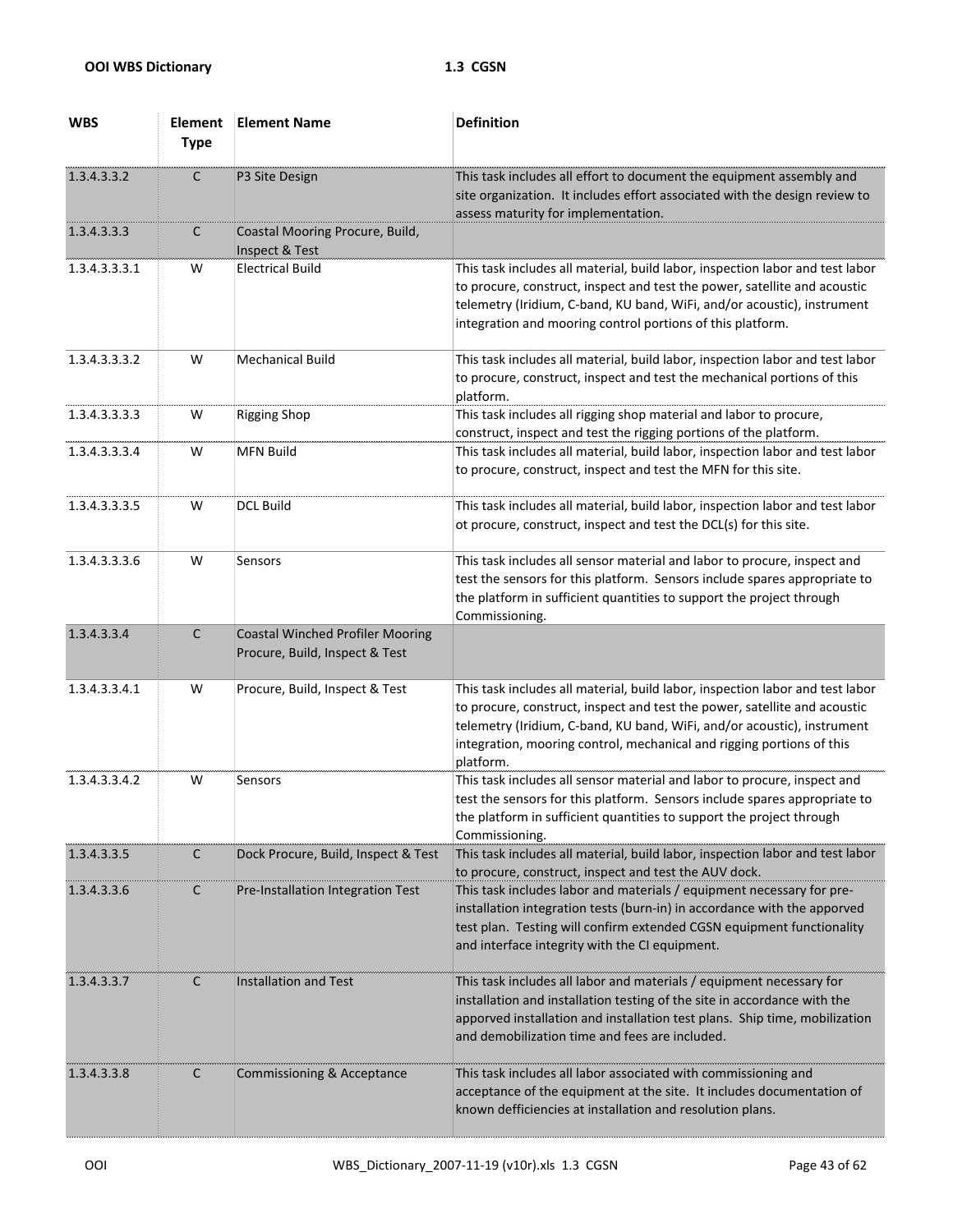| <b>WBS</b>    | <b>Element</b><br><b>Type</b> | <b>Element Name</b>                                                       | <b>Definition</b>                                                                                                                                                                                                                                                                                                           |
|---------------|-------------------------------|---------------------------------------------------------------------------|-----------------------------------------------------------------------------------------------------------------------------------------------------------------------------------------------------------------------------------------------------------------------------------------------------------------------------|
| 1.3.4.3.4     | S                             | P4 - Offshore EM/Dock with winched<br>profiler (800 m)                    |                                                                                                                                                                                                                                                                                                                             |
| 1.3.4.3.4.1   | $\mathsf{C}$                  | P4 Site Survey                                                            | This task includes all effort and expense associated with surveying or<br>otherwise obtaining site-specific data to enable modeling of conditions<br>for design inputs.                                                                                                                                                     |
| 1.3.4.3.4.2   | $\mathsf{C}$                  | P4 Site Design                                                            | This task includes all effort to document the equipment assembly and<br>site organization. It includes effort associated with the design review to<br>assess maturity for implementation.                                                                                                                                   |
| 1.3.4.3.4.3   | $\mathsf{C}$                  | Coastal Mooring Procure, Build,<br>Inspect & Test                         |                                                                                                                                                                                                                                                                                                                             |
| 1.3.4.3.4.3.1 | W                             | <b>Electrical Build</b>                                                   | This task includes all material, build labor, inspection labor and test labor<br>to procure, construct, inspect and test the power, satellite and acoustic<br>telemetry (Iridium, C-band, KU band, WiFi, and/or acoustic), instrument<br>integration and mooring control portions of this platform.                         |
| 1.3.4.3.4.3.2 | W                             | Mechanical Build                                                          | This task includes all material, build labor, inspection labor and test labor<br>to procure, construct, inspect and test the mechanical portions of this<br>platform.                                                                                                                                                       |
| 1.3.4.3.4.3.3 | W                             | <b>Rigging Shop</b>                                                       | This task includes all rigging shop material and labor to procure,<br>construct, inspect and test the rigging portions of the platform.                                                                                                                                                                                     |
| 1.3.4.3.4.3.4 | W                             | <b>MFN Build</b>                                                          | This task includes all material, build labor, inspection labor and test labor<br>to procure, construct, inspect and test the MFN for this site.                                                                                                                                                                             |
| 1.3.4.3.4.3.5 | W                             | <b>DCL Build</b>                                                          | This task includes all material, build labor, inspection labor and test labor<br>ot procure, construct, inspect and test the DCL(s) for this site.                                                                                                                                                                          |
| 1.3.4.3.4.3.6 | W                             | Sensors                                                                   | This task includes all sensor material and labor to procure, inspect and<br>test the sensors for this platform. Sensors include spares appropriate to<br>the platform in sufficient quantities to support the project through<br>Commissioning.                                                                             |
| 1.3.4.3.4.4   | $\mathsf{C}$                  | <b>Coastal Winched Profiler Mooring</b><br>Procure, Build, Inspect & Test |                                                                                                                                                                                                                                                                                                                             |
| 1.3.4.3.4.4.1 | W                             | Procure, Build, Inspect & Test                                            | This task includes all material, build labor, inspection labor and test labor<br>to procure, construct, inspect and test the power, satellite and acoustic<br>telemetry (Iridium, C-band, KU band, WiFi, and/or acoustic), instrument<br>integration, mooring control, mechanical and rigging portions of this<br>platform. |
| 1.3.4.3.4.4.2 | W                             | Sensors                                                                   | This task includes all sensor material and labor to procure, inspect and<br>test the sensors for this platform. Sensors include spares appropriate to<br>the platform in sufficient quantities to support the project through<br>Commissioning.                                                                             |
| 1.3.4.3.4.5   | $\mathsf C$                   | Dock Procure, Build, Inspect & Test                                       | This task includes all material, build labor, inspection labor and test labor<br>to procure, construct, inspect and test the AUV dock.                                                                                                                                                                                      |
| 1.3.4.3.4.6   | $\mathsf{C}$                  | Pre-Installation Integration Test                                         | This task includes labor and materials / equipment necessary for pre-<br>installation integration tests (burn-in) in accordance with the apporved<br>test plan. Testing will confirm extended CGSN equipment functionality<br>and interface integrity with the CI equipment.                                                |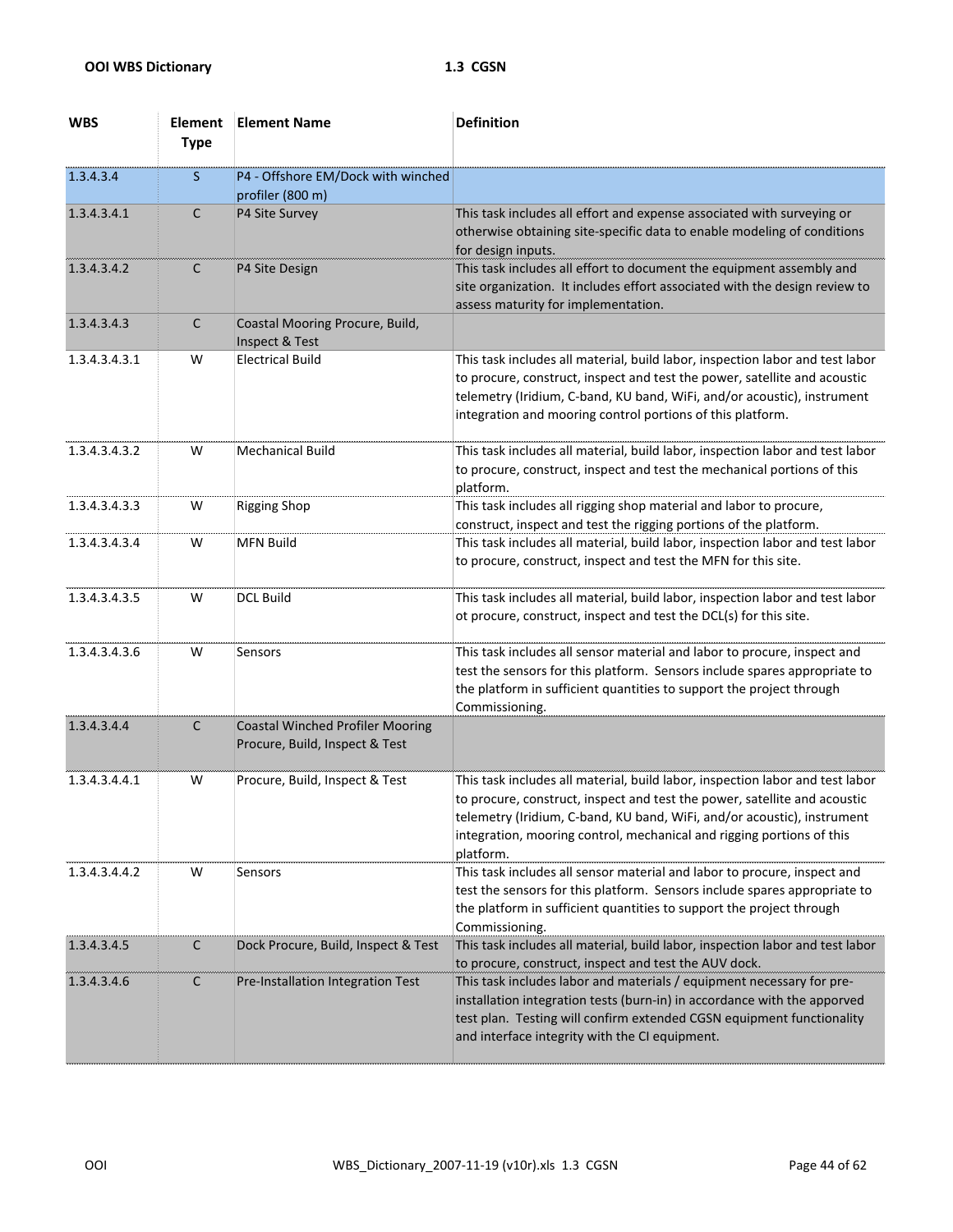| <b>WBS</b>    | <b>Element</b><br><b>Type</b> | <b>Element Name</b>                                               | <b>Definition</b>                                                                                                                                                                                                                                                                                   |
|---------------|-------------------------------|-------------------------------------------------------------------|-----------------------------------------------------------------------------------------------------------------------------------------------------------------------------------------------------------------------------------------------------------------------------------------------------|
| 1.3.4.3.4.7   | $\mathsf{C}$                  | <b>Installation and Test</b>                                      | This task includes all labor and materials / equipment necessary for<br>installation and installation testing of the site in accordance with the<br>apporved installation and installation test plans. Ship time, mobilization<br>and demobilization time and fees are included.                    |
| 1.3.4.3.4.8   | $\mathsf{C}$                  | <b>Commissioning &amp; Acceptance</b>                             | This task includes all labor associated with commissioning and<br>acceptance of the equipment at the site. It includes documentation of<br>known defficiencies at installation and resolution plans.                                                                                                |
| 1.3.4.3.5     | S.                            | <b>Coastal Profiler Moorings</b>                                  |                                                                                                                                                                                                                                                                                                     |
| 1.3.4.3.5.1   | C                             | <b>Site Survey</b>                                                | This task includes all effort and expense associated with surveying or<br>otherwise obtaining site-specific data to enable modeling of conditions<br>for design inputs.                                                                                                                             |
| 1.3.4.3.5.2   | $\mathsf{C}$                  | <b>Site Design</b>                                                | This task includes all effort to document the equipment assembly and<br>site organization. It includes effort associated with the design review to<br>assess maturity for implementation.                                                                                                           |
| 1.3.4.3.5.3   | $\mathsf{C}$                  | <b>Coastal Profiler Mooring Procure,</b><br>Build, Inspect & Test |                                                                                                                                                                                                                                                                                                     |
| 1.3.4.3.5.3.1 | W                             | <b>Electrical Build</b>                                           | This task includes all material, build labor, inspection labor and test labor<br>to procure, construct, inspect and test the power, satellite and acoustic<br>telemetry (Iridium, C-band, KU band, WiFi, and/or acoustic), instrument<br>integration and mooring control portions of this platform. |
| 1.3.4.3.5.3.2 | W                             | <b>Mechanical Build</b>                                           | This task includes all material, build labor, inspection labor and test labor<br>to procure, construct, inspect and test the mechanical portions of this<br>platform.                                                                                                                               |
| 1.3.4.3.5.3.3 | W                             | <b>Rigging Shop</b>                                               | This task includes all rigging shop material and labor to procure,<br>construct, inspect and test the rigging portions of the platform.                                                                                                                                                             |
| 1.3.4.3.5.3.4 | W                             | Sensors                                                           | This task includes all sensor material and labor to procure, inspect and<br>test the sensors for this platform. Sensors include spares appropriate to<br>the platform in sufficient quantities to support the project through<br>Commissioning.                                                     |
| 1.3.4.3.5.4   | $\mathsf C$                   | Pre-Installation Integration Test                                 | This task includes labor and materials / equipment necessary for pre-<br>installation integration tests (burn-in) in accordance with the apporved<br>test plan. Testing will confirm extended CGSN equipment functionality<br>and interface integrity with the CI equipment.                        |
| 1.3.4.3.5.5   | $\mathsf{C}$                  | <b>Installation and Test</b>                                      | This task includes all labor and materials / equipment necessary for<br>installation and installation testing of the site in accordance with the<br>apporved installation and installation test plans. Ship time, mobilization<br>and demobilization time and fees are included.                    |
| 1.3.4.3.5.6   | $\mathsf{C}$                  | <b>Commissioning &amp; Acceptance</b>                             | This task includes all labor associated with commissioning and<br>acceptance of the equipment at the site. It includes documentation of<br>known defficiencies at installation and resolution plans.                                                                                                |
| 1.3.4.3.6     | S                             | Gliders                                                           |                                                                                                                                                                                                                                                                                                     |
| 1.3.4.3.6.1   | C                             | Glider Procure, Build, Inspect & Test                             | This task includes procurement of full-up gliders for use at this site.                                                                                                                                                                                                                             |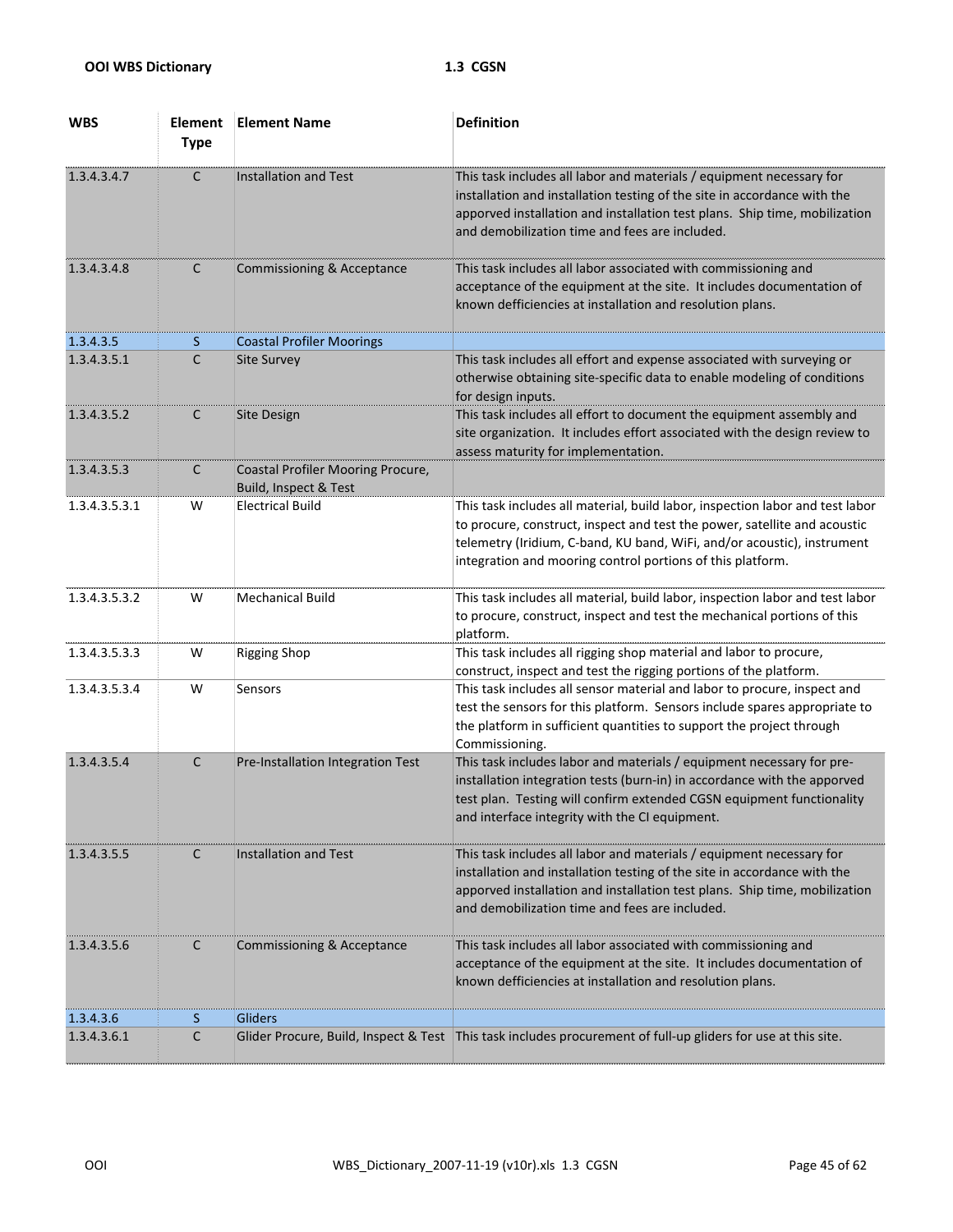| <b>WBS</b>    | <b>Element</b><br><b>Type</b> | <b>Element Name</b>                               | <b>Definition</b>                                                                                                                                                                                                                                                                                   |
|---------------|-------------------------------|---------------------------------------------------|-----------------------------------------------------------------------------------------------------------------------------------------------------------------------------------------------------------------------------------------------------------------------------------------------------|
| 1.3.4.3.6.2   | $\mathsf{C}$                  | Pre-Installation Integration Test                 | This task includes labor and materials / equipment necessary for pre-<br>installation integration tests (burn-in) in accordance with the apporved<br>test plan. Testing will confirm extended CGSN equipment functionality<br>and interface integrity with the CI equipment.                        |
| 1.3.4.3.6.3   | $\mathsf{C}$                  | Installation and Test                             | This task includes all labor and materials / equipment necessary for<br>installation and installation testing of the site in accordance with the<br>apporved installation and installation test plans. Ship time, mobilization<br>and demobilization time and fees are included.                    |
| 1.3.4.3.6.4   | $\mathsf{C}$                  | Commissioning & Acceptance                        | This task includes all labor associated with commissioning and<br>acceptance of the equipment at the site. It includes documentation of<br>known defficiencies at installation and resolution plans.                                                                                                |
| 1.3.4.3.7     | <sub>S</sub>                  | <b>AUV</b>                                        |                                                                                                                                                                                                                                                                                                     |
| 1.3.4.3.7.1   | C                             | AUV Procure, Build, Inspect & Test                | This task includes procurement of full-up AUVs for use at this site.                                                                                                                                                                                                                                |
| 1.3.4.3.7.2   | C                             | Pre-Installation Integration Test                 | This task includes labor and materials / equipment necessary for pre-<br>installation integration tests (burn-in) in accordance with the apporved<br>test plan. Testing will confirm extended CGSN equipment functionality<br>and interface integrity with the CI equipment.                        |
| 1.3.4.3.7.3   | $\mathsf{C}$                  | <b>Installation and Test</b>                      | This task includes all labor and materials / equipment necessary for<br>installation and installation testing of the site in accordance with the<br>apporved installation and installation test plans. Ship time, mobilization<br>and demobilization time and fees are included.                    |
| 1.3.4.3.7.4   | $\mathsf{C}$                  | <b>Commissioning &amp; Acceptance</b>             | This task includes all labor associated with commissioning and<br>acceptance of the equipment at the site. It includes documentation of<br>known defficiencies at installation and resolution plans.                                                                                                |
| 1.3.4.3.8     | <sub>S</sub>                  | Pioneer Material to Support Turns                 |                                                                                                                                                                                                                                                                                                     |
| 1.3.4.3.8.1   | C                             | Pioneer Material Support to Turns<br>Design       | This task includes all labor to define, document, review and approve an<br>equipment plan to support the Operational use of the system over long<br>periods. This equipment is used to replace deployed equipment returned<br>to shore for refurbishment.                                           |
| 1.3.4.3.8.2   | $\mathsf C$                   | Coastal Mooring Procure, Build,<br>Inspect & Test |                                                                                                                                                                                                                                                                                                     |
| 1.3.4.3.8.2.1 | W                             | <b>Electrical Build</b>                           | This task includes all material, build labor, inspection labor and test labor<br>to procure, construct, inspect and test the power, satellite and acoustic<br>telemetry (Iridium, C-band, KU band, WiFi, and/or acoustic), instrument<br>integration and mooring control portions of this platform. |
| 1.3.4.3.8.2.2 | W                             | Mechanical Build                                  | This task includes all material, build labor, inspection labor and test labor<br>to procure, construct, inspect and test the mechanical portions of this<br>platform.                                                                                                                               |
| 1.3.4.3.8.2.3 | W                             | <b>Rigging Shop</b>                               | This task includes all rigging shop material and labor to procure,<br>construct, inspect and test the rigging portions of the platform.                                                                                                                                                             |
| 1.3.4.3.8.2.4 | W                             | <b>MFN Build</b>                                  | This task includes all material, build labor, inspection labor and test labor<br>to procure, construct, inspect and test the MFN for this site.                                                                                                                                                     |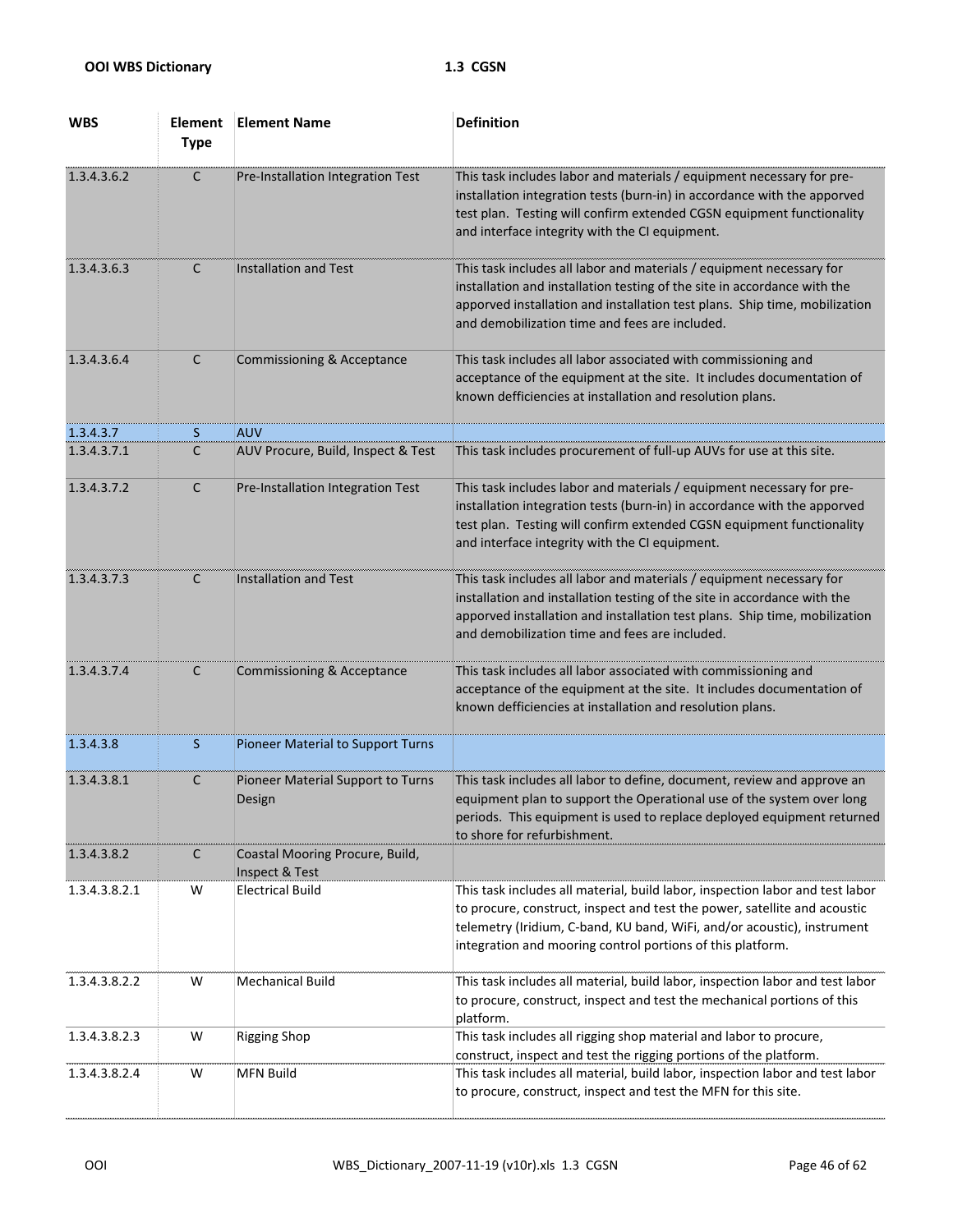| <b>WBS</b>    | <b>Element</b><br><b>Type</b> | <b>Element Name</b>                                                       | <b>Definition</b>                                                                                                                                                                                                                                                                                                           |
|---------------|-------------------------------|---------------------------------------------------------------------------|-----------------------------------------------------------------------------------------------------------------------------------------------------------------------------------------------------------------------------------------------------------------------------------------------------------------------------|
| 1.3.4.3.8.2.5 | W                             | <b>DCL Build</b>                                                          | This task includes all material, build labor, inspection labor and test labor<br>ot procure, construct, inspect and test the DCL(s) for this site.                                                                                                                                                                          |
| 1.3.4.3.8.2.6 | W                             | Sensors                                                                   | This task includes all sensor material and labor to procure, inspect and<br>test the sensors for this platform.                                                                                                                                                                                                             |
| 1.3.4.3.8.3   | C                             | <b>Coastal Winched Profiler Mooring</b><br>Procure, Build, Inspect & Test |                                                                                                                                                                                                                                                                                                                             |
| 1.3.4.3.8.3.1 | W                             | Procure, Build, Inspect & Test                                            | This task includes all material, build labor, inspection labor and test labor<br>to procure, construct, inspect and test the power, satellite and acoustic<br>telemetry (Iridium, C-band, KU band, WiFi, and/or acoustic), instrument<br>integration, mooring control, mechanical and rigging portions of this<br>platform. |
| 1.3.4.3.8.3.2 | W                             | Sensors                                                                   | This task includes all sensor material and labor to procure, inspect and<br>test the sensors for this platform.                                                                                                                                                                                                             |
| 1.3.4.3.8.4   | C                             | Coastal Profiler Mooring Procure,<br>Build, Inspect & Test                |                                                                                                                                                                                                                                                                                                                             |
| 1.3.4.3.8.4.1 | W                             | <b>Electrical Build</b>                                                   | This task includes all material, build labor, inspection labor and test labor<br>to procure, construct, inspect and test the power, satellite and acoustic<br>telemetry (Iridium, C-band, KU band, WiFi, and/or acoustic), instrument<br>integration and mooring control portions of this platform.                         |
| 1.3.4.3.8.4.2 | W                             | <b>Mechanical Build</b>                                                   | This task includes all material, build labor, inspection labor and test labor<br>to procure, construct, inspect and test the mechanical portions of this<br>platform.                                                                                                                                                       |
| 1.3.4.3.8.4.3 | W                             | <b>Rigging Shop</b>                                                       | This task includes all rigging shop material and labor to procure,<br>construct, inspect and test the rigging portions of the platform.                                                                                                                                                                                     |
| 1.3.4.3.8.4.4 | W                             | Sensors                                                                   | This task includes all sensor material and labor to procure, inspect and<br>test the sensors for this platform.                                                                                                                                                                                                             |
| 1.3.4.3.8.5   | C                             | <b>AUV</b>                                                                |                                                                                                                                                                                                                                                                                                                             |
| 1.3.4.3.8.6   | C                             | <b>Gliders</b>                                                            |                                                                                                                                                                                                                                                                                                                             |
| 1.3.4.4       | S                             | <b>Shore Station</b>                                                      |                                                                                                                                                                                                                                                                                                                             |
| 1.3.4.4.1     | $\mathsf{C}$                  | Procure, Build, Inspect & Test                                            |                                                                                                                                                                                                                                                                                                                             |
| 1.3.4.4.1.1   | W                             | Computing and Communications<br>Centers                                   | This task includes all material and labor to procure, construct and test the<br>Computing and Communications systems at the Shore Station.                                                                                                                                                                                  |
| 1.3.4.4.1.2   | W                             | <b>Operations Centers</b>                                                 | This task includes all material and labor to procure equipment and<br>construct the Operations Center.                                                                                                                                                                                                                      |
| 1.3.4.4.1.3   | W                             | Scientific Data Management Systems                                        | This task includes all material and labor to implement and test the<br>scientific data magagement systems to meet defined requirements.                                                                                                                                                                                     |
| 1.3.4.4.2     | $\mathsf C$                   | Integration                                                               | This task includes costs associated with testing of the shore facility to<br>ensure compatibility with other OOI components.                                                                                                                                                                                                |
| 1.3.4.4.3     | C                             | Acceptance                                                                | This task includes the costs associated with acceptance of the Shore<br>Station.                                                                                                                                                                                                                                            |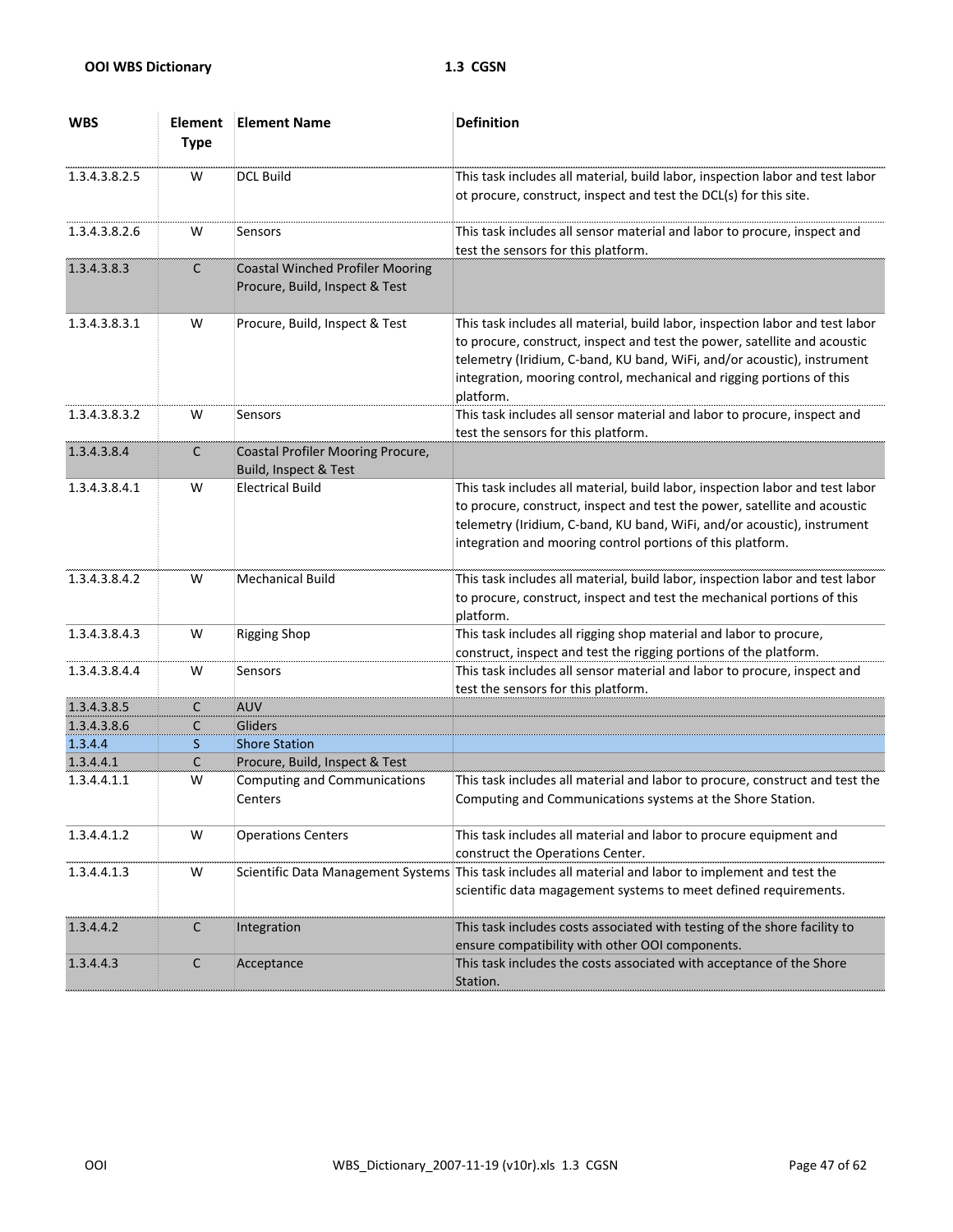| <b>WBS</b>   | Element<br><b>Type</b> | <b>Element Name</b>                    | <b>Definition</b>                                                                                                                                                                                                                                                                   |
|--------------|------------------------|----------------------------------------|-------------------------------------------------------------------------------------------------------------------------------------------------------------------------------------------------------------------------------------------------------------------------------------|
| $\mathbf{1}$ | S                      | <b>OOI</b>                             |                                                                                                                                                                                                                                                                                     |
| 1.4          | <sub>S</sub>           | <b>Regional Scale Observatory</b>      | This summary account captures all of the MREFC work assigned to the                                                                                                                                                                                                                 |
|              |                        |                                        | RSN Implementing Organization.                                                                                                                                                                                                                                                      |
| 1.4.1        | <sub>S</sub>           | <b>Project Management</b>              | This summary account captures the project management and permitting<br>effort for the RSN IO.                                                                                                                                                                                       |
| 1.4.1.1      | $\mathsf{C}$           | 2008 Project Management and<br>Support | This cost account is a level of effort account to capture the labor, travel,<br>and materials associated with project management, project controls,<br>science outreach, science education, and related UW support for the RSN<br>during the 2008 calendar year of the RSN project. |
| 1.4.1.1.1    | W                      | Project management and controls        | This work package is a level of effort for the labor, travel, and materials<br>associated with UW's project management and controls for the RSN<br>during the 2008 calendar year.                                                                                                   |
| 1.4.1.1.2    | W                      | Science Outreach and Education         | This work package is a level of effort for the labor, travel, and materials<br>associated with UW's project scientists and their science outreach and<br>education efforts on behalf of the RSN during the 2008 calendar year.                                                      |
| 1.4.1.2      | $\mathsf{C}$           | 2009 Project Management and<br>Support | This cost account is a level of effort account to capture the labor, travel,<br>and materials associated with project management, project controls,<br>science outreach, science education, and related UW support for the RSN<br>during the 2009 calendar year of the RSN project. |
| 1.4.1.2.1    | W                      | Project management and controls        | This work package is a level of effort for the labor, travel, and materials<br>associated with UW's project management and controls for the RSN<br>during the 2009 calendar year.                                                                                                   |
| 1.4.1.2.2    | W                      | Science Outreach and Education         | This work package is a level of effort for the labor, travel, and materials<br>associated with UW's project scientists and their science outreach and<br>education efforts on behalf of the RSN during the 2009 calendar year.                                                      |
| 1.4.1.3      | $\mathsf{C}$           | 2010 Support                           | This cost account is a level of effort account to capture the labor, travel,<br>and materials associated with project management, project controls,<br>science outreach, science education, and related UW support for the RSN<br>during the 2010 calendar year of the RSN project. |
| 1.4.1.3.1    | W                      | Project management and controls        | This work package is a level of effort for the labor, travel, and materials<br>associated with UW's project management and controls for the RSN<br>during the 2010 calendar year.                                                                                                   |
| 1.4.1.3.2    | W                      | Science Outreach and Education         | This work package is a level of effort for the labor, travel, and materials<br>associated with UW's project scientists and their science outreach and<br>education efforts on behalf of the RSN during the 2010 calendar year.                                                      |
| 1.4.1.4      | C                      | 2011 Support                           | This cost account is a level of effort account to capture the labor, travel,<br>and materials associated with project management, project controls,<br>science outreach, science education, and related UW support for the RSN<br>during the 2011 calendar year of the RSN project. |
| 1.4.1.4.1    | W                      | Project management and controls        | This work package is a level of effort for the labor, travel, and materials<br>associated with UW's project management and controls for the RSN<br>during the 2011 calendar year.                                                                                                   |
| 1.4.1.4.2    | W                      | Science Outreach and Education         | This work package is a level of effort for the labor, travel, and materials<br>associated with UW's project scientists and their science outreach and<br>education efforts on behalf of the RSN during the 2011 calendar year.                                                      |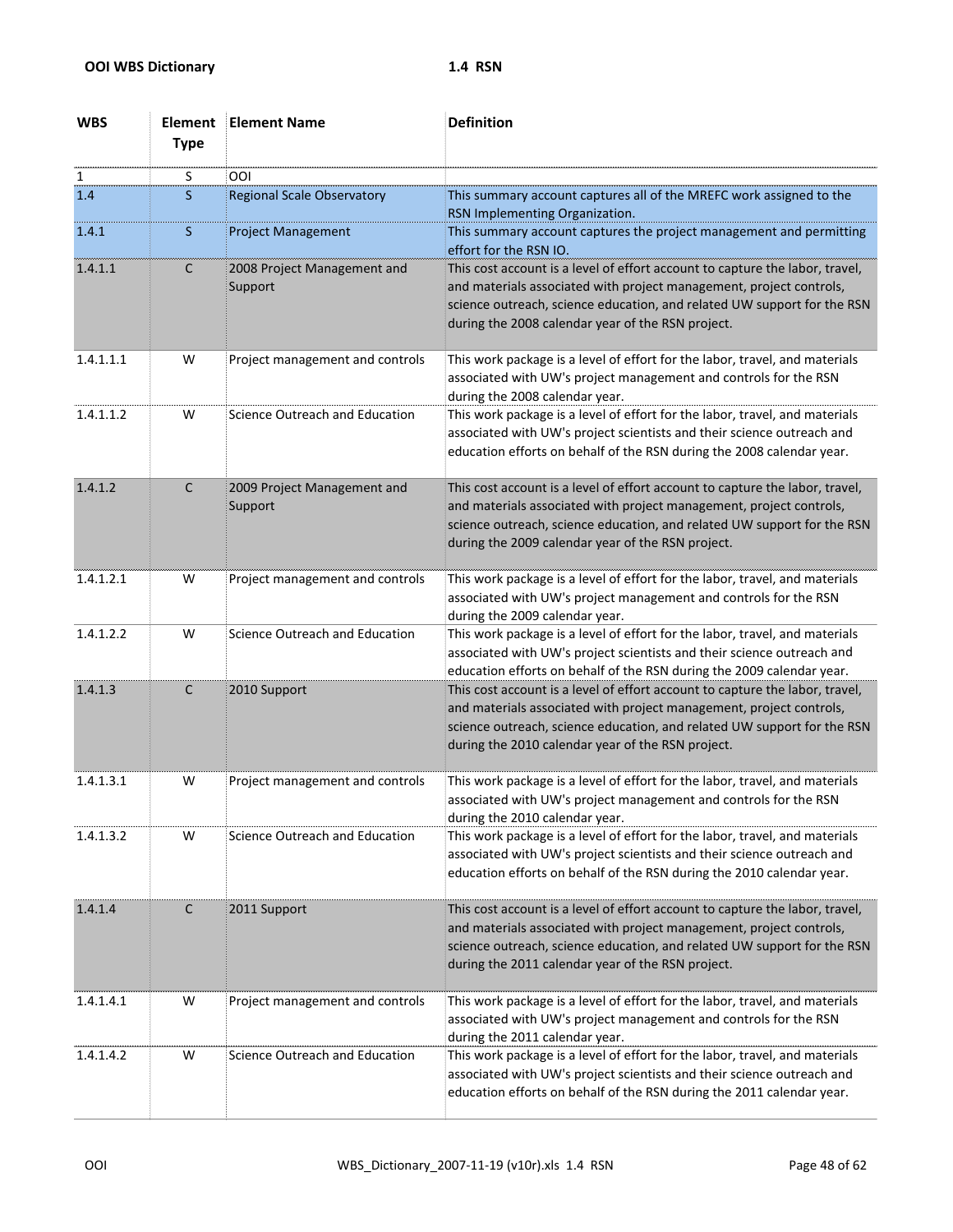| <b>WBS</b> | Element<br><b>Type</b> | <b>Element Name</b>                        | <b>Definition</b>                                                                                                                                                                                                                                                                   |
|------------|------------------------|--------------------------------------------|-------------------------------------------------------------------------------------------------------------------------------------------------------------------------------------------------------------------------------------------------------------------------------------|
| 1.4.1.5    | $\mathsf{C}$           | 2012 Support                               | This cost account is a level of effort account to capture the labor, travel,<br>and materials associated with project management, project controls,<br>science outreach, science education, and related UW support for the RSN<br>during the 2012 calendar year of the RSN project. |
| 1.4.1.5.1  | W                      | Project management and controls            | This work package is a level of effort for the labor, travel, and materials<br>associated with UW's project management and controls for the RSN<br>during the 2012 calendar year.                                                                                                   |
| 1.4.1.5.2  | W                      | Science Outreach and Education             | This work package is a level of effort for the labor, travel, and materials<br>associated with UW's project scientists and their science outreach and<br>education efforts on behalf of the RSN during the 2012 calendar year.                                                      |
| 1.4.1.6    | $\mathsf{C}$           | 2013 Support                               | This cost account is a level of effort account to capture the labor, travel,<br>and materials associated with project management, project controls,<br>science outreach, science education, and related UW support for the RSN<br>during the 2013 calendar year of the RSN project. |
| 1.4.1.6.1  | W                      | Project management and controls            | This work package is a level of effort for the labor, travel, and materials<br>associated with UW's project management and controls for the RSN<br>during the 2013 calendar year.                                                                                                   |
| 1.4.1.6.2  | W                      | Science Outreach and Education             | This work package is a level of effort for the labor, travel, and materials<br>associated with UW's project scientists and their science outreach and<br>education efforts on behalf of the RSN during the 2013 calendar year.                                                      |
| 1.4.1.7    | $\mathsf{C}$           | <b>Permiting Process</b>                   | This cost account captures the work associated with contracted services<br>to identify the permit list, develop permit strategies and responsibilities,<br>file UW or NSF paperwork, and monitor the permits that must be in place<br>for the RSN.                                  |
| 1.4.1.7.1  | W                      | Permit Acquisition                         | This work package captures the list of permits and links each of these to<br>subsequent activities that cannot be performed until the permit is in<br>place.                                                                                                                        |
| 1.4.2      | $\mathsf{S}$           | <b>Systems Engineering</b>                 | This summary account captures the systems engineering work for the<br><b>RSN IO</b>                                                                                                                                                                                                 |
| 1.4.2.1    | C                      | 2008 SE Management and Support             | This cost account is a level of effort account to capture the labor, travel,<br>and materials associated with systems engineering at APL for the RSN<br>during the 2008 calendar year of the RSN project.                                                                           |
| 1.4.2.1.1  | W                      | Systems Engineering Oversight /<br>Support | This work package is a level of effort for the labor, travel, and materials<br>associated with systems engineering oversight and support at APL for the<br>RSN during the 2008 calendar year.                                                                                       |
| 1.4.2.1.2  | W                      | <b>Requirements Management</b>             | This work package is a level of effort for the labor, travel, and materials<br>associated with RSN requirements management at APL during the 2008<br>calendar year.                                                                                                                 |
| 1.4.2.1.3  | W                      | <b>Integration and Test Planning</b>       | This work package is a level of effort for the labor, travel, and materials<br>associated with RSN integration and test planning at APL during the 2008<br>calendar year.                                                                                                           |
| 1.4.2.1.4  | W                      | <b>Interface Agreements</b>                | This work package is a level of effort for the labor, travel, and materials<br>associated with negotiating and writing interface agreements between<br>the RSN and the other IOs during the 2008 calendar year.                                                                     |
| 1.4.2.2    | $\mathsf C$            | 2009 SE Management and Support             | This cost account is a level of effort account to capture the labor, travel,<br>and materials associated with systems engineering at APL for the RSN<br>during the 2009 calendar year of the RSN project.                                                                           |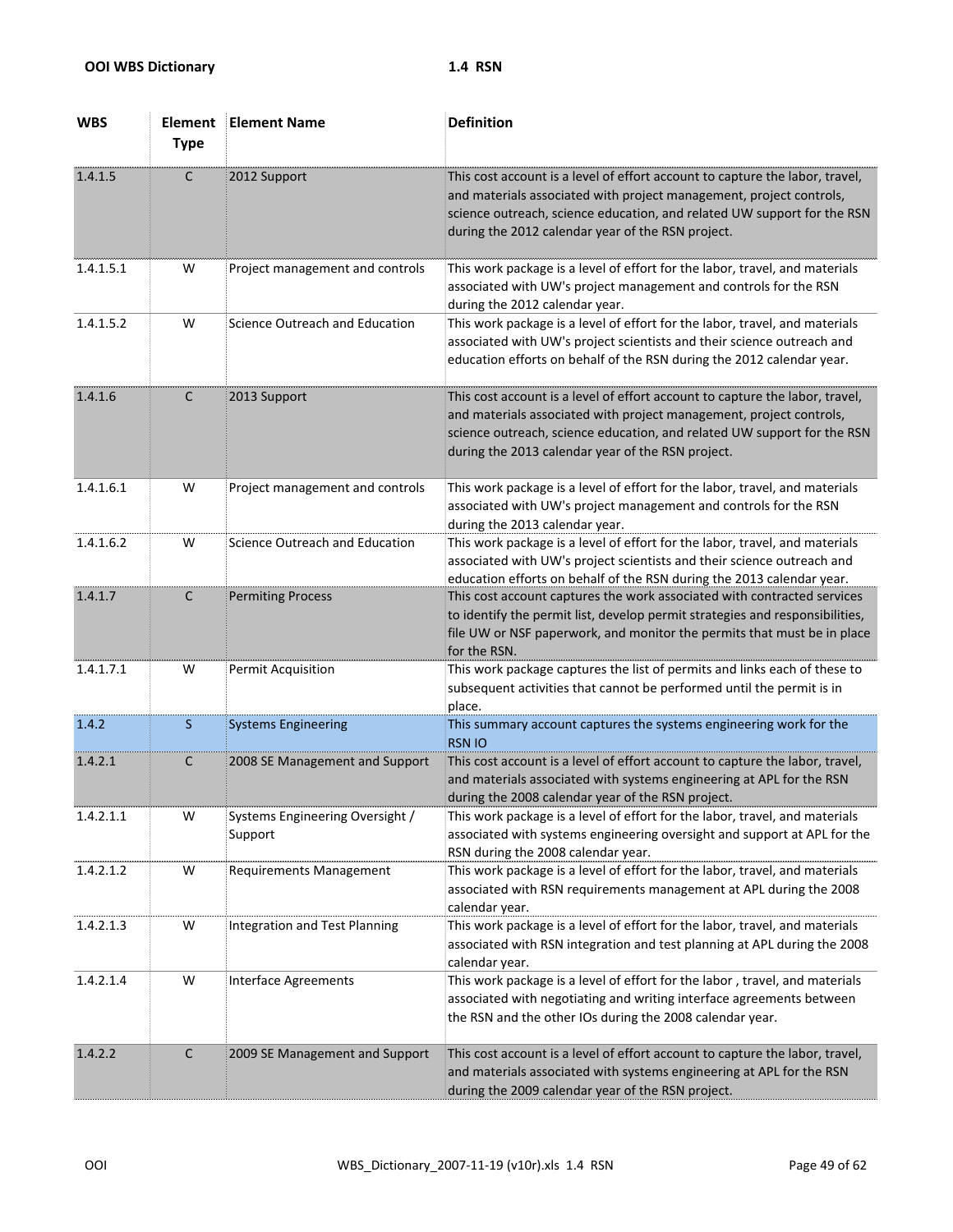| <b>WBS</b> | Element<br><b>Type</b> | <b>Element Name</b>                        | <b>Definition</b>                                                                                                                                                                                               |
|------------|------------------------|--------------------------------------------|-----------------------------------------------------------------------------------------------------------------------------------------------------------------------------------------------------------------|
| 1.4.2.2.1  | W                      | Systems Engineering Oversight /<br>Support | This work package is a level of effort for the labor, travel, and materials<br>associated with systems engineering oversight and support at APL for the<br>RSN during the 2009 calendar year.                   |
| 1.4.2.2.2  | W                      | <b>Requirements Management</b>             | This work package is a level of effort for the labor, travel, and materials<br>associated with RSN requirements management at APL during the 2009<br>calendar year.                                             |
| 1.4.2.2.3  | W                      | <b>Integration and Test Planning</b>       | This work package is a level of effort for the labor, travel, and materials<br>associated with RSN integration and test planning at APL during the 2009<br>calendar year.                                       |
| 1.4.2.2.4  | W                      | <b>Interface Agreements</b>                | This work package is a level of effort for the labor, travel, and materials<br>associated with negotiating and writing interface agreements between<br>the RSN and the other IOs during the 2009 calendar year. |
| 1.4.2.3    | $\mathsf C$            | 2010 SE Support                            | This cost account is a level of effort account to capture the labor, travel,<br>and materials associated with systems engineering at APL for the RSN<br>during the 2010 calendar year of the RSN project.       |
| 1.4.2.3.1  | W                      | Systems Engineering Oversight /<br>Support | This work package is a level of effort for the labor, travel, and materials<br>associated with systems engineering oversight and support at APL for the<br>RSN during the 2010 calendar year.                   |
| 1.4.2.3.2  | W                      | <b>Requirements Management</b>             | This work package is a level of effort for the labor, travel, and materials<br>associated with RSN requirements management at APL during the 2010<br>calendar year.                                             |
| 1.4.2.3.3  | W                      | <b>Integration and Test Planning</b>       | This work package is a level of effort for the labor, travel, and materials<br>associated with RSN integration and test planning at APL during the 2010<br>calendar year.                                       |
| 1.4.2.3.4  | W                      | <b>Interface Agreements</b>                | This work package is a level of effort for the labor, travel, and materials<br>associated with negotiating and writing interface agreements between<br>the RSN and the other IOs during the 2010 calendar year. |
| 1.4.2.4    | $\mathsf C$            | 2011 SE Support                            | This cost account is a level of effort account to capture the labor, travel,<br>and materials associated with systems engineering at APL for the RSN<br>during the 2011 calendar year of the RSN project.       |
| 1.4.2.4.1  | W                      | Systems Engineering Oversight /<br>Support | This work package is a level of effort for the labor, travel, and materials<br>associated with systems engineering oversight and support at APL for the<br>RSN during the 2011 calendar year.                   |
| 1.4.2.4.2  | W                      | <b>Requirements Management</b>             | This work package is a level of effort for the labor, travel, and materials<br>associated with RSN requirements management at APL during the 2011<br>calendar year.                                             |
| 1.4.2.4.3  | W                      | Integration and Test Planning              | This work package is a level of effort for the labor, travel, and materials<br>associated with RSN integration and test planning at APL during the 2011<br>calendar year.                                       |
| 1.4.2.4.4  | W                      | <b>Interface Agreements</b>                | This work package is a level of effort for the labor, travel, and materials<br>associated with negotiating and writing interface agreements between<br>the RSN and the other IOs during the 2011 calendar year. |
| 1.4.2.5    | $\mathsf C$            | 2012 SE Support                            | This cost account is a level of effort account to capture the labor, travel,<br>and materials associated with systems engineering at APL for the RSN<br>during the 2012 calendar year of the RSN project.       |
| 1.4.2.5.1  | W                      | Systems Engineering Oversight /<br>Support | This work package is a level of effort for the labor, travel, and materials<br>associated with systems engineering oversight and support at APL for the<br>RSN during the 2012 calendar year.                   |
| 1.4.2.5.2  | W                      | <b>Requirements Management</b>             | This work package is a level of effort for the labor, travel, and materials<br>associated with RSN requirements management at APL during the 2012<br>calendar year.                                             |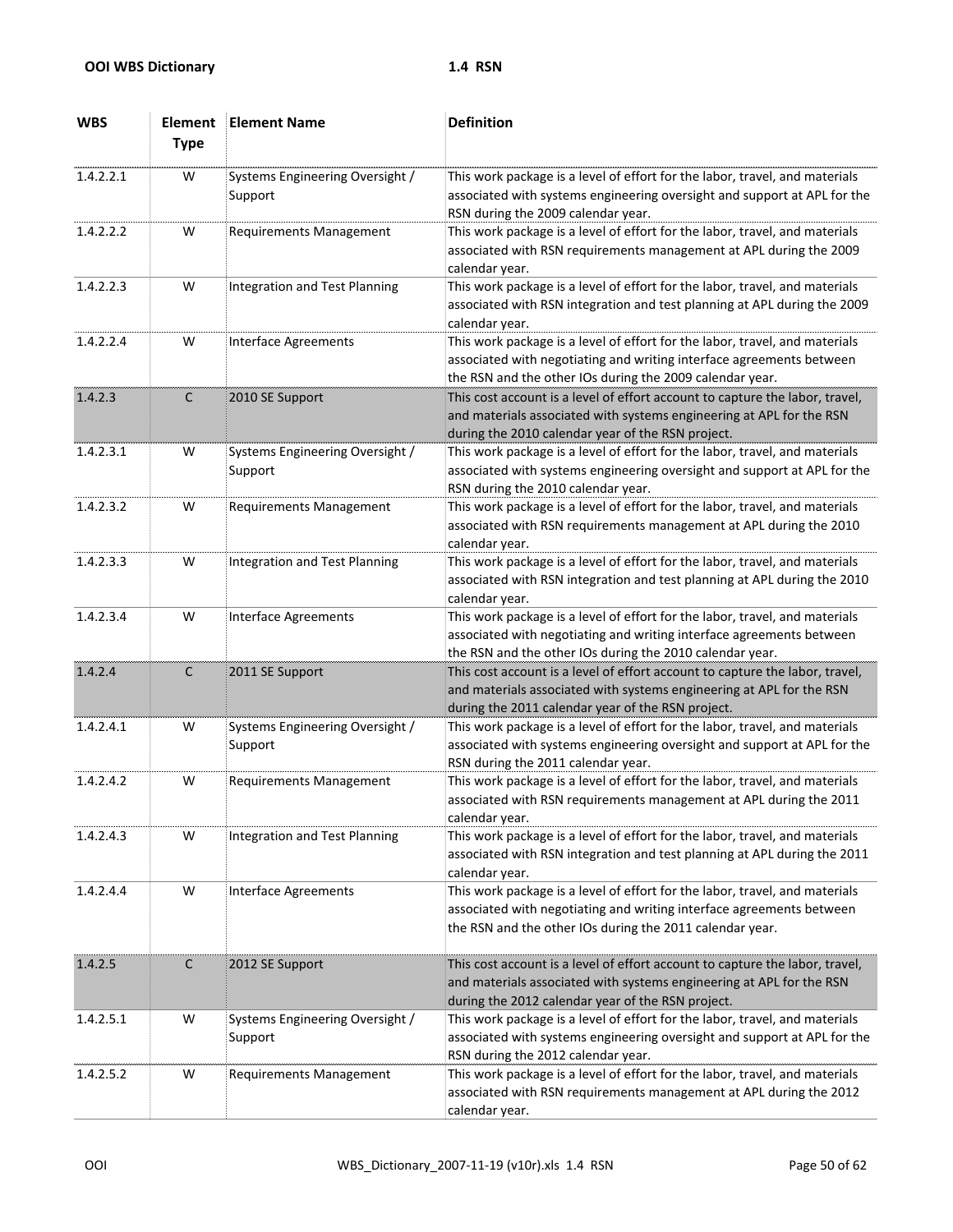| <b>WBS</b> | Element<br><b>Type</b> | <b>Element Name</b>                                                                       | <b>Definition</b>                                                                                                                                                                                                                                                                                                                                                                            |
|------------|------------------------|-------------------------------------------------------------------------------------------|----------------------------------------------------------------------------------------------------------------------------------------------------------------------------------------------------------------------------------------------------------------------------------------------------------------------------------------------------------------------------------------------|
| 1.4.2.5.3  | W                      | Integration and Test Planning                                                             | This work package is a level of effort for the labor, travel, and materials<br>associated with RSN integration and test planning at APL during the 2012<br>calendar year.                                                                                                                                                                                                                    |
| 1.4.2.5.4  | W                      | <b>Interface Agreements</b>                                                               | This work package is a level of effort for the labor, travel, and materials<br>associated with negotiating and writing interface agreements between<br>the RSN and the other IOs during the 2012 calendar year.                                                                                                                                                                              |
| 1.4.2.6    | $\mathsf C$            | 2013 SE Support                                                                           | This cost account is a level of effort account to capture the labor, travel,<br>and materials associated with systems engineering at APL for the RSN<br>during the 2013 calendar year of the RSN project.                                                                                                                                                                                    |
| 1.4.2.6.1  | W                      | Systems Engineering Oversight /<br>Support                                                | This work package is a level of effort for the labor, travel, and materials<br>associated with systems engineering oversight and support at APL for the<br>RSN during the 2013 calendar year.                                                                                                                                                                                                |
| 1.4.2.6.2  | W                      | <b>Requirements Management</b>                                                            | This work package is a level of effort for the labor, travel, and materials<br>associated with RSN requirements management at APL during the 2013<br>calendar year.                                                                                                                                                                                                                          |
| 1.4.2.6.3  | W                      | <b>Integration and Test Planning</b>                                                      | This work package is a level of effort for the labor, travel, and materials<br>associated with RSN integration and test planning at APL during the 2013<br>calendar year.                                                                                                                                                                                                                    |
| 1.4.2.6.4  | W                      | <b>Interface Agreements</b>                                                               | This work package is a level of effort for the labor, travel, and materials<br>associated with negotiating and writing interface agreements between<br>the RSN and the other IOs during the 2013 calendar year.                                                                                                                                                                              |
| 1.4.3      | $\mathsf S$            | <b>Subsystem Development</b>                                                              | This summary account captures labor, travel, contracts and materials<br>associated with the design, development, and testing for the component<br>(configuration) items needed to build the RSN. These activities will end<br>when each component has been through a production readiness review<br>and first article test.                                                                  |
| 1.4.3.1    | C                      | <b>Element Management System</b>                                                          | This cost account captures the labor, materials, contracts, and travel<br>associated with the design, development, and testing of an element<br>management system for the RSN nodes. This element manager must<br>work in conjunction with both the network management system (NMS)<br>of the wet plant supplier and with the overall OOI Network Management<br>being supplied by the CI IO. |
| 1.4.3.1.1  | W                      | Develop interface with Submarine<br>Wet Plant Supplier Network<br>Management System (NMS) | This work package captures the labor, material, contracts and travel<br>associated with understanding and developing the interface with the wet<br>plant supplier's NMS.                                                                                                                                                                                                                     |
| 1.4.3.1.2  | W                      | Coding and software module test                                                           | This work package captures the labor, material, contracts, and travel<br>associated with developing the element management system software<br>modules at APL.                                                                                                                                                                                                                                |
| 1.4.3.1.3  | W                      | Integration and check-out                                                                 | This work package captures the labor, material, contracts, and travel<br>associated with integrating the software modules of the element<br>management system at APL.                                                                                                                                                                                                                        |
| 1.4.3.1.4  | W                      | Installation and check-out on<br>Submarine wet plant NMS                                  | This work package captures the labor, material, contracts, and travel<br>associated with integrating and testing the element management system<br>from APL with the NMS from the wet plant supplier.                                                                                                                                                                                         |
| 1.4.3.2    | $\mathsf{C}$           | Primary and Secondary Nodes<br>Development                                                | This cost account captures the labor, materials, contracts, and travel<br>associated with the design, development, and testing of the Primary And<br>Secondary Nodes of the RSN. These nodes are two list numbers of the<br>same basic design.                                                                                                                                               |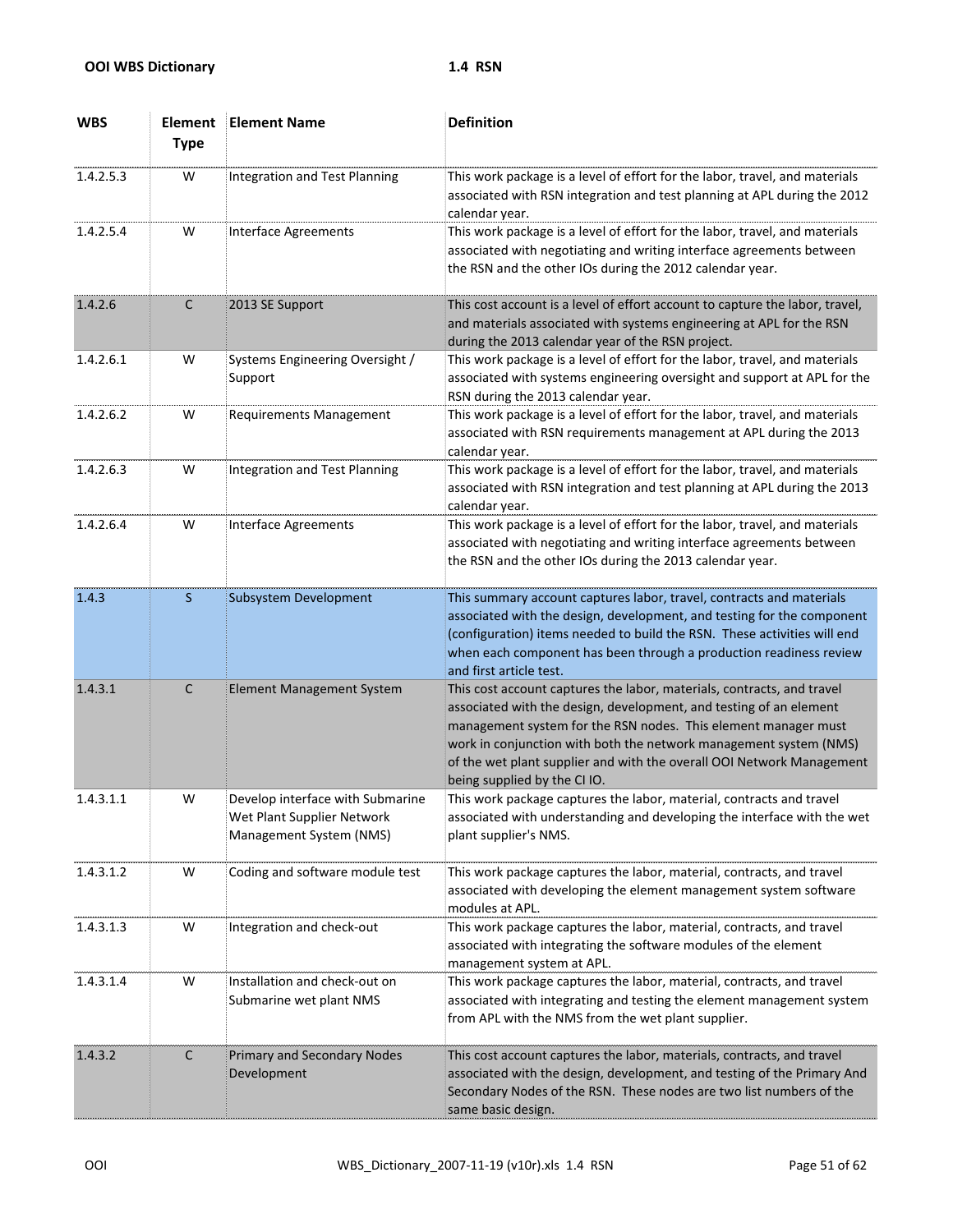| <b>WBS</b> | Element<br><b>Type</b> | <b>Element Name</b>                                                        | <b>Definition</b>                                                                                                                                                                                                                                                                                                                                         |
|------------|------------------------|----------------------------------------------------------------------------|-----------------------------------------------------------------------------------------------------------------------------------------------------------------------------------------------------------------------------------------------------------------------------------------------------------------------------------------------------------|
| 1.4.3.2.1  | W                      | <b>Preliminary Design</b>                                                  | This work package captures the labor, material, contracts, and travel<br>associated with the initial design and testing of the Primary and<br>Secondary Nodes of the RSN up through the Preliminary Design Review.                                                                                                                                        |
| 1.4.3.2.2  | W                      | Final Design and Development                                               | This work package captures the labor, material, contracts, and travel<br>associated with design changes and retesting of the Primary and<br>Secondary Nodes to incorporate the lessons learned in the Preliminary<br>Design stage. This includes the development of a production drawing<br>package and conducting a Qualification Test Readiness Review. |
| 1.4.3.2.3  | W                      | Prototype Assembly Testing                                                 | This work package captures the labor, material, contracts, and travel<br>associated with building a small quantity (TBD) of prototypes of the<br>Primary and Secondary Nodes and putting them through a<br>comprehensive qualification program. Qualification test results will be<br>reviewed at a Production Readiness Review.                          |
| 1.4.3.2.4  | W                      | Production                                                                 | This work package captures the labor, material, contracts, and travel<br>associated with building and testing the first production Primary and<br>Secondary Nodes. The results of the First Article Test will be reviewed<br>before authorizing production of parts for installation in the OOI<br>Network.                                               |
| 1.4.3.3    | $\mathsf C$            | LV Nodes Development                                                       | This cost account captures the labor, materials, contracts, and travel<br>associated with the design, development, and testing of the Low Voltage<br>Nodes of the RSN.                                                                                                                                                                                    |
| 1.4.3.3.1  | W                      | <b>Preliminary Design</b>                                                  | This work package captures the labor, material, contracts, and travel<br>associated with the initial design and testing of the Low Voltage Nodes of<br>the RSN up through the Preliminary Design Review.                                                                                                                                                  |
| 1.4.3.3.2  | W                      | Final Design and Development                                               | This work package captures the labor, material, contracts, and travel<br>associated with design changes and retesting of the Low Voltage Nodes<br>to incorporate the lessons learned in the Preliminary Design stage. This<br>includes the development of a production drawing package and<br>conducting a Qualification Test Readiness Review.           |
| 1.4.3.3.3  | W                      | <b>Assembly Testing</b>                                                    | This work package captures the labor, material, contracts, and travel<br>associated with building a small quantity (TBD) of prototypes of the Low<br>Voltage Nodes and putting them through a comprehensive qualification<br>program. Qualification test results will be reviewed at a Production<br>Readiness Review.                                    |
| 1.4.3.3.4  | W                      | Production                                                                 | This work package captures the labor, material, contracts, and travel<br>associated with building and testing the first production Low Voltage<br>Nodes. The results of the First Article Test will be reviewed before<br>authorizing production of parts for installation in the OOI Network.                                                            |
| 1.4.3.4    | $\mathsf{C}$           | <b>Extension Cables including Cable</b><br><b>Terminations Development</b> | This cost account captures the labor, materials, contracts, and travel<br>associated with the design, development, and testing of the Extension<br>Cables, including Cable Terminations to Connector Interface(s) of the<br>RSN.                                                                                                                          |
| 1.4.3.4.1  | W                      | <b>Preliminary Design</b>                                                  | This work package captures the labor, material, contracts, and travel<br>associated with the initial design and testing of the Extension Cables,<br>including Cable Terminations to Connector Interface(s) of the RSN up<br>through the Preliminary Design Review.                                                                                        |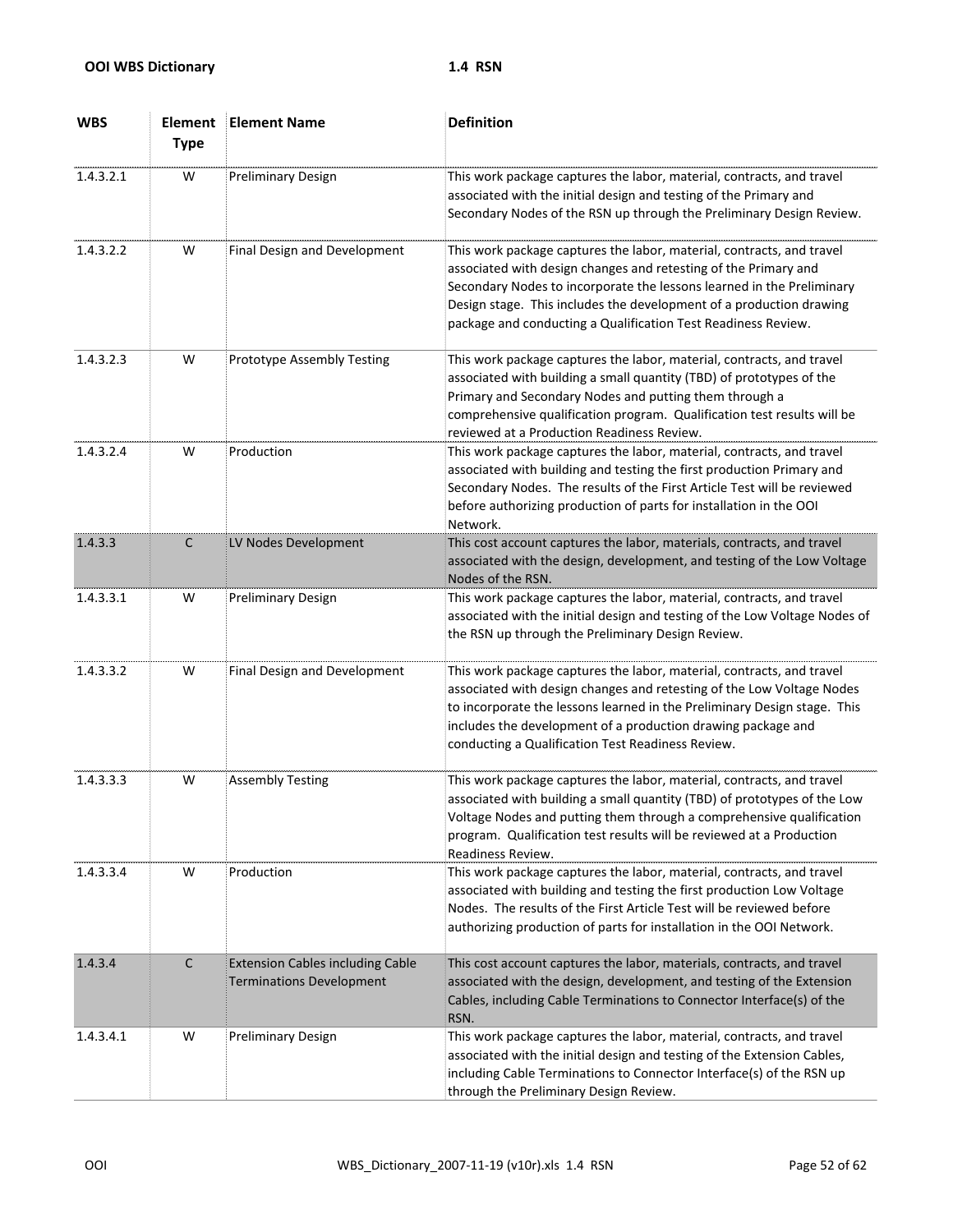| <b>WBS</b> | <b>Element</b><br><b>Type</b> | <b>Element Name</b>                  | <b>Definition</b>                                                                                                                                                                                                                                                                                                                                                                                                |
|------------|-------------------------------|--------------------------------------|------------------------------------------------------------------------------------------------------------------------------------------------------------------------------------------------------------------------------------------------------------------------------------------------------------------------------------------------------------------------------------------------------------------|
| 1.4.3.4.2  | W                             | Final Design and Development         | This work package captures the labor, material, contracts, and travel<br>associated with design changes and retesting of the Extension Cables,<br>including Cable Terminations to Connector Interface(s) to incorporate the<br>lessons learned in the Preliminary Design stage. This includes the<br>development of a production drawing package and conducting a<br><b>Qualification Test Readiness Review.</b> |
| 1.4.3.4.3  | W                             | <b>Assembly Testing</b>              | This work package captures the labor, material, contracts, and travel<br>associated with building a small quantity (TBD) of prototypes of the<br>Extension Cables, including Cable Terminations to Connector Interface(s)<br>and putting them through a comprehensive qualification program.<br>Qualification test results will be reviewed at a Production Readiness<br>Review.                                 |
| 1.4.3.4.4  | W                             | Production                           | This work package captures the labor, material, contracts, and travel<br>associated with building and testing the first production Extension<br>Cables, including Cable Terminations to Connector Interface(s). The<br>results of the First Article Test will be reviewed before authorizing<br>production of parts for installation in the OOI Network.                                                         |
| 1.4.3.5    | $\mathsf{C}$                  | <b>Vertical Moorings Development</b> | This cost account captures the labor, materials, contracts, and travel<br>associated with the design, development, and testing of the Vertical<br>Moorings of the RSN.                                                                                                                                                                                                                                           |
| 1.4.3.5.1  | W                             | <b>Preliminary Design</b>            | This work package captures the labor, material, contracts, and travel<br>associated with the initial design and testing of the Vertical Moorings of<br>the RSN up through the Preliminary Design Review.                                                                                                                                                                                                         |
| 1.4.3.5.2  | W                             | Final Design and Development         | This work package captures the labor, material, contracts, and travel<br>associated with design changes and retesting of the Vertical Moorings to<br>incorporate the lessons learned in the Preliminary Design stage. This<br>includes the development of a production drawing package and<br>conducting a Qualification Test Readiness Review.                                                                  |
| 1.4.3.5.3  | W                             | <b>Assembly Testing</b>              | This work package captures the labor, material, contracts, and travel<br>associated with building a small quantity (TBD) of prototypes of the<br>Vertical Moorings and putting them through a comprehensive<br>qualification program. Qualification test results will be reviewed at a<br><b>Production Readiness Review.</b>                                                                                    |
| 1.4.3.5.4  | W                             | Production                           | This work package captures the labor, material, contracts, and travel<br>associated with building and testing the first production Vertical<br>Moorings. The results of the First Article Test will be reviewed before<br>authorizing production of parts for installation in the OOI Network.                                                                                                                   |
| 1.4.3.6    | $\mathsf C$                   | Winch and Profilers Development      | This cost account captures the labor, materials, contracts, and travel<br>associated with the design, development, and testing of the Winch and<br>Profilers of the RSN.                                                                                                                                                                                                                                         |
| 1.4.3.6.1  | W                             | <b>Preliminary Design</b>            | This work package captures the labor, material, contracts, and travel<br>associated with the initial design and testing of the Winch and Profilers<br>of the RSN up through the Preliminary Design Review.                                                                                                                                                                                                       |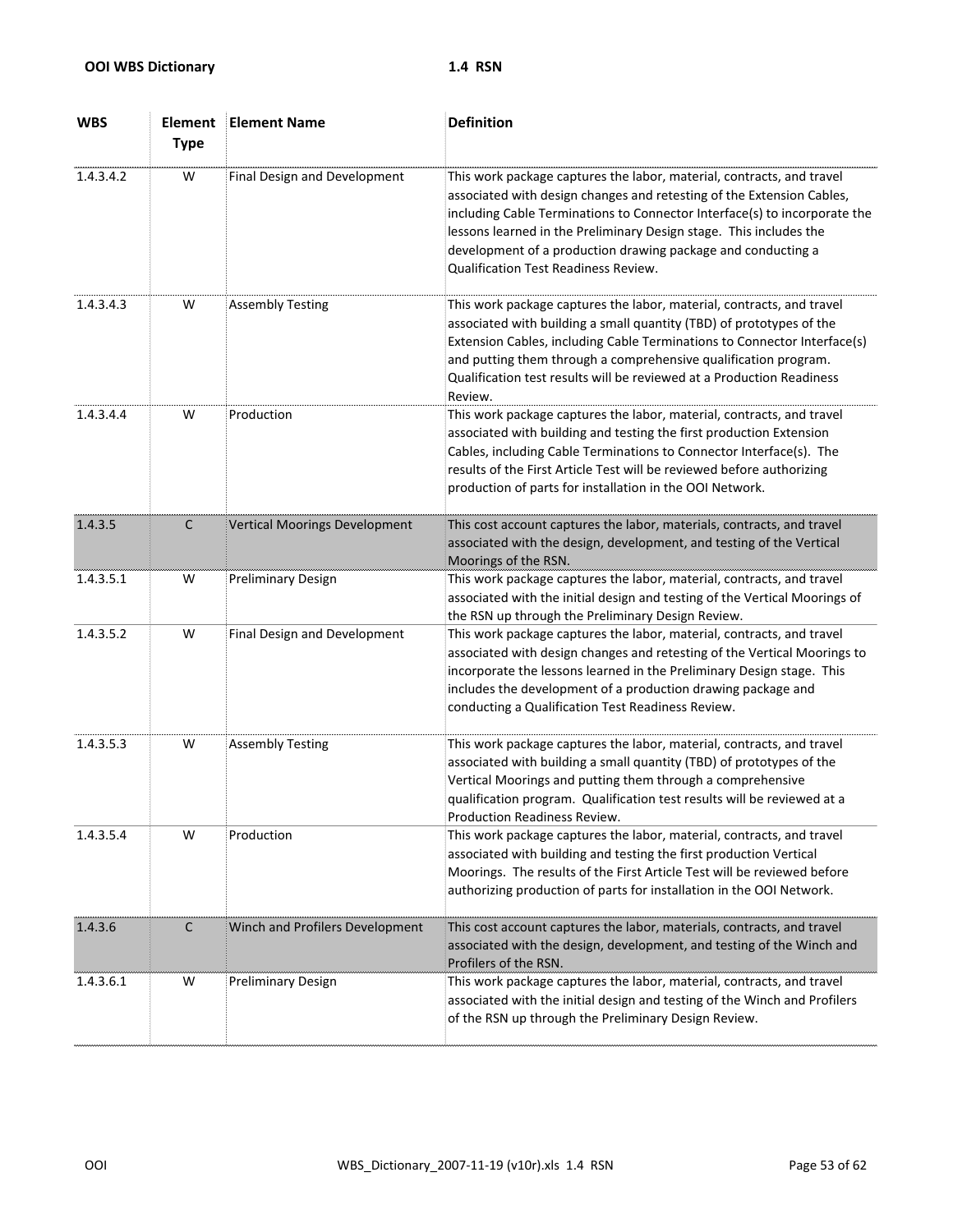| <b>WBS</b> | Element<br><b>Type</b> | <b>Element Name</b>                     | <b>Definition</b>                                                                                                                                                                                                                                                                                                                                 |
|------------|------------------------|-----------------------------------------|---------------------------------------------------------------------------------------------------------------------------------------------------------------------------------------------------------------------------------------------------------------------------------------------------------------------------------------------------|
| 1.4.3.6.2  | W                      | Final Design and Development            | This work package captures the labor, material, contracts, and travel<br>associated with design changes and retesting of the Winch and Profilers<br>to incorporate the lessons learned in the Preliminary Design stage. This<br>includes the development of a production drawing package and<br>conducting a Qualification Test Readiness Review. |
| 1.4.3.6.3  | W                      | <b>Assembly Testing</b>                 | This work package captures the labor, material, contracts, and travel<br>associated with building a small quantity (TBD) of prototypes of the<br>Winch and Profilers and putting them through a comprehensive<br>qualification program. Qualification test results will be reviewed at a<br>Production Readiness Review.                          |
| 1.4.3.6.4  | W                      | Production                              | This work package captures the labor, material, contracts, and travel<br>associated with building and testing the first production Winch and<br>Profilers. The results of the First Article Test will be reviewed before<br>authorizing production of parts for installation in the OOI Network.                                                  |
| 1.4.3.7    | $\mathsf{C}$           | J-Boxes Development                     | This cost account captures the labor, materials, contracts, and travel<br>associated with the design, development, and testing of the Junction Box<br>of the RSN.                                                                                                                                                                                 |
| 1.4.3.7.1  | W                      | <b>Preliminary Design</b>               | This work package captures the labor, material, contracts, and travel<br>associated with the initial design and testing of the Junction Box of the<br>RSN up through the Preliminary Design Review.                                                                                                                                               |
| 1.4.3.7.2  | W                      | Final Design and Development            | This work package captures the labor, material, contracts, and travel<br>associated with design changes and retesting of the Junction Box to<br>incorporate the lessons learned in the Preliminary Design stage. This<br>includes the development of a production drawing package and<br>conducting a Qualification Test Readiness Review.        |
| 1.4.3.7.3  | W                      | <b>Assembly Testing</b>                 | This work package captures the labor, material, contracts, and travel<br>associated with building a small quantity (TBD) of prototypes of the<br>Junction Box and putting them through a comprehensive qualification<br>program. Qualification test results will be reviewed at a Production<br>Readiness Review.                                 |
| 1.4.3.7.4  | W                      | Production                              | This work package captures the labor, material, contracts, and travel<br>associated with building and testing the first production Junction Box.<br>The results of the First Article Test will be reviewed before authorizing<br>production of parts for installation in the OOI Network.                                                         |
| 1.4.3.8    | $\mathsf{C}$           | <b>Shore Station Development</b>        | This cost account captures the labor, material, and travel associated with<br>any non-standard store station equipment; for example, a National<br>Security System Interface.                                                                                                                                                                     |
| 1.4.3.8.1  | W                      | National Security System Interface      | This work package captures the labor, material, and travel associated<br>with the design, development, and testing of a National Security System<br>Interface for the US Navy.                                                                                                                                                                    |
| 1.4.3.9    | $\mathsf C$            | Core Instrument Packages<br>Development | This cost account captures the labor, contracts, and travel associated<br>with the procurement and testing of prototype Core Instrument Packages<br>for the RSN.                                                                                                                                                                                  |
| 1.4.3.9.1  | W                      | <b>HPIES</b>                            | This work package captures the labor, contracts, and travel associated<br>with the procurement and testing of prototype Current Meters for use on<br>the RSN. Test results will be reviewed prior to authorizing production of<br>parts for installation in the OOI Network.                                                                      |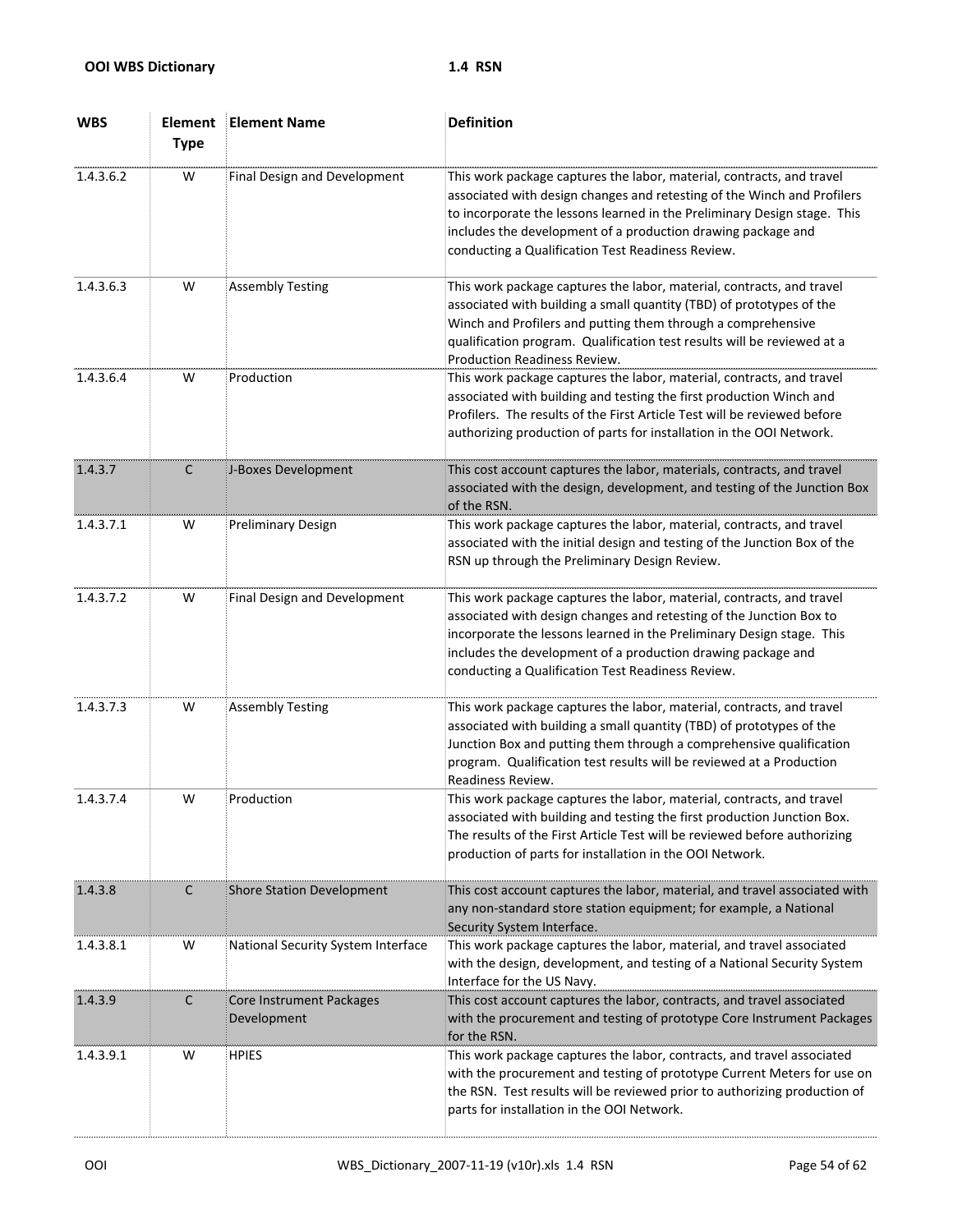| <b>WBS</b> | Element<br><b>Type</b> | <b>Element Name</b>                     | <b>Definition</b>                                                                                                                                                                                                                                                                              |
|------------|------------------------|-----------------------------------------|------------------------------------------------------------------------------------------------------------------------------------------------------------------------------------------------------------------------------------------------------------------------------------------------|
| 1.4.3.9.2  | W                      | <b>Bottom Pressure Sensor</b>           | This work package captures the labor, contracts, and travel associated<br>with the procurement and testing of prototype Seabottom Pressure<br>Sensor for use on the RSN. Test results will be reviewed prior to<br>authorizing production of parts for installation in the OOI Network.        |
| 1.4.3.9.3  | W                      | Hydrophone                              | This work package captures the labor, contracts, and travel associated<br>with the procurement and testing of prototype Hydrophones for use on<br>the RSN. Test results will be reviewed prior to authorizing production of<br>parts for installation in the OOI Network.                      |
| 1.4.3.9.4  | W                      | <b>Broadband Seismometer</b>            | This work package captures the labor, contracts, and travel associated<br>with the procurement and testing of prototype Broadband Seismometers<br>for use on the RSN. Test results will be reviewed prior to authorizing<br>production of parts for installation in the OOI Network.           |
| 1.4.3.9.5  | W                      | Surface Layer Core Instrument           | This work package captures the labor, contracts, and travel associated<br>with the procurement and testing of prototype Surface Layer Instrument<br>Package for use on the RSN. Test results will be reviewed prior to<br>authorizing production of parts for installation in the OOI Network. |
| 1.4.3.9.6  | W                      | Mid Level Core Instrument               | This work package captures the labor, contracts, and travel associated<br>with the procurement and testing of prototype Mid-Level Instrument<br>Package for use on the RSN. Test results will be reviewed prior to<br>authorizing production of parts for installation in the OOI Network.     |
| 1.4.3.9.7  | W                      | <b>Bottom Level Core Instrument</b>     | This work package captures the labor, contracts, and travel associated<br>with the procurement and testing of prototype Bottom Layer Instrument<br>Package for use on the RSN. Test results will be reviewed prior to<br>authorizing production of parts for installation in the OOI Network.  |
| 1.4.3.9.8  | W                      | <b>Site Specific Core Sensors</b>       | This work package captures the labor, contracts and travel associated<br>with the procurement and testing of prototype site specific core sensors<br>for use on the RSN. Test results will be reviewed prior to authorizing<br>production of parts for installation in the OOI Network.        |
| 1.4.3.10   | C                      | Logistic Depot Equipment<br>Development | This cost account captures the labor, materials, and travel associated<br>with developing equipment that will be required in the logistics depot;<br>for example, a system simulator for pre-installation testing.                                                                             |
| 1.4.3.10.1 | W                      | Testing                                 | System Simulator for Pre-Installation This work package captures the labor, materials, and travel associated<br>with developing and testing a system simulator for pre-installation<br>testing of RSN infrastructure and sensors, including future sensors.                                    |
| 1.4.3.10.2 | W                      | <b>WBS Reserved</b>                     |                                                                                                                                                                                                                                                                                                |
| 1.4.3.10.3 | W                      | <b>WBS Reserved</b>                     |                                                                                                                                                                                                                                                                                                |
| 1.4.3.10.4 | W                      | <b>WBS Reserved</b>                     |                                                                                                                                                                                                                                                                                                |
| 1.4.3.10.5 | W                      | <b>WBS Reserved</b>                     |                                                                                                                                                                                                                                                                                                |
| 1.4.3.10.6 | W                      | <b>WBS Reserved</b>                     |                                                                                                                                                                                                                                                                                                |
| 1.4.4      | S.                     | Implementation                          | This summary account captures all of the work required to construct and<br>build the RSN from the fully developed components.                                                                                                                                                                  |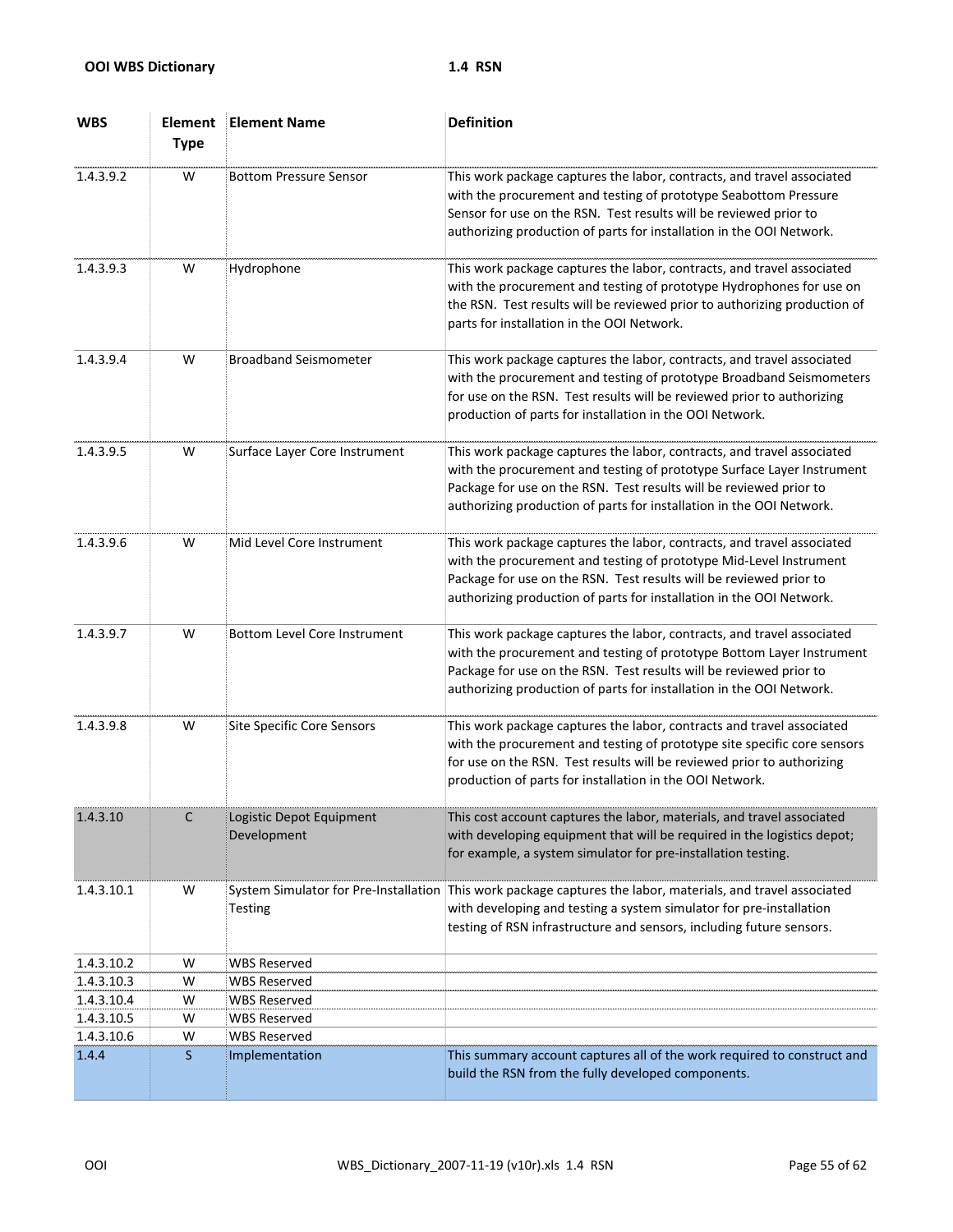| <b>WBS</b> | <b>Element</b><br><b>Type</b> | <b>Element Name</b>                                       | <b>Definition</b>                                                                                                                                                                                                                                                                                                                                                            |
|------------|-------------------------------|-----------------------------------------------------------|------------------------------------------------------------------------------------------------------------------------------------------------------------------------------------------------------------------------------------------------------------------------------------------------------------------------------------------------------------------------------|
| 1.4.4.1    | $\mathsf{C}$                  | Pacific City Shore Facilities<br>Installation             | This cost account captures the labor, materials, contracts, and travel<br>required to lease and prepare the Pacific City cable landing station, to<br>construct the beach landing including conduits, bore pipes and beach<br>manholes, to procure and install the common and specific shore station<br>equipment, and to lease a transmission link back to an Internet POP. |
| 1.4.4.1.1  | W                             | <b>Shore Station</b>                                      | This work package captures the labor, travel, to negotiate a lease<br>agreement to obtain conditioned cable station space for the termination<br>of Segments N1, N2, and N3 of the RSN in Pacific City, Oregon. Any up-<br>front charges to the lease will also be captured in this work package.                                                                            |
| 1.4.4.1.2  | W                             | <b>Beach Landing</b>                                      | This work package captures the labor, materials, contracts, and travel to<br>construct the beach landing for three segments of the RSN in Pacific City,<br>Oregon. This includes the construction of a beach manhole, directional<br>drilling of borepipes, and installation of conduits between the beach<br>manhole and the cable station.                                 |
| 1.4.4.1.3  | W                             | <b>Shore Station Equipment</b><br>Procurement             | This work package captures the billing milestones related to the shore<br>station equipment including Power Feed Equipment, Terminal<br>Equipment, and Network Management Equipment for Segments N1, N2,<br>and N3 of the RSN from the wet plant supplier's contract.                                                                                                        |
| 1.4.4.1.4  | W                             | Leased Link to Internet POP                               | This work package captures the labor and travel to negotiate an<br>agreement to lease a transmission link from the Pacific City shore station<br>to an agreed Internet POP, presumed to be in Portland.                                                                                                                                                                      |
| 1.4.4.2    | $\mathsf{C}$                  | <b>Warrenton Oregon Shore Facilities</b><br>Installation  | This cost account captures the labor, materials, contracts, and travel<br>required to lease and prepare the Warrenton cable landing station, to<br>construct the beach landing including conduits, bore pipes and beach<br>manholes, to procure and install the common and specific shore station<br>equipment, and to lease a transmission link back to an Internet POP.    |
| 1.4.4.2.1  | W                             | <b>Shore Station</b>                                      | This work package captures the labor, travel, to negotiate a lease<br>agreement to obtain conditioned cable station space for the termination<br>of Segment N4 of the RSN in Warrenton, Oregon. Any up-front charges<br>to the lease will also be captured in this work package.                                                                                             |
| 1.4.4.2.2  | W                             | <b>Beach Landing</b>                                      | This work package captures the labor, materials, contracts, and travel to<br>construct the beach landing for one segment of the RSN in Warrenton,<br>Oregon. This includes the construction of a beach manhole, directional<br>drilling of a borepipe, and installation of conduits between the beach<br>manhole and the cable station.                                      |
| 1.4.4.2.3  | W                             | <b>Shore Station Equipment</b>                            | This work package captures the billing milestones related to the shore<br>station equipment including Power Feed Equipment, Terminal<br>Equipment, and Network Management Equipment for Segment N4 of the<br>RSN from the Submarine Cable System supplier's contract.                                                                                                        |
| 1.4.4.2.4  | W                             | Leased Link to Internet POP                               | This work package captures the labor and travel to negotiate an<br>agreement to lease a transmission link from the Warrenton shore station<br>to an agreed Internet POP, presumed to be in Portland.                                                                                                                                                                         |
| 1.4.4.3    | $\mathsf C$                   | Submarine Cable System<br><b>Subcontract Installation</b> | This cost account captures the contract milestones and billing for the non-<br>Segment specific milestones in the Submarine Cable System Subcontract.                                                                                                                                                                                                                        |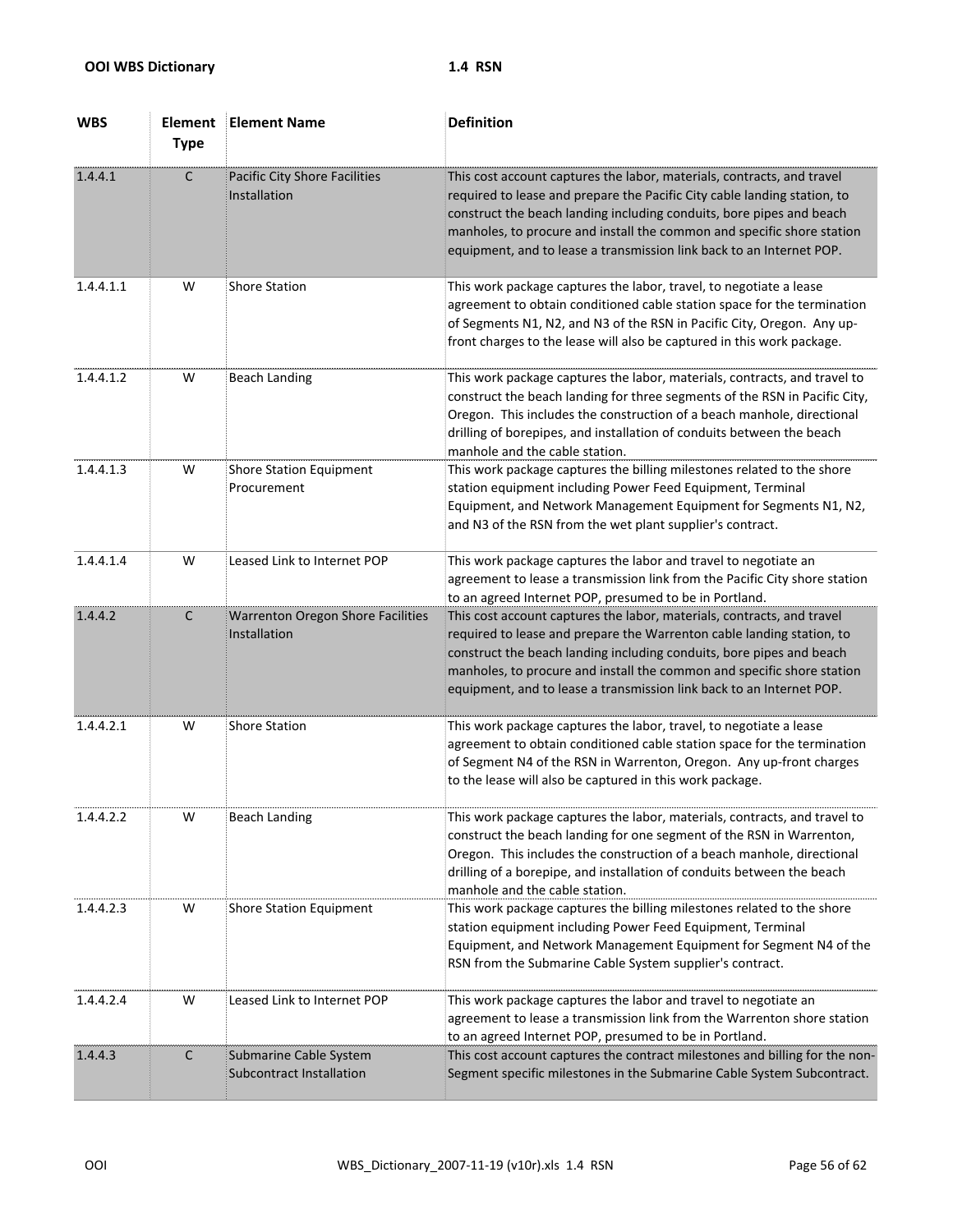| <b>WBS</b> | Element<br><b>Type</b> | <b>Element Name</b>                                                              | <b>Definition</b>                                                                                                                                                                                                                                                         |
|------------|------------------------|----------------------------------------------------------------------------------|---------------------------------------------------------------------------------------------------------------------------------------------------------------------------------------------------------------------------------------------------------------------------|
| 1.4.4.3.1  | W                      | Submarine Cable System<br>Subcontract for all segments                           | This work package captures the contract milestones and billing for the<br>non-Segment specific milestones in the Submarine Cable System<br>Subcontract, up to and including the ready to load milestone for each<br>segment.                                              |
| 1.4.4.4    | C                      | Segment N1 - Hydrate Ridge Site<br>Assembly/ Installation/ Test                  | This cost account aggregates all of the costs associated with the<br>complete backbone, primary, and secondary infrastructure and testing<br>associated with the construction of Segment N1 of the RSN system.                                                            |
| 1.4.4.4.1  | W                      | <b>Site Survey</b>                                                               | This work package captures the labor, material, contracts, and travel<br>associated with surveying the seabed in the immediate area of Hydrate<br>Ridge to support the placement of Node 1 and the associated secondary<br>infrastructure.                                |
| 1.4.4.4.2  | W                      | Site Design (Layout) Customization<br>Specs for Hardware) (Cable Length<br>SIMS) | This work package captures the labor, material, and travel associated<br>with analyzing the site survey results to accurately determine the<br>placement of the primary node, secondary infrastructure and sensors at<br>Hydrate Ridge.                                   |
| 1.4.4.4.3  | W                      | Primary Node 1 - Hydrate Ridge                                                   | This work package captures the labor, material, and travel associated<br>with constructing and testing one Primary Node 1 for Hydrate Ridge.                                                                                                                              |
| 1.4.4.4.4  | W                      | Secondary Nodes (2) 1A and 1B -<br>Hydrate Ridge                                 | This work package captures the labor, material, and travel associated<br>with constructing and testing two Secondary Nodes for Hydrate Ridge.                                                                                                                             |
| 1.4.4.4.5  | W                      | LV Nodes (2) 1A and 1B- Hydrate<br>Ridge                                         | The work package captures the labor, material, and travel associated with<br>constructing and testing four low voltage nodes for placement at Hydrate<br>Ridge.                                                                                                           |
| 1.4.4.4.6  | W                      | Seafloor J-Box 1A- Hydrate Ridge                                                 | The work package captures the labor, material, and travel associated with<br>constructing and testing three seafloor junction box for placement at<br>Hydrate Ridge.                                                                                                      |
| 1.4.4.4.7  | W                      | <b>WBS Reserved</b>                                                              |                                                                                                                                                                                                                                                                           |
| 1.4.4.4.8  | W                      | Sensors- Mooring, Hydrate Ridge                                                  | The work package captures the labor, material, and travel associated with<br>procuring and testing core sensors for placement on the Vertical Mooring<br>at Hydrate Ridge.                                                                                                |
| 1.4.4.4.9  | W                      | <b>Extension Cables</b>                                                          | The work package captures the labor, material, and travel associated with<br>constructing and testing all of the extension cables with their connectors<br>for Hydrate Ridge.                                                                                             |
| 1.4.4.4.10 | W                      | Vertical Mooring 1- Hydrate Ridge                                                | The work package captures the labor, material, and travel associated with<br>constructing and testing a vertical mooring for placement at Hydrate<br>Ridge.                                                                                                               |
| 1.4.4.4.11 | W                      | Sensors- Bottom, Hydrate Ridge                                                   | The work package captures the labor, material, and travel associated with<br>procuring and testing core sensors for placement at Hydrate Ridge.                                                                                                                           |
| 1.4.4.4.12 | W                      | Pre-Installation Integration and Test -<br><b>Hydrate Ridge</b>                  | This work package captures the labor, material, and travel associated<br>with assembling and testing a fully integrated Hydrate Ridge node in a<br>dry environment.                                                                                                       |
| 1.4.4.4.13 | W                      | Primary Backbone Installation -<br>Hydrate Ridge Site                            | This work package captures the submarine system supplier billing<br>schedule and milestones for the installation and commissioning of the<br>Segment N1 of the RSN, including any secondary infrastructure that is<br>incorporated into the submarine system subcontract. |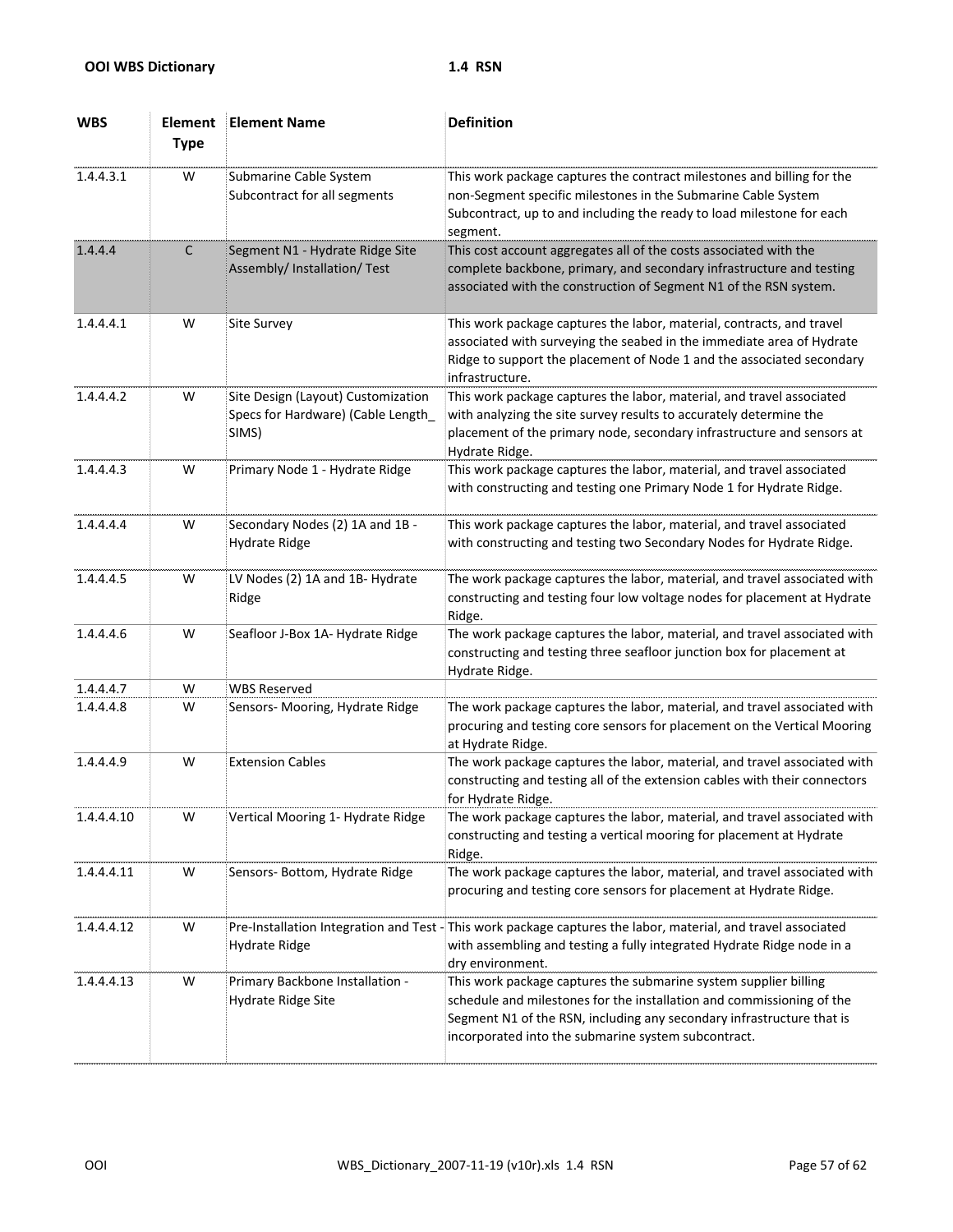| <b>WBS</b> | Element<br><b>Type</b> | <b>Element Name</b>                                           | <b>Definition</b>                                                                                                                                                                                                                                                                 |
|------------|------------------------|---------------------------------------------------------------|-----------------------------------------------------------------------------------------------------------------------------------------------------------------------------------------------------------------------------------------------------------------------------------|
| 1.4.4.4.14 | W                      | Secondary Infrastructure Installation<br>- Hydrate Ridge Site | This work package captures the labor, materials, contracts, ship and ROV<br>time, and travel associated with the installation of the secondary<br>infrastructure at the Hydrate Ridge Site. It does not include the<br>installation of the Newport coastal line at this juncture. |
| 1.4.4.4.15 | W                      | Commissioning - Hydrate Ridge Site                            | This work package captures the labor, materials, contracts, and travel<br>required to commission the secondary infrastructure and sensors at the<br>Hydrate Ridge Site.                                                                                                           |
| 1.4.4.5    | $\mathsf{C}$           | Segment N2 - Blanco Site Assembly/<br>Installation/Test       | This cost account aggregates all of the costs associated with the<br>complete backbone, primary, and secondary infrastructure and testing<br>associated with the construction of Segment N2 of the RSN system.                                                                    |
| 1.4.4.5.1  | W                      | <b>Site Survey</b>                                            | This work package captures the labor, material, contracts, and travel<br>associated with surveying the seabed in the immediate area of Blanco to<br>support the placement of Node 2 and the associated secondary<br>infrastructure.                                               |
| 1.4.4.5.2  | W                      | Site Design (Layout)                                          | This work package captures the labor, material, and travel associated<br>with analyzing the site survey results to accurately determine the<br>placement of the primary node, secondary infrastructure and sensors at<br>Blanco.                                                  |
| 1.4.4.5.3  | W                      | Primary Node 2 - Blanco Site                                  | This work package captures the labor, material, and travel associated<br>with constructing and testing one Primary Node 2 for Blanco.                                                                                                                                             |
| 1.4.4.5.4  | W                      | LV Nodes (2) 2A and 2B - Blanco Site                          | The work package captures the labor, material, and travel associated with<br>constructing and testing two low voltage nodes for placement at Blanco.                                                                                                                              |
| 1.4.4.5.5  | W                      | J-Box (9) 2A thru 2I - Blanco Site                            | The work package captures the labor, material, and travel associated with<br>constructing and testing nine seafloor junction boxes for placement at<br>Blanco.                                                                                                                    |
| 1.4.4.5.6  | W                      | <b>WBS Reserved</b>                                           |                                                                                                                                                                                                                                                                                   |
| 1.4.4.5.7  | W                      | <b>WBS Reserved</b>                                           |                                                                                                                                                                                                                                                                                   |
| 1.4.4.5.8  | W                      | <b>Extension Cables</b>                                       | The work package captures the labor, material, and travel associated with<br>constructing and testing all of the extension cables with their connectors<br>for Blanco.                                                                                                            |
| 1.4.4.5.9  | W                      | <b>WBS Reserved</b>                                           |                                                                                                                                                                                                                                                                                   |
| 1.4.4.5.10 | W                      | Sensors - Bottom, Blanco Site                                 | The work package captures the labor, material, and travel associated with<br>procuring and testing core sensors for placement at Blanco.                                                                                                                                          |
| 1.4.4.5.11 | W                      | Pre-Installation Integration and Test -<br><b>Blanco</b>      | This work package captures the labor, material, and travel associated<br>with assembling and testing a fully integrated Blanco node in a dry<br>environment.                                                                                                                      |
| 1.4.4.5.12 | W                      | Primary Backbone Installation -<br>Blanco                     | This work package captures the submarine system supplier billing<br>schedule and milestones for the installation and commissioning of the<br>Segment N2 of the RSN, including any secondary infrastructure that is<br>incorporated into the submarine system subcontract.         |
| 1.4.4.5.13 | W                      | Secondary Infrastructure Installation<br>Blanco               | This work package captures the labor, materials, contracts, ship and ROV<br>time, and travel associated with the installation of the secondary<br>infrastructure at the Blanco Site.                                                                                              |
| 1.4.4.5.14 | W                      | Commissioning - Blanco                                        | This work package captures the labor, materials, contracts, and travel<br>required to commission the secondary infrastructure and sensors at the<br>Blanco Site.                                                                                                                  |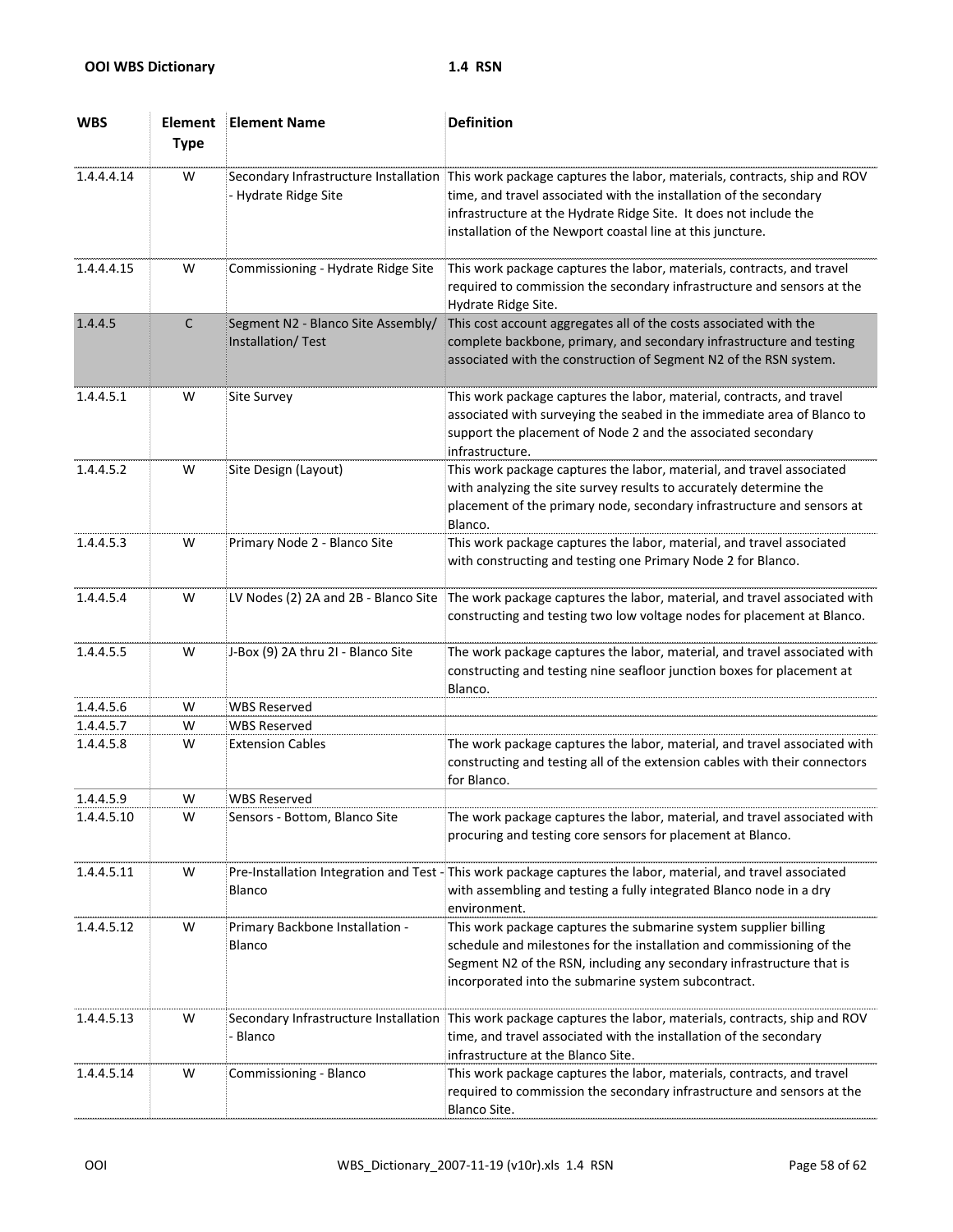| <b>WBS</b> | Element<br><b>Type</b> | <b>Element Name</b>                                                | <b>Definition</b>                                                                                                                                                                                                                                          |
|------------|------------------------|--------------------------------------------------------------------|------------------------------------------------------------------------------------------------------------------------------------------------------------------------------------------------------------------------------------------------------------|
| 1.4.4.6    | $\mathsf{C}$           | Segment N3 - Axial/ Midplate Sites<br>Assembly/ Installation/ Test | This cost account aggregates all of the costs associated with the<br>complete backbone, primary, and secondary infrastructure and testing<br>associated with the construction of Segment N3 of the RSN system.                                             |
| 1.4.4.6.1  | W                      | <b>Site Survey</b>                                                 | This work package captures the labor, material, contracts, and travel<br>associated with surveying the seabed in the immediate area of Axial and<br>Midplate to support the placement of Node 3, Node 5, and their<br>associated secondary infrastructure. |
| 1.4.4.6.2  | W                      | Site Design (Layout)                                               | This work package captures the labor, material, and travel associated<br>with analyzing the site survey results to accurately determine the<br>placement of the primary node, secondary infrastructure and sensors at<br>Axial and Midplate.               |
| 1.4.4.6.3  | W                      | Primary Node 3 Axial                                               | This work package captures the labor, material, and travel associated<br>with constructing and testing one Primary Node 3 for Axial.                                                                                                                       |
| 1.4.4.6.4  | W                      | Primary Node 5 Midplate                                            | This work package captures the labor, material, and travel associated<br>with constructing and testing one Primary Node 5 for Midplate; this Node<br>also contains the regenerative function for Segment N3.                                               |
| 1.4.4.6.5  | W                      | Secondary Node 3A Axial                                            | This work package captures the labor, material, and travel associated<br>with constructing and testing a Secondary Nodes for Axial.                                                                                                                        |
| 1.4.4.6.6  | W                      | <b>WBS Reserved</b>                                                |                                                                                                                                                                                                                                                            |
| 1.4.4.6.7  | W                      | LV Nodes (7) 3A through 3G - Axial                                 | The work package captures the labor, material, and travel associated with<br>constructing and testing seven low voltage nodes for placement at Axial.                                                                                                      |
| 1.4.4.6.8  | W                      | LV Nodes (7) 5A through 5G -<br>Midplate                           | The work package captures the labor, material, and travel associated with<br>constructing and testing two low voltage nodes for placement at<br>Midplate.                                                                                                  |
| 1.4.4.6.9  | W                      | J-Box (6) 3A through 3F - Axial                                    | The work package captures the labor, material, and travel associated with<br>constructing and testing six seafloor junction box for placement at Axial.                                                                                                    |
| 1.4.4.6.10 | W                      | <b>WBS Reserved</b>                                                |                                                                                                                                                                                                                                                            |
| 1.4.4.6.11 | W                      | Bottom J-Box 3 - Axial                                             | The work package captures the labor, material, and travel associated with<br>constructing and testing a seafloor junction box for placement at<br>MidPlate.                                                                                                |
| 1.4.4.6.12 | W                      | <b>WBS Reserved</b>                                                |                                                                                                                                                                                                                                                            |
| 1.4.4.6.13 | W                      | <b>WBS Reserved</b>                                                |                                                                                                                                                                                                                                                            |
| 1.4.4.6.14 | W                      | Sensors - Mooring, Axial                                           | The work package captures the labor, material, and travel associated with<br>procuring and testing core sensors for placement on the Vertical Mooring<br>at Axial.                                                                                         |
| 1.4.4.6.15 | W                      | <b>Extension Cables Node 3</b>                                     | The work package captures the labor, material, and travel associated with<br>constructing and testing all of the extension cables with their connectors<br>for Axial.                                                                                      |
| 1.4.4.6.16 | W                      | <b>Vertical Mooring 3 Axial</b>                                    | The work package captures the labor, material, and travel associated with<br>constructing and testing a vertical mooring for placement at Axial.                                                                                                           |
| 1.4.4.6.17 | W                      | <b>Extension Cables Node 5</b>                                     | The work package captures the labor, material, and travel associated with<br>constructing and testing all of the extension cables with their connectors<br>for Midplate.                                                                                   |
| 1.4.4.6.18 | W                      | Sensors - Bottom, Axial                                            | The work package captures the labor, material, and travel associated with<br>procuring and testing core sensors for placement at Axial.                                                                                                                    |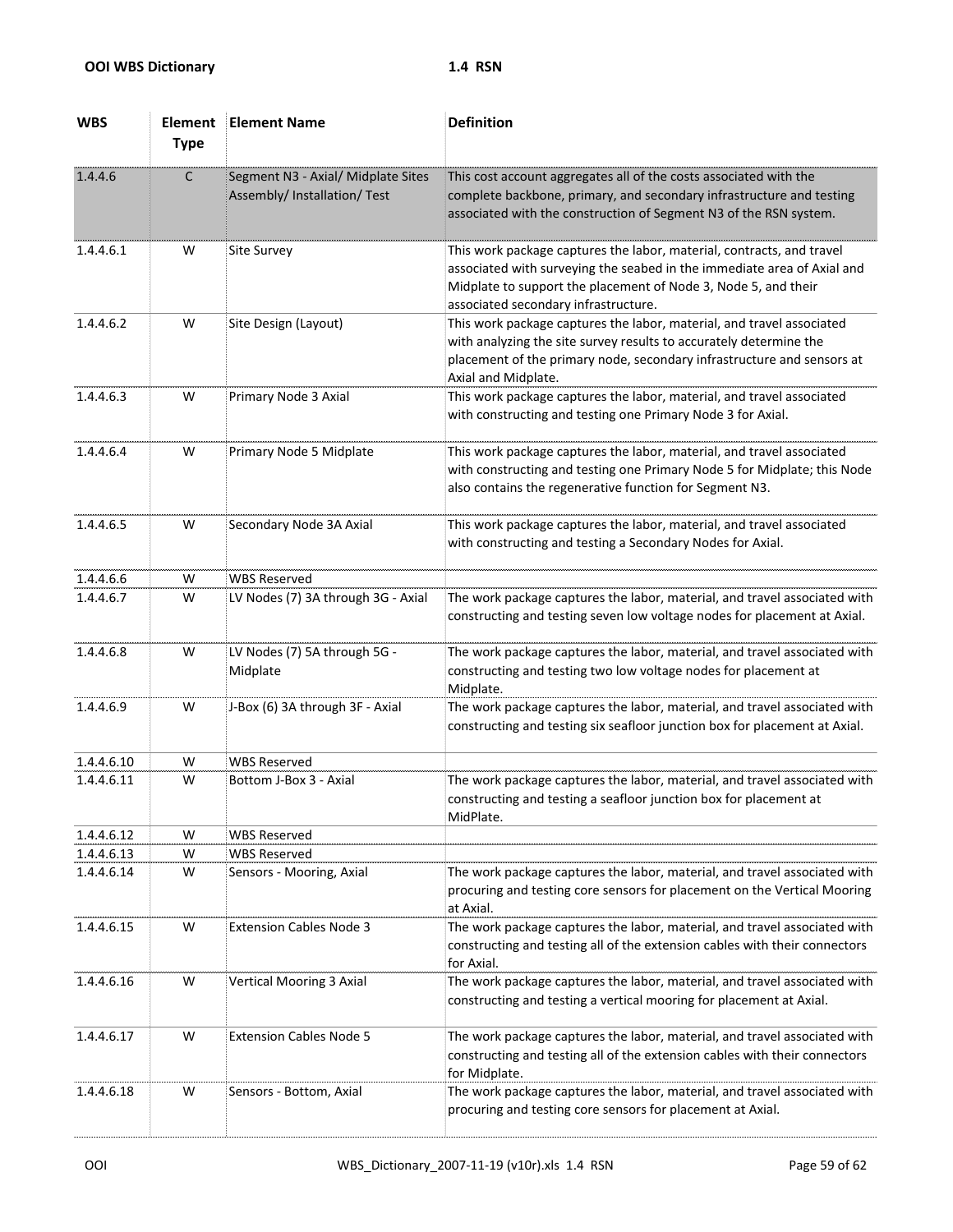| <b>WBS</b> | Element<br><b>Type</b> | <b>Element Name</b>                                               | <b>Definition</b>                                                                                                                                                                                                                                                         |
|------------|------------------------|-------------------------------------------------------------------|---------------------------------------------------------------------------------------------------------------------------------------------------------------------------------------------------------------------------------------------------------------------------|
| 1.4.4.6.19 | W                      | Sensors - Bottom, Midplate                                        | The work package captures the labor, material, and travel associated with<br>procuring and testing core sensors for placement at Midplate.                                                                                                                                |
| 1.4.4.6.20 | W                      | Axial                                                             | Pre-Installation Integration and Test - This work package captures the labor, material, and travel associated<br>with assembling and testing a fully integrated Axial node in a dry<br>environment.                                                                       |
| 1.4.4.6.21 | W                      | Midplate                                                          | Pre-Installation Integration and Test - This work package captures the labor, material, and travel associated<br>with assembling and testing a fully integrated Midplate node in a dry<br>environment.                                                                    |
| 1.4.4.6.22 | W                      | Primary Backbone Installation -<br>Axial/Midplate                 | This work package captures the submarine system supplier billing<br>schedule and milestones for the installation and commissioning of the<br>Segment N3 of the RSN, including any secondary infrastructure that is<br>incorporated into the submarine system subcontract. |
| 1.4.4.6.23 | W                      | Secondary Infrastructure Installation<br>- Axial                  | This work package captures the labor, materials, contracts, ship and ROV<br>time, and travel associated with the installation of the secondary<br>infrastructure at the Axial Site.                                                                                       |
| 1.4.4.6.24 | W                      | Secondary Infrastructure Installation<br>- Midplate               | This work package captures the labor, materials, contracts, ship and ROV<br>time, and travel associated with the installation of the secondary<br>infrastructure at the Midplate Site.                                                                                    |
| 1.4.4.6.25 | W                      | Commissioning Axial/Midplate                                      | This work package captures the labor, materials, contracts, and travel<br>required to commission the secondary infrastructure and sensors at the<br>Axial and Midplate Sites.                                                                                             |
| 1.4.4.7    | $\mathsf C$            | Segment N4 - Subduction Zone Site<br>Assembly/ Installation/ Test | This cost account aggregates all of the costs associated with the<br>complete backbone, primary, and secondary infrastructure and testing<br>associated with the construction of Segment N4 of the RSN system.                                                            |
| 1.4.4.7.1  | W                      | <b>Site Survey</b>                                                | This work package captures the labor, material, contracts, and travel<br>associated with surveying the seabed in the immediate area of<br>Subduction Zone to support the placement of Node 4 and the associated<br>secondary infrastructure.                              |
| 1.4.4.7.2  | W                      | Site Design (Layout)                                              | This work package captures the labor, material, and travel associated<br>with analyzing the site survey results to accurately determine the<br>placement of the primary node, secondary infrastructure and sensors at<br>Subduction Zone.                                 |
| 1.4.4.7.3  | W                      | Primary Node 4 - Subduction Zone                                  | This work package captures the labor, material, and travel associated<br>with constructing and testing one Primary Node 4 for Subduction Zone.                                                                                                                            |
| 1.4.4.7.4  | W                      | <b>WBS Reserved</b>                                               |                                                                                                                                                                                                                                                                           |
| 1.4.4.7.5  | W                      | LV Nodes (3) 4A, 4B, 4C - Subduction<br>Zone                      | The work package captures the labor, material, and travel associated with<br>constructing and testing three low voltage nodes for placement at<br>Subduction Zone.                                                                                                        |
| 1.4.4.7.6  | W                      | J-Box (2) 4A and 4B - Subduction<br>Zone                          | The work package captures the labor, material, and travel associated with<br>constructing and testing a seafloor junction box for placement at<br>Subduction Zone.                                                                                                        |
| 1.4.4.7.7  | W                      | <b>WBS Reserved</b>                                               |                                                                                                                                                                                                                                                                           |
| 1.4.4.7.8  | W                      | <b>WBS Reserved</b>                                               |                                                                                                                                                                                                                                                                           |
| 1.4.4.7.9  | W                      | Extension Cables - Subduction Zone                                | The work package captures the labor, material, and travel associated with<br>constructing and testing all of the extension cables with their connectors<br>for Subduction Zone.                                                                                           |
| 1.4.4.7.10 | W                      | <b>WBS Reserved</b>                                               |                                                                                                                                                                                                                                                                           |